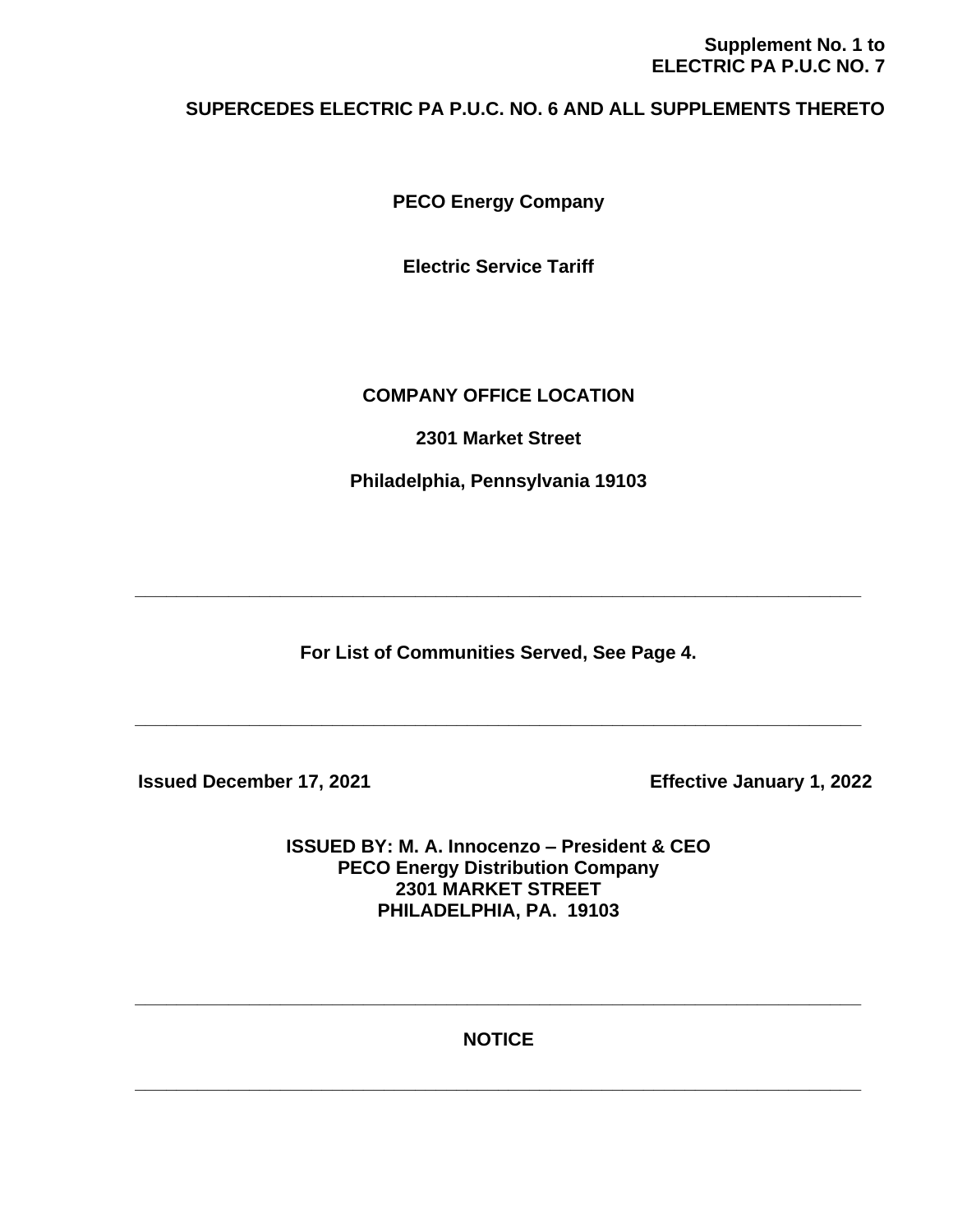#### **LIST OF CHANGES MADE BY THIS SUPPLEMENT**

**DEFINITION OF TERMS AND EXPLANATION OF ABBREVIATIONS - Original Page No. 7 and Original Page No. 9**

Updated definitions for Energy Supply Charge, Fixed Distribution Service Charge, and Variable Distribution Service Charge.

**PRIVATE PROPERTY CONSTRUCTION - COMPANY'S SERVICE LINES – Original Page No. 14 -** Revised Rule 6.1 to clarify ownership of primary and secondary lines.

**PRIVATE PROPERTY CONSTRUCTION - CUSTOMER'S SERVICE EXTENSION - Original Page No. 14 -** Revised Rule 6.3 to clarify installation and type of Company equipment.

**EXTENSIONS – UNDERGROUND SERVICE IN NEW RESIDENTIAL DEVELOPMENTS – Original Page No. 18 -** Revised Rule 7.3 to indicate of when a developer may install conduit.

**METER TESTS - TESTING SERVICES – Original Page No. 26 -** Revised Rule 16.6 by deleting the term "in advance" and adding "at the Company's discretion" to allow greater flexibility for charging for special tests.

**BILLING AND STANDARD PAYMENT OPTIONS – Original Page No. 27 -** Revised Rule 17.2 to indicate PECO's standard billing practice for both gas and electric customers.

**BILLING AND STANDARD PAYMENT OPTIONS - BUDGET BILLING - Original Page No. 27 -** Revised Rule 17.6 to remove reference to POL.

**PAYMENT TERMS & TERMINATION OF SERVICE – Original Page No. 30** -Theft fees have been removed from rule 18.7 and added as new rule to rule 18.8. Theft fees have been updated.

**STATE TAX ADJUSTMENT CLAUSE - Original Page No. 34** - Reflects annual filing and update from the electric distribution base rate proceeding at Docket No. R-2021-3024601.

**GENERATION SUPPLY ADJUSTMENT FOR PROCUREMENT CLASSES 1 AND 2 LOADS UP TO 100KW – Original Page No. 36, 37, 37A** - Reflects updated working capital adjustment from the distribution base rate case at Docket No. R-2021-3024601.

**GENERATION SUPPLY ADJUSTMENT FOR PROCUREMENT CLASS 3/4 LOADS GREATER THAN 100KW - Original Page No. 38 -** Reflects updated working capital adjustment from the distribution base rate case at Docket No. R-2021-3024601.

**PROVISIONS FOR RECOVERY OF UNIVERSAL SERVICE FUND CHARGE (USFC) – Original Page No. 42 -** Reflects annual update to USFC.

**CONSUMER EDUCATION CHARGE – Original Page No. 43** - Removed obsolete language regarding Market Phase In Rider. Expanded cost recovery to include education and outreach costs for low and moderate income customers.

**TRANSMISSION SERVICE CHARGE ("TSC") – Original Page No. 44** – Added language to clarify billing demands. Working Capital (WC) updated.

**NON-BYPASSABLE TRANSMISSION CHARGE ("NBT") - Original Page No. 45** – Added language to clarify billing demands.

**DISTRIBUTION SYSTEM IMPROVEMENT CHARGE ("DSIC") - Original Page No. 48 -** Reset the DSIC to 0%

**RATE R RESIDENCE SERVICE – Original Page No. 51 -** Distribution prices updated

**RATE R H RESIDENTIAL HEATING SERVICE** – **Original Page No. 52 -** Distribution prices updated

**RATE RS-2 NET METERING - Original Page No. 55 -** Added location of link to the online application.

**RATE-GS GENERAL SERVICE- Original Page No. 56 -** Added additional wording to Availability section and revised the definition of the minimum charge. Distribution prices updated.

**RATE PD PRIMARY-DISTRIBUTION POWER - Original Page No. 58 -** Distribution prices updated.

**RATE HT HIGH-TENSION POWER - Original Page No. 59 -** Distribution prices updated.

**RATE EP** – **ELECTRIC PROPULSION - Original Page No. 60** - Added language to clarify availability of Rate EP to untransformed service at "legacy locations" and to explain conjunctive billing. Distribution prices updated.

**RATE POL PRIVATE OUTDOOR LIGHTING - Original Page No. 61** - Distribution prices updated.

**RATE SL-S STREET LIGHTING-SUBURBAN COUNTIES - Original Page No. 63** - Distribution prices updated

**Rate SL-E Street Lighting Customer Owned Facilities - Original Page No. 65** - Added wording to clarify ownership of aerial fed streetlighting facilities. Distribution prices updated.

**Rate SL-C Smart Lighting Control Customer Owned Facilities - Original Page No. 67 and Original Page No. 68** Added reference to the Energy Efficiency Surcharge and revised terms and conditions. Distribution prices updated.

**RATE TLCL TRAFFIC LIGHTING CONSTANT LOAD SERVICE– Original Page No. 70 -** Distribution prices updated.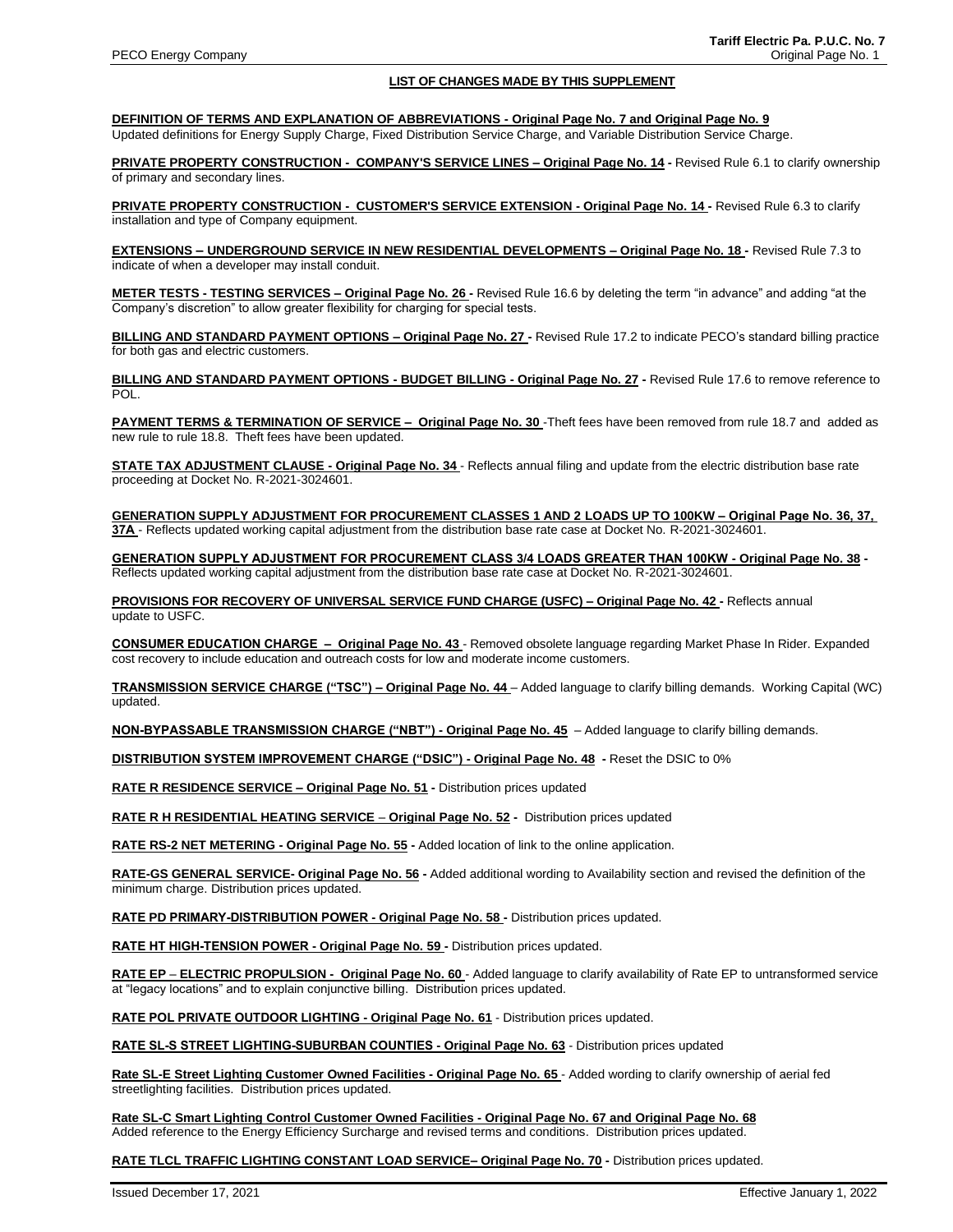**APPLICABILITY INDEX OF RIDERS - Original Page No. 73** – Added a footnote to the Construction Rider which expands the applicability to Rate GS customers with demands greater than 500 kW.

**CUSTOMER ASSISTANCE PROGRAM ("CAP") – Original Page No. 79 -** Removed the certification requirement pertaining to energy assistance grant for enrollment in the CAP Rider.

**ELECTRIC VEHICLE DCFC PILOT RIDER (EV-FC) – Original Page No. 84 -** Expand availability of the rider to include public transit.

**NIGHT SERVICE GS RIDER - Original Page No. 88**- Distribution prices updated.

**NIGHT SERVICE HT RIDER - Original Page No. 89** - Distribution prices updated.

**NIGHT SERVICE PD RIDER - Original Page No. 90** - Distribution prices updated.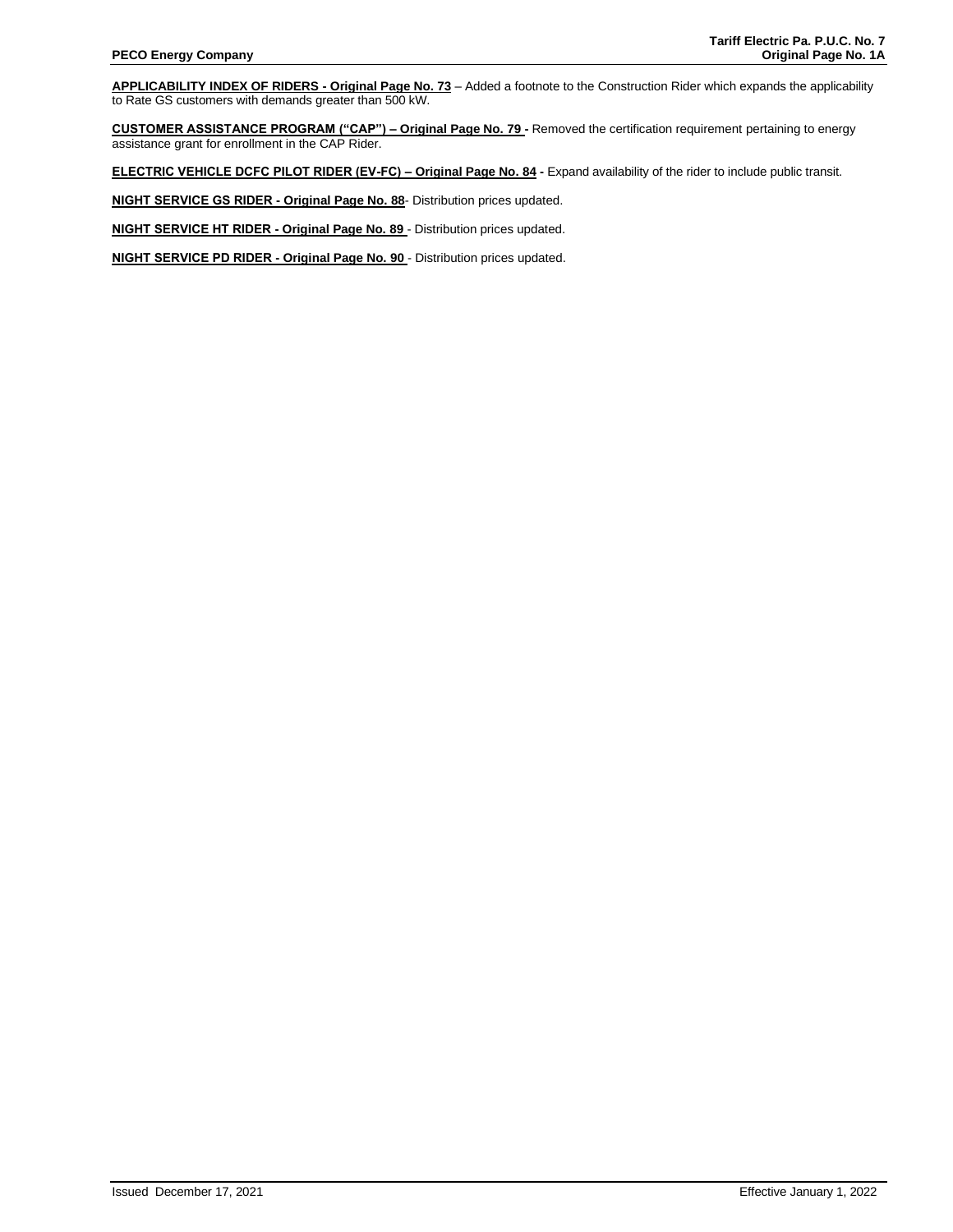$\ddot{\phantom{a}}$ 

# **TABLE OF CONTENTS**

| RULES AND REGULATIONS:                                                                     |  |
|--------------------------------------------------------------------------------------------|--|
|                                                                                            |  |
|                                                                                            |  |
|                                                                                            |  |
|                                                                                            |  |
|                                                                                            |  |
|                                                                                            |  |
|                                                                                            |  |
|                                                                                            |  |
|                                                                                            |  |
|                                                                                            |  |
|                                                                                            |  |
|                                                                                            |  |
|                                                                                            |  |
|                                                                                            |  |
|                                                                                            |  |
|                                                                                            |  |
|                                                                                            |  |
|                                                                                            |  |
|                                                                                            |  |
|                                                                                            |  |
|                                                                                            |  |
|                                                                                            |  |
|                                                                                            |  |
|                                                                                            |  |
|                                                                                            |  |
|                                                                                            |  |
|                                                                                            |  |
|                                                                                            |  |
|                                                                                            |  |
|                                                                                            |  |
|                                                                                            |  |
|                                                                                            |  |
|                                                                                            |  |
|                                                                                            |  |
|                                                                                            |  |
|                                                                                            |  |
| PROVISION FOR THE RECOVERY OF ENERGY EFFICIENCY AND CONSERVATION PROGRAM COSTS PHASE III47 |  |
|                                                                                            |  |
| RATES:                                                                                     |  |
|                                                                                            |  |
|                                                                                            |  |
|                                                                                            |  |
|                                                                                            |  |
|                                                                                            |  |
|                                                                                            |  |
|                                                                                            |  |
|                                                                                            |  |
|                                                                                            |  |
|                                                                                            |  |
|                                                                                            |  |
|                                                                                            |  |
|                                                                                            |  |
|                                                                                            |  |
|                                                                                            |  |
| RIDERS:                                                                                    |  |
|                                                                                            |  |
|                                                                                            |  |
|                                                                                            |  |
|                                                                                            |  |
|                                                                                            |  |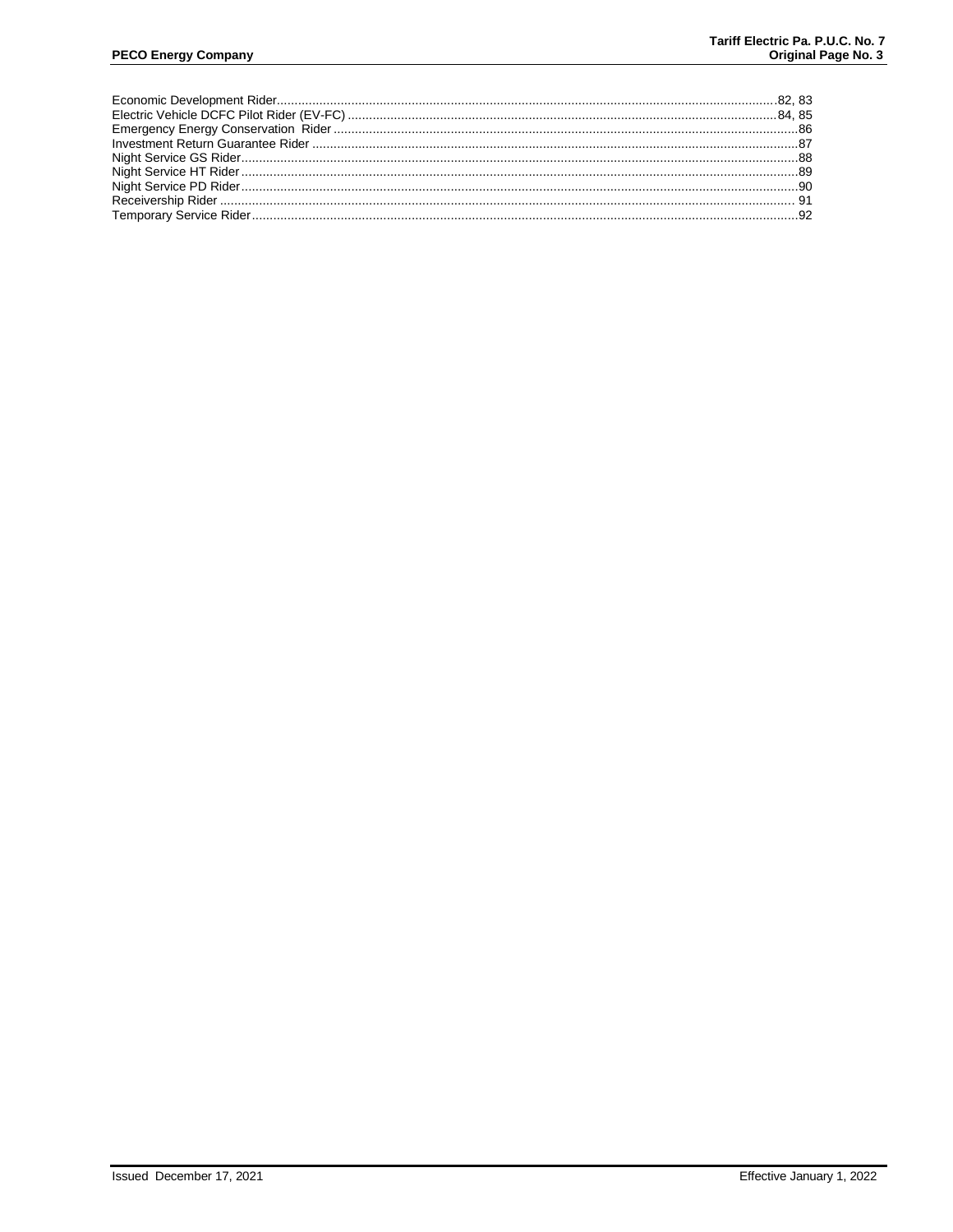# **LIST OF COMMUNITIES SERVED**

PHILADELPHIA:

CITY AND COUNTY OF Philadelphia.

DELAWARE COUNTY:

CITY: Chester.

BOROUGHS: Aldan, Brookhaven, Chester Heights, Clifton Heights, Collingdale, Colwyn, Darby, East Lansdowne, Eddystone, Folcroft, Glenolden, Lansdowne, Marcus Hook, Media, Millbourne, Morton, Narberth, Norwood, Parkside, Prospect Park, Ridley Park, Rose Valley, Rutledge, Sharon Hill, Swarthmore, Trainer, Upland, Yeadon.

FIRST-CLASS TOWNSHIPS: Aston, Darby, Haverford, Lower Chichester, Lower Merion, Marple, Nether Providence, Radnor, Ridley, Springfield, Tinicum, Upper Chichester, Upper Darby.

SECOND-CLASS TOWNSHIPS: Bethel, Birmingham, Chester, Concord, Edgmont, Middletown, Newtown, Thornbury, Upper Providence.

### BUCKS COUNTY:

BOROUGHS: Bristol, Chalfont, Doylestown, Dublin, Hulmeville, Ivyland, Langhorne, Langhorne Manor, Morrisville, New Britain, New Hope, Newtown, Penndel, Telford, Tullytown, Yardley.

FIRST-CLASS TOWNSHIPS: Bristol.

SECOND-CLASS TOWNSHIPS: Bedminster, Bensalem, Buckingham, Doylestown, Falls, Hilltown, Lower Makefield, Lower Southampton, Middletown, New Britain, Newtown, Northampton, Plumstead, Solebury, Upper Makefield, Upper Southampton, Warminster, Warrington, Warwick, Wrightstown.

#### MONTGOMERY COUNTY:

BOROUGHS: Ambler, Bridgeport, Bryn Athyn, Collegeville, Conshohocken, East Greenville, Green Lane, Hatboro, Jenkintown, Lansdale, Norristown, North Wales, Pennsburg, Pottstown, Red Hill, Rockledge, Royersford, Schwenksville, Souderton, Telford, Trappe, West Conshohocken.

FIRST-CLASS TOWNSHIPS: Abington, Cheltenham, Hatfield, Lower Moreland, Lower Pottsgrove, Plymouth, Springfield, Upper Dublin, Upper Gwynedd, Upper Moreland, Upper Pottsgrove, West Norriton, West Pottsgrove, Whitemarsh.

SECOND-CLASS TOWNSHIPS: East Norriton, Franconia, Horsham, Limerick, Lower Frederick, Lower Gwynedd, Lower Providence, Lower Salford, Marborough, Montgomery, Perkiomen, Salford, Skippack, Towamencin, Upper Frederick, Upper Merion, Upper Providence, Upper Salford, West Vincent, Whitpain, Worcester.

# CHESTER COUNTY:

CITY: Coatesville.

BOROUGHS: Avondale, Downingtown, Kennett Square, Malvern, Modena, Oxford, Parkesburg, Phoenixville, South Coatesville, Spring City, West Chester, West Grove.

FIRST-CLASS TOWNSHIP: Caln.

SECOND-CLASS TOWNSHIPS: Birmingham, Charlestown, East Bradford, East Brandywine, East Caln, East Coventry, East Fallowfield, East Goshen, East Marlborough, East Nantmeal, East Nottingham, East Pikeland, East Vincent, East Whiteland, Easttown, Elk, Franklin, Highland, Kennett, London Britain, Londonderry, London Grove, Lower Oxford, New Garden, Newlin, New London, North Coventry, Penn, Pennsbury, Pocopson, Sadsbury, Schuylkill, South Coventry, Thornbury, Tredyffrin, Upper Oxford, Upper Uwchland, Uwchland, Valley, Wallace, Warwick, West Bradford, West Brandywine, West Caln, West Fallowfield, West Goshen, West Marlborough, West Nantmeal, West Nottingham, West Pikeland, West Sadsbury, Westtown, West Vincent, West Whiteland, Willistown.

# YORK COUNTY:

BOROUGH: Delta.

SECOND CLASS TOWNSHIPS: Chanceford, Fawn, Lower Chanceford, Peach Bottom.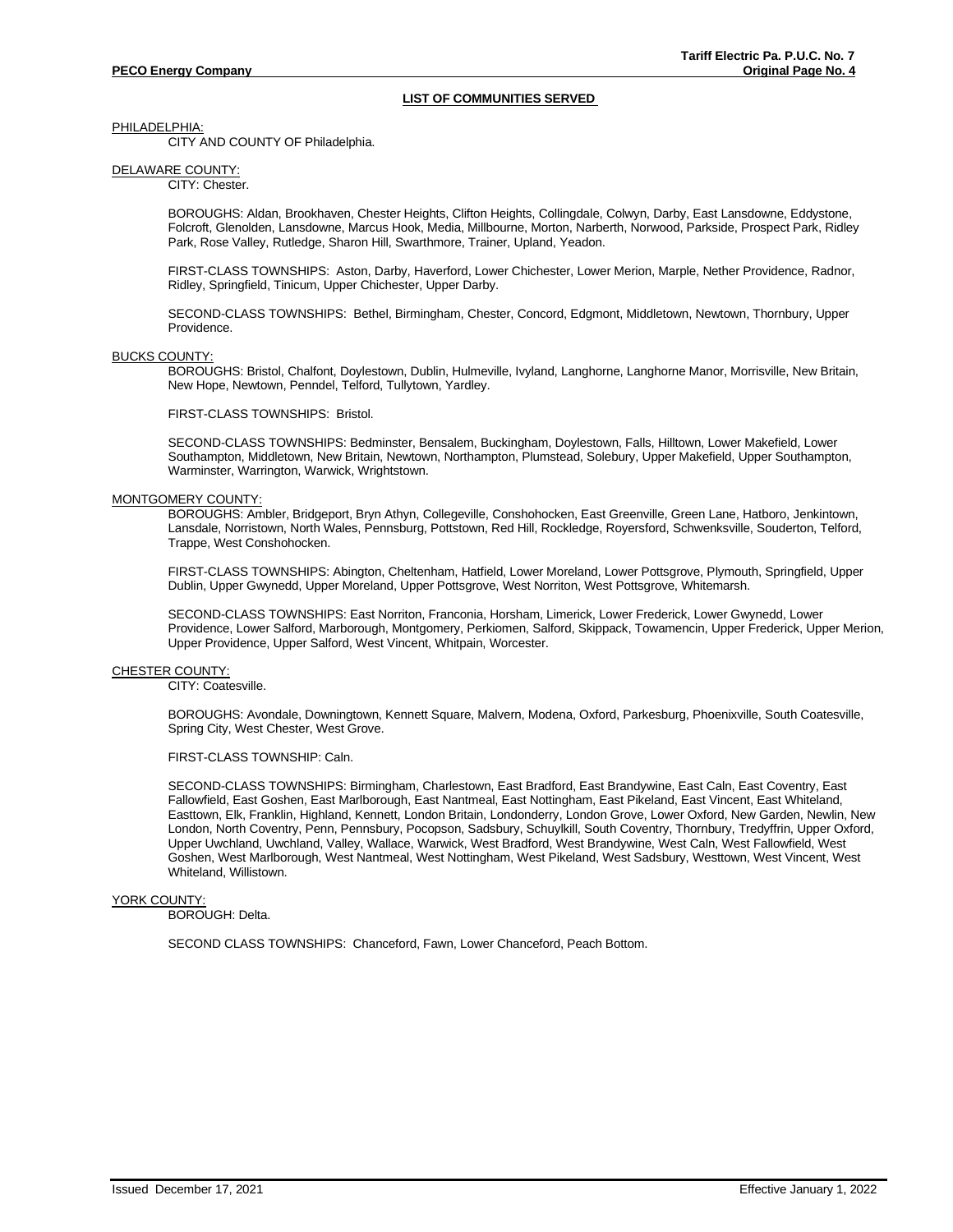# **HOW TO USE LOOSE-LEAF TARIFF**

1. This Tariff is issued on the loose-leaf plan. Each page will be issued as "original page," consecutively numbered, commencing with the title page, which in all cases will be considered as Page No. 1. For example: "Original Page No. 2", "Original Page No. 3," etc.

2. All changes in, additions to, or eliminations from, original pages, will be made by the issue of consecutively numbered supplements to this Tariff and by reprinting the page or pages affected by such change, addition, or elimination. Such supplements will indicate the changes which they effect and will carry a statement of the make-up of the Tariff, as revised. The Table of Contents will be reissued with each supplement.

3. When a page is reprinted the first time, it will be designated under the P.U.C. number as "First Revised Page No....," the second time as "Second Revised Page No....," etc. First revised pages will supersede original pages; second revised pages will supersede first revised pages, etc.

4. When changes or additions to be made require more space than is available, one or more pages will be added to the Tariff, to which the same number will be given with letter affix. For example, if changes were to be made in Original Page No. 2 and, to show the changed matter, more than one page should be required, the new page would be issued as "First Revised Page No. 2, superseding Original Page No. 2"; and the added page would be issued as "Original Page No. 2A." If a second added page should be required, it would be Issued as "Original Page No. 2B." Subsequent reprints will be consecutively designated as "First Revised...," "Second Revised...," etc.

5. On receipt of a revised page it will be placed in the Tariff immediately following the page which it supersedes, and the page which is to be superseded thereby plainly marked "See following page for pending revision." On the date when such revised page becomes Effective the page superseded should be removed from the Tariff.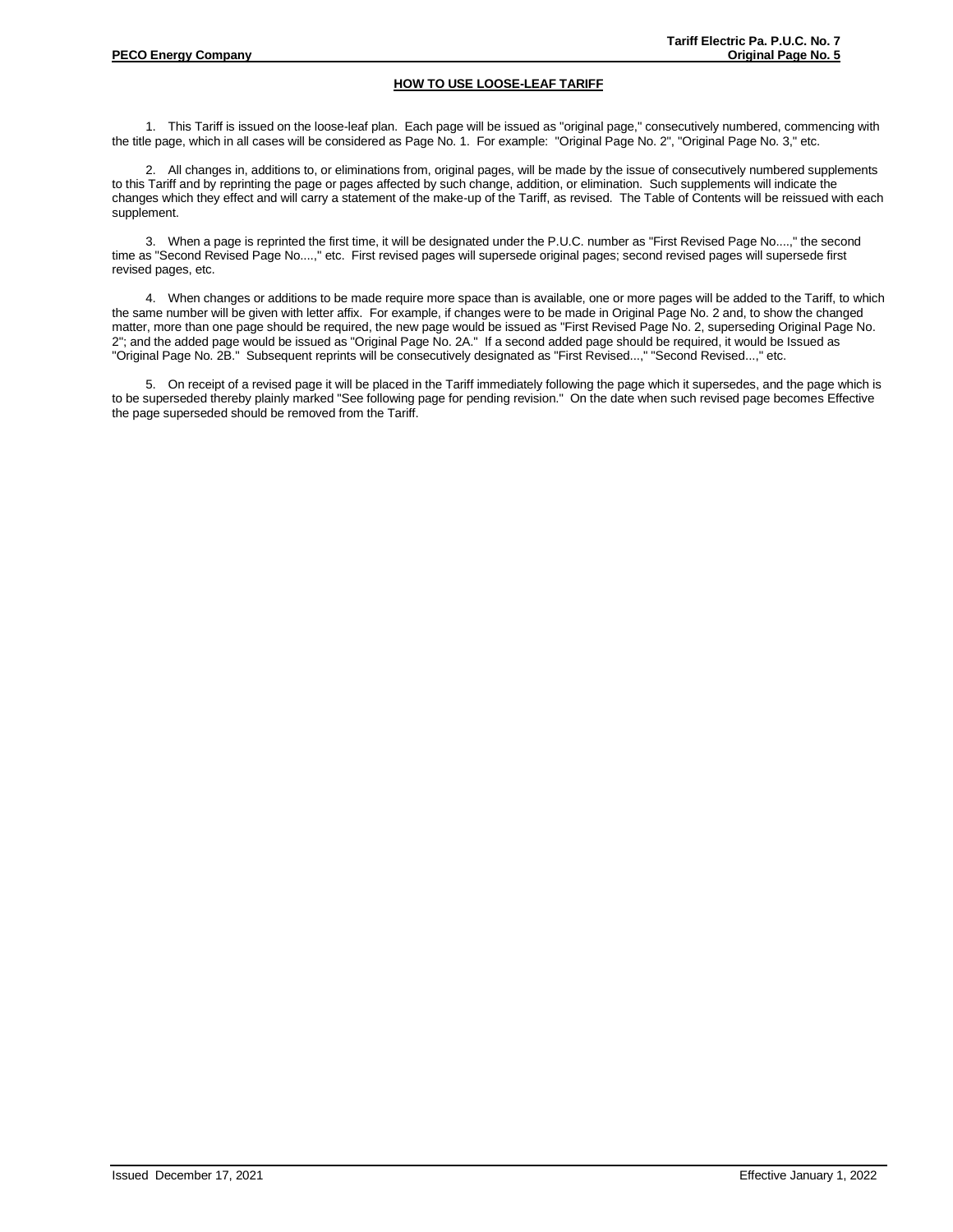### **DEFINITION OF TERMS AND EXPLANATION OF ABBREVIATIONS**

a.c. - alternating current

Advanced Meter - Advanced Meter shall have the meaning set forth in the Electric Generation Supplier Coordination Tariff.

Advanced Meter Services - Advanced Meter Services shall have the meaning set forth in the Electric Generation Supplier Coordination Tariff.

Advanced Meter Service Provider or AMSP - The Company or an EGS that provides Advanced Meter Services.

AEPS – Alternative Energy Portfolio Standard – statute that requires electric distribution companies and electric generation suppliers to acquire a certain percentage of their energy from alternative energy sources.

Available rate - A rate which may be obtained by a customer if the use of service conforms to the character of service contemplated in the rate, and the location is such that this service can be supplied from existing facilities of the Company.

Bad credit - A customer shall be deemed by the Company to have bad credit if the customer has been delinquent on payment of two consecutive bills or three or more bills in the last twelve billing cycles or tendered two or more checks that are subsequently dishonored by a payee according to 13 Pa.C.S. §3502, within the last twelve billing cycles. Industrial and commercial customers also shall be deemed by the Company to have bad credit if the customer is insolvent, (as evidenced by a credit report prepared by a reputable credit bureau or credit reporting agency or public financial data, liabilities exceeding assets or generally failing to pay debts as they become due) or has a class of publicly-traded debt outstanding that is rated to be below investment grade, or tendered two or more checks that are subsequently dishonored by a payee according to 13 Pa.C.S. §3502, within the last twelve billing cycles.

Base Rate (or rate) - The Base Rates are Rates R, R-H, RS-2, GS, PD, HT, POL, SL-S, SL-E, SL-C, TLCL, EP, and AL.

Billing demand - The calculated or measured demand after correction, if any, for power factor; except that the billing demand may be limited to a minimum figure.

Btu - British thermal unit.

Capacity charge - A charge based upon demand, either with or without power factor correction.

Competition Act - The Electricity Generation Customer Choice and Competition Act, 66 Pa.C.S. §2801, et seq.

Competitive Energy Supply - unbundled energy and capacity provided by an Electric Generation Supplier.

Consolidated EDC Billing - Billing provided by the Company as provided for in the Electric Generation Supplier Coordination Tariff.

Consolidated EGS Billing - Billing provided by an EGS as provided for in Electric Generation Supplier Coordination Tariff.

Continuous service – Service which the Company endeavors to keep available at all times.

Creditworthy - A creditworthy customer pays the Company's charges as and when due and otherwise complies with the Rules and Regulations of this Tariff or the PaPUC. To determine whether a customer is creditworthy with respect to a particular account, the Company will evaluate the customer's record of paying Company charges for all of the customer's other Company accounts, and may also take into consideration the customer's general credit.

Customer - Any person, partnership, association, or corporation, lawfully receiving service at a single meter location from the Company. For purposes of billing for an Electric Generation Supplier (as defined below), the term customer may include all meter locations for which a summary bill is provided. In addition, unless explicitly prohibited by the Public Utility Code or the Commission's Rules and Regulations, an EGS may act as agent for an end use customer upon written authorization to PECO Energy which may be part of the notice of EGS selection.

Customer's service extension - The facilities extending from the customer's service-receiving equipment to the Company's service supply lines.

Default Service (DS) - The provision of energy or energy and capacity by PECO Energy as Default Service Provider to customers that are: (1) not eligible to obtain Competitive Energy Supply, (2) choose not to obtain Competitive Energy Supply, (3) return to default service after having obtained Competitive Energy Supply or Competitive Default Service, or (4) who contract for Competitive Energy Supply from an EGS (as defined below) that fails to deliver such energy or energy and capacity.

Default Service Provider (DSP) – The incumbent EDC within a certificated service territory or a Commission approved alternative supplier of electric generation.

Demand - The maximum rate-of-use of energy during a specified time interval, expressed in kilowatts.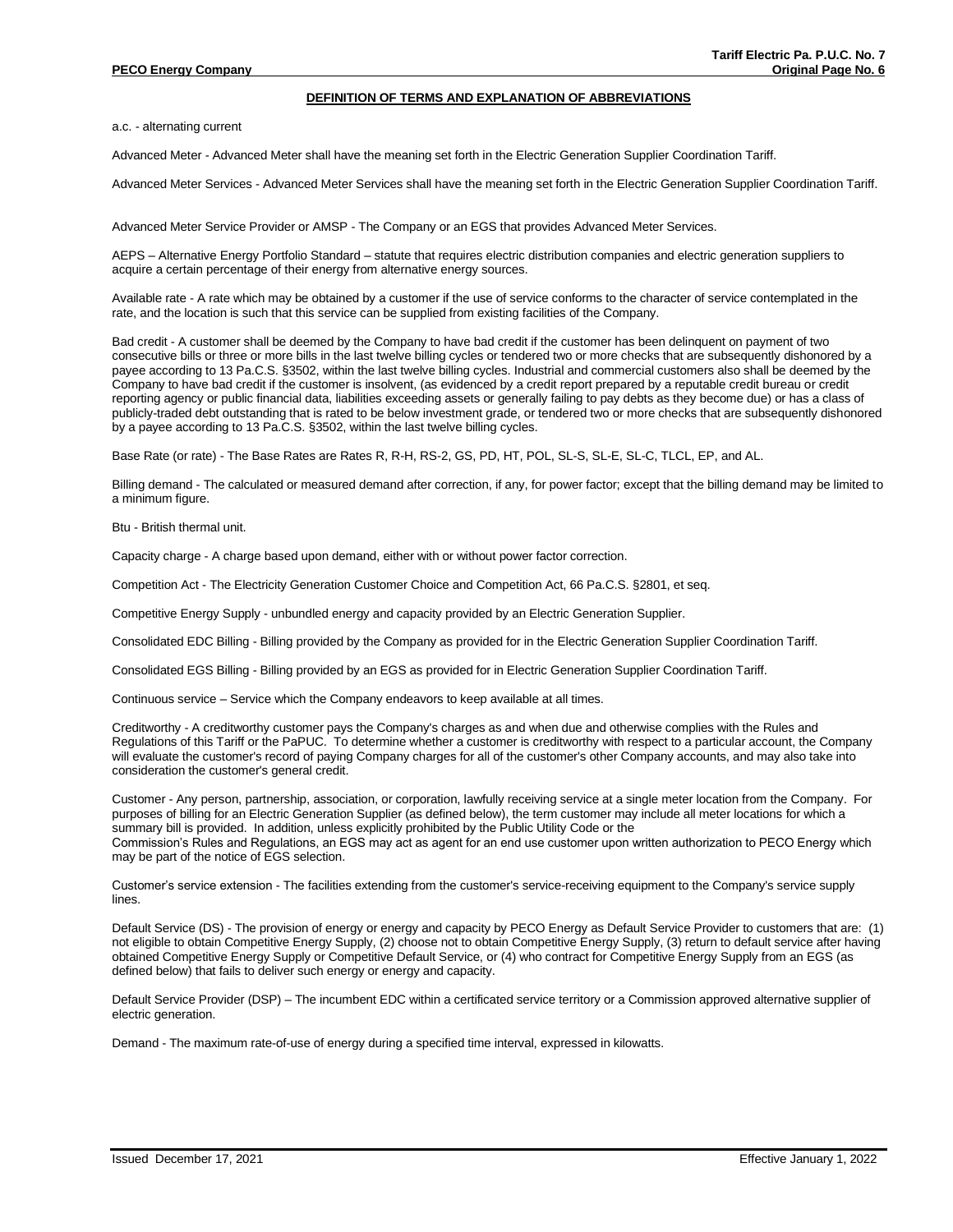### **DEFINITION OF TERMS AND EXPLANATION OF ABBREVIATIONS (continued)**

Direct Access - Direct Access shall have the meaning set forth in the Competition Act.

Electric Distribution Company (EDC) - Electric Distribution Company (EDC) shall have the meaning set forth in the Competition Act.

Electric Generation Supplier (EGS) - Electric Generation Supplier (EGS) shall have the meaning set forth in the Competition Act.

Electric Generation Supplier Coordination Tariff (or Supplier Tariff)- PECO Energy's Electric Generation Supplier Coordination Tariff, provides procedures for EGS & PECO EDC interaction to make arrangements necessary to implement Direct Access for retail customers.

Energy Supply Charge (Generation Charge) - PECO Energy's charge for energy or energy and capacity to customers that receive Default Service.

Energy charge - a charge based upon kilowatt-hours of use.

FERC - the Federal Energy Regulatory Commission.

Fixed Distribution Service Charge (Customer Charge) – A charge to recover costs caused by the presence of the customer on the system other than the costs associated with the customer's demand or energy consumption.

Holidays - New Year's Day, Martin Luther King, Jr.'s Birthday, Presidents' Day, Good Friday, Memorial Day, Independence Day, Labor Day, Columbus Day, Veterans Day, Thanksgiving Day, Friday after Thanksgiving, Christmas Day and Sundays.

Hp, horsepower - As used herein, horsepower shall be computed as the equivalent of 750 watts.

Initial Contract Term - An initial contract term for a service location shall be 1) the customer's first Term of Contract for service to the location or 2) the first Term of Contract after the customer changes service for a location to a different Rate.

Interest Index – An annual interest rate determined by the average of one-year Treasury Bills for September, October and November of the previous year.

KV, kilovolts - 1000 volts.

KVA, kilovoltampere - Unit of measurement of rate-of-use, which determines electrical capacity, required; it is obtained by multiplying the voltage of a circuit by its amperage.

KW, kilowatt - Unit of measurement of useful power.

KWh, kilowatt-hour - Unit of measurement of energy; an amount equivalent to the use of one kilowatt for one hour.

Lumen - Unit of measurement of quantity of light.

Measured Demand - A customer's highest demand during a 30-minute time interval in a billing period.

Month - A month under this Tariff means 1/12 of a year, or the period of approximately 30 days between two regular consecutive readings of the Company's meter or meters installed on the customer's premises.

PaPUC or Commission - The Pennsylvania Public Utility Commission.

PECO Energy or the Company - PECO Energy Company.

Point of Delivery - The single service point at which the service-supply lines of the Company terminate and the customer's facilities for receiving the service begin.

PJM - PJM shall mean the PJM Interconnection, L.L.C.

PJM System - PJM System shall mean the transmission facilities located in the Mid-Atlantic Region that are controlled by PJM.

Power Factor - As used herein, power factor is, in a single-phase circuit, the ratio of the watts to the voltamperes, and in a polyphase circuit, is the ratio of the total watts to the vector sum of the volt-amperes in the several phases.

Principal Office – The Company's Main Office Building is located at 2301 Market Street, Philadelphia, Pa. 19103.

Property Line - The division line between land held in or for private use, and land in which the public or the Company has a right of use; or, the division line between separately owned or occupied land.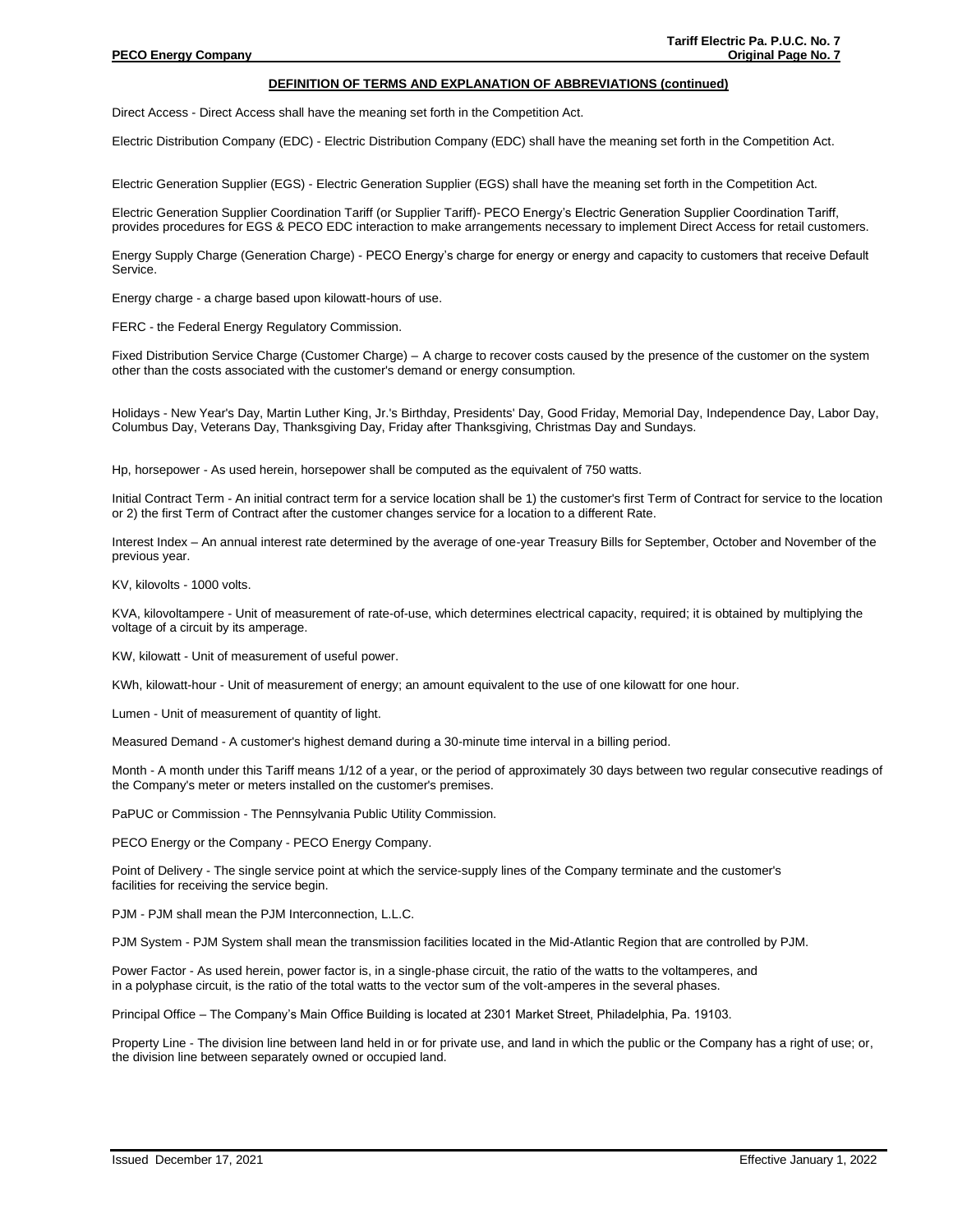### **DEFINITION OF TERMS AND EXPLANATION OF ABBREVIATIONS (continued)**

Separate EDC Billing - Billing provided by the Company as provided for in the Electric Generation Supplier Coordination Tariff.

Separate EGS Billing - Billing provided by an EGS as provided for in the Electric Generation Supplier Coordination Tariff.

Service - The distribution of energy for use by the customer, including all things done by the Company in connection with such distribution. (The Company must approve the installation of parallel generation via an Interconnection Agreement before the customer operates that generation in parallel with the Company's distribution system.)

- standard single-phase secondary: alternating current, 60 hertz, in accordance with Tariff Rule 2.5 (Single-Phase Up To 150 kVA:
	- (a) nominally 120/240 volts, 3 wires;
	- (b) nominally 120 volts, 2 wires to installations consisting of not more than two 15-ampere branch circuits;
	- (c) nominally 120/208 volts, 3 wires, for residential service, where available in conjunction with standard polyphase secondary 120/208 volts, 3-phase, 4 wires.
- standard polyphase secondary; alternating current, 60 hertz. Only one service is available to a building. However, the Company will provide standard service to customer premises containing multiple buildings in accordance with Tariff Rule 2.2 (Single-Point Delivery). For purposes of determining service capacity and parallel-generating capacity limits, a building is defined as a structure, separated from other structures, or a portion of a contiguous structure separated from the remainder of the structure by approved firewalls. When demand or service voltage requires the installation of transformation equipment on the owner's premises, the transformation shall consist of a pad mounted transformer installed at a location provided by the owner and approved by the Company outside the building or a transformer bank installed inside the building in a vault located on the ground floor or one story below grade, meeting National Electrical Code requirements. The Company will not install, own or maintain any conductors inside or beneath a building nor install indoor transformation in areas supplied by or designated to be supplied at 33,000 volts or greater.
	- (a) nominally 120/240 volts, 2-phase, 5 wires; only available in areas supplied by 2-phase distribution facilities located along public highways or private rights-of-way and limited to service capacities of 100 kVA or less;
	- (b) nominally 240 volts, 3-phase, 3 wires; a fourth wire neutral will be extended for the supply of 120/240 volt single-phase equipment in combination with the service where neither the service capacity required nor the parallel-generating capacity required exceeds 15 kVA on any one of the phases. Where the demand to a single premises exceeds 100 kVA, transformers will be installed on the premises at a suitable location provided by the owner. The service capacity and the parallel-generating capacity are both limited to 300 kVA for transformers located inside the building and 500 kVA for transformers located outside the building.
	- (c) nominally 120/208 volts, 3-phase, 4 wires, (where 3-phase distribution is available) for the exclusive supply of secondary service to a building or group of contiguous buildings occupied by one or more than one customer, with transformers and secondaries installed on the premises at suitable locations provided by the owner. The service capacity and the parallelgenerating capacity are both limited to 750 kVA for transformers located either inside or outside the building. When either exceeds 750 kVA for transformers located inside the building the only rate option available to the customer will be Rate HT. When either exceeds 750 kVA but remains at or below 1,500 kVA for transformers located outside of the building, the customer can request service at 277/480 volts, 3-phase 4-wires from transformers located outside of the building. Otherwise, the only rate option available to the customer will be Rate HT. When a suitable transformer location is not reasonably available on the premises and the demand does not exceed 100 kVA, service may be supplied at the Company's discretion from aerial distribution facilities located along public highways.
	- (d) nominally 277/480 volts, 3-phase, 4 wires (where 3-phase distribution is available) for the exclusive supply of secondary service to a building occupied by one or more than one customer with transformers and secondaries installed on the premises at suitable locations provided by the owner. The service capacity and the parallel-generating capacity are both limited to 750 kVA for transformers located inside the building and 1,500 kVA for transformers located outside the building. If either exceeds these limits the only rate option available to the customer will be Rate HT.
- standard primary unregulated alternating current, 60 hertz, nominally 2,400 volts, 2-phase, 3 wires, or nominally 4,160 volts, 3-phase, 3 or 4 wires. Availability of these voltages is limited to those locations served at these voltages as of July 6, 1987.
- standard high tension unregulated alternating current, 60 hertz, nominally 13,200, 33,000, 69,000, 138,000, or 230,000 volts, 3-phase, 3 or 4 wires (4-wire, 13 kV service is available in areas that have been converted to 13 kV distribution):

Where two or more such standard voltages are present in a given area, the Company will select the service voltage at which the required service can be supplied most economically. Nominally 13,200, 33,000, 69,000, 138,000 or 230,000 volts as available in the various sections of the Company's service territory for loads of such character as to require supply at one of such voltages in order not to impose unsatisfactory service conditions on the Company's supply system, or for loads of such character that supply at one of such voltages is desired both by the Company and the customer. For service at 13,200 or 33,000 volts, where the customer's demand exceeds 7,000 kW, the owner may be required to provide a suitable location on the premises for the installation of Company's transformation equipment.

The Company's charges for service, which are comprised of the Fixed Distribution Service Charge and Variable Distribution Service Charge, are non-bypassable and must be paid by any customer regardless of the voltage level at which the customer is served.

Service-supply lines - The facilities (conductors, cables, conduits, etc.) extending from the Company's facilities in the highway or other trunk line location to the facilities owned and maintained by the customer.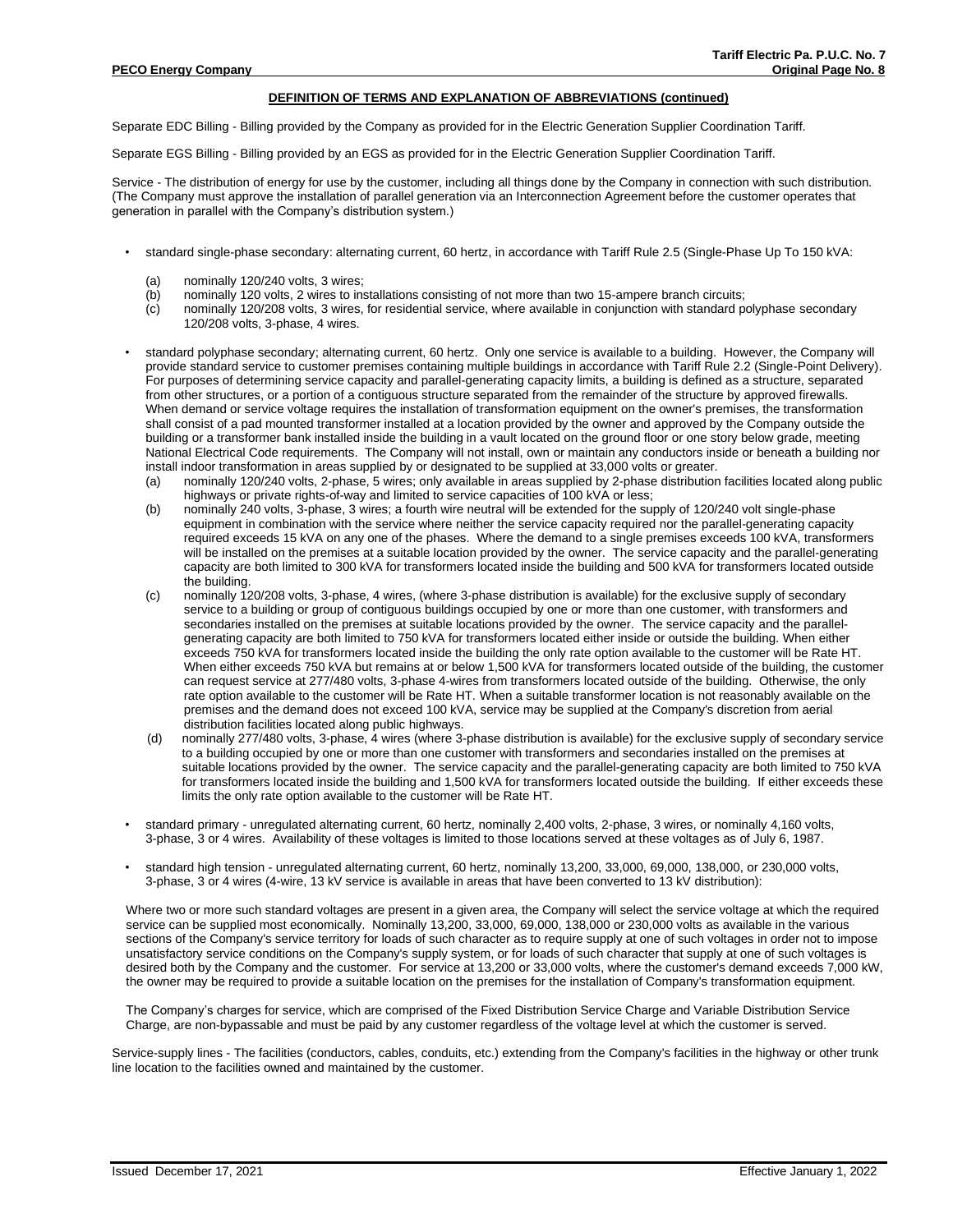### **DEFINITION OF TERMS AND EXPLANATION OF ABBREVIATIONS (continued)**

Summary Billing Account - An aggregate bill prepared for two or more meter locations owned or legally controlled by the same partnership, association, corporation, or governmental agency etc. for: (1) the Company's charges for service; and/or (2) an EGS's charges for Competitive Energy Supply, as permitted by Rule 2.2.

Tariff - this Electric Service Tariff comprising the Base Rates, rules and regulations which in conjunction with Pennsylvania Public Utility Law and Pennsylvania Public Utility Commission Regulations govern the distribution of electric energy including all things done by the Company in connection with such distribution, and/or the supply of electric energy under Default Service, and other PaPUC jurisdictional services.

Variable Distribution Service Charge (Distribution Charge) - the variable supply charges for the provision of unbundled distribution service, including all things done by the Company in connection with such distribution service.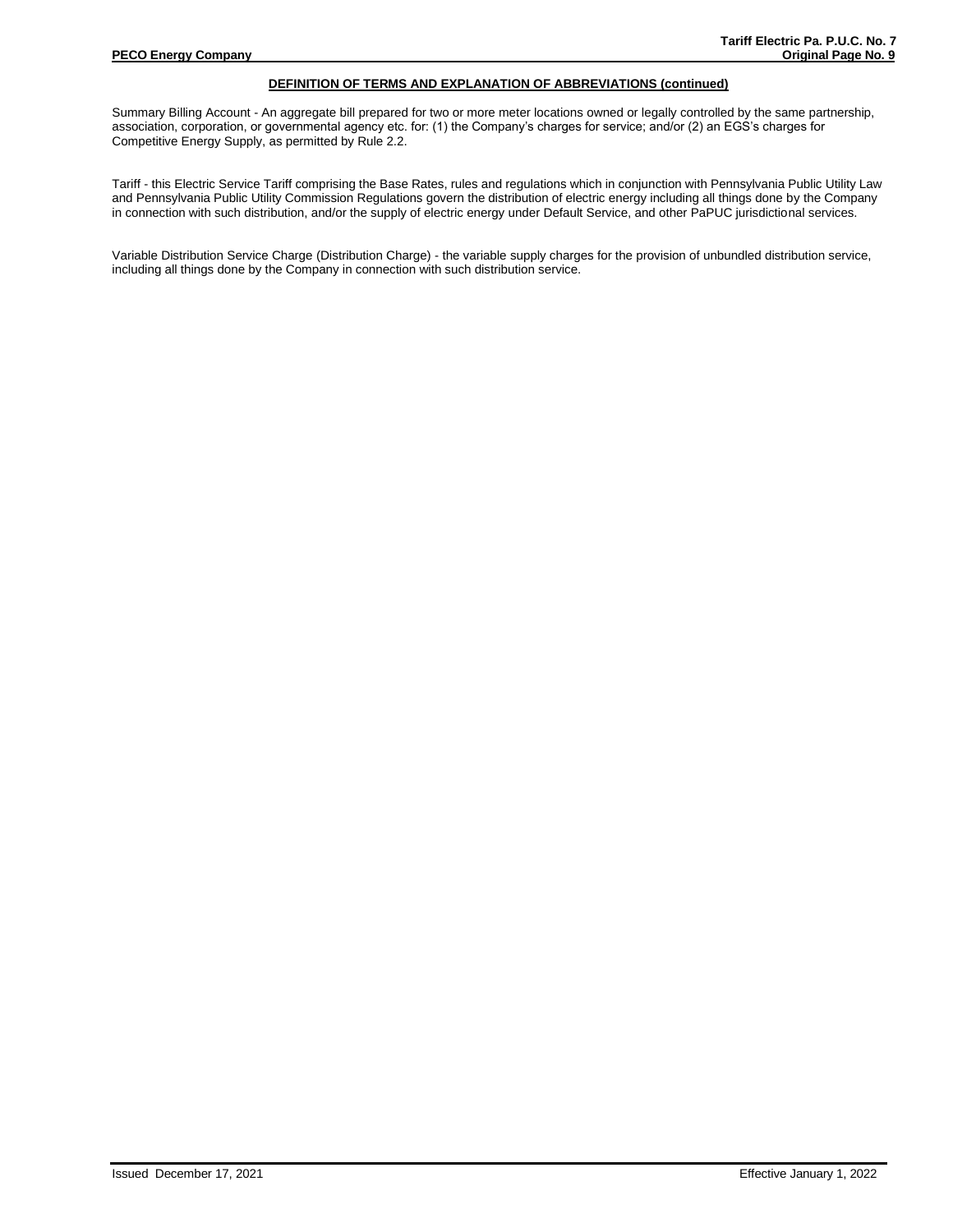### **RULES AND REGULATIONS**

#### **1. THE TARIFF**

**1.1 FILING AND POSTING.** A copy of this Tariff, which comprises the Rates, Rules and Regulations under which service and Default Service will be provided to its customers by PECO Energy, is on file with the Commission and is posted and open to

inspection at the Principal Office of the Company. A copy of this tariff is also available on the Company's website at [http://www.peco.com.](http://www.peco.com/)

**1.2 REVISIONS.** This Tariff may be revised, amended, supplemented or otherwise changed from time to time in accordance with the Pennsylvania "Public Utility Law", and such changes, when effective, shall have the same force as the present Tariff.

**1.3 APPLICATION.** The Tariff provisions apply to everyone lawfully receiving service from the Company, under the rates therein, and the recipient of service, whether service is based upon contract, agreement, accepted signed application, or otherwise, shall be subject to the terms of the Tariff. In addition, the rates therein shall apply to everyone receiving service unlawfully or otherwise, including unauthorized use as referred to in Rule 4.7 of this Tariff. A customer will receive service under the rates and riders of this tariff effective with their first scheduled billing cycle after the effective date of the tariff or as otherwise indicated in this tariff.

**1.4 BASIS OF CHARGE.** Time elapsed is a factor in the supply of service and the rates and minimum charges named in this Tariff, while predicated on periods of supply of not less than one year, are stated in values for direct application only to monthly periods of service supply and will be adjusted for application to service supplied during other time intervals.

**1.5 RULES AND REGULATIONS.** The Rules and Regulations, filed as part of this Tariff, are a part of every contract for service made by the Company and govern all classes of service where applicable, unless specifically modified by a rate or rider provisions. The obligations imposed on customers in the Rules and Regulations apply as well to everyone receiving service unlawfully and to unauthorized use of service.

**1.6 USE OF RIDERS.** The terms governing the supply of service under a particular Base Rate may be modified or amended only by the application of those standard riders, filed as part of this Tariff, which are specifically mentioned as applicable to that rate in the Applicability Index of Riders.

**1.7 STATEMENT BY AGENTS.** No representative has authority to modify a Tariff rule or provision, or to bind the Company by any promise or representation contrary thereto.

# **2. SERVICE LIMITATIONS**

**2.1 CHARACTER.** This Tariff applies only to the distribution and/or supply of electric energy of the standard characteristics available in the locality in which the premises to be served are situated. The Company does not offer to distribute and/or supply electric energy of nonstandard characteristics.

**2.2 SINGLE-POINT DELIVERY** The Company will provide standard distribution and/or supply through a single delivery and metering point for the total requirements at each separate premises of any person, partnership, association, or corporation, lawfully receiving service, except where, in the Company's sole judgment, special conditions warrant the installation of additional facilities. Unless otherwise stated herein, the Base Rates in this Tariff for each class of service are based upon that standard. Separate distribution and/or supply for the same customer at other points of consumption shall be separately metered and billed, except that: (1) when the Company is providing Consolidated EDC Billing, the Company will provide summary billing of its charges for and/or an EGS' charges (if requested by the EGS) for Competitive Energy Supply; and (2) when the Company is providing Separate EDC Billing, the Company will provide summary billing of its charges.

**2.3 SINGLE-POINT AVAILABILITY.** Service delivered at a single point is available to one or more buildings or units devoted essentially to a single purpose, provided and so long as:

(a) Such buildings or units are:

(1) held, possessed, and either utilized or operated as a single establishment by a single responsible entity, and (2) unified on the basis of family, business, industry, enterprise, or governmental agency or through conveniences and services, such as heat, elevator, janitor, care of halls, walks and lawns, etc., furnished by such entity, and (3) situated on a single or on contiguous land parcels except where such buildings or units constitute interdependent parts of a single industrial enterprise. In determining "contiguity" hereunder of parcels abutting opposite sides of public or private ways, the boundaries of such parcels shall be considered as extending to the center of such ways.

(b) There is granted and maintained to the Company easement or other rights, adequate in the Company's reasonable judgment to supply service direct to any such buildings or units if, as and when a cessation of any one or more of the conditions stated in paragraph lettered "a" above should occur, or there should arise in any manner a Company duty of such direct supply.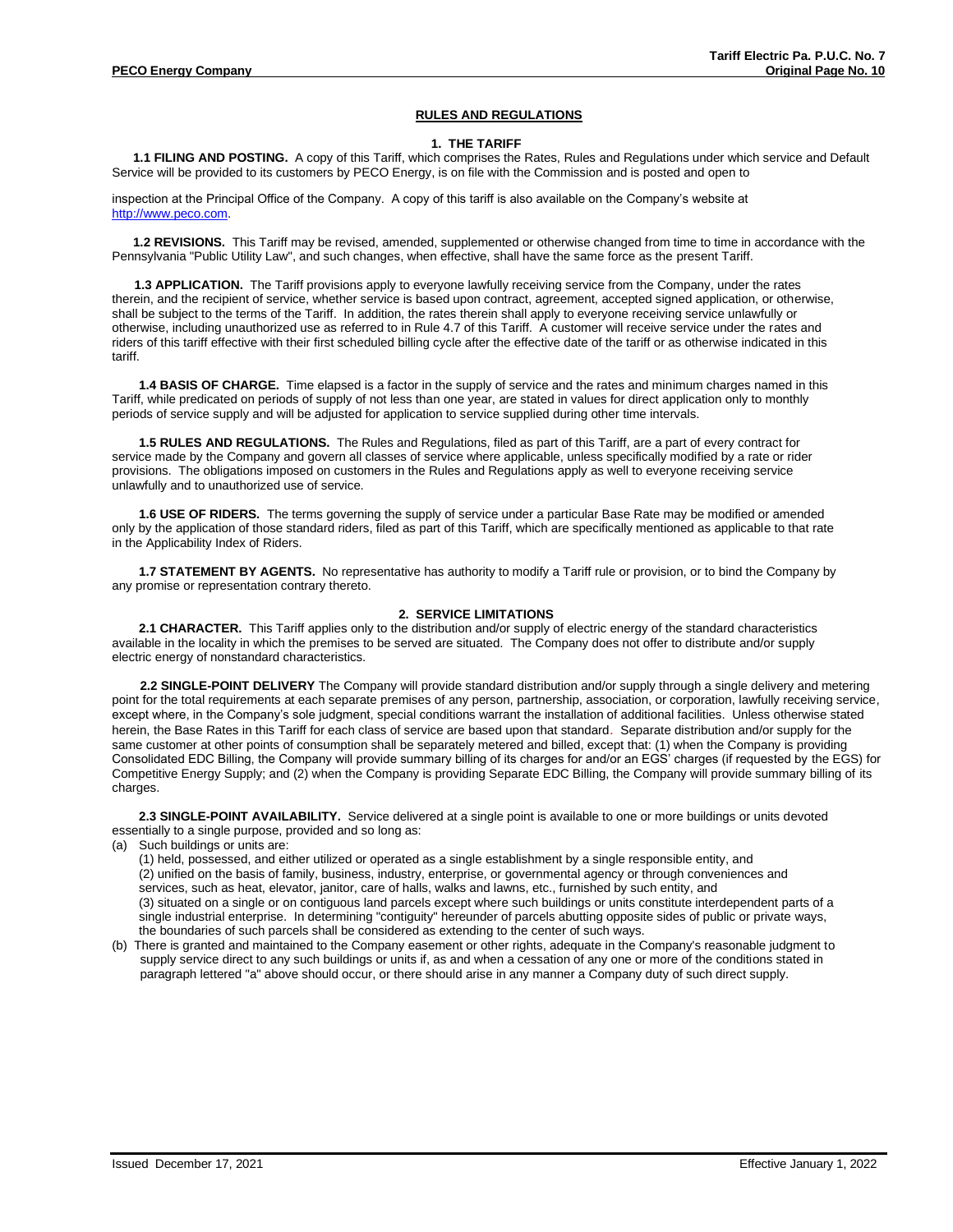- (c) The transforming, receiving and distribution facilities on the customer's side of the delivery point, are: (1) furnished, installed and maintained at the expense of the customer, and (2) owned or leased by the customer, and
	- (3) operated and controlled by or at the expense of the customer.
- (d) The Company is under no legal obligation of direct supply to any portion of said building or units or their appurtenances.
- (e) A guarantee by deposit or otherwise is given and maintained to the Company sufficient in its reasonable judgment to insure it against loss in primary, secondary and/or distribution investment in the event of change in the nature of holding and possession of such buildings or units, or in the occupancy thereof, or in the type of service delivered thereto.
- (f) All utilization equipment on the customer's side of the Company delivery point is furnished, installed, operated and maintained by the operator of the building or units supplied or by the tenants of such operator whose use of electricity is dependent upon the single-point delivery and metering of service.
- (g) Any use of public highways by such operator for the latter's distribution facilities does not conflict or interfere with the franchise rights of the company.

**2.4 COMPLIANCE WITH AVAILABILITY.** The use of the Company's service shall not be for any purpose other than that covered by the availability provisions of the applicable Base Rate and/or riders.

**2.5 SINGLE-PHASE UP TO 150 KVA.** Single-phase secondary service is available for customer equipment with demand of or parallelgeneration facilities having an aggregate nameplate rating up to 150 kVA. Generating systems shall be installed and operated under Rate RS-2 with associated load sharing the same electric point of interconnection to the Company's facilities. Any customer demand or generation equipment in excess of this amount will be supplied polyphase service. (The Company must approve the installation of parallel generation via an Interconnection Agreement before the customer operates that generation in parallel with the Company's distribution system.)

**2.6 POLYPHASE LOADS AGGREGATING LESS THAN 7-1/2 HP.** Polyphase service is not available for installations aggregating less than 7-1/2 horsepower, unless the excess cost of supplying polyphase rather a single-phase service is borne by the customer.

**2.7 MOTORS.** Service is not available to motors which do not meet the Company's standard requirements.

**2.8 COMPLIANCE WITH BUILDING ENERGY CONSERVATION ACT STANDARDS.** Before receiving any electric service to or for new or renovated residential buildings or additions thereto, as defined by Pennsylvania Building Energy Conservation Act (BECA) as amended by Act 98 of 1985, applicants for service must provide the Company with the compliance certification copy of the Pennsylvania Department of Community Affairs (DCA) "Notice of Intent to Construct" form as processed by DCA. A compliance certification copy of "Notice of Intent to Construct" will not be required by the Company if the new or renovated residential building is located in a municipality which has elected to administer the BECA and requires that a notice of intent to construct be filed with the municipality before or at the time that application is made for a building permit and the notice has, in fact, been filed.

#### **3. CUSTOMER INSTALLATION**

**3.1 INFORMATION FROM THE CUSTOMER.** The Company should be advised by the customer or applicant for service, in writing, preferably on a form supplied by the Company, of premises to be equipped for service, giving exact location, and details of all current consuming devices to be installed.

The customer shall supply the Company any and all information in its possession regarding potential or actual contamination, waste or hazardous materials or other adverse environmental conditions on the customers' premises on or near where the Company facilities are to be located. The customer has a continuing obligation to provide the Company with such information relating to the premises as the customer receives it. The Company also has a continuing right to inspect the customers' premises for the purposes of performing an environmental assessment.

**3.2 METER LOCATION**. There shall be provided, free of expenses to the Company, at a location outdoors, unless otherwise designated by the Company or another AMSP, which the Company or another AMSP will designate in writing upon request, a suitable place for the meter or meters and any other supply, protective or control equipment of the Company or another AMSP which may be required in the provision of service. The customer shall provide access and space, in an amount deemed necessary by the Company, to install and maintain its meter(s) and equipment. This location shall be convenient, unimpeded and easily accessible to the Company's employees, contactors and agents. The Customer shall also minimize any risk for damage and/or harm to the Company's employees, contractors, agents and equipment at the meter location. There also must not be any impediment or obstruction of the Company's ability to receive, an adequate communication signal from its meter(s) for remote reading purposes. The meter(s) location shall also be situated so that the meter(s) are not concealed but shall be situated in a fashion acceptable to the Company.

**3.3 POINT OF DELIVERY.** The Company will designate in writing, upon request, a satisfactory point of delivery where the customer shall terminate the wiring and facilities for connection to the distribution lines of the Company. The failure to request and obtain such location may result in refusal of service pending rearrangement of customer's facilities, but the designation of a point of delivery does not constitute an agreement or obligation on the part of the Company to furnish service.

In establishing a point of delivery, the Company has the right to avoid areas known or suspected to contain contamination, waste or hazardous materials or other adverse environmental conditions. The customer will have the option of extending its own facilities to the

#### Company's point of service delivery.

The Company may waive this right of avoidance upon agreement by the customer or applicant to indemnify, defend, and hold harmless the Company (its successors, assigns, trustees, officers, employees and agents) from and against all actions, causes of action, claims and demands whatsoever, and from all costs, damages, expenses, losses, charges, debts and liabilities whatsoever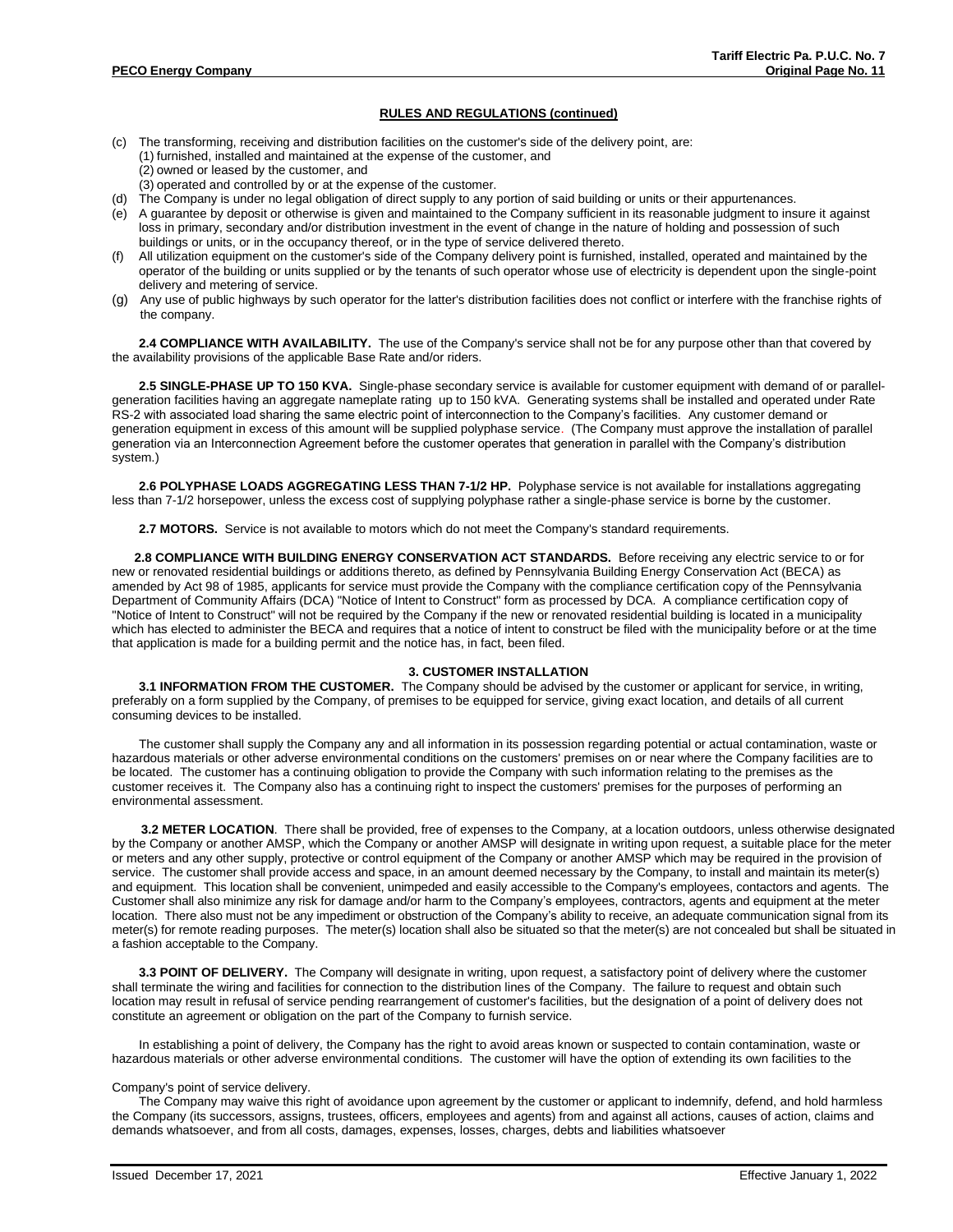(including attorney's fees), whether known or unknown, present or future, that arise from such conditions. This indemnification provision shall survive the termination or expiration of said agreement and the termination of the business relationship of the parties thereto.

**3.4 SERVICE ENTRANCE EQUIPMENT.** All equipment beyond the point of delivery, except the meter, shall be installed by the customer. Installation shall be in conformity with the National Electrical Code and the Company's published "Electric Service Requirements", and shall include, where necessary, an approved sealable device for mounting a meter. The meter will be supplied, owned and sealed by the Company or another AMSP.

**3.5 SECONDARY SERVICE CONNECTION.** (a) Wiring of any premises for connection to overhead lines must be brought outside of the building wall to a location designated or approved by the Company, at which point the house wiring must extend at least 3 feet for attachment to the Company's service-supply lines. (b) Service connections to the Company's underground facilities shall terminate on the customer's premises in an approved connection box from which customer's wiring shall extend to the other service entrance equipment.

**3.6 UNDERGROUND SERVICE.** Customers desiring an underground service from overhead wires must bear the excess cost incident thereto. Specifications and terms for such construction will be furnished by the Company on request.

**3.7 NONSTANDARD SERVICE.** The customer or applicant for service shall pay the cost of any special installation necessary to meet the unusual requirements of the customer or applicant for service, including but not limited to: (1) service at other than standard voltages, (2) service for loads that will be intermittent and which, in the Company's sole judgment, would not generate sufficient revenue to recover the installation costs of the required facilities, (3) service for loads that will be continuous but that will generate minimal usage, and which, in the Company's sole judgment, would not generate sufficient revenue to recover the installation costs of the required facilities, (4) service for loads that will require provision of closer voltage regulation than required by standard service, and (5) situations for which, in the Company's sole judgment, extenuating circumstances exist whereby the Company agrees to provide multiple services, which are not normally offered in other sections of the Tariff, to one customer located on a premises.

The customer or applicant shall pay all costs to the Company of performing environmental assessments, including, but not limited to, the cost of consultants utilized by the Company, the cost of removal and disposal of contamination, waste or hazardous materials or dealing with other adverse environmental conditions associated with either the initial installation, modification, repair, maintenance or removal of service facilities.

**3.8 RELAY PROTECTION.** The customer must install at the customer's own expense a reverse-phase relay of approved type on all alternating current motors for passenger and freight elevators, hoists, and cranes, and a reverse-power relay for parallel operation.

#### **4. APPLICATION FOR SERVICE**

**4.1 PLACE OF APPLICATION.** Customers may apply for service at the Company's Principle Office or, in some cases, over the telephone.

**4.2 SERVICE CONTRACT.** Every applicant for service may be required to sign a contract, agreement, or other form then in use by the Company, covering the special circumstances of the use of service, and shall abide by these Rules and Regulations and the standard requirements of the Company including but not limited to those in PECO's Electric Service Requirements Manual ("Blue Book") Builder's Handbook, Interconnection Guidelines and other additional requirements that PECO will provide upon request.

**4.3 CONTRACT DATA.** The application shall contain a statement of the premises to be served, the rate under which service is desired, and such conditions or riders as are applicable to the special circumstances of the case.

**4.4 RIGHT TO REJECT.** The Company may place limitations on the amount and character of service it will supply or may reject applications for service: not available under a standard rate; which might affect service to other customers; which is to be delivered at a location or at a standard voltage that involves excessive cost; for bad credit; for the applicant's failure to provide identifying documentation; when an applicant's self-identification cannot be verified; or for other good and sufficient reasons. Customers cannot be denied Default Service or new service for failure to pay an EGS's charges.

The Company has the right to restrict service to only those locations which will not expose the Company to liability for known or suspected contamination, waste or hazardous materials or other adverse environmental conditions.

**4.5 ACCEPTANCE.** Before the Company affirmatively accepts an application, the Company will consider the application to be "pending". When an application is accepted, it constitutes the contract between the customer and the Company, subject to the Rules and Regulations. A customer or other recipient of service also becomes contractually obliged to the Company when service is provided according to the application either with or without modification, or when the customer otherwise receives service.

**4.6 SPECIAL CONTRACTS.** Standard contracts shall be for terms as specified in the statement of the rate, but where large or special investment is necessary for the supply of service, or where service is to be used for an emergency or temporary replacement of another method of operation, contracts of longer term than specified in the rate, or with special guarantees of revenue, or both, may be required.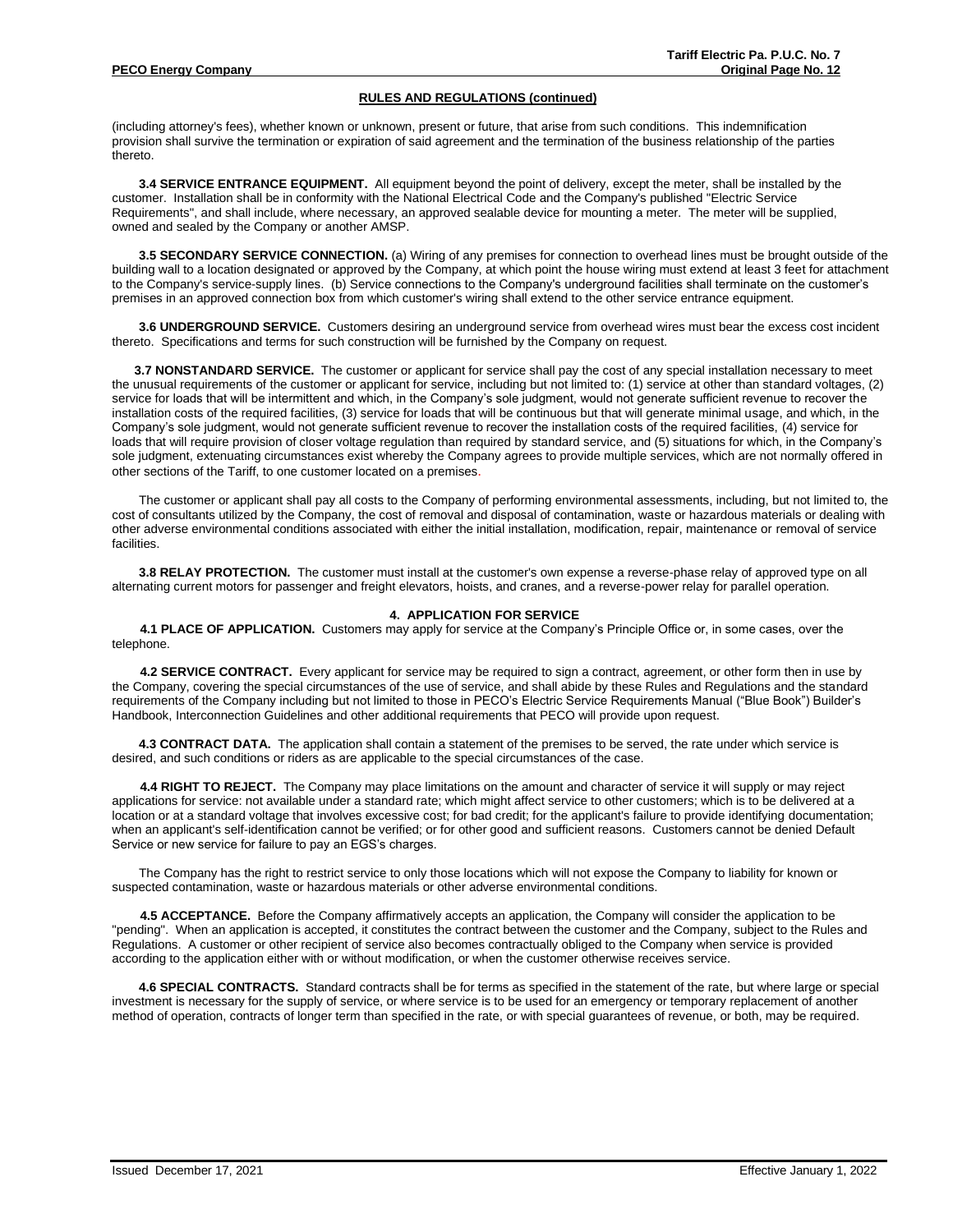**4.7 UNAUTHORIZED USE.** Unauthorized connection to the Company's facilities, and/or the use of service obtained from the Company without authority, or by any false pretense, may be terminated by the Company. The use of service without notifying the Company or the AMSP and enabling them to read its meter will render the user liable for any amount due for service provided to the premises from the time of the last reading of the meter, immediately preceding the customer's occupancy, as shown by the Company's books.

**4.8 WITHDRAWAL OF APPLICATION.** In the event the customer (or potential customer) withdraws an application for either new or modified service, the customer will reimburse the Company for all reasonable costs incurred by the Company in anticipation of providing the new or modified service.

# **5. CREDIT**

**5.1 PAYMENT OBLIGATION.** For customers for whom the Company provides Consolidated EDC Billing or Separate EDC Billing, the provision of service for any purpose, at any location, is contingent upon payment of all charges provided for in this Tariff (and, for the same class of service (residential or non-residential) under the Company's Gas Service Tariff, if the customer also receives gas service at the same premises) as applicable to the location and the character of service.

The Company may, at its discretion, determine liability for a past due balance by:

- 1) Use of Company records that contain information previously provided to the Company;
- 2) Information contained on a valid mortgage, lease, deed or renter's license;
- 3) Use of commercially available public records databases;
- 4) Government and property ownership records.

 **5.2 PRIOR DEBTS.** Service will not be furnished to former customers until any indebtedness to the Company for previous service of the same or similar classification has been satisfied or a payment arrangement has been made on the debt. This rule does not apply to the disputed portion of disputed bills under investigation. The Company will apply this rule to the disputed portion of disputed bills, if, and only if: (1) the Company has made diligent and reasonable efforts to investigate and resolve the dispute; (2) the result of the investigation is that the Company determines that the customer's claims are unwarranted or invalid; (3) the Commission and/or the Bureau of Consumer Services has decided a formal or informal complaint in the Company's favor and no timely appeal is filed; and (4) the customer nevertheless continues to dispute the same matter in bad faith.

**5.3 GUARANTEE OF PAYMENTS.** The Company may charge a security deposit before it will render service to an applicant or before the Company will continue to render service to a customer for whom the Company provides Consolidated EDC Billing or Separate EDC Billing. The Company may charge deposits to applicants and customers if they have bad credit, lack creditworthiness or as otherwise permitted by Commission statutes, rules, regulations, and as required by Federal Bankruptcy Law. The applicant or customer may be required to provide a cash deposit, letter of credit, surety bond, or other guarantee, satisfactory to the Company. The Company will hold the deposit as security for the payment of final bills and in compliance with the Company's Rules and Regulations. In addition, the Company may require industrial and commercial customers for which it may provide Consolidated EDC Billing or Separate EDC Billing to post a deposit at any time if the Company determines that the customer is no longer creditworthy or has bad credit or as otherwise permitted by Commission statutes, rules, regulations and as required by Federal Bankruptcy Law. The Company retains the right to charge customers additional deposits based upon continued bad credit or lack of creditworthiness and increased usage.

**5.4 AMOUNT OF DEPOSIT.** For residential customers, the deposit will be equal to one-sixth of the applicant's or customer's estimated annual bill for Company charges, based on applicable rates. A deposit from a residential customer shall conform to the requirements of 66 Pa. C.S. 1404(c) and applicable Pennsylvania Public Utility Commission regulations. For industrial and commercial accounts, the amount of the deposit shall be the Company's projection of the sum of the Company charges in the customer's two highest monthly bills in the 12 months following the deposit. The provisions of 11 U.S.C. §366(b) of the Federal Bankruptcy Code, or any successor statute or provision, shall, if inconsistent, supersede the provisions of this rule.

Issued December 17, 2021 Effective January 1, 2022

.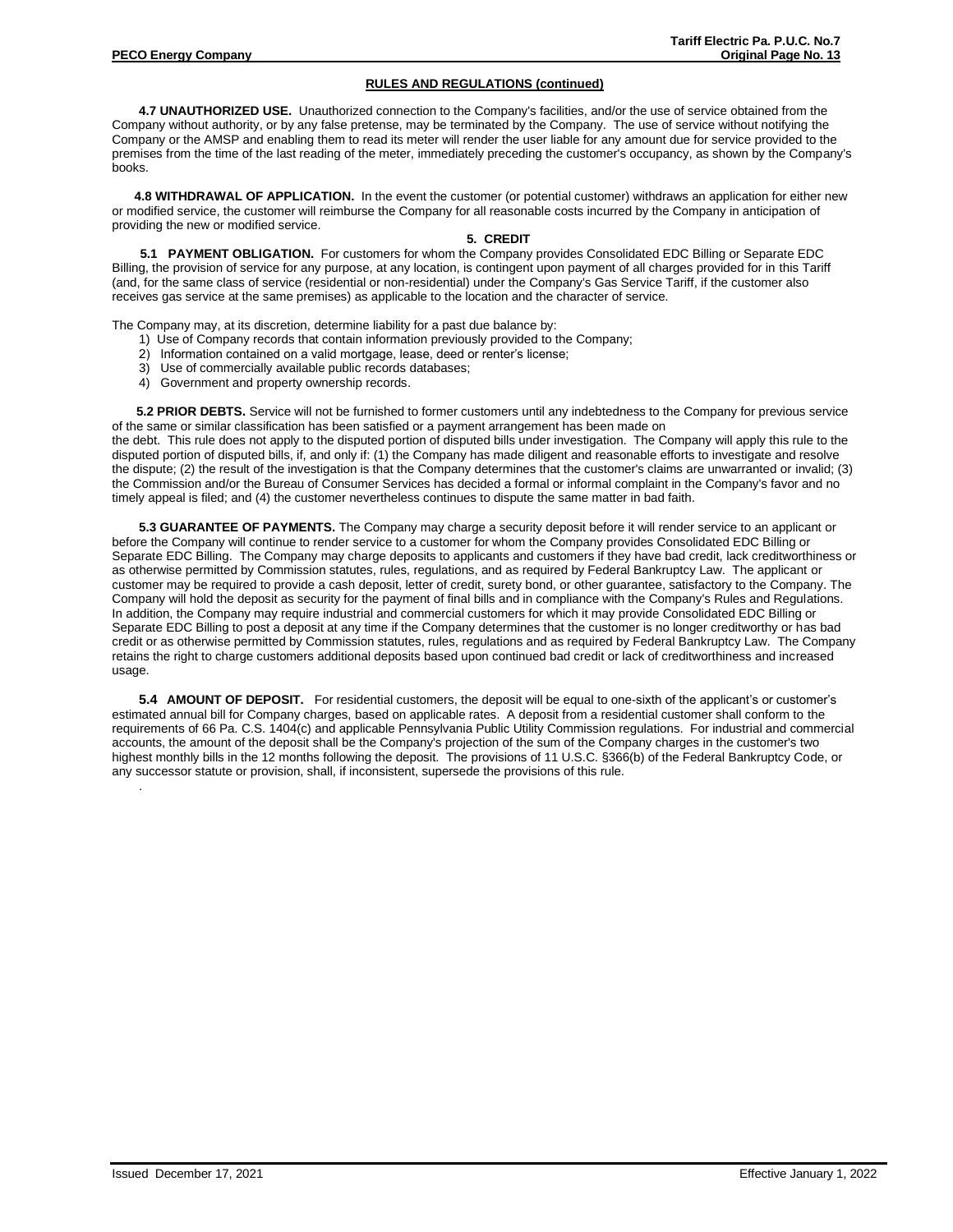**5.5 RETURN OF DEPOSIT.** Deposits secured from a residential customer shall either be applied with interest to the customer's account or returned to the customer with interest in accordance with 66 Pa. C.S.§1404(C) and applicable Pennsylvania Public Utility Commission regulations. In cases of discontinuance or termination of service, deposits will be returned with accrued interest upon payment of all service charges and guarantees or with deduction of unpaid accounts. Deposits secured from a residential customer, plus accrued interest, which may be held until a timely payment history is established, are refunded when a ratepayer is not currently delinquent and has made on time and in full payments for service provided by the Company for 12 consecutive months. Deposits secured from a non-residential customer, plus accrued interest, which may be held until a timely payment history is established, are refunded when a ratepayer is not currently delinquent and has made on time and in full payments for service provided by the Company for 24 consecutive months. Any residential or commercial customer having secured the return of the deposit may be required to make another deposit in accordance with Commission statutes, regulations or Federal Bankruptcy Law if the Customer demonstrates bad credit or lacks creditworthiness subsequent to the return of the initial deposit.

- **5.6 INTEREST ON DEPOSIT.** The Company will allow simple interest on cash deposits calculated as follows:
	- (A) with respect to residential accounts, interest, will be computed at the simple annual rate determined by the Secretary of Revenue for interest on the underpayment of tax under Section 806 of the Act of April 19, 1929
		- (P.L. 343, No. 176), known as the Fiscal Code
	- (B) with respect to commercial and industrial accounts, at the lower of the Interest Index or six percent;

Deposits shall cease to bear interest upon discontinuance of service (or, if earlier, when the Company closes the account).

#### **5.7 CREDIT INFORMATION.**

CUSTOMERS: In addition to information required otherwise hereunder, customers for whom the Company provides Consolidated EDC Billing or Separate EDC Billing shall be required to provide to the Company with such credit information, as the Company requires. The Company may report to a national credit bureau on credit history associated with past due amounts.

APPLICANTS: The Company's credit and application procedures for applicants are as follows: (1) positive identification of applicant obtained from previous customer record or through one of the major credit reporting bureaus or through in-person identification; (2) determination of liability for a past due balance; (3) determination if a deposit is required based upon applicant's previous account history if available or through third party credit scoring of applicant.

The Company's credit scoring methodology and standards are as follows: The Company uses a commercially recognized credit scoring methodology that is within the range of generally accepted industry practice. The applicant's or customer's utility payment history determines the credit score. The Company uses this customer-specific credit score to either request or waive a security deposit.

**5.8 APPLICABILITY TO CUSTOMERS RESIDING AT PLACE OF BUSINESS.** For purposes of all of the provisions of this Rule 5, when a customer resides at a place of business or commercial establishment, legitimately served pursuant to a commercial or industrial rate schedule, that is not a residential dwelling unit attached thereto, the customer is not thereby entitled to any of the protections in the Pennsylvania Public Utility Code or the Commission's regulations implementing the Pennsylvania Public Utility Code, or to any of the provisions of these rules or this Tariff, that apply exclusively to deposits for residential customers.

## **6. PRIVATE PROPERTY CONSTRUCTION**

**6.1 COMPANY'S SERVICE LINES.** Where the Company has distribution facilities of adequate capacity on the highway or in other trunk line location adjacent to the premises to be served, it will provide, own and maintain standard service-supply lines as follows: (a) UNDERGROUND:

Underground cable construction to a point of delivery approximately 18 inches inside the property line of the customer, except: (1) For secondary service to new residences or new apartment buildings, underground cable construction will be extended to a meter location or connection box located at the building or buildings, as designated by the Company and in accordance with Rule 7.3.

(2) The Company will make necessary repairs to customer-owned extensions of primary and secondary underground service-supply lines for residential customers at no charge. If such customer-owned extension requires replacement, the Company will make the replacement and assume ownership of the service-supply line with the Company bearing the cost up to 200 feet in length and the customer bearing the cost for all additional length.

(b) AERIAL:

A single span of aerial open wire or cable construction to the first suitable support of the customer, nominally 100 feet inside the property line of the customer. This customer support shall establish the point of delivery for the customer. The customer's support shall be so located that the service span will be free of obstruction and adequately supported as required by the size and weight of the conductors.

**6.2 SERVICE - SUPPLY ALTERATIONS.** Changes related to a service-supply line or a meter owned by the Company, including the installation of protective devices or visual markers to denote safe operating distance from the Company's facilities, for the accommodation of the customer, shall be at the expense of the customer. If the alteration to the Company's facilities is temporary in nature and the materials used in that alteration can later by re-used by the Company, as for example the installation of protective "hard cover" to allow a customer, developer, or contractor to work safely in close proximity to the Company's facilities, then at the Company's discretion it may charge a refundable deposit in lieu of charging the customer for the cost of the re-usable materials.

**6.3 CUSTOMER'S SERVICE EXTENSION.** The customer shall provide, own, inspect and maintain the service extension from the Company's service-supply lines to the point of delivery and receiving equipment. PECO may install a Company-owned meter, transformer (which transformer may serve one or more customers), or other required equipment, of its choice, on customer-owned property or facilities; Such installation does not alter the responsibility of the customer to provide, own, inspect, and maintain the required customer service extension to which such Company-owned facilities may be attached.

**6.4 METERS AND TRANSFORMERS.** The Company will provide, own and maintain any meter or meters, and also the transformer or transformers (both potential and current type transformers), required in the supply of service of the current characteristics specified by the Base Rate or rider under which the service is provided, unless the customer receives Advanced Meter Services from an AMSP in that case such AMSP will install, provide, own, and/or maintain the Customer's meter or meters while the Company will continue to own the potential and current type transformers. The supply of transformers by the Company shall be limited to those required for a single standard transformation.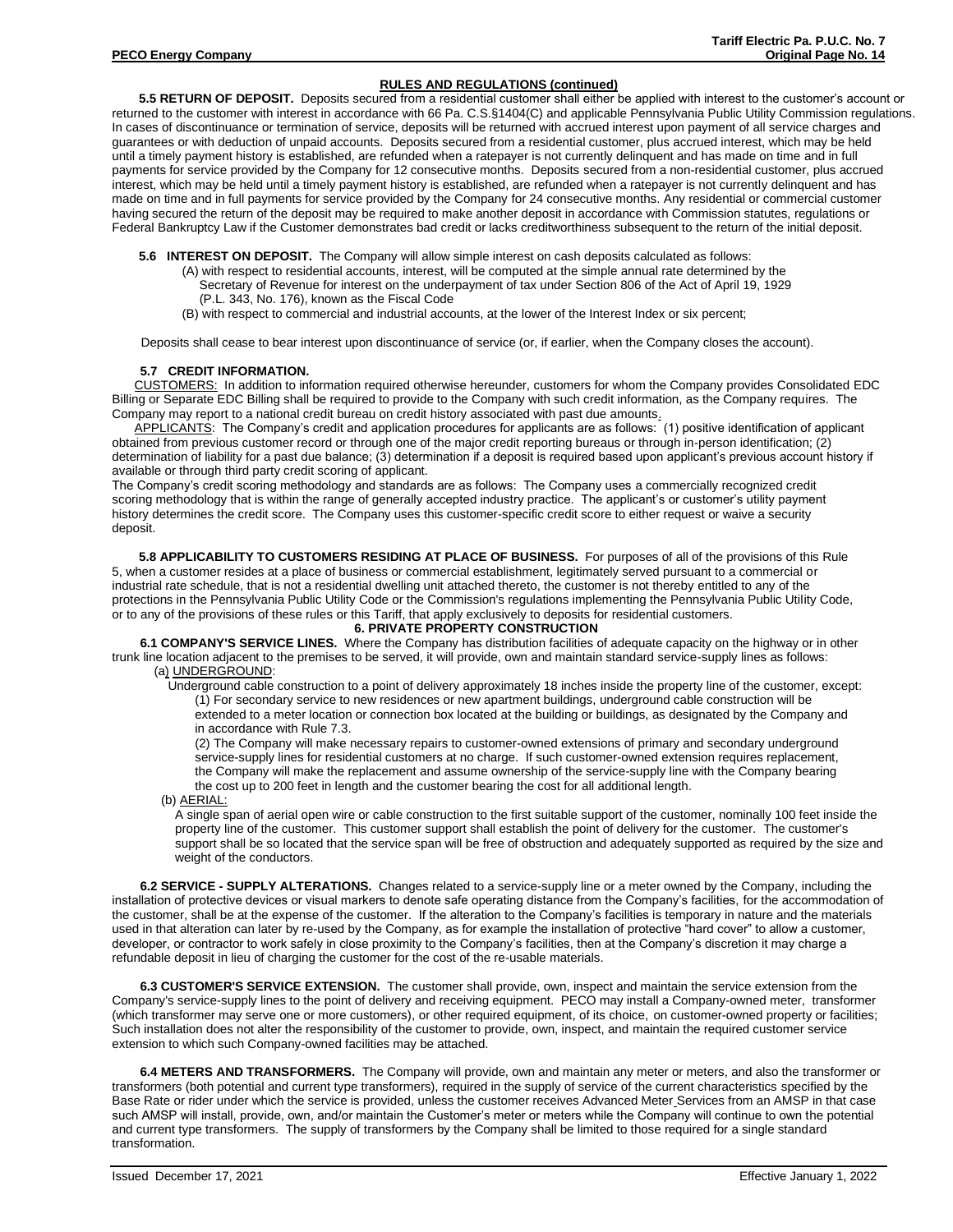**6.5 TRAILER PARKS.** Where it is established by plans, development, use or other facts that the operation of a trailer park is predominantly to provide rental locations for non-transient trailers, with not less than two nor more than four such locations, the Company, upon written application of the trailer park operator and upon the receipt of an enabling agreement and of adequate rights-of-way, will construct, own and operate within the trailer park specified aerial electric energy, the trailer park operator being liable for payment of service to trailer park tenants not contracting in writing for service in their own names. The Company's obligation to install or extend such distribution facilities within the trailer park is limited to the investment warranted by the anticipated revenue. Alterations of such distribution facilities at the request of the park operator when not for the purpose of serving additional trailer rental locations will be at the cost of the trailer park operator. A trailer park operator desiring underground distribution facilities within a trailer park consisting of less than five locations must bear the excess cost incident thereto. Specifications and terms for such underground construction will be furnished by the Company on request. In new trailer parks consisting of five or more locations, underground distribution facilities will be extended in accordance with Rule 7.3.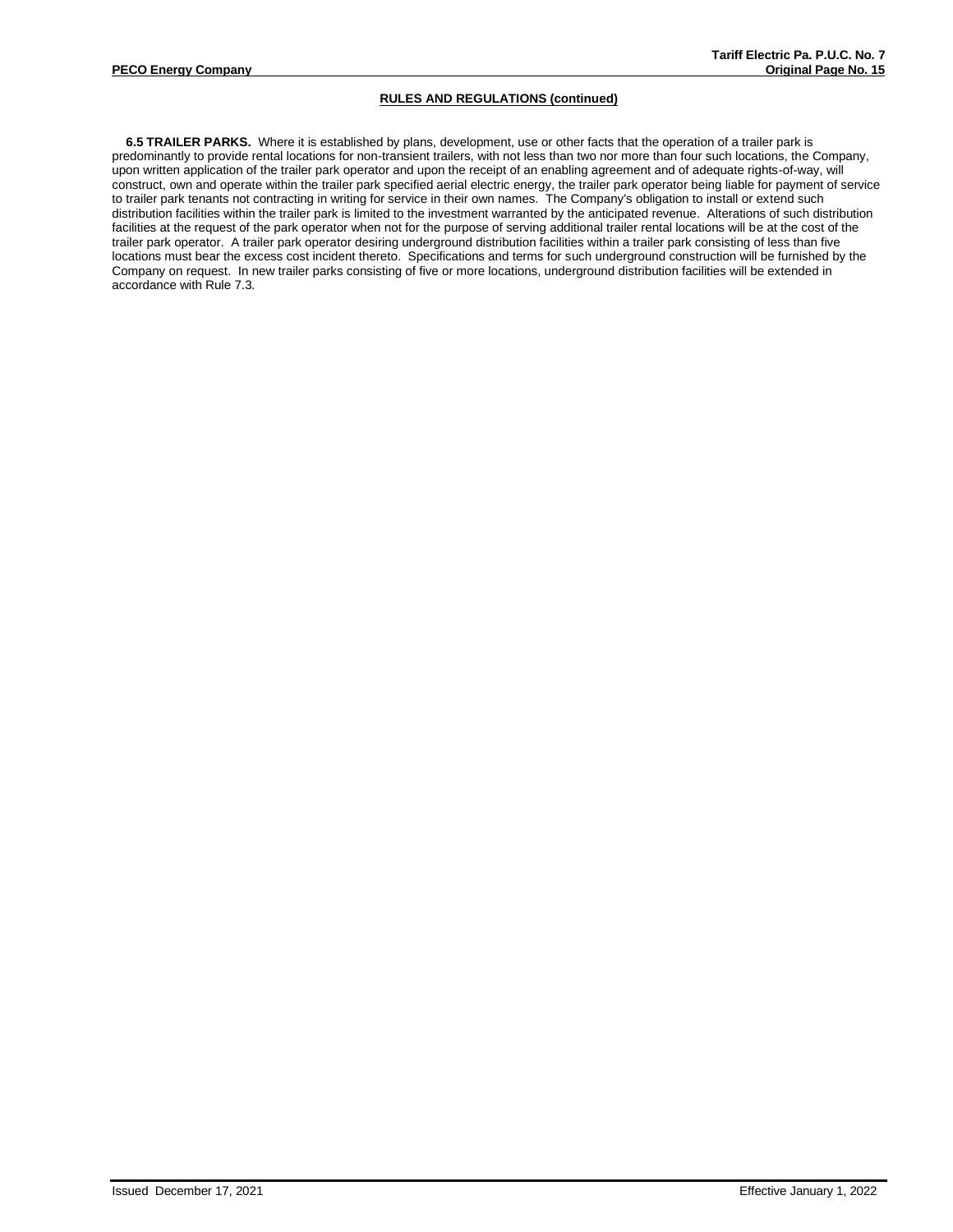### 7. **EXTENSIONS**

**7.1 TRUNK LINE CONSTRUCTION.** The Company will construct, own and maintain overhead or underground distribution facilities, either secondary, primary, or high tension, located on the highway or on rights-of-way acquired by the Company and used or usable as part of the Company's general distribution system.

### **7.2 LINE EXTENSIONS FOR STANDARD SERVICE**.

A. DEFINITIONS. For the purposes of this rule, when capitalized herein, the below terms shall have the following meanings:

(1) Line Extension -- A single-phase or polyphase addition to the public utility electric supply line for the purpose of supplying standard service (as described under Rule 2 above, but not including Line Extensions for nonstandard service as described in Rule 3.7 above) to and connected with the customer's point of delivery which addition is so located that it cannot be supplied by means of a service line from the existing electric supply line.

(2) Contractor Cost -- The amount paid by the Company to a contractor for work performed on a Line Extension.

(3) Customer -- End use customer of the Company, or a developer.

(4) Direct Labor Cost -- The pay and expenses of the Company employees directly attributable to work performed on Line Extensions, but not including construction overheads or payroll taxes, workmen's compensation expenses or similar indirect expenses.

(5) Direct Material Cost -- The purchase price of materials used for a Line Extension, but not including related storage expenses. In computing Direct Material Costs, proper allowance shall be made for unused materials, materials recovered from temporary structures, and discounts allowed and realized in the purchase of materials.

(6) Total Construction Cost -- For single-phase Line Extensions, the estimated total cost to the Company for the construction of the Line Extension, which cost shall include: Contractor Cost, Direct Labor Cost, and Direct Material Cost. For polyphase Line Extensions, the estimated total cost to the Company for the construction of the Line Extension, which cost shall include: Contractor Cost, Direct Labor Cost, Direct Material Cost and allocated overheads. For projects requiring significant design work, the Company will provide a preliminary cost estimate and charge customers a non-refundable deposit of 10% of the total estimated costs to fund the detailed design work. The detailed design work cost will not be included in the Total Construction Cost of the Line Extension used to determine contribution in aid of construction ("CIAC").

(7) Capacity Adjusted Cost -- For polyphase Line Extensions, the Total Construction Cost of a Line Extension multiplied by the percentage of that Line Extension's capacity installed to serve the Customer's capacity needs.

(8) Revenue Guarantee Contribution -- The estimated Variable Distribution Service Charges, as defined in the "Definitions of Terms and Explanation of Abbreviations" Section of this tariff, to be received by the Company from the Customer for a twelve (12) month period commencing with the first month after the Line Extension is completed.

B. SINGLE-PHASE LINE EXTENSIONS FOR STANDARD SERVICE. For a Customer whose use of the Line Extension is not speculative, the Company will construct a single-phase Line Extension as follows. The Company will construct a Line Extension up to 2,500 feet without a charge to the Customer. For Line Extensions over 2,500 feet, a Customer shall pay the Company a contribution in aid of construction ("CIAC") equal to the amount by which the Total Construction Cost of the Line Extension beyond 2,500 feet exceeds the Customer's Revenue Guarantee Contribution for the first three (3) year period after the Line Extension is completed. A Customer who is not a developer must pay the CIAC in full prior to the construction of the single-phase Line Extension.

POLYPHASE LINE EXTENSIONS FOR STANDARD SERVICE. For a Customer whose use of the Line Extension is not speculative, the Company will construct a polyphase Line Extension, as follows. A Customer must pay the Company a CIAC equal to the amount by which the Capacity Adjusted Cost of the Line Extension exceeds the Customer's Revenue Guarantee Contribution for the first five (5) year period after the Line Extension is completed. A Customer who is not a developer must pay the CIAC in full prior to the construction of the polyphase Line Extension.

D. DEVELOPERS. Prior to the construction of any Line Extension, a developer may, in lieu of paying the full CIAC, pay a minimum of 35 percent (35%) of the CIAC and, for the remaining amount, post a surety bond in a form reasonably acceptable to the Company. The unpaid portion of the CIAC is subject to interest at the then applicable prime rate and is payable no later than twelve (12) months from the date of the initial payment.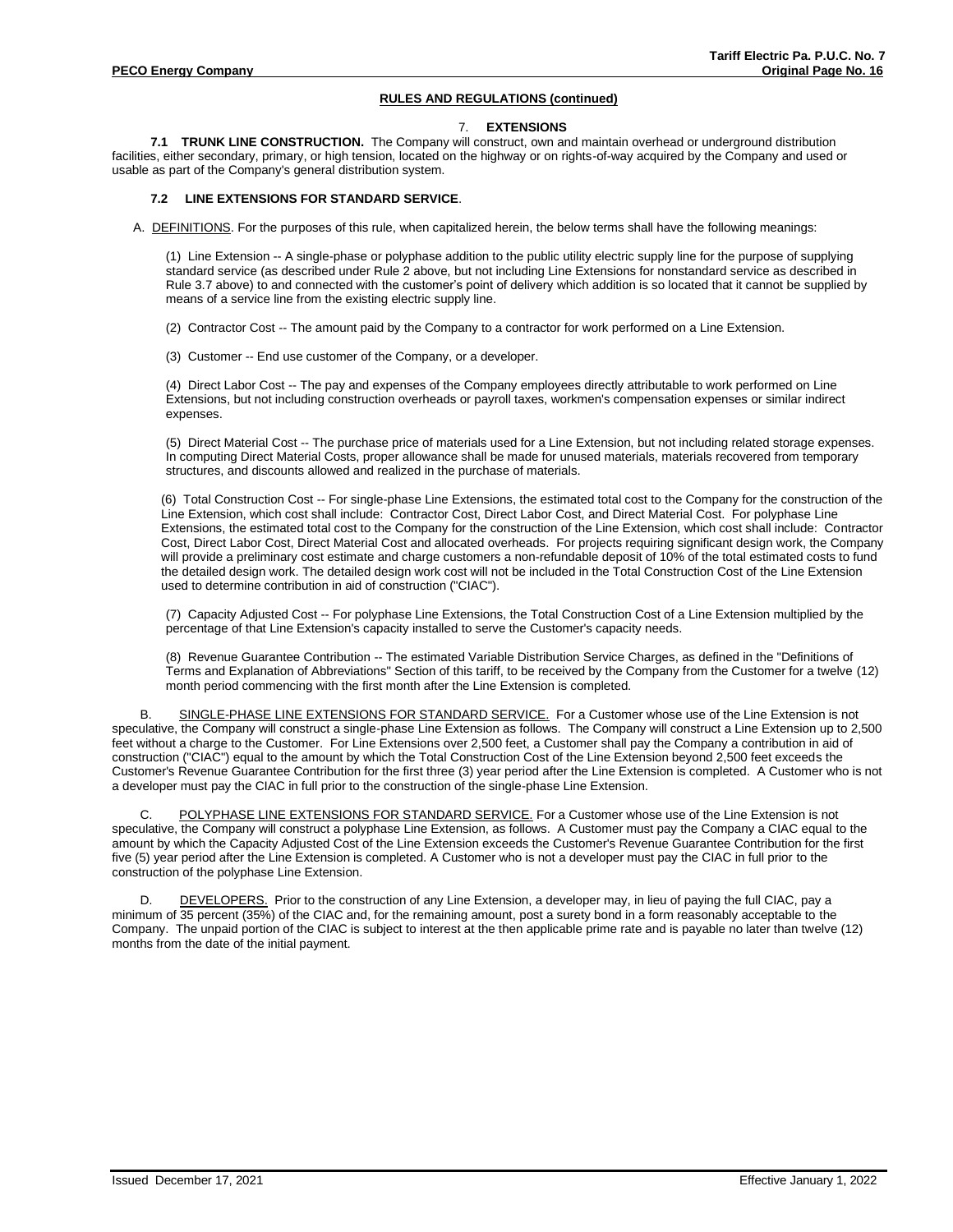E. SPECULATIVE LINE EXTENSIONS. A Line Extension is speculative when, in the Company's reasonable opinion there is doubt: (1) as to the continued use, or the level of use, of the new Line Extension by the Customer; or (2) as to the Company's recovery of the Total Construction Cost for a polyphase Line Extension if a Capacity Adjusted Cost is applied.

Under the first scenario of a speculative Line Extension, the Company will construct the Line Extension for a Customer, as follows: pursuant to an individual contract between the Customer and the Company, in addition to any CIAC, the Customer may be required to provide the Company a customer advance in the form of an up-front payment, or, if mutually agreed to by the Customer and the Company, a surety bond in the amount of the Customer's Revenue Guarantee Contribution used in the CIAC calculation as set forth in Part B or C above, as applicable ("Customer Advance"). If, after three (3) years for a single-phase Line Extension, or five (5) years for a polyphase Line Extension, the Customer's Variable Distribution Service Charges have met or exceeded the Customer Advance, the Company will either: (1) return the Customer Advance to the Customer if an up-front payment has been made; or (2) terminate the Customer's obligation to maintain the surety bond.

Under the second scenario of a speculative Line Extension, the Company will construct a polyphase Line Extension for a Customer, as follows: the Customer must pay the Company a CIAC equal to the amount by which the Total Construction Cost of the polyphase Line Extension exceeds the Customer's Revenue Guarantee Contribution for the first five (5) year period after the Line Extension is completed. The Customer may receive a refund of all or part of the CIAC paid if, during that five (5) year period, additional Customers have connected to the Line Extension for which the Customer paid the CIAC. The refund, if any, will be calculated based on the load of the connecting Customers.

### **7.3 UNDERGROUND SERVICE IN NEW RESIDENTIAL DEVELOPMENTS.**

A. For the purposes of this rule, and in accordance with 52 Pa. Code § 57.81, the following words and terms shall have the following meanings, unless the context clearly indicates otherwise:

- 1. Applicant For Electric Service The developer of: a recorded plot plan consisting of five or more lots; or one or more fiveunit apartment houses.
- 2. Developer The party responsible for construction and providing improvements in a development; that is, streets, sidewalks, and utility-ready lots.
- 3. Development A planned project which is developed by a developer/applicant for electric service set out in a recorded plot plan of five or more adjoining unoccupied lots for the construction of single-family residences, detached or otherwise, mobile homes, or apartment houses, all of which are intended for year-around occupancy, if electric service to such lots necessitates extending the Company's existing distribution lines.
- 4. Distribution Line An electric supply line of untransformed voltage from which energy is delivered to one or more service lines.
- 5. Service Line An electric supply line of transformed voltage from which service is delivered to the residence.
- Subdivision A tract of land divided by a subdivider into five or more adjoining unoccupied lots for the construction of singlefamily residences, detached or otherwise, or apartment houses, all of which are intended for year-around occupancy, if electric service to such lots necessitates extending the Company's existing distribution lines.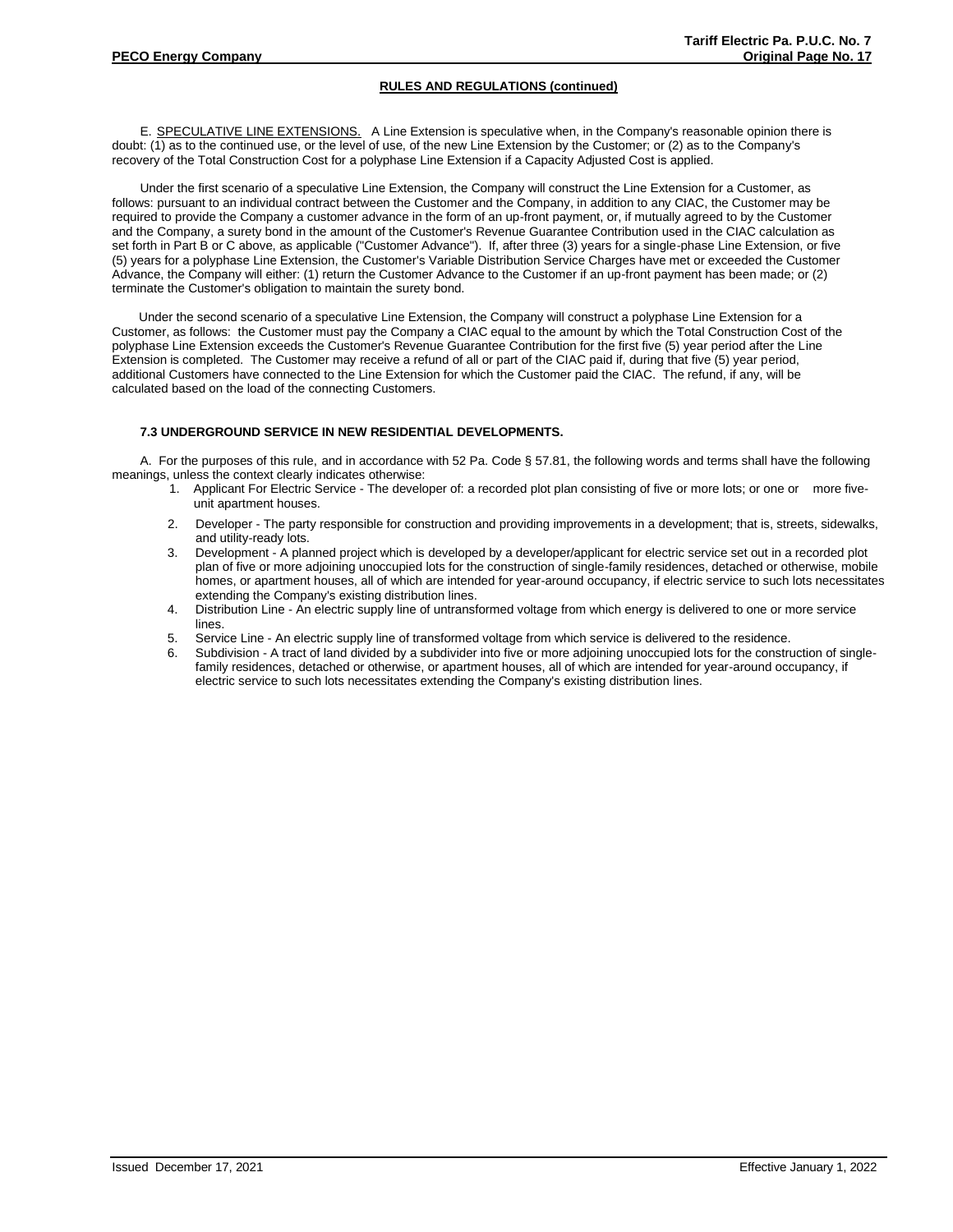**B. INSTALLATION OF DISTRIBUTION AND SERVICE LINES.** All distribution and service lines installed pursuant to an application for electric service within a development will be installed underground, and will be owned and maintained by the Company. Pad-mounted transformers may be installed at the option of the Company. Excavating and backfilling will be performed by the developer of the project or by such other agent as the developer may authorize. The developer or its agent may also for the purpose of reducing civil work costs, install conduit for the Company's use in installing electrical service, if the conduit and associated excavation work meets PECO's requirements. The Company will then assume ownership of such conduit. Installation of service-related facilities will be performed by the Company or by such other agent as the Company may also be installed underground, upon terms and conditions prescribed elsewhere in this tariff. The Company will not be liable for injury or damage occasioned by the willful or negligent excavation breakage, or other interference with its underground lines occasioned by anyone other than its own employees or agents.

Nothing in this section shall prohibit the Company from performing its own excavating and backfilling for greater system design flexibility. However, no charges other than those specified in Section 57.83(4) of Title 52 shall be permitted.

- **C. APPLICANTS FOR SERVICE.** The applicant for service to a development shall conform with the following:
	- (1) At its own cost, provide the Company with a copy of the recorded development plot plan identifying property boundaries, and with easements satisfactory to the Company for occupancy by distribution, service and street-lighting lines and related facilities.
	- (2) At its own cost, clear the ground in which the lines and related facilities are to be laid of trees, stumps and other obstructions, provide the excavating and backfilling subject to the inspection and approval of the Company, and rough grade it to within six inches of final grade, so that the Company's part of the installation will consist only of laying of the lines and installing other service-related facilities. Excavating and backfilling performed or provided by the applicant will follow the Company's underground construction standards and specifications set forth by the Company in written form and presented to the applicant at the time of application for service and presentation of the recorded plot plan to the Company. If the Company's specifications have not been met by the applicant's excavating and backfilling, such excavating and backfilling will be corrected or redone by the applicant or its authorized agent. Failure to comply with the Company's construction standards and specifications permits the Company to refuse utility service until such standards and specifications are met.
	- (3) Request service at such time that the lines may be installed before curbs, pavements and sidewalks are laid; carefully coordinate scheduling of the Company's line and facility installation with the general project construction schedule, including coordination with any other utility sharing the same trench; keep the route of lines clear of machinery and other obstructions when the line installation crew is scheduled to appear; and otherwise cooperate with the Company to avoid unnecessary costs and delay.
	- (4) Pay to the Company any necessary and additional costs incurred by the Company as a result of the following:

a) Installation of underground facilities that deviate from the Company's underground construction standards and specifications if such deviation is requested by the applicant for electric service and is acceptable to the Company. b) A change in the plot plan by the applicant for electric service after the Company has completed engineering for the project and/or has commenced installation of its facilities. c) Physical characteristics such as oversized lots or lots with extreme set-back where under the Company's line extension

- policy contained in this tariff a change is mandated for overhead service.
- (5) No charges other than those described in paragraph (4) of this subsection shall be borne by the applicant for electric service or by any other utility sharing the same trench, even if the Company elects to perform its own excavating and backfilling.

**D. APPLICABILITY**. The provisions of this rule will apply to all applications for service to developments, herein before defined, which are filed after the effective date of this tariff.

**E. SUBDIVISIONS.** Underground facilities in new residential developments are only required by Sections 57.81 through 57.87 of Title 52 when a bona fide developer exists, i.e., only when utility-ready lots are provided by the developer. A mere subdivision is not required to have underground service. However, should the lot owner or owners in a subdivision desire underground service, such service shall be provided by the Company if such lot owner or owners, at their option, either comply with Section 57.83 of title 52, or pay to the Company such charges as are contained in the Company's tariff for service not required by Title 52.

**7.4 TAX ACCOUNTING OF CONTRIBUTIONS IN AID OF CONSTRUCTION AND CUSTOMER ADVANCES.** All contributions in aid of construction (CIAC), customer advances or other like payments received by the Company shall constitute taxable income as defined by the Internal Revenue Service. The income taxes on such CIAC or customer advances will be segregated in a deferred account for inclusion in rate base in a future rate case proceeding. Such income taxes associated with CIAC or customer advances will not be charged to the specific contributor of the capital.

### **8. RIGHTS-OF-WAY**

8.1 TERM AND RENTALS. When the premises of a customer is so located that the customer can be served only by facilities extending over the property of another, the customer shall accept service for such term as is provided in a permit or other applicable agreement covering the location and the maintenance of service equipment, and shall reimburse the Company for any and all special or rental charges that may be made for such rights by said permit or agreement.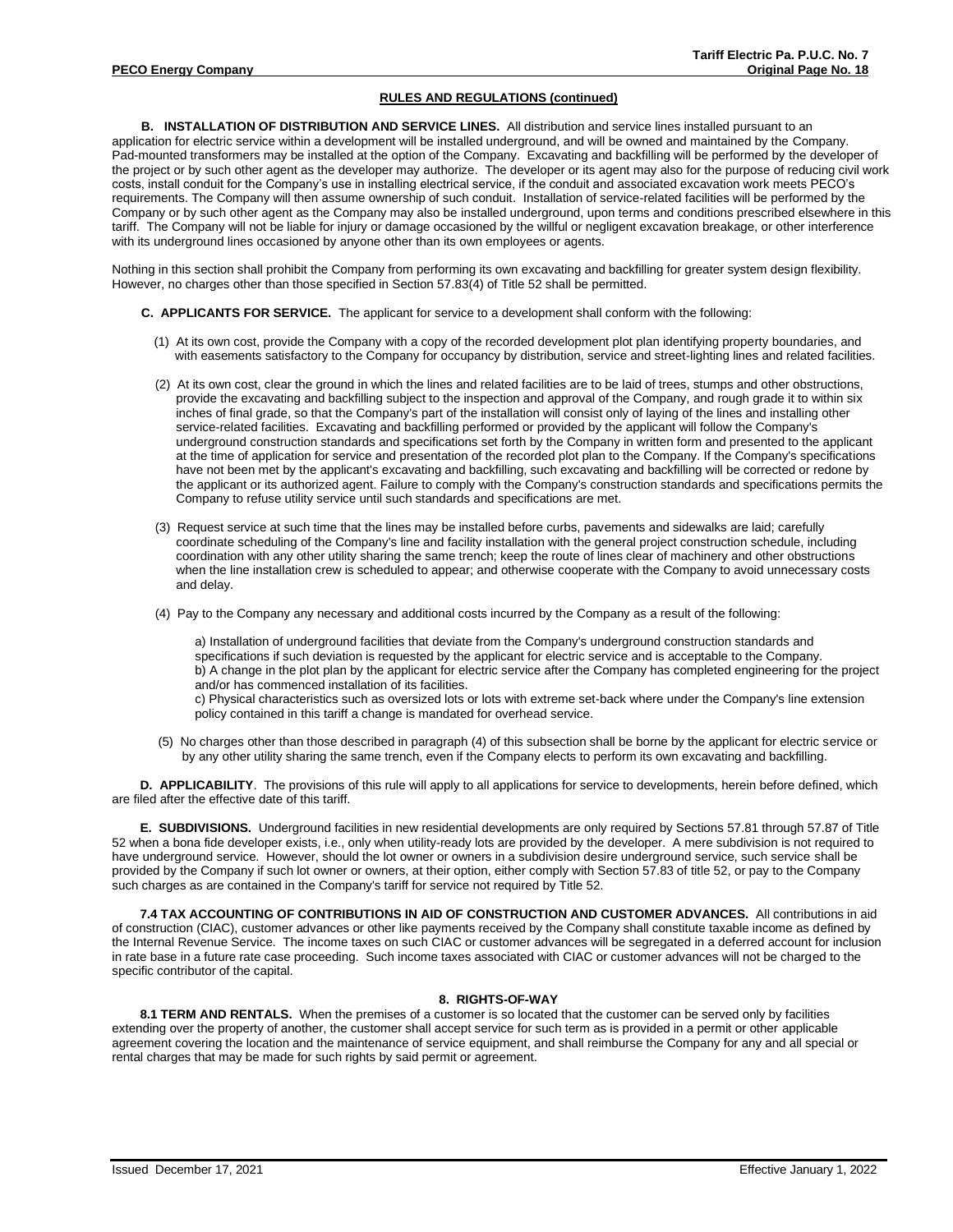**8.2 PROCUREMENT BY CUSTOMER.** Customers applying for the construction of an extension may be required to secure to, and for, the Company, all necessary and convenient rights-of-way and to pay any associated costs.

**8.3 DELAYS.** Applications for service from an extension to be constructed where a right-of-way is not owned by the Company will only be accepted subject to delays incident to obtaining a satisfactory right-of-way.

### **9. INTRODUCTION OF SERVICE**

**9.1 WIRING IN PROGRESS.** Service-supply lines will not be installed before the time that the customer's wiring of the premises is actually in progress.

**9.2 INSPECTION.** The Company reserves the right to refuse the introduction of service unless a written certificate of approval, satisfactory to the Company, has been received from a competent inspection agency authorized to perform this service in the specific locality in which service is to be provided.

**9.3 COMPANY'S RIGHT TO INSPECT.** The Company shall have the right, but shall not be obliged to inspect, any installation before it begins to deliver electricity or at any later time, and reserves the right to reject any wiring or appliances not in accordance with the Company's standard requirements; but such inspection, or failure to inspect, or to reject, shall not render the Company liable or responsible for any loss or damage, resulting from defects in the installation, wiring, or appliances, or from violation of Company rules, or from accidents which may occur upon the premises of the customer.

**9.4 DEFECTIVE INSTALLATION.** The Company may refuse to connect if, in its judgment, the customer's installation is defective, or does not comply with such reasonable requirements as may be necessary for safety, or is in violation of the Company's standard requirements.

**9.5 UNSATISFACTORY INSTALLATION.** The Company may refuse to connect if, in its judgment, the customer's equipment, or use thereof, might injuriously affect the equipment of the Company, or the Company's service to other customers.

**9.6 FINAL CONNECTION.** The final connection between the customer's installation and the Company's service lines shall be made by or under the supervision of a representative of the Company, except for standard single-phase secondary aerial service, in which case the customer may make the final connection in accordance with the Company's standard requirements.

**9.7 NEW OR TRANSFER CUSTOMER CHARGE.** When a customer's account for service is initiated or when a customer's account is transferred from one address to another address, there will be a charge of \$6.00 to cover the clerical expenses incurred by the

Company. The State Tax Adjustment Clause applies to this charge.

#### **10. COMPANY EQUIPMENT**

**10.1 COMPANY MAINTENANCE**. The Company shall keep in repair and maintain its own property installed on the premises of the customer.

**10.2 CUSTOMER'S RESPONSIBILITY.** The customer shall be responsible for safekeeping of the Company's property while on the customer's premises. In the event of injury or destruction of any such property the customer shall pay the costs of repairs and replacement. Any changes made to the Customer's premises after the Company completes its service and meter installation that, in the opinion of the Company, creates an unsafe condition, shall be the Customer's responsibility to pay any costs associated with remedying the unsafe condition including, but not limited to, any required protective measures and/or relocations of Company property.

Customers with privately owned or operated underground utility facilities on their premises may have obligations as facility owners under the Underground Utility Line Protection Act, 73 P.S. Section 176 et. seq. These include becoming a member of Pennsylvania One Call, maintaining said facilities, and providing approximate locations of said facilities with temporary markings within the required time period in response to Pennsylvania One Call notifications. Customers should create and retain as-built drawings reflecting the locations of said facilities on the premises and revise these drawings as necessary to reflect any changes made following installation. If said facilities are insufficiently marked prior to the lawful start date of any Company excavation or construction work, the Company has the right to require the associated customer to bear all incremental costs necessary to ensure safe digging by the Company, including but not limited to subsurface utility excavation and engineering, materials, supplies, transportation, labor, and overhead. If 1) said facilities are insufficiently marked prior to the lawful start date of any Company excavation or construction work or 2) the Company is unable to notify a facility owner of its intent for excavation or similar work covered under the Act because the facility owner is not a member of the Pennsylvania One Call system, the Company shall not be liable to customers or any other third parties for any damages, including property damage, economic damages, costs, associated consequential damages or personal injuries.

**10.3 PROTECTION BY CUSTOMER.** The customer shall protect the equipment of the Company on the premises, and shall not permit any person, except a Company employee having standard badge of the Company or other Company identification, to break any seals upon, or do any work on, any meter or other apparatus of the Company located on the customer's premises.

**10.4 TAMPERING.** In the event of the Company's meters or other property being tampered or interfered with, the customer being supplied through such equipment shall pay the amount which the Company may estimate is due for service used but not registered on the Company's meter, and for any repairs or replacements required, as well as for costs of inspections, investigations, and protective installations.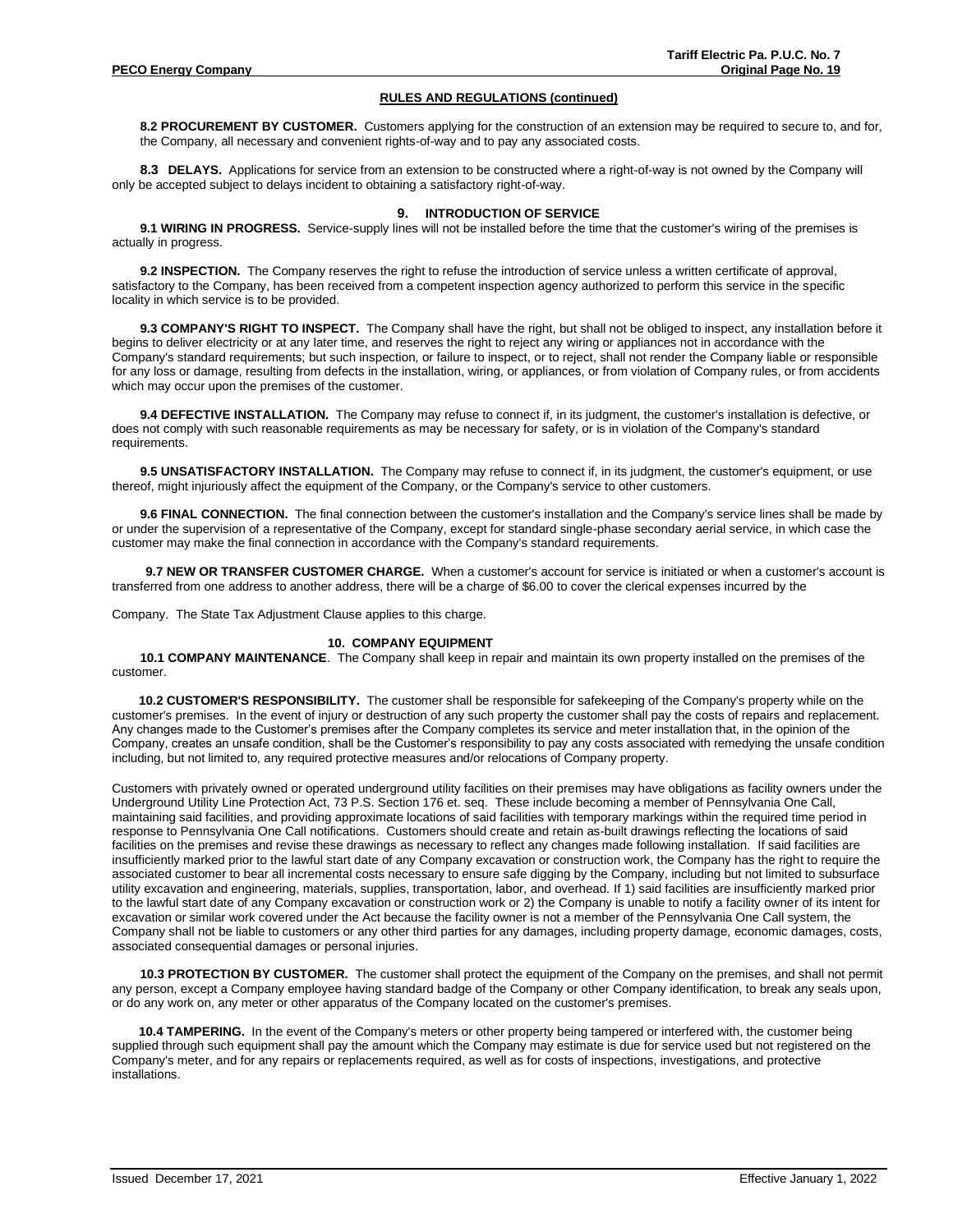**10.5 RIGHT OF ACCESS.** The Company's identified employees shall have access to the premises of the customer at all reasonable times for the purpose of reading meters, and for installing, testing, inspecting, repairing, removing or changing any or all equipment belonging to the Company. In the event of an emergency, the Company shall have the right to access customer owned facilities and equipment for the purpose of restoring electric service, for the purpose of rendering the electric facilities safe and reliable, or for the purpose of reducing the likelihood of damage to the Company's facilities and equipment.

**10.6 OWNERSHIP AND REMOVAL**. All equipment supplied by the Company shall remain its exclusive property, and the Company shall have the right to remove the same from the premises of the customer at any time after the termination of service from whatever cause.

**10.7 POLE REMOVAL OR RELOCATION REQUESTED BY RESIDENTIAL PROPERTY OWNERS**. The cost for removal or relocation of distribution line poles and their associated attachments made pursuant to the request of a residential property owner who is not entitled to receive condemnation damages to cover the cost of such work shall be borne by the property owner and shall be limited to contractor, direct labor, and direct material costs incurred less maintenance expenses avoided as a result of the pole removal or relocation. The calculation of such cost for removal or relocation shall be in accordance with the Public Utility Commission Regulations - Title 52, Section 57.27.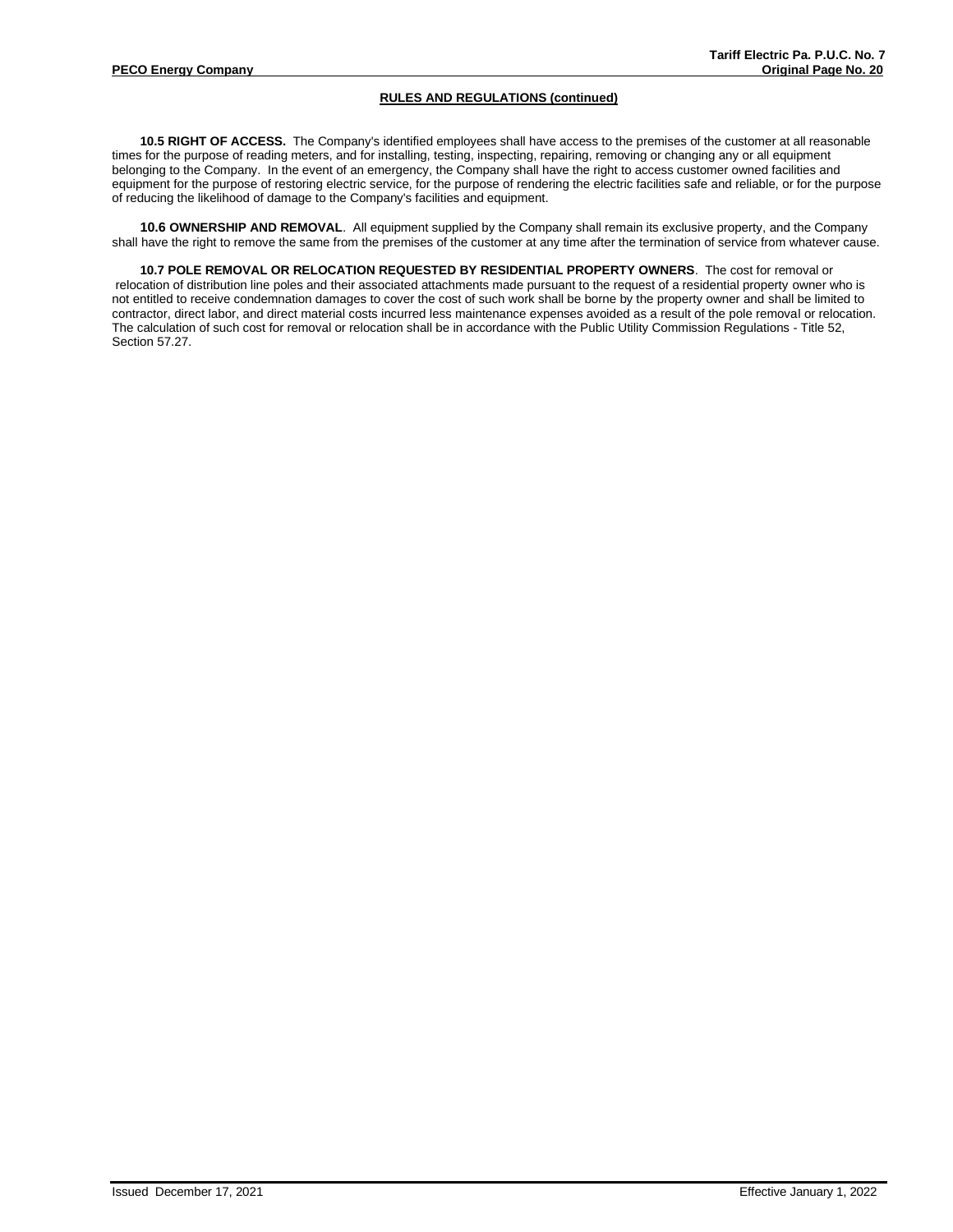**10.8 RELOCATION OF COMPANY FACILITIES REQUESTED BY NON-RESIDENTIAL PROPERTY OWNERS.** Except as otherwise provided by law (e.g., 66 Pa.C.S. Section 2704, et seq.), a non-residential property owner, such as a builder, developer or contractor (Owner), shall pay to the Company the costs of relocation of Company facilities or equipment, made for the accommodation of the Owner or in fulfillment of the Owner's obligation to any public authority. If the facility relocation is made to accommodate the Owner's project or in fulfillment of the Owner's obligation to any public authority, then the Owner shall be responsible to pay PECO for the relocation costs even if the relocation request is made by an entity other than the Owner. A request for relocation of Company facilities shall be in writing. The relocation cost shall include labor (including overhead), materials, storeroom expense and transportation, less the depreciated value of any equipment replaced. Where the relocation is done in conjunction with construction of a supply line to a development, the Company shall include in the relocation cost only those costs caused by the Owner's request. The Company will notify the Owner in writing of the relocation cost. Advance payment of relocation costs will be required before the Company will commence the work, except, at the sole discretion of the Company, under special circumstances.

Where the relocation relates to a development that will generate additional revenue for the Company, the Company will give the Owner an initial credit against the relocation costs in an amount not to exceed 5% of the estimated annual revenue recovered through the Company's tariffed Variable Distribution Service Charges from the portion of the development under construction at the time of the relocation request. The Company will give the Owner an additional credit against relocation costs not to exceed 5% of the estimated additional revenue recovered through the Company's tariffed Variable Distribution Service Charges realized from new load on the PECO Energy system due to buildings not under construction at the time of the initial relocation but that are under roof within a five (5) year period from the date of completion of the relocation work. Credits will be held by the Company and distributed to the owner, on a pro-rated basis, as additional loads from the development are connected to PECO Energy's distribution system. No credits will be given for loads connected after the five year period from the date of completion of the relocation work. When the relocation is done in conjunction with extension of a line in accordance with §7.2 of the Tariff, the Company will include in the credit calculation only such estimated annual revenue that exceeds the minimum revenue guarantee required by §7.2. The cost and expense of project changes which require a second relocation of the same Company facilities shall be borne solely by the party requesting the change without offset or credit.

**10.9 AERIAL LINE CLEARANCE.** In accordance with the requirements set forth in the National Electrical Safety Code, the Company shall have the right to trim, remove, or separate trees, vegetation or any structures therein which, in the opinion of the Company, interfere with its aerial conductors, such that they may pose a threat to public safety or to system reliability.

**10.10 ADVANCED METER SERVICES PERFORMED BY AMSPs.** The provisions of this Rule 10 are subject to the terms of the Electric Generation Supplier Coordination Tariff.

**10.11 RECOVERY FOR PROPERTY DAMAGE**. If Company equipment is damaged through the negligence or intentional act(s) of any individual(s) or entity(s), the one(s) responsible for causing the damage shall reimburse the Company for all aspects of the resulting damages. The reimbursement shall include costs related to: labor, material, transportation and tools. "Labor" shall include benefit and administrative overheads based on the Company's current standard schedule, including third party contract repairs or modifications. Additionally, "Labor" may be calculated using a "blended" or average pay rate consistent with the above referenced standards. "Materials" may include an added stores expense calculated using the above referenced standards.

# **11. TARIFF AND CONTRACT OPTIONS**

**11.1 CHOICE OF RATE.** When the class of service-supply or conditions of use are such that two or more Base Rates are available, a customer shall select the Base Rate on which the customer will be billed.

**11.2 COMPANY ASSISTANCE.** The Company upon request will, to a reasonable extent, assist customers in selecting the most advantageous Base Rate or rate application (i.e., Base rate together with applicable riders).

**11.3 RATE CHANGES**. A customer may not change Base Rates during the "initial contract term" as defined in the "Definition of Terms and Explanation of Abbreviations" section above unless the Company agrees to permit the change. At any other time, a customer may change to a firm rate for which the customer qualifies upon 30 days notice to the Company. Customer ownership and obligation to maintain customer owned transformation facilities and equipment, as well as the point of delivery, will be unaffected by any Base Rate change initiated by the customer.

A customer may request that the Company modify the terms of its contract, other than the customer's Base Rate, but the Company will only allow such modification when, in the Company's sole judgment, the modification does not conflict with the Company's Tariff and is not detrimental to the Company.

The Company will not make any Base Rate change retroactive, unless, in the Company's sole judgment, the Company failed to adequately respond to a customer's request for assistance or modification at the time of such request.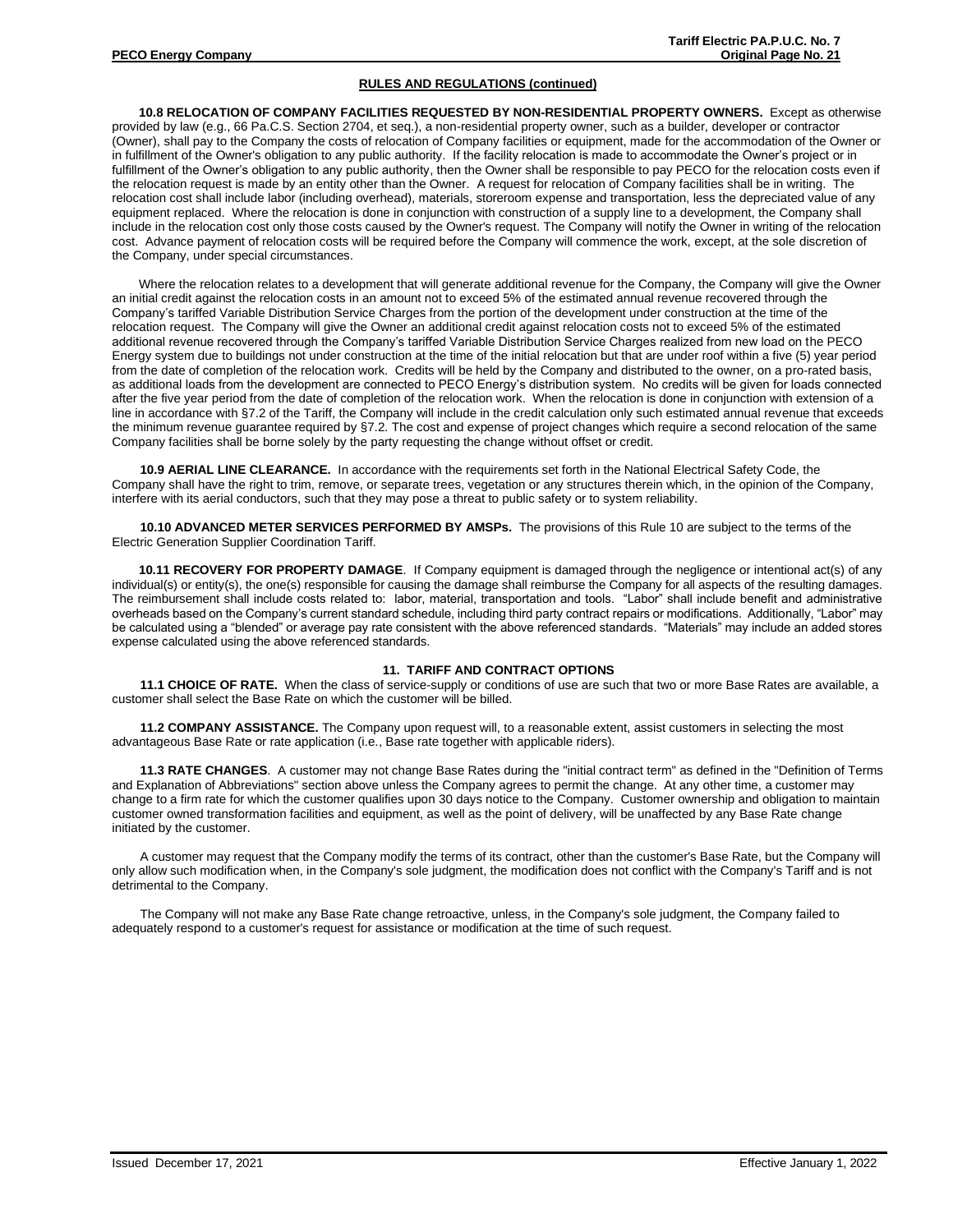## **12. SERVICE CONTINUITY**

**12.1 LIMITATION ON LIABILITY FOR SERVICE INTERRUPTIONS AND VARIATIONS**. The Company does not guarantee continuous, regular and uninterrupted supply of service. The Company may, without liability, interrupt or limit the supply of service for the purpose of making repairs, changes, or improvements in any part of its system for the general good of the service or the safety of the public or for the purpose of preventing or limiting any actual or threatened instability or disturbance of the system. The Company is also not liable for any damages due to accident, strike, storm, riot, fire, flood, legal process, state or municipal interference, or any other cause beyond the Company's control.

In all other circumstances, the liability of the Company to customers or other persons for damages, direct or consequential, including damage to computers and other electronic equipment and appliances, loss of business, or loss of production caused by any interruption, reversal, spike, surge or variation in supply or voltage, transient voltage, or any other failure in the supply of electricity shall in no event, unless caused by the willful and/or wanton misconduct of the Company, exceed an amount in liquidated damages equivalent to the greater of \$1000 or two times the charge to the customer for the service affected during the period in which such interruption, reversal, spike, surge or variation in supply or voltage, transient voltage, or any other failure in the supply of electricity occurs. In addition, no charge will be made to the customer for the affected service during the period in which such interruption, reversal, spike, surge or variation in supply or voltage, transient voltage, or any other failure in the supply of electricity occurs. A variety of protective devices and alternate power supplies that may prevent or limit such damage are available for purchase by the customer from third parties.

The Company makes no warranty as to merchantability or fitness for a particular purpose, express or implied, by operation of law or otherwise. To the extent applicable under the Uniform Commercial Code or on any theory of contract or products liability, the Company limits its liability in accordance with the previous paragraph to any Customer or third party for claims involving and including, but not limited to, strict products liability, breach of contract, and breach of actual or implied warranties of merchantability or fitness for an intended purpose.

**12.2 ADDITIONAL LIMITATIONS ON LIABILITY IN CONNECTION WITH DIRECT ACCESS**. Other than its duty to deliver electric energy and capacity, the Company shall have no duty or liability to a customer receiving Competitive Energy Supply arising out of or related to a contract or other relationship between such a customer and an EGS.

The Company shall implement customer selection of an EGS consistent with applicable rules of the Commission and shall have no liability to a customer receiving Competitive Energy Supply arising out of or related to switching EGSs, unless the Company is negligent in switching or failing to switch a customer.

The Company shall have no duty or liability with respect to electric energy before it is delivered by an EGS to a point of delivery on the PECO Energy distribution system. After its receipt of electric energy and capacity at the point of delivery, the Company shall have the same duty and liability for distribution service to customers receiving Competitive Energy Supply as to those receiving electric energy and capacity from the Company.

**12.3 EMERGENCY LOAD CONTROL**. Pursuant to order of Pennsylvania Public Utility Commission, the following provision is incorporated in this Tariff:

Whenever the demands for power on all or part of the Company's system exceed or threaten to exceed the capacity than actually and lawfully available to supply such demands, or whenever system instability or cascading outages could result from actual or expected transmission overloads or other contingencies, or whenever such conditions exist in the system of another public utility or power pool with which the Company's system is interconnected and cause a reduction in the capacity available to the Company from that source or threaten the integrity of the Company's system, a load emergency situation exists. In such case, the Company shall take such reasonable steps as the time available permits to bring the demands within the then-available capacity or otherwise control load. Such steps shall include but shall not be limited to reduction or interruption of service to one or more customers, in accordance with the Company's procedures for controlling load.

The Company shall establish procedures for controlling load including schedules of load shedding priorities to be followed in compliance with the foregoing paragraph, may revise such procedures from time to time, and shall revise them if so required by Pennsylvania Public Utility Commission. A copy of such procedures or of the revision thereof currently in effect shall be kept available for public inspection at the Company's Principle Office, and another such copy shall be kept on file with the Pennsylvania Public Utility Commission.

**12.4 EMERGENCY ENERGY CONSERVATION**. Pursuant to order of the Pennsylvania Public Utility Commission, the following provision is incorporated in this Tariff:

Whenever events occur which are actually resulting, or in the judgment of the Company threaten to result, in a restriction of the fuel supplies available to the Company or its energy suppliers, such that the amount of electric energy which the Company is able to supply is or will be adversely affected, an emergency energy situation exists.

In the event of an emergency energy conservation situation, the Company shall take such reasonable measures as it believes necessary and proper to conserve available fuel supplies. Such measures may include, but shall not be limited to reduction, interruption, or suspension of service to one or more of its customers or classes of customers in accordance with the Company's procedure for emergency energy conservation.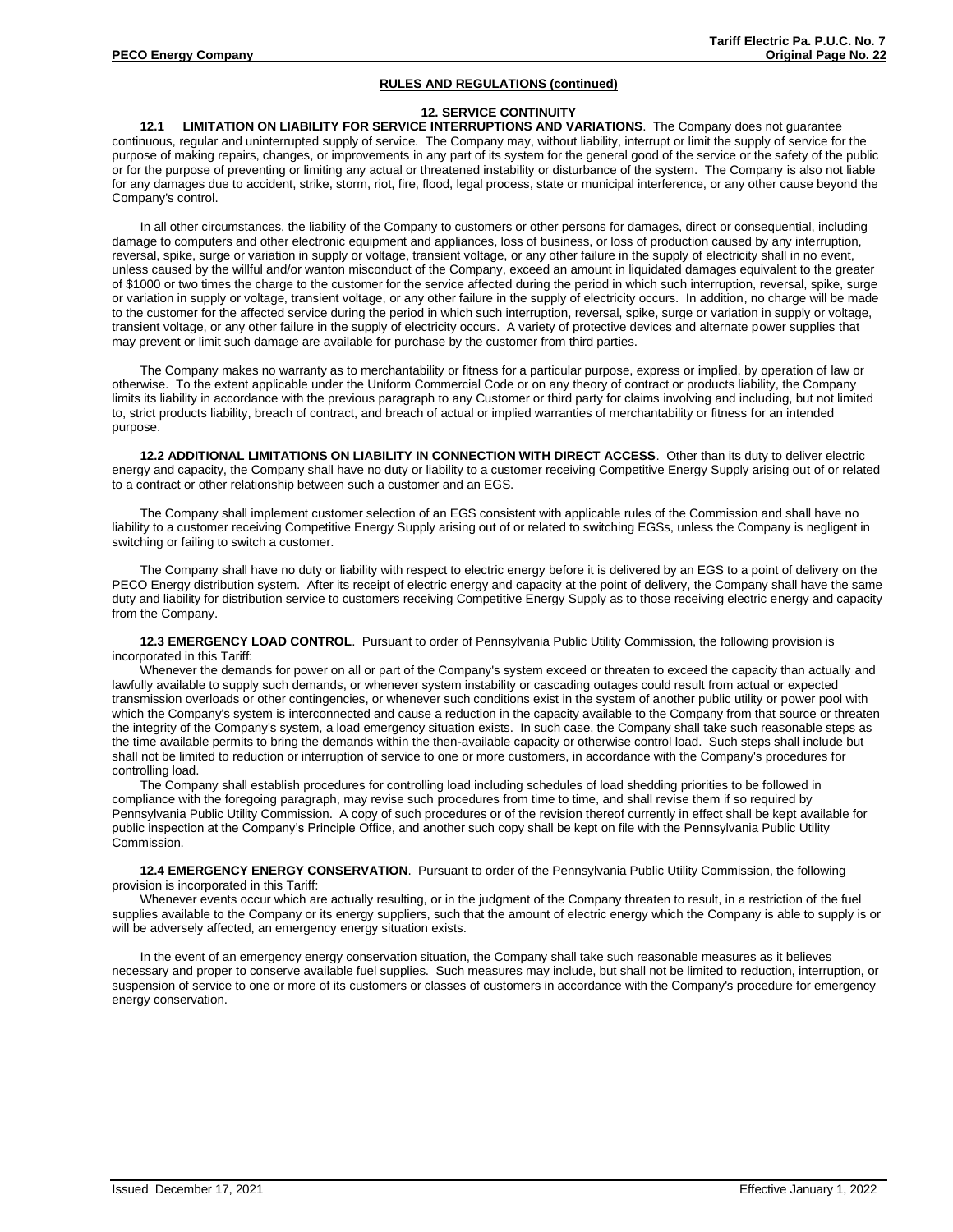The Company shall establish procedures for emergency energy conservation, including, if it deems necessary, schedules of service interruption and suspension priorities to be followed as prescribed by the foregoing paragraph.

The Company may revise such procedure from time to time, and shall revise them if so required by the Pennsylvania Public Utility Commission. A copy of such procedures or of the revision thereof currently in effect shall be kept available for public inspection at each office at which the Company maintains a copy of its Tariff for public inspection, and another such copy shall be kept on file with the Pennsylvania Public Utility Commission.

**12.5 NOTICE OF TROUBLE**. The customer must immediately notify the Company if service is interrupted or is otherwise unsatisfactory due to defects, trouble, or accident, affecting the supply of service.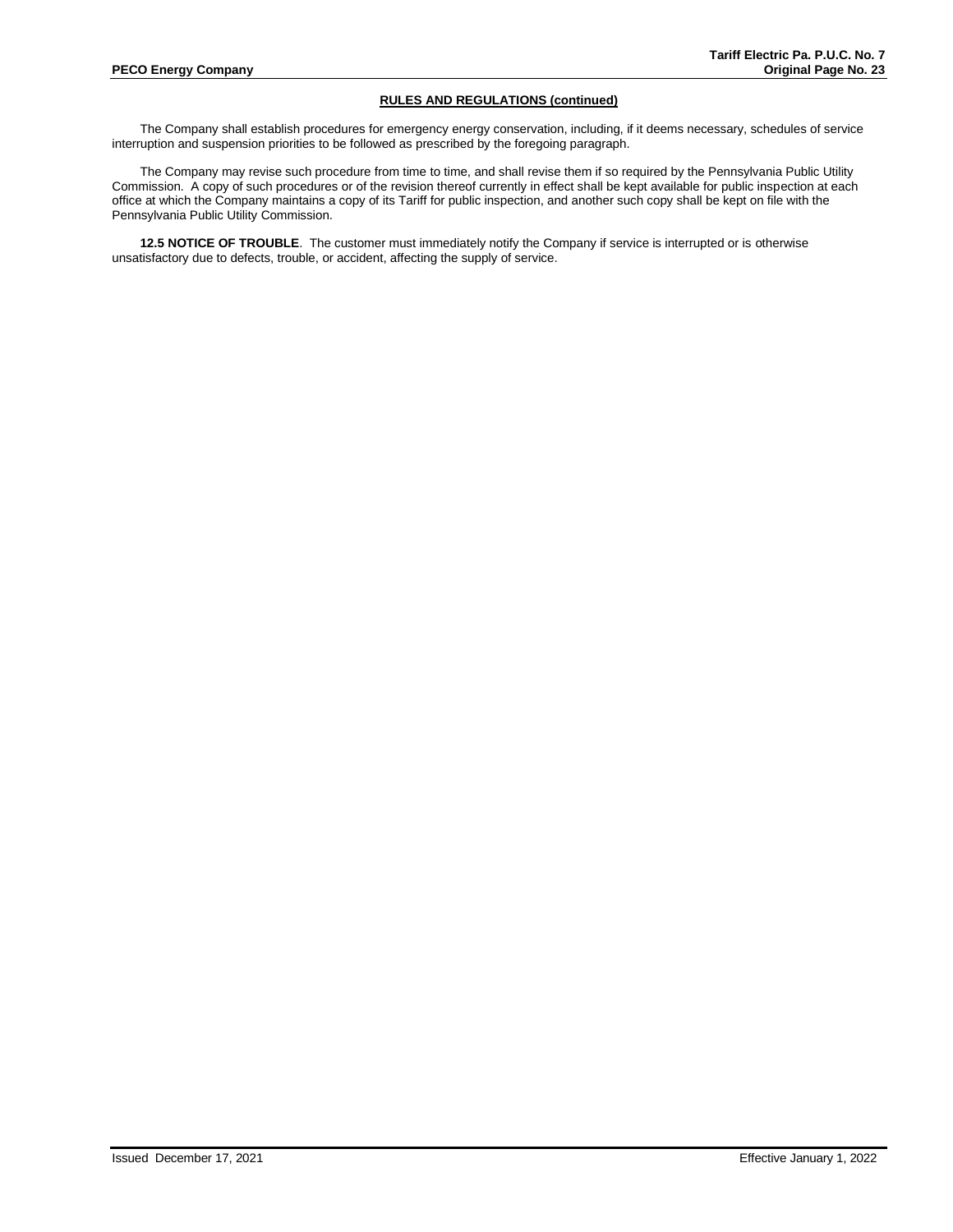**12.6 RELOCATION OF DELIVERY POINT.** In the event that the Company shall be required by any public authority to place underground any portion of its mains, wires, or service-supply lines, or relocate any poles or feeders, the customer, at the customer's own expense, shall change the location of his point of delivery to a point readily accessible to the new location.

# **13. CUSTOMER'S USE OF SERVICE**

**13.1 RESALE OF SERVICE.** Pursuant to Section 1313 of the Public Utility Code, 66 Pa. C.S. § 1313, a customer may resell Energy and Capacity and/or service provided by PECO Energy under its default service plan if: (1) the Company provides such service under a

single contract at one application of an available Base Rate and for the total requirements of the premises served, and (2) the location and use of the service conforms to the availability requirements of this Tariff for provision to the customer for the customer's own account.

All residential units connected after May 10, 1980, except those dwelling units under construction or under written contract for construction as of that date must be individually metered by either the Company, the AMSP or the landlord for their basic electric service supply. Centrally supplied master metered heating, cooling or water heating service may be provided if such supply will result in energy conservation. The bill rendered by the reseller to any consumer shall not exceed the amount which PECO Energy would bill its own residential customers for the same quantity of service under the applicable tariffed residential rate.

The requirements for individually metered dwelling units in new construction may be waived at the sole discretion of the Company. Such waiver will only be granted when the owner can demonstrate to the Company that there are valid reasons for such waiver and that there will not be a significant impact on the consumption of an individual customer.

In accordance with the Commission's Policy Statement at Docket No. M-2017-2604382, the electricity sales by a person, corporation or other entity, not a public utility, owning and operating an electric vehicle charging facility for the sole purpose of recharging an electric vehicle battery for compensation shall not be construed to be sales to residential consumers and therefore do not fall under the pricing requirements of 66 Pa.C.S. § 1313. Such sales are therefore not considered a resale of service as defined in this tariff rule, Rule 13.1.

**13.2 FLUCTUATIONS.** Electric service must not be used in such a manner as to cause unusual fluctuations or disturbances in the Company's supply system, and, in the case of violation of this rule, the Company may discontinue service, or require the customer to modify the installation and/or equip it with approved controlling devices.

**13.3 TYPE OF INSTALLATIONS.** Motor and other installations connected to the Company's lines must be of a type to use minimum starting current and must conform to the requirements of the Company as to wiring, character of equipment, and control devices.

**13.4 UNBALANCED LOAD.** The customer shall at all times take, and use, energy in such manner that the load will be balanced between phases to within nominally 10%. In the event of unbalanced polyphase loads, the Company reserves the right to require the customer to make the necessary changes at the customer's expense to correct the unsatisfactory condition, or to compute the demand used for billing purposes on the assumption that the load on each phase is equal to that on the greatest phase.

**13.5 ADDITIONAL LOAD.** The service connection, transformers, meters and equipment supplied by the Company for each customer, have definite capacity, and no additions to the equipment or load connected thereto will be allowed except by consent of the Company.

**13.6 CHANGE OF INSTALLATION.** The customer shall give immediate written notice to the Company of any proposed increase or decrease in, or change of purpose or location of, the installation.

**13.7 FAILURE TO GIVE NOTICE.** Failure to give notice of additions or changes in load or location shall render the customer liable for any damage to the meters or their auxiliary apparatus, or the transformers, or wires, of the Company, caused by the additional or changed installation.

# **14. METERING**

**14.1 SUPPLY OF METERS.** An EGS that is also an AMSP may provide Advanced Meter Services in accordance with the Electric Generation Supplier Coordination Tariff. Otherwise, subject to Rules 14.3 and 14.9, the measurement of service for billing purposes shall be by meters furnished and installed by the Company. The Company will select the type and make of metering equipment to be used for meters supplied by the Company, and may, from time to time, change or alter the equipment, its sole obligation being to supply meters that will accurately and adequately furnish records for billing purposes. In fulfilling its obligations with respect to metering and meter reading, and with respect to AMSPs that provide Advanced Meter Services, the Company will comply with Electric Generation Supplier Coordination Tariff.

**14.2 SPECIAL MEASUREMENTS.** The Company shall have the right, at its option and its own expense, to place demand meters, reactive-component meters, or other instruments, on the premises of any customer except for any customer for whom an AMSP is providing Advanced Meter Services, for the purpose of measuring the demand and/or the power factor, or for other tests of all, or any part, of the customer's load.

**14.3 CUSTOMER REQUEST FOR SPECIAL METER.** If a customer for whom the Company is providing either metering and meter reading wishes to replace its billing metering equipment, to the extent technically possible, the Company may offer, provide and support a selection of qualified meters and may perform installation within a reasonable amount of time and at the expense of the customer. The customer must pay for any such metering equipment based on the net incremental cost of purchasing and installing the new metering equipment as approved by the Commission. The Company will own and maintain all such new metering equipment.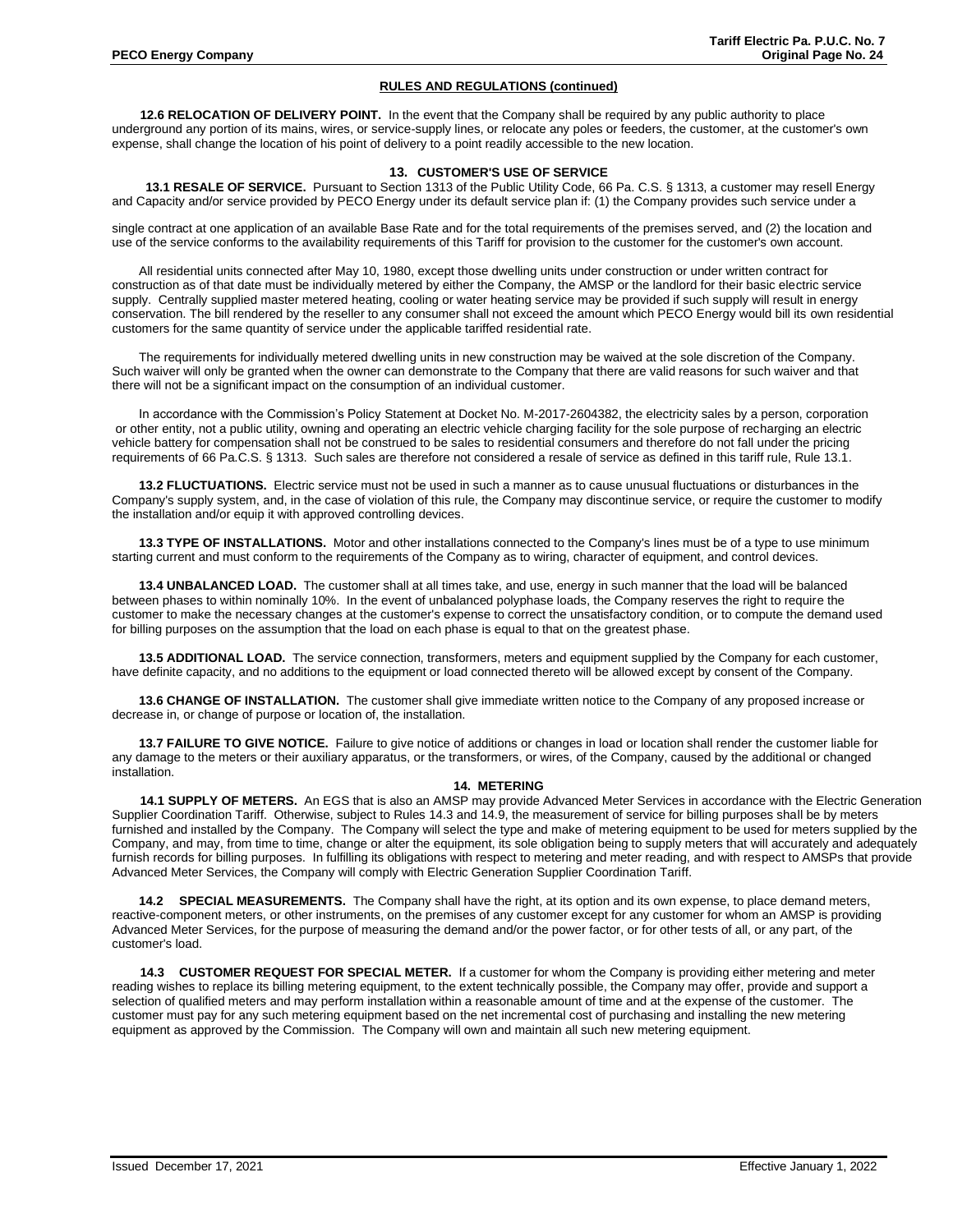**14.4 POWER FACTOR MEASUREMENT.** For customers for whom the Company is providing metering and meter reading or Advanced Meter Services, the Company reserves the right to measure the power factor of the customer's load, either by test or by permanently installed instruments. For customers for whom an AMSP is providing Advanced Meter Services, the Company reserves the right to require such AMSP to measure the power factor of the load of the customer on the same basis the Company measures the power factor of customers for which the Company provides metering and meter reading or Advanced Meter Services.

**14.5 REVERSE REGISTRATION.** The Company may, by ratchet or other device, control its meters to prevent reverse registration.

**14.6 ESTIMATED USAGE.** The kilowatt-hours and billing demands to be paid for may be determined by computation instead of by measurement in the case of installations having a fixed load or demand value controlled to operate for a definite number of hours each day.

**14.7 METER READING INTERVALS.** The Company will read its meters in accordance with Appendix C to the Joint Petition for Full Settlement and at scheduled regular intervals of one month. Monthly customer usage will not be prorated for seasonality. For customers for whom it provides Consolidated EDC Billing or Separate EDC Billing, the Company will render standard bills for the recorded use of service based upon the time interval between meter readings. EGS & EDC charges shall be based on the EDC defined meter reading route schedules. Only those bills which cover a period of service of less than 26 days or more than 35 days will be prorated. The Company will render "short period" bills as needed to ensure a customer can switch their electric service in accordance with the accelerated switching process final omitted rulemaking order that amends 52 Pa. Code, Ch. 57.172 – 57.179. See Dockets No. L-2014-2409383 and P-2014-2446292.

**14.8 ESTIMATED USAGE.** For customers for whom the Company provides meter reading or Advanced Meter Reading Services, the Company shall estimate the amount of service supplied to premises where access to the meter is not available or if such estimate is necessary, and to installations at remote locations when warranted by the type of installation, regularity of usage, or other circumstances. For customers for whom it provides Consolidated EDC Billing or Separate EDC Billing, the Company will render bills in standard form based on such estimate and so marked, for the customer's acceptance. Meter readings will be secured from time to time and billing will be revised when they disclose that the estimate failed to approximate the actual usage. For residential customers, an actual meter reading will be obtained at least every six months in accordance with Commission regulations.

**14.9 CUSTOMER SELECTED ADVANCED METERS.** A customer may request either PECO Energy or an AMSP to have an Advanced Meter installed and have Advanced Meter Services provided pursuant to Appendix C of the Joint Petition for Full Settlement and any applicable rules adopted by the Commission. For an advanced meter to be deployed in the PECO Energy service territory, it must be included in the Commission's Advanced Meter Catalog, and indicated as eligible for deployment in the PECO Energy territory.

**14.10 MANUAL METER READING FEE** Upon customer request, the Company will secure an in-person meter reading to confirm the accuracy of an automatic meter reading when a customer disconnects service or a new service request is received. The fee is \$45 and the Company will include this fee on the customer's or applicant's bill.

# **15. DEMAND DETERMINATION**

**15.1 MEASURED DEMANDS.** Measured demands may be quantified by recording or indicating instruments showing, unless otherwise specified, the greatest 30-minute rate-of-use of energy, provided that in the case of hoists, elevators, welding machine, electric furnaces, or other installations where the use of electricity is intermittent or subject to violent fluctuation the demand may be fixed by special determination.

#### **15.2 DEMAND DETERMINATION.**

(a) Special Determination. Where charges specified in this Tariff are based upon the customer's demand, it is intended that such demand shall fairly represent the customer's actual demand that the Company must stand ready to serve. In the case of installations where the customer's regular use of service in the ordinary course of the customer's business is such that measurement over a thirty-minute interval does not result in a fair or equitable measure of the customer's demand, then the demand may be estimated from the known character of use and the rating data of the equipment connected, or from special tests. The intent of this provision is that the demand so determined shall fairly represent the demand that the Company must stand ready to serve**.**

- (b) Demand Waiver. When a customer wishes to conduct a test of equipment or process that is not part of the customer's normal operations, the customer may request that the Company waive the demand caused by that test, if that demand is the highest measured demand in the billing month. The Company will agree to such a waiver if the following conditions are met:
	- 1. The Company's metering is of a type which allows for the determination of 30-minute demands; and
	- 2. The customer's request is in writing, and is received by the Company at least 15 business days before the date of the

commencement of the proposed test. The request must specify the nature of the test, the size of the loads to be tested and the starting and ending times; and

- 3. The Company determines that the tests are not a part of the customer's normal operations; and
- 4. The test will not last for more than twelve (12) consecutive hours; and
- 5. The customer has not conducted a test and received a demand waiver for a test pursuant to this rule within one year of the proposed test.

Upon receipt of a request for a demand waiver, the Company will inform the customer in writing within fifteen (15) days of receipt of the customer's request whether it will grant the proposed waive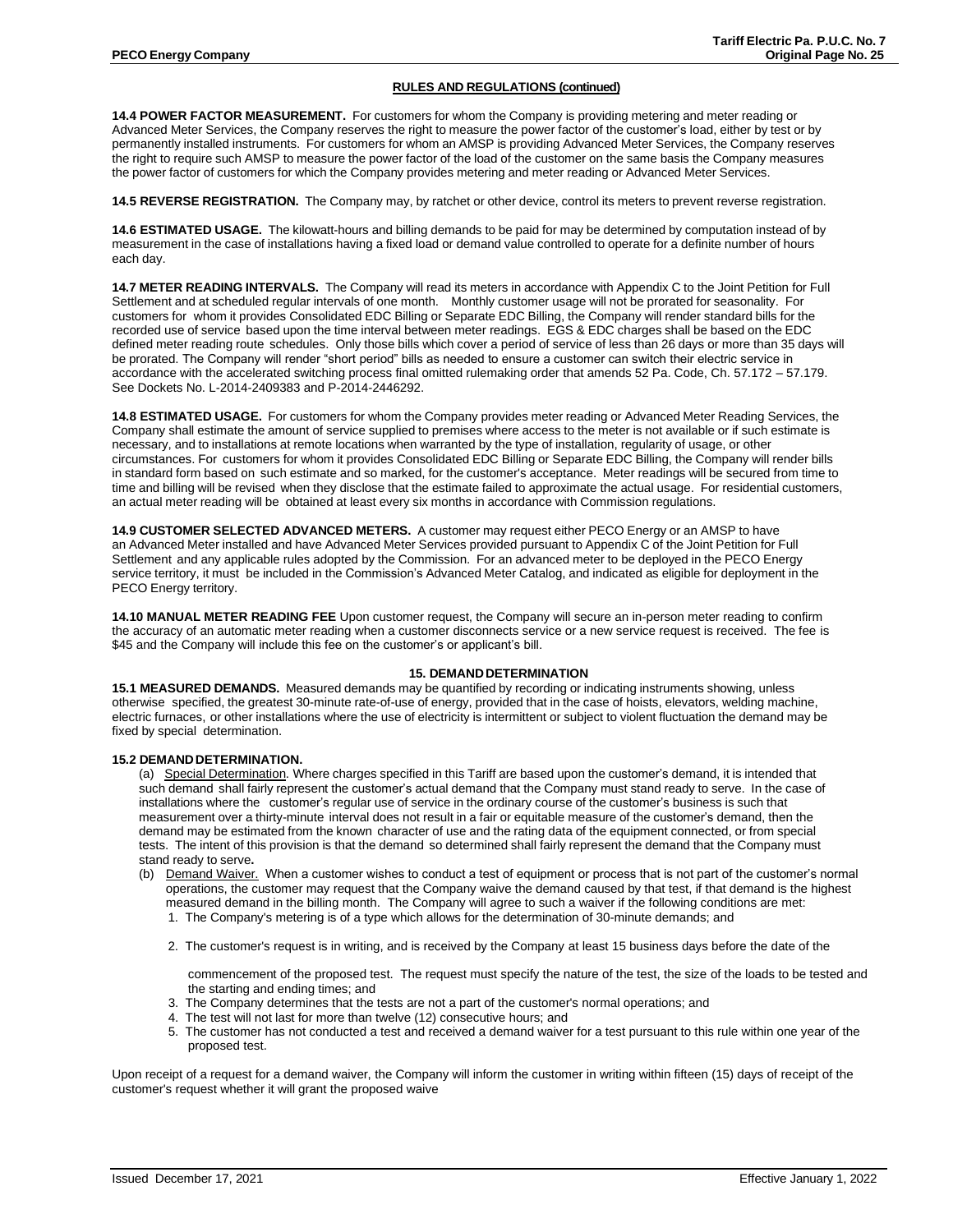### **15.3 POWER FACTOR ADJUSTMENT.**

A. Standard Power Factor Values (based on measured demands)

| Measured Demands (Kw) | <b>Standard Power Factor</b> |  |
|-----------------------|------------------------------|--|
| $0 - 185$             | 80%                          |  |
| 186 - 2.500           | 90%                          |  |
| Over 2,500            | 95%                          |  |

B. Adjustment to Measured Demand. When a customer's measured power factor is less than the standard power factor values above, the Company shall increase the customer's measured demand by the ratio of the standard power factor to the measured power factor. The Company will then use this adjusted demand as a basis for calculating the customer's billing demand in accordance with the applicable rate schedule.

#### C. Determining Measured Power Factor:

- 1) For customers with measured demands of 750 kW or greater in three consecutive months:
	- (a) Until metering equipment capable of continuous power factor measurement is installed, the Company shall determine measured power factor based C3 below.
	- (b) Once capable metering is installed, the Company shall continuously measure power factor.

i. The customer's measured power factor shall coincide with the customer's maximum measured demand.

ii, The Company in its sole judgment may discontinue continuous power factor measurement if: (1) the customer's measured demand is less than 750 kW for twelve consecutive months, or: (2) the Company determines that changes to the customer's load characteristics will result in that customer permanently reducing measured demand to less than 750 kW.

- 2) For customers with measured demands of less than 185 kW:
	- (a) If the Company in its sole judgment deems that that the power factor is likely to be less than this standard based on the customer's load, the Company shall determine measured power factor based on C3 below.
	- (b) Otherwise, the Company shall assume the customer's measured power factor to be the standard noted above
- 3) For all other customers, including those with measured demands between 185 kW and 750 kW, the Company shall determine measured power factor in one of the following ways:
	- (a) By test, at a time when the customer's load is at least two-thirds of the customer's maximum measured demand in the preceding eleven months.
	- (b) At the option of either the customer or the Company, by measurement as determined from meters installed by the Company, ratcheted to prevent reverse registration.
		- i. Customers requesting measurement of power factor shall be subject to a monthly meter charge determined in accordance with the cost of the meter installation. Such installation shall not be for less than one year.
		- ii. When meters are installed, the measured power factor shall be the power factor that is coincident with customer's maximum measured demand.
- 4) A customer that receives Advanced Meter Services from an AMSP is subject to these rules regarding determination of measured power factor.

### **16. METER TESTS**

**16.1 METER TESTS**. The Company at its expense, will make periodic tests and inspections of its meters in order to maintain them at a high standard of accuracy.

**16.2 REQUEST TESTS.** The Company will make additional tests or inspections of its meters at the request of a customer or an EGS providing Competitive Energy Supply to a customer, but reserves the right to make the charge provided for in the Electric Regulations of the Pennsylvania Public Utility Commission, under conditions therein specified.

**16.3 ADJUSTMENT FOR ERROR.** Should any of the Company's meters become defective or fail to register correctly, the use of electricity shall be determined by a test of any such meter, or by the registration of a meter set in its place during the period next following, or by averaging the amount registered for the preceding billing period and the amount registered during not less than one week immediately subsequent to the repairs to, or change of, the meter, taking into consideration the character of use by the customer.

**16.4 RESIDENCE METER ERRORS.** Meter errors in the Company's meters in residence service may be determined on the basis of the registration of the corresponding period during the preceding year, if records are available and conditions of use remain the same.

**16.5 ADMINISTRATION TESTS.** The Company, at its own expense, will make only such tests of the Company's meters as it deems necessary for the proper administration of its rates, or as are required by law.

**16.6. TESTING SERVICE.** The Company will, upon request by the customer, make tests of the Company's meters to supply special information regarding the customer's use of service, provided that the estimated cost of such special tests shall be paid by the customer to the Company at the Company's discretion.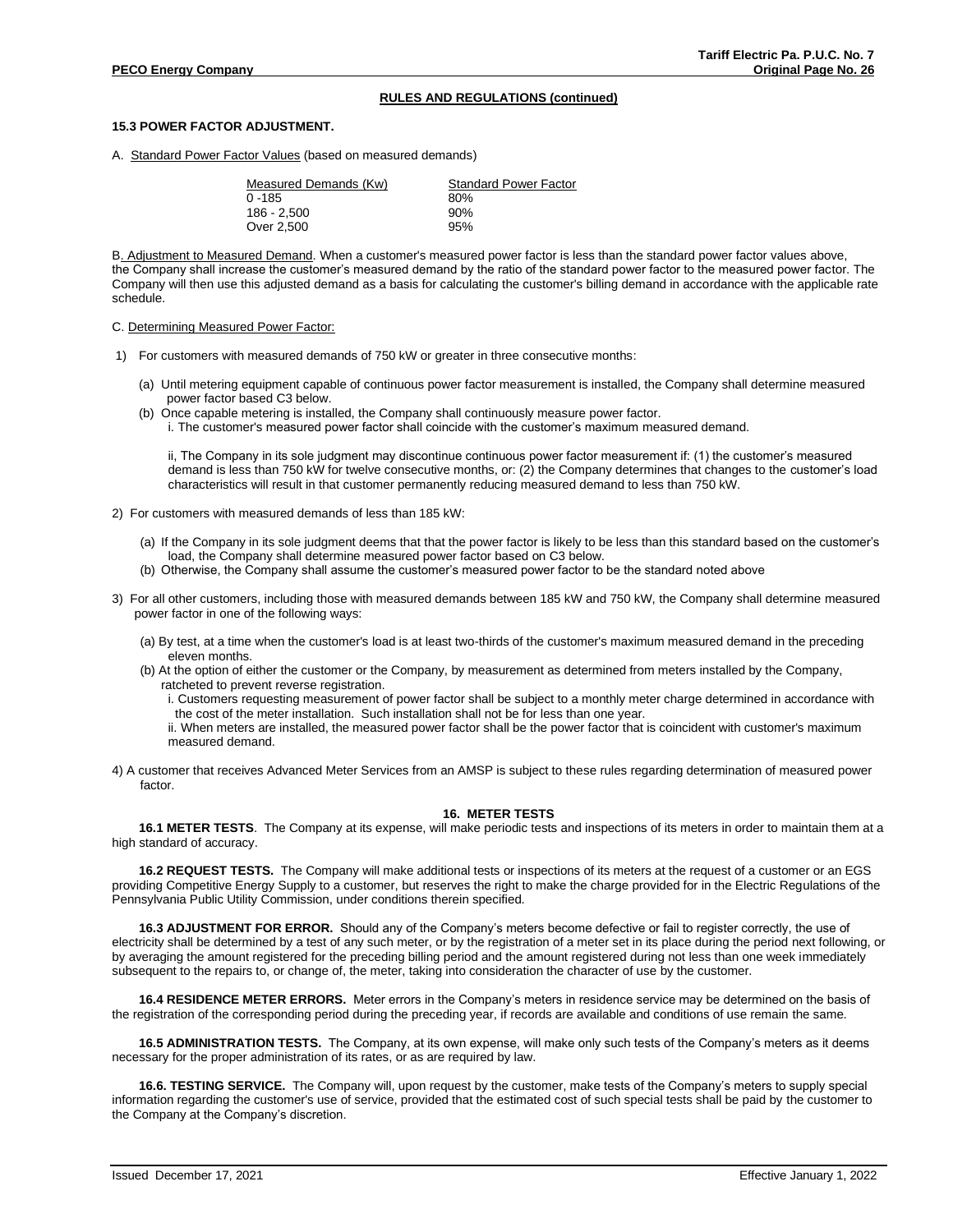# **17. BILLING AND STANDARD PAYMENT OPTIONS**

**17.1 BILLING PERIOD**. Billing for service will be based upon the amount of use and the time interval of its delivery. The customer will be billed in accordance with rule 14.7. Rate values stated for direct application to monthly billing periods will be adjusted when time elapsed between readings is substantially greater or less than a month.

**17.2 BILLING OPTIONS**. A customer may select one of the following three billing options as communicated to PECO by the customer's supplier: (1) Consolidated EDC Billing; (2) Consolidated EGS Billing; and (3) Separate EDC/EGS Billing, as those terms are defined herein. If a customer does not make a selection, the customer shall receive Consolidated EDC Billing. When the Company provides Consolidated EDC Billing or Separate EDC Billing, it will comply with the terms and conditions of the Electric Generation Supplier Coordination Tariff. For customers who receive both electric and gas service from the Company, the Company will issue a bill that contains charges for both of these services.

### **17.3 PAYMENT**.

(a) The Company's bills to customers are payable upon presentation. Payment for service received must be made on or before the due date shown on the bill. The due date shall be determined by the Company and shall be not less than twenty days from the date of transmittal of the bill for Rates R, R-H, RS-2, POL and GS (excluding Summary Billing Accounts). The due date shall be not less than 15 days from the date of transmittal of the bill for all other rates, including Summary Billing Accounts. Notwithstanding the foregoing, the due date may be up to thirty days for accounts (including Summary Billing Accounts) with the United States of America, the Commonwealth of Pennsylvania, or any of their departments, political subdivisions, or instrumentalities. The Company may allow a reasonable amount of additional time for payment of bills on industrial and commercial accounts of creditworthy customers. If the due date that appears on a customer's bill falls on a Saturday, Sunday, bank holiday, or any other day when the offices of the Company which regularly receive payments are not open to the general public, the due date shall be extended to the next business day. The payment period will not be extended because of the customer's failure to receive a bill unless said failure is due to the fault of the Company.

(b) Payment may be made at any commercial office of the Company or at any authorized payment agency. The customer bears the risk of delivery of payment tendered on or after the date contained in any termination notice sent to the customer.

(c) The Company may require that a customer that is not creditworthy tender payment by means of a certified, cashier's, teller's, or bank check, or by wire transfer, or in cash or other immediately available funds.

(d) A customer must pay the undisputed portion of disputed bills under investigation. The Company will apply this rule to the disputed portion of disputed bills, if, and only if: (1) the Company has made diligent and reasonable efforts to investigate and resolve the dispute; (2) the result of the investigation is that the Company determines that the customer's claims are unwarranted or invalid; (3) the Commission and/or the Bureau of Consumer Services has decided a formal or informal complaint in the Company's favor and no timely appeal is filed, and (4) the customer nevertheless continues to dispute the same manner in bad faith.

**17.4 PAYMENT PROCESSING**. When the Company is providing Consolidated EDC Billing, Default Service or Separate EDC Billing, and the customer remits a partial payment to the Company, the payment will be applied as follows:

1. Any past due balances including those for prior PECO basic service charges, for prior EGS receivables purchased by the Company, for prior installment amounts on payment agreements, and also for any reconnection charges.

- 2. Any current charges including those for PECO basic service charges, for current EGS receivables purchased by the Company, and
- for current installment amounts on payment agreements.

3. Non-basic service charges.

**17.5 LATE FEES AND COLLECTION COSTS**. If payment is made at a Company office or authorized payment agency after the due date shown on the bill, a late fee will be added to the unpaid balance until the entire bill is paid. If payment is made by mail, the late fee will be added if the payment is received by the Company more than five days after the due date shown on the bill. For Rates R, R-H, RS-2, POL and GS this late fee will be 1-1/2 % per month; for all other rates the late fee will be 2% per month. If the Company files suit to collect a delinquent balance on an account (whether active or inactive) or to ensure payment of current bills, the customer will be required to pay the Company's out of pocket court costs (including filing, service, and witness fees) as ordered by the court and such costs will be added to commercial and industrial accounts. These terms also apply to Final Bills as defined in Tariff Rule 20.2

#### **17.6 BUDGET BILLING**.

(a) At the option of a customer receiving residential service under Rates R, R-H, RS-2, and GS, an

estimated total bill for all service to be received by the customer over a twelve month period may be budgeted over the period and an average bill rendered monthly for payment each month. Any difference between the budgeted amounts so paid and the actual charges for a twelve month budget period will at the customer's option, either be amortized over the next twelve months or incorporated into the 12th month bill. Absent an indication of preference from the customer, the debit or credit will be amortized. Budget billing may be discontinued upon the customer's request at which time any difference between budget billing amounts and actual charges becomes due and payable. If a monthly budget bill is not paid, a late fee will be added to the unpaid balance of actual charges on the next billing date in accordance with Rule 17.3 and 17.5. Any such late fee will be calculated based on the lesser of budget billing arrears and actual charged arrears The Company may also arrange budget billing for creditworthy commercial and industrial customers.

(b) When the Company provides Consolidated EDC Billing, the EGS's charges will be included in the customer's Budget Billing Plan.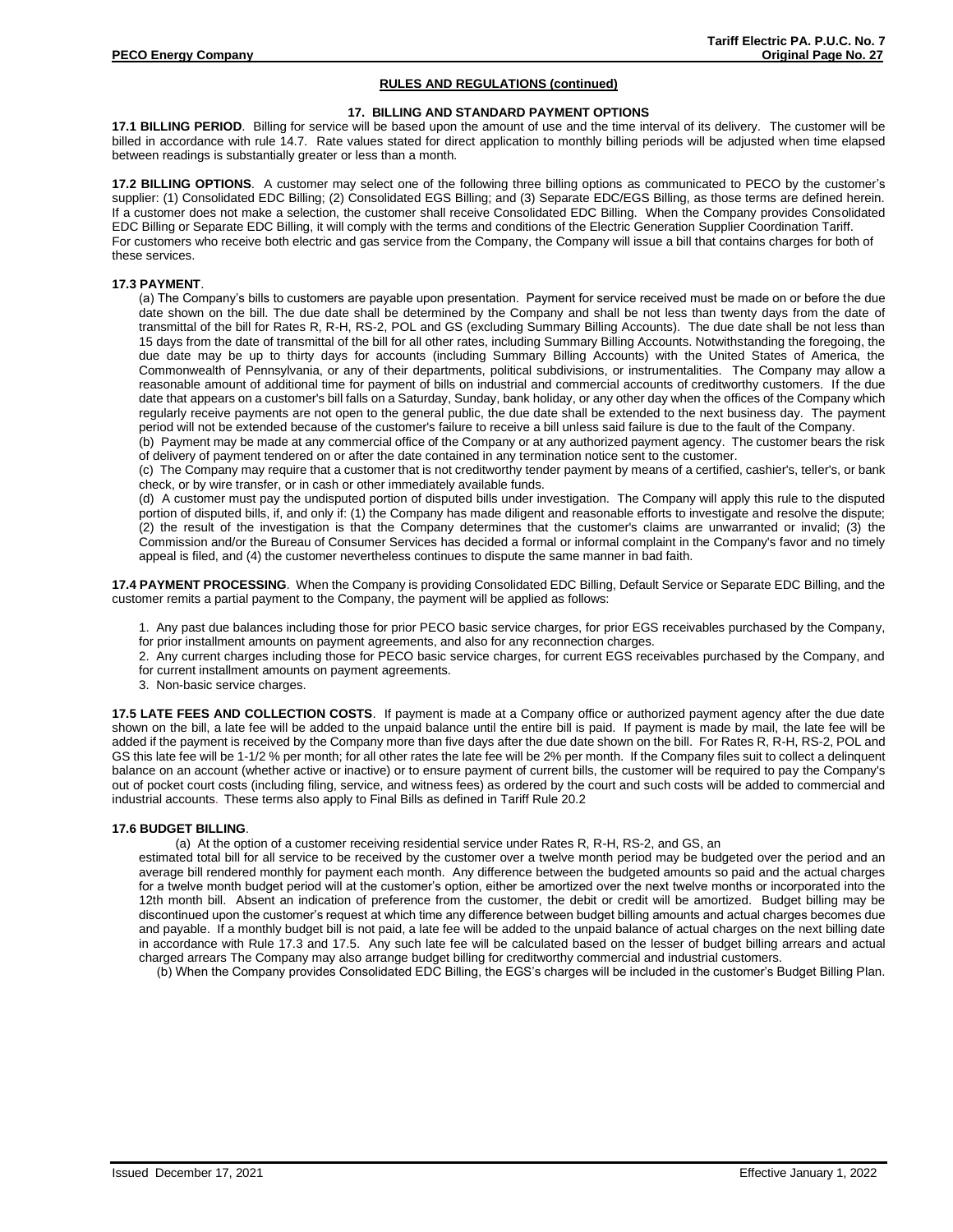**17.7 CALCULATION OF LATE FEE.** Where a late fee is applicable, the amount of the late fee to be added to the unpaid balance shall be calculated by multiplying the unpaid past due balance, exclusive of any previous unpaid late fees, by the appropriate late fee rate.

**17.8 TAX EXEMPTION.** If a customer is tax exempt, the customer must provide a tax exempt form to PECO Energy and to its EGS, regardless of which billing option the customer chooses.

**17.9 BILLING ERRORS.** When the Company provides Consolidated EDC Billing, PECO Energy shall not be responsible for billing errors resulting from incorrect price information received from an EGS.

**17.10 RETURNED PAYMENT CHARGE.** If a check (electronic or paper) received in payment of a customer's account is returned to the Company unpaid or if upon a second attempt by the Company or its agent for payment the check is again returned unpaid, then the Company will add a returned payment charge to the customer's account in the amount of **\$20.00.**

**17.11 APPLICABILITY TO CUSTOMERS RESIDING AT PLACE OF BUSINESS.** For purposes of all of the provisions of Rule 17, when a customer resides at a place of business or commercial establishment legitimately served pursuant to a commercial or industrial Base Rate, that is not a residential dwelling unit attached thereto, the customer is not thereby entitled to any of the protections in the Public Utility Code or the Commission's regulations implementing the Pennsylvania Public Utility Code, or to any of the provisions of these rules or this Tariff, that apply exclusively to payment terms for residential customers.

# **18. PAYMENT TERMS & TERMINATION OF SERVICE**

 **18.1 NON-PAYMENT TERMINATION.** When the Company is providing either Consolidated EDC Billing or Separate EDC Billing, the customer is subject to collection action, including termination of service (in accordance with the Pennsylvania Public Utility Code or the Commission's regulations, on the portion of the past due amount attributable to the Company's charges for: (1) service, (2) Energy and Capacity and (3) to Customer EGS Receivables purchased by the Company. Upon termination of service, the Company may also remove its equipment. Notice that complies with applicable Commission regulations shall conclusively be considered to be "reasonable" hereunder

**18.1.1 WINTER TERMINATIONS FOR NON-PAYMENT.** Consistent with 52 PA Code §56.100, The Company will take the following steps for terminations for non-payment during the winter period, defined as December 1-March 31:

- A. **Low-Income Eligibility:** The Company will use financial information provided by the Customer to determine if the Customer's income is at or below 250% of the Federal Poverty Level. The Company may elect to send to the Customer an income verification form for completion and return. The Company will also accept income verification provided by Community-Based Organizations that enter into a contract with PECO to provide such income verification services.
	- 1. Annual income may be established using verified income information for a recent one-month (nominally 30-day) period, annualized to establish an estimated annual income.
	- 2. The Company shall not require any customers who have established income eligibility for winter termination protections within the 12 months preceding the start of the winter period to re-certify or re-verify their income for that winter period. This Company may also use this information to determine deposit requirements, payment arrangements, and eligibility for any other income-specific program.
- B. **Verified Low-Income Customers:** If the Company has received verified proof that a customer's household has income at or below 250% of the Federal Poverty Level, the Company will not pursue termination of that customer for non-payment during the winter period UNLESS (A) the Company receives Commission approval to do so via a petition filed pursuant to 52 Pa. Code §56.100(g), or (B) the customer has informed the Company after submitting this verification that the household no longer has income at or below 250% of the Federal Poverty Level.

For purposes of this section, the Company will accept the following as verified proof that the household has income at or below 250% of the Federal Poverty Level:

- 1. Enrollment in PECO's CAP program at any time within four years prior to the issuance of the winter termination notice;<br>2. Receipt of a LIHEAP grant at any time within four years prior to the issuance of the winter termi
- 2. Receipt of a LIHEAP grant at any time within four years prior to the issuance of the winter termination notice;<br>3. Receipt of a MEAF grant at any time within four years prior to the issuance of the winter termination no
- Receipt of a MEAF grant at any time within four years prior to the issuance of the winter termination notice;
- 4. Income verification provided by a CBO that has contracted with PECO to provide income verification information, as long as such documentation was received within four years prior to the issuance of the winter termination notice;
- 5. Other verified documentation that the household's income is at or below 250% of the Federal Poverty Level, as long as such documentation was received within four years prior to the issuance of the winter termination notice;
- 6. Receipt of verified documentation of low-income status in response to an Income Inquiry Letter, as described in Rule D.1 below.
- C. **Verified Non-Low-Income Customers:** If the Company has received verified proof that a customer's household has income of greater than 250% of the Federal Poverty Level, the Company will pursue termination for non-payment during the winter period utilizing the termination notices and procedures that would be followed outside of the winter period.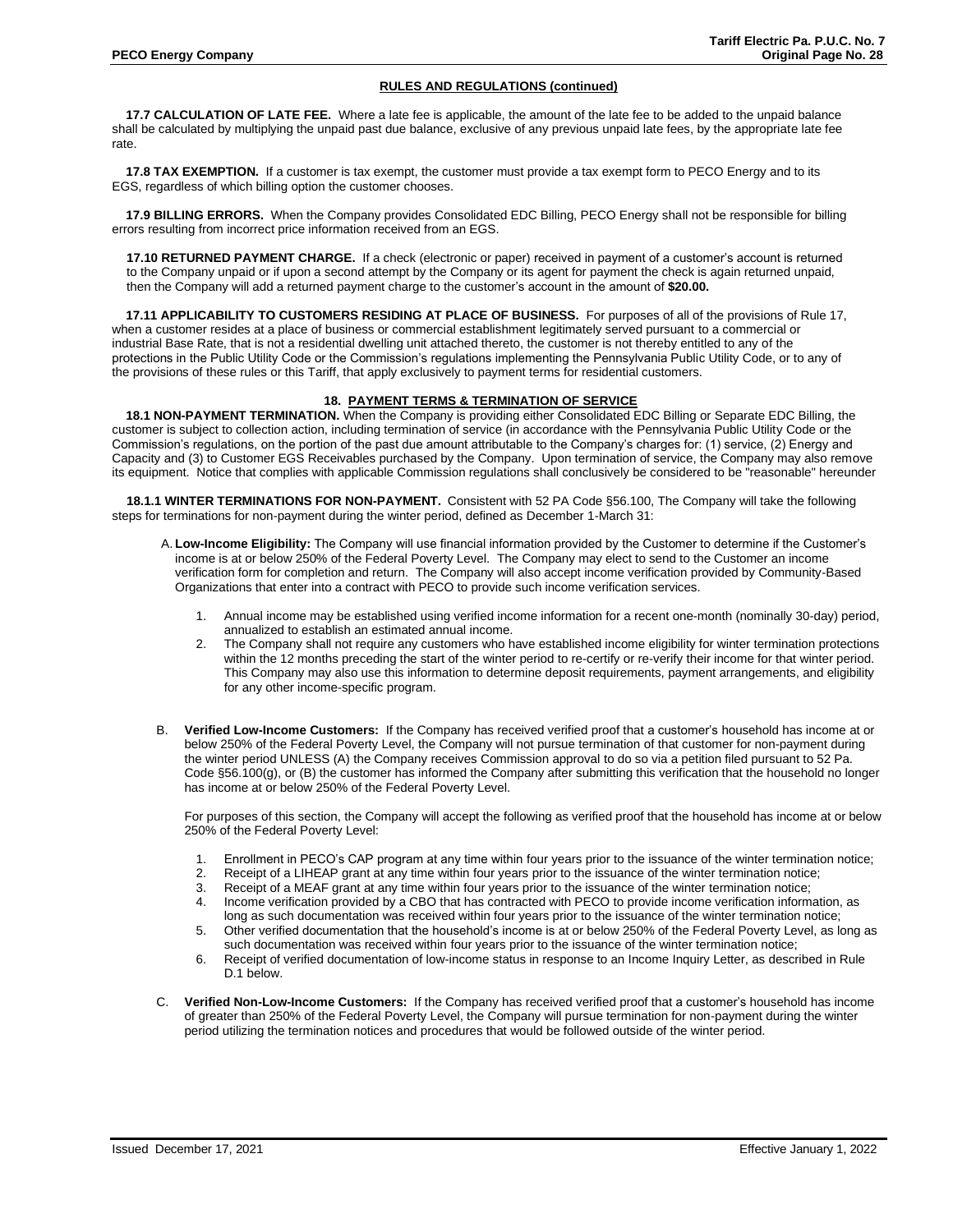- D. **Customers with Non-Verified Income Levels:** For all other customers, prior to proceeding with termination for non-payment, the Company will send the customer a letter (the "Income Inquiry Letter") informing the customer that the Company does not have verified income information for the customer and that the customer is subject to termination for non-payment during the winter period.
	- 1. If the customer responds with verified income information demonstrating that the household income is at or below 250% of the Federal Poverty Level, the Company will treat that household as Verified Low-Income for purposes of winter termination;
	- 2. If the customer responds with verified income information demonstrating that the household income is greater than 250% of the Federal Poverty Level, the Company will pursue termination for non-payment during the winter period utilizing the termination notices and procedures that would be followed outside of the winter period.
	- 3. If the customer fails to respond to the Income Inquiry Letter or responds without providing verified income information, the Company will attempt to contact the customer via telephone to inform the customer of their duty to provide verified income information. If contact is made and verified income information is not provided by the customer, or if contact is not made, the Company will pursue termination for non-payment during the winter period utilizing the termination notices and procedures that would be followed outside of the winter period.

**18.2 PAYMENT TERMS.** When the Company is providing either Consolidated EDC Billing or Separate EDC Billing, the Company will in accordance with Pennsylvania Public Utility Law and applicable Pennsylvania Public Utility Commission Regulations and Orders, negotiate payment arrangements on the portion of the past due amount attributable to its charges for: (1) service (2) Energy and Capacity and (3) to Customer EGS Receivables purchased by the Company. However, the Company will not negotiate payment arrangements on behalf of an EGS.

**18.3 TERMINATION FOR CAUSE.** The Company may terminate on reasonable notice if entry to the meter or meters is refused or if access thereto is obstructed or hazardous; or if utility service is taken without the knowledge or approval of the Company; or for other violation of these Rules and Regulations and/or applicable Commission rules, including those found at Pennsylvania Public Utility Code or the Commission's regulations.

**18.4 SAFETY TERMINATION.** The Company may terminate without notice if the customer's installation has become hazardous or defective.

**18.5 DEFECTIVE EQUIPMENT TERMINATION.** The Company may terminate without notice if the customer's equipment or use thereof might injuriously affect the equipment of the Company, or the Company's service to other customers; or if a certificate of approval is refused after a re-examination of the customer's installation by a competent inspection agency authorized to perform this service in the specific locality where service is provided.

**18.6 TERMINATION FOR FRAUD.** The Company may terminate without notice for abuse, fraud, material misrepresentation of the customer's identity, or tampering with the connections, the Company's meters, or other equipment of the Company.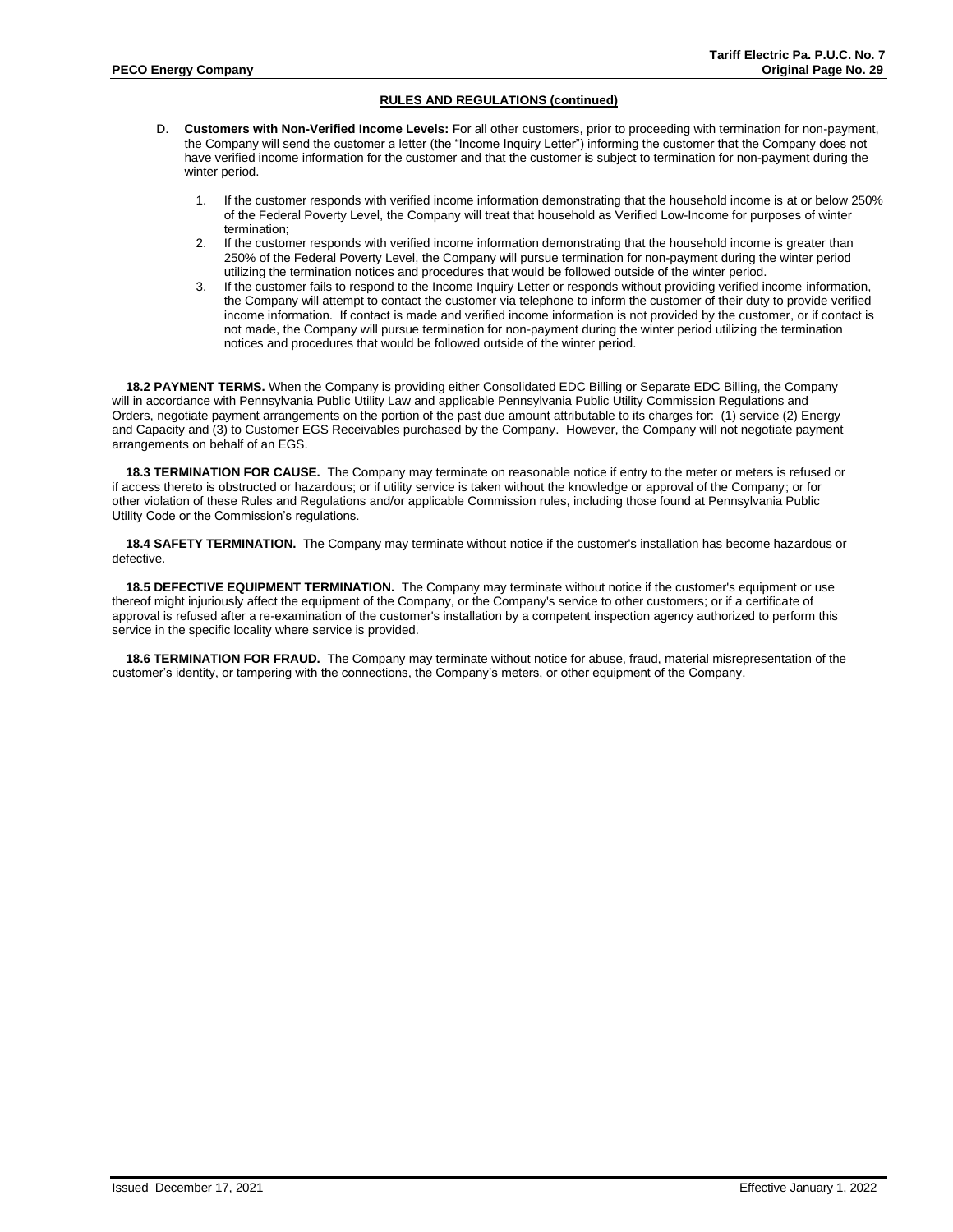**18.7 RECONNECTION CHARGE.** If service is terminated or discontinued by reason or act of the customer, the same customer, whether an applicant or a customer as defined at 66 Pa. C.S. § 1403, shall pay a reconnection charge prior to restoration of service at the same address within twelve months after discontinuance or termination. The reconnection charges, listed below, are based on the Company's current standard schedule of reconnection fees, which include direct labor costs, contractor costs, and material/transportation costs. All theft reconnections will be completed at the premise and will not be performed remotely.

|                                                | <b>Reconnect Fees</b> |
|------------------------------------------------|-----------------------|
| <b>Electric Reconnect at the Meter</b>         | 75.00                 |
| <b>Electric Reconnect at Tap</b>               | 260.00                |
| Electric Reconnect - Underground dig           | 1.650.00              |
| <b>Electric with dual meters</b>               | 100.00                |
| Electric Remote Reconnect (one or dual meters) | 20.00                 |

**18.8 THEFT INVESTIGATION CHARGE**. If the Company establishes that there has been confirmed active theft resulting from tampering with the Company meter on the customer's premises, and the customer is or was a customer as defined at Pa. C.S. § 1403 the customer shall pay a theft investigation charge in addition to any amount that the Company establishes is due for service used, but not registered on the Company's meter. The Company reserves the right to assess theft investigation charges as a precedent to reconnection of service as well as the right to assess a separate reconnection charge as described in Rule 18.7.

|                                | <b>Theft Investigation Fees</b> |
|--------------------------------|---------------------------------|
| <b>Electric Theft at Meter</b> | \$400.00                        |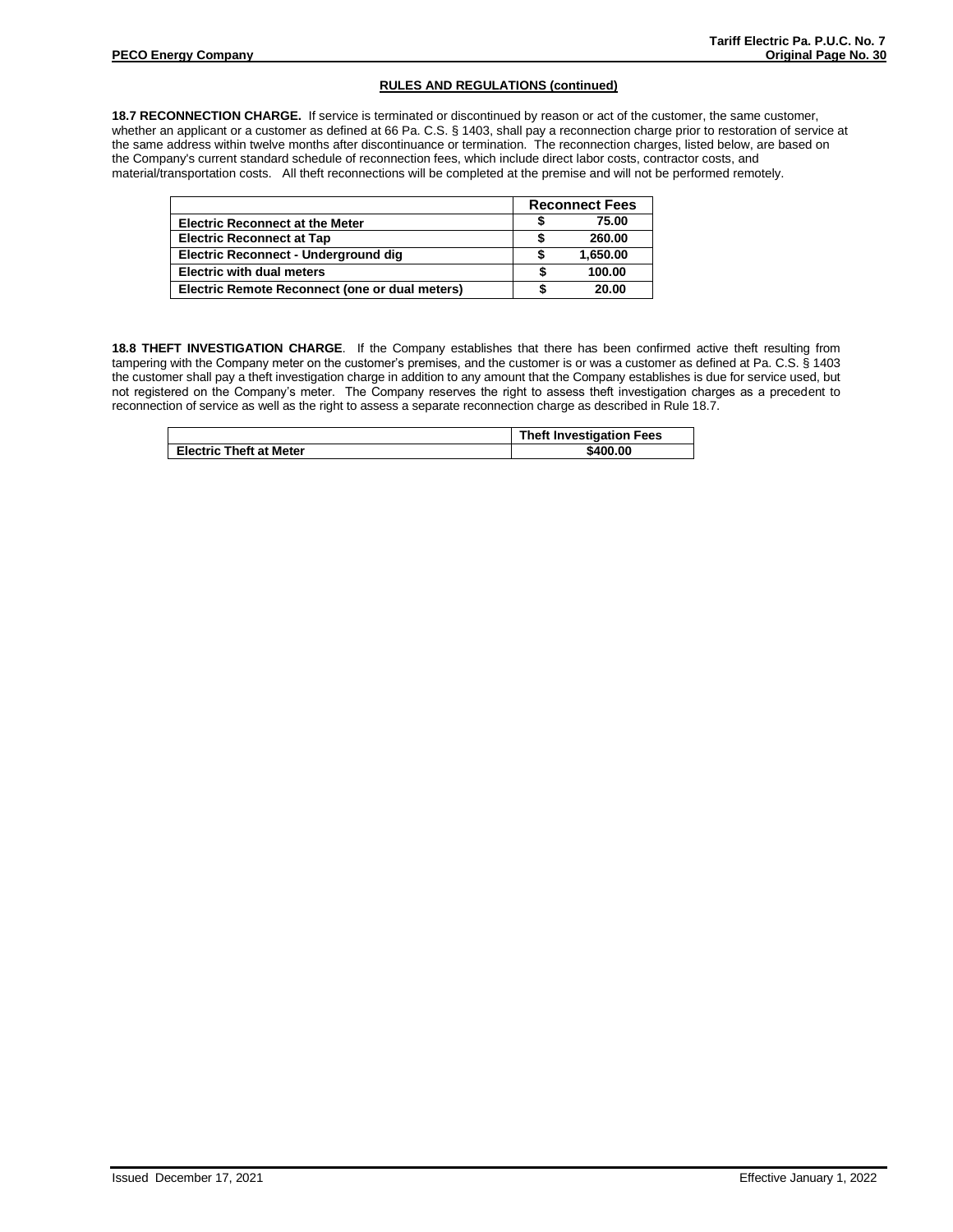# **19. UNFULFILLED CONTRACTS**

 **19.1 NOTICE OF DISCONTINUANCE BY CUSTOMER.** Notice to discontinue service before the expiration of a contract term will not relieve a customer from any minimum, or guaranteed, payment under any contract or rate. In the case of residential customers this Rule only applies if the customer has signed an express written contract that clearly sets forth such a term and condition of service.

**19.2 COMPLETION OF TERM.** If, by reason of any act, neglect or default of a customer, the Company's service is suspended, or the Company is prevented from providing service in accordance with the terms of any contract it may have entered into with the customer, the minimum charge for the unexpired portion of the initial contract term shall become due and payable immediately as liquidated damages. These liquidated damages may, at the option of the Company, be offset by estimated revenues from a succeeding customer at the same location, if such exists.

# **20. CANCELLATION BY CUSTOMER**

**20.1 TERMINATION NOTICE.** Customers who have fulfilled their initial contract term and wish to discontinue service from the Company must give the Company at least 7 days' written notice to that effect.

**20.2 FINAL BILL.** The customer is liable for service taken after notice to terminate the contract, until the meter is read and/or disconnected. The final bill for service is then due.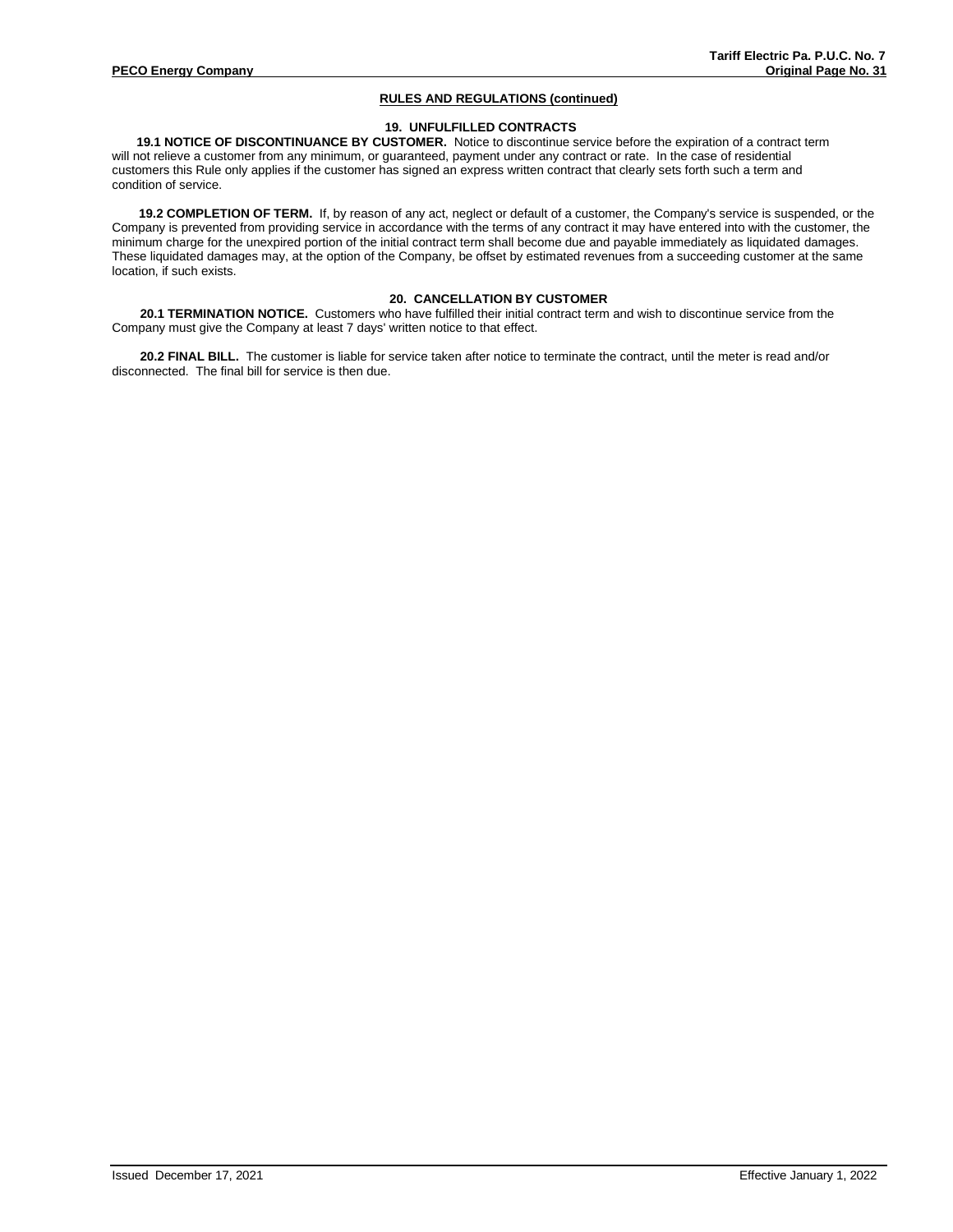#### **21. GENERAL**

21.1 OFFICE OF THE COMPANY. Wherever, in this Tariff, it is provided that notice be given or sent to the Company, or the office of the Company, such notice, delivered or mailed, postage prepaid to any commercial office, shall be deemed sufficient, unless the Principal Office of the Company at 2301 Market Street, Philadelphia, is expressly mentioned.

**21.2 NO PREJUDICE OF RIGHTS.** The failure by the Company to enforce any of the terms of this Tariff shall not be deemed a waiver of its right to do so.

**21.3 GRATUITIES TO EMPLOYEES.** The Company's employees are strictly forbidden to demand or accept any personal compensation, or gifts, for service rendered by them while working for the Company on the Company's time.

**21.4 BILLING CHANGES.** Where billing changes are made as the result of an investigation made at customer's request or by routine inspection, the change of billing may be applied to the bill for the regular meter reading period preceding such investigation, and will, in any event apply to the bill for the period during which the investigation is made.

**21.5 EXCEPTIONAL CASES.** The usual supply of electric service shall be subject to the provisions of this Tariff; but where special service-supply conditions or problems arise for which provision is not otherwise made, the Company may modify or adapt its supply terms to meet the peculiar requirements of such case, provided that such modified terms are a rational expansion of standard tariff provisions.

**21.6 ASSIGNMENT.** Subject to the Rules and Regulations, all contracts made by the Company shall be binding upon, and oblige and inure to the benefit of, the successors and assigns, heirs, executors and administrators of the parties thereto.

**21.7 OTHER CHARGES.** The Company may, if feasible, provide and charge for services, other than those provided for in this Tariff, when requested by the customer. The Company is not obligated to provide such services. The Company will, if possible, give the customer an advance written estimate of the costs to provide the service. Costs shall include, but not be limited to, materials, supplies, labor, transportation and overhead.

**21.8 TAX INDEMNIFICATION.** If PECO Energy becomes liable under Section 2806(g) or 2809( c) of the Public Utility Code, 66 C.S. §§ 2806(g) and 2809(c), for Pennsylvania state taxes not paid by an Electric Generation Supplier (EGS), the non-compliant EGS shall indemnify PECO Energy for the amount of additional state tax liability imposed upon PECO Energy by the Pennsylvania Department of Revenue due to the failure of the EGS to pay or remit to the Commonwealth the tax imposed on its gross receipts under Section 1101 of the Tax Reform Code of 1971 or Chapter 28 of Title 66.

# **22. RULES FOR DESIGNATION OF PROCUREMENT CLASS**

### **22.1 DESIGNATION OF PROCUREMENT CLASS**

- a) Annually, in November the Company shall notify the customer of their procurement group class designation which shall be effective the following June 1.
- b) The procurement class designation shall be used to determine the appropriate Generation Supply Adjustment to apply to the customer.
- c) For non-residential customers, the procurement class shall be determined based upon the customers peak measured demand in the prior June-May period.
- d) There shall be three procurement class designations. They are: 1)Residential

2)Small Commercial and Industrial up to and including 100 kW

- 3)Large Commercial and Industrial greater than 100 kW
- e) Procurement class designation shall only change once per year on the date established in rule 22.1a
- f) A new customer in a new facility shall be assigned to a procurement class based upon an engineering estimate of the customer's diversified peak demand.
- g) A new customer in an existing facility shall be assigned to the same procurement class as the last customer in that facility unless the new customer will use the existing facility in a substantially different manner.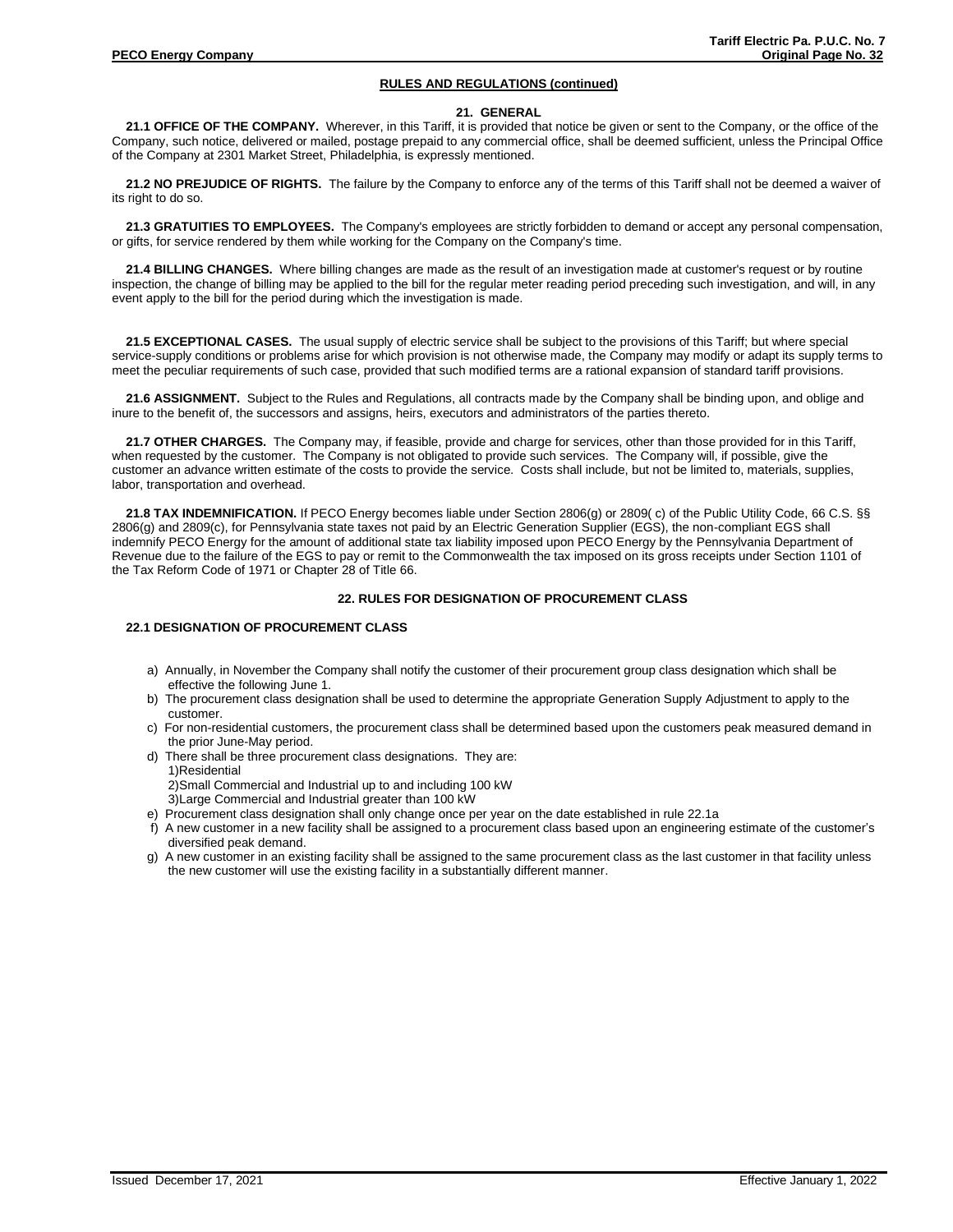#### **23. EGS SWITCHING**

**23.1** PECO Energy will accommodate requests by customers to switch EGSs on active accounts and pending active (Instant Connect) accounts in accordance with this Rule 23, Commission Order M-2014-2401085, and other applicable Commission Orders.

**23.2** To switch to a new EGS, a customer must inform the new EGS. Customers that wish to switch are not required to contact PECO Energy to initiate a switch; PECO Energy will only switch a customer in accordance with Rule 23.

**23.3** To enable a new EGS to complete a switch, a customer must provide to the new EGS the customer's PECO Energy account number as it appears on the customer's PECO Energy monthly bill.

**23.4** If a Customer contacts the Company to discontinue electric service and indicates that the Customer will be relocating outside of the Company's service territory, the Company will notify the current EGS of the Customer's discontinuance of service for the account at the Customer's location. If relocating within the Company's service territory the Company will seamlessly move the current EGS to the new location if all qualifications are met in accordance with PUC Order M-2014-2401085.

**23.5** A switch to an EGS will be effective 3 business days after the enrollment request is processed, provided the enrollment request includes valid customer information as required by the controlling provisions of the Supplier Tariff. Upon receiving valid notice to switch an EGS, the Company shall notify the customer's existing EGS that such a request has been made.

**23.6** If and when a customer's EGS discontinues its supply in the event of bankruptcy, loss of license, or similar occurrence, or if a Customer is dropped by its EGS for non-payment or other reason then the customer may select a new EGS. The customer will receive its energy supply from PECO Energy until the switch becomes effective.

**23.7** Nothing in this Rule 23 shall be interpreted to preclude EGSs from entering into agreements for supply with a term of service of one month. EGSs may enter into agreements for longer.

**23.8** The Company will send Release of Information packets to all new customers (except for customer with demands greater than 500kW), which information will provide customers the opportunity to authorize the release of their confidential account information. PECO annually notifies customers that they can change this authorization. Every three years, in accordance with PUC Docket No. M-2010-2183412, PECO will re-solicit its entire customer base (except for customer with demands greater than 500kW) for the purpose of opting out of disclosing information.

### **24. LOAD DATA EXCHANGE**

**24.1** PECO Energy will provide to a customer or the customer's designated EGS or authorized consultant, all available data from the meter once each calendar year for no fee. The exchange of data among PECO Energy, EGSs, and customers shall be in accordance with the Supplier Tariff and the Final Consensus Plan for Electronic Data Exchange Standards for Electric Deregulation in the Commonwealth of Pennsylvania, as approved by the Commission.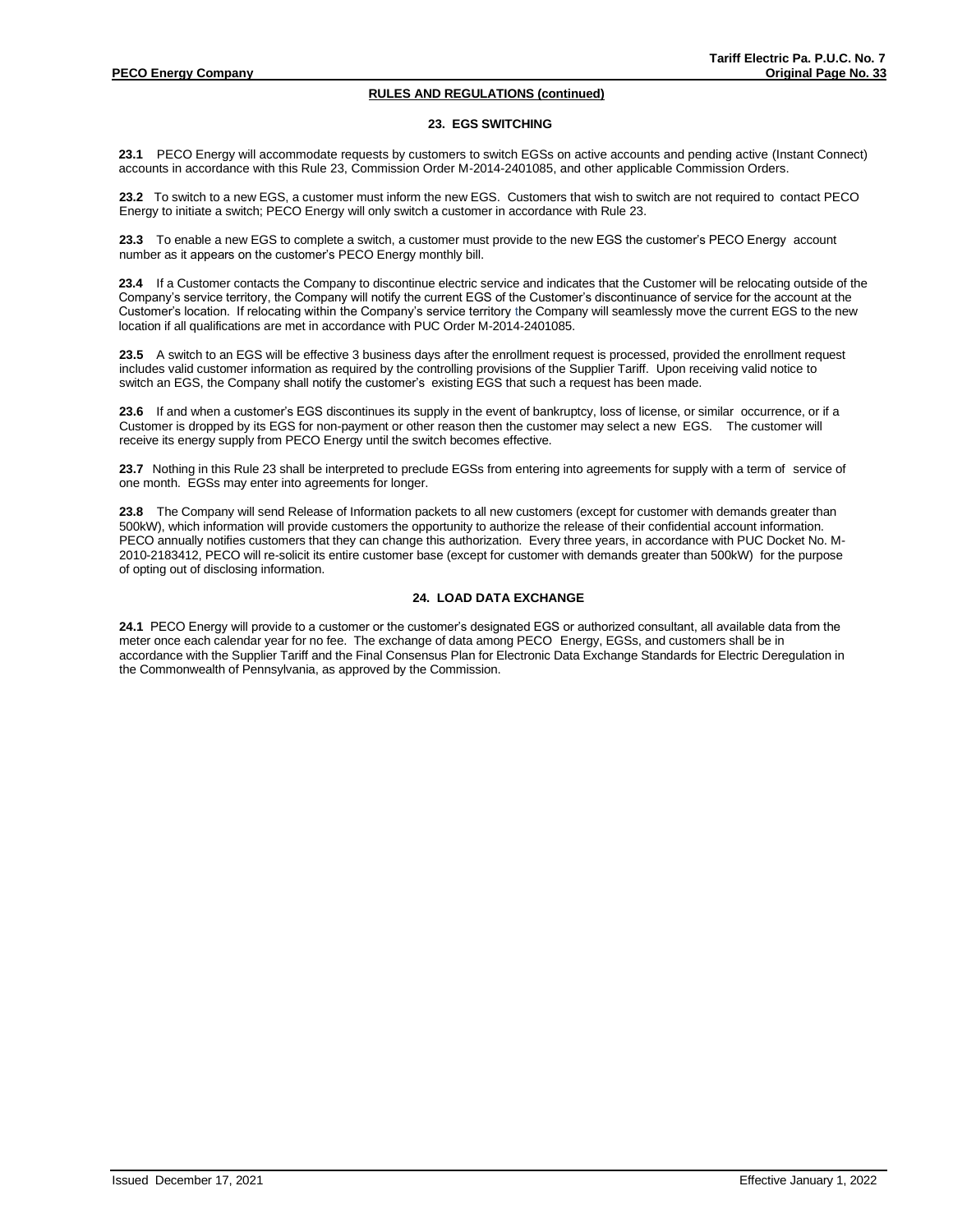# **STATE TAX ADJUSTMENT CLAUSE**

In addition to the net charges provided for in this tariff, a surcharge credit value of -0.01% will apply to all PaPUC jurisdictional distribution charges in the Base Rates and Riders, effective January 1, 2022.

Whenever any of the tax rates used in the calculation of the surcharge are changed, or recoveries are authorized under Sections 2806, 2809 or 2810 of the Competition Act, the surcharge will be recomputed as prescribed by the Commission. The recalculation will be submitted to the Commission within ten days after the change occurs and the effective date shall be ten days after filing.

In addition, if a recalculation is submitted as a result of a tax rate change (including the Revenue Neutral Reconciliation rate) the Company will thereafter file each year by December 21 annual updates or revisions with the Commission which will reflect only this tax change. These annual updates will be effective ten days after filing and will continue until such time as the effect of the change in tax rates has been included in base rates.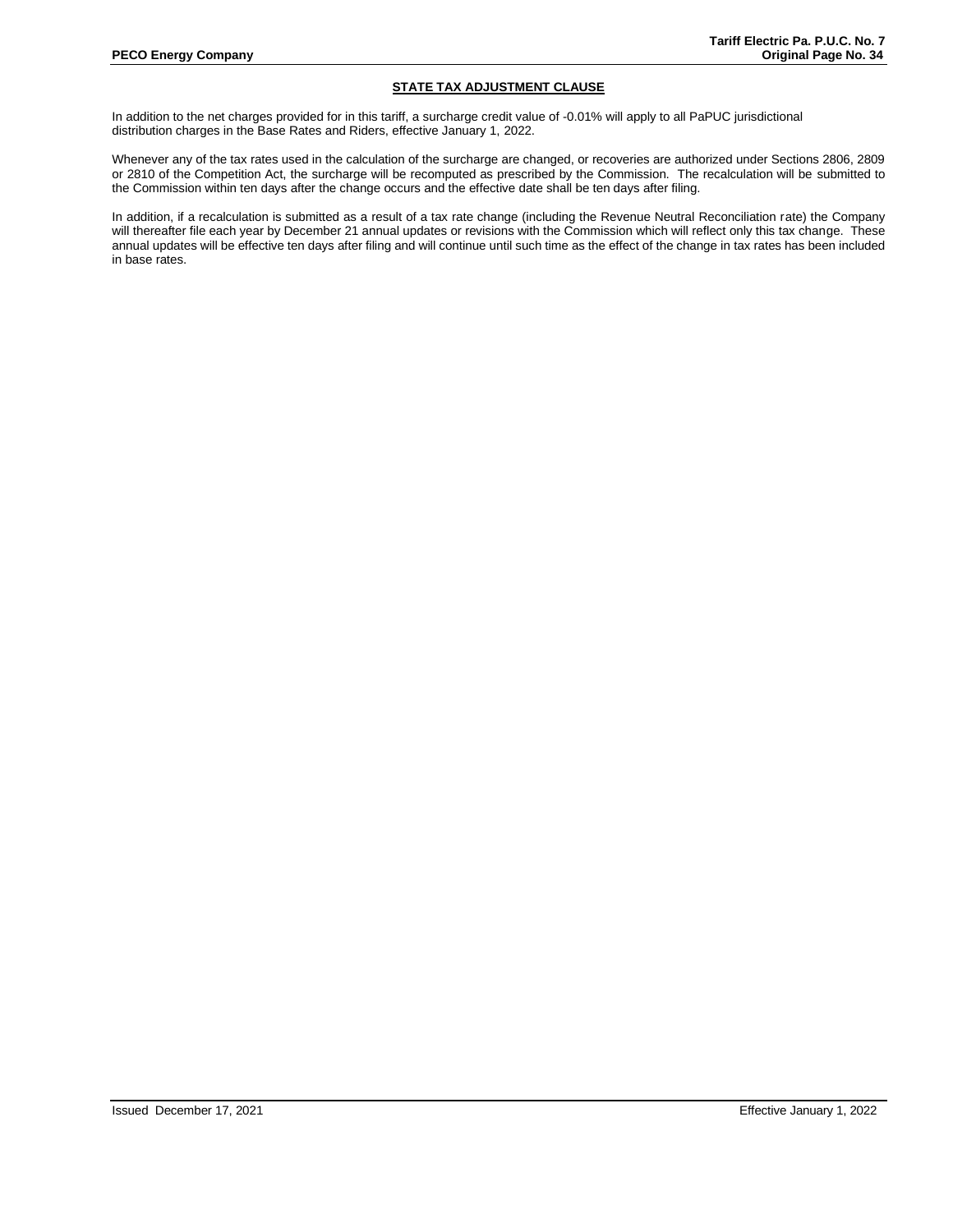# **FEDERAL TAX ADJUSTMENT CREDIT (FTAC)**

To pass the 2018 effects of the Tax Cuts and Jobs Act ("TCJA") to customers, the FTAC will apply a negative surcharge to all PaPUC jurisdictional distribution charges, on a bills-rendered basis beginning on January 1, 2019. This FTAC will be provided through a separate mechanism showing a line item on customer bills (e.g., Federal Tax Adjustment Credit – "FTAC").

The FTAC will be based on the difference in total annual revenue requirement before and after implementing the 2018 effects of the TCJA and the calculation will reflect the reduction in required revenues. The reduction in required revenues will be divided by estimated annual applicable base revenues to develop the total amount of 2018 benefits to be refunded to customers. The amount being refunded will include interest accrued in 2018 using the residential mortgage lending rate specified by the Secretary of Banking in accordance with the Loan Interest and Protection Law (41 P.S. §§ 101, et seq.). No interest will be paid to customers on any amount of TCJA savings held by the Company in 2019 and refunded to customers.

PECO will calculate the FTAC as follows, subject to reconciliation of revenues credited under the FTAC and the Company's actual 2018 TCJA savings after the end of the refund period:

• For residential, small commercial, and streetlighting customers (Rates R, RH, GS, SL-S, POL, AL, TLCL, SLE), PECO refunded the 2018 TCJA savings by applying the negative surcharge to bills rendered over a one-month period in January of 2019. As of January 1, 2021, the FTAC will be set to:

| Rates R, RH:                         | $0.00\%$ |
|--------------------------------------|----------|
| Rates GS. POL:                       | $0.00\%$ |
| Rates AL, TLCL, SLE, SLC, SLS: 0.00% |          |

• For large commercial and industrial customers (Rates HT, PD, EP), PECO refunded the 2018 TCJA savings by applying the negative surcharge to bills rendered over a one-year period, effective January 1, 2019 through December 31, 2019. As of January 1, 2021, the FTAC will be set to:

Rates HT, PD, EP: 0.00%

The FTAC will be reconciled at the end of the recovery periods above. The Company may file interim rate adjustments to eliminate any over or under recovery of the surcharges outside of their respective filing periods. Such adjustments would be filed on at least 10 days' notice.

A final reconciliation statement will be filed within 30 days after completion of the final over/under collection refund/recovery. The FTAC revenues and reconciliation will be subject to audit by the Commission's Bureau of Audits.

The FTAC will not be included in the calculation of the Distribution System Improvement Charge (DSIC).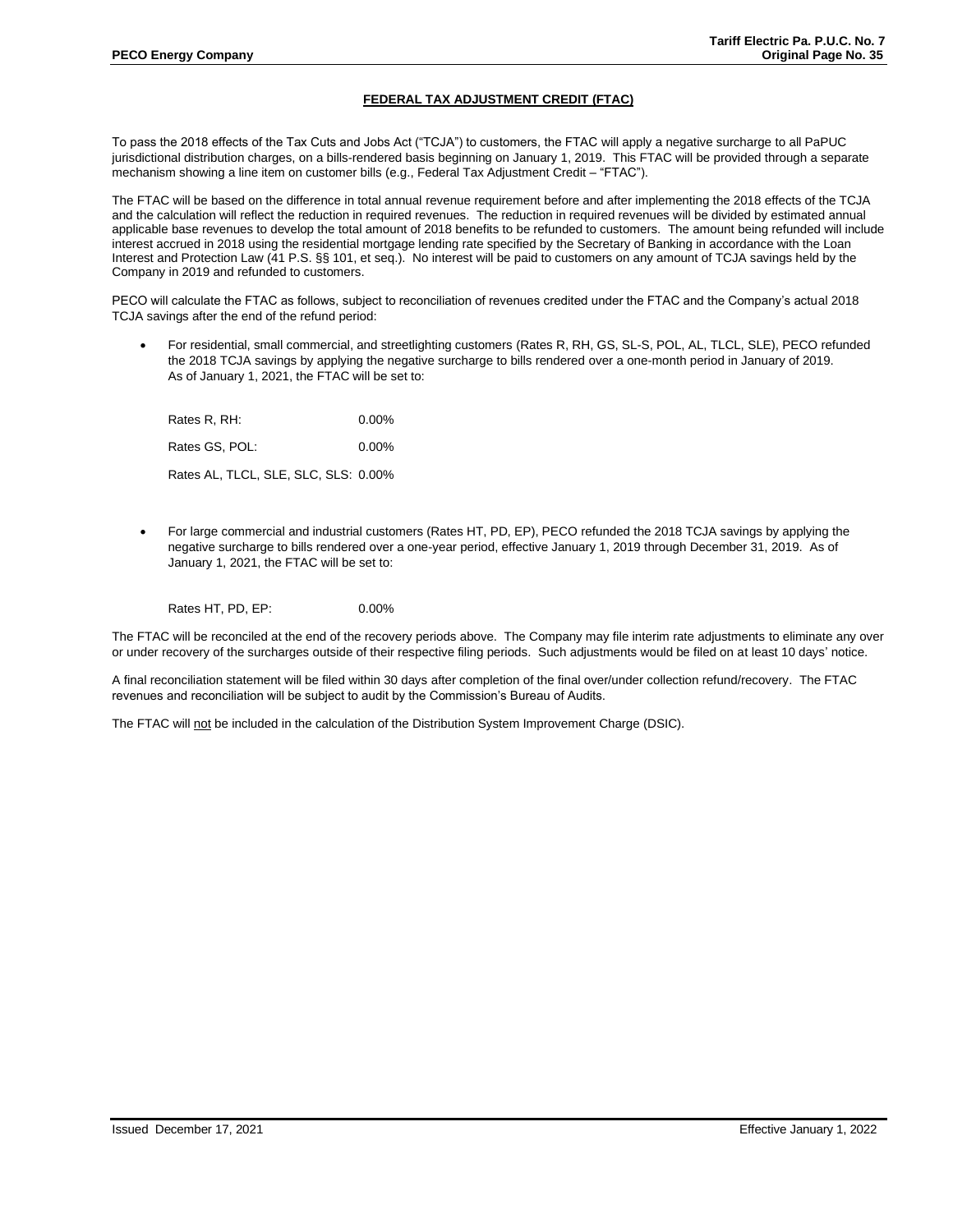#### **GENERATION SUPPLY ADJUSTMENT FOR PROCUREMENT CLASSES 1 AND 2 LOADS UP TO 100KW**

Applicability: June 1, 2017 this adjustment shall apply to all customers taking default service from the Company with demands up to 100 kW. The rate contained herein shall be calculated to the nearest one thousandth of a cent. The GSA shall contain the cost of generation supply for each tariff rate.

**Pricing:** The rates below shall include the cost of procuring power to serve the default service customers including the cost of complying with the Alternative Energy Portfolio Standards Act ("AEPS" or the "Act") plus associated administrative expenses incurred in acquiring power and gaining regulatory approval of any procurement strategy and plan. The pricing for default service will represent the estimate of the cost to serve the specific tariff rate for the next quarterly period beginning with the three months ended August 31, 2017. The rates in this tariff shall be updated quarterly on June 1, September 1, December 1 and March 1 commencing June 1, 2017 and are not prorated. If the balance of over/(under) recovery gets too large, the Company can file a reconciliation that will mitigate the subsequent impact. The generation service charge shall be calculated using the following formula:

# **GSA(n) = (C-E+A)/S\*1/(1-T)\* (1-ALL)/(1-LL) +AEPS/S\*1/(1 - T) + WC** where;

**C**= The sum of the amounts paid to the full requirements suppliers providing the power for the quarterly period, the spot market purchases for the quarterly period, plus the cost of any other energy acquired for the quarterly period. Cost shall include energy, capacity and ancillary services, distribution line losses, cost of complying with the Alternative Energy Portfolio Standards, and any other load serving entity charges other than network transmission service and costs assigned under the Regional Transmission Expansion Plan. Ancillary services shall include any allocation by PJM to PECO default service associated with the failure of a PJM member to pay its bill from PJM as well as the load serving entity charges listed in the Supply Master Agreement Exhibit D as the responsibility of the supplier. This component shall include the proceeds and costs from the exercise of Auction Revenue Rights granted to PECO by PJM.

**AEPS =** The projected total cost of complying with the Alternative Energy Portfolio Standards Act ("AEPS" or the "Act") not included in the C component above for the quarterly period for each procurement class. Costs include the amount paid for Alternative Energy and/or Alternative Energy Credits ("AEC's") purchased for compliance with the Act, the cost of administering and conducting any procurement of Alternative Energy and/or AEC's, payments to the AEC program administrator for its costs of administering an alternative energy credits program, payments to a third party for its costs in operating an AEC registry, any charge levied by PECO's regional transmission operator to ensure that alternative energy sources are reliable, a credit for the sale of any AEC's sold during the calculation period, and the cost of Alternative Compliance Payments that are deemed recoverable by the Commission, plus any other direct or indirect cost of acquiring Alternative Energy and/or AEC's and complying with the AEPS statute.

**E** = Experienced over or under-collection calculated under the reconciliation provision of the tariff to be effective semiannually with recovery during the periods March 1 through August 31 of the current year and September 1 of the current year through February 28 (29) of the following year.

**A** = Administrative Cost - This includes the cost of the Independent Evaluator, consultants providing guidance on the development of the procurement plan, legal fees incurred gaining approval of the plan and any other costs associated with designing and implementing a procurement plan including the cost of the pricing forecast necessary for estimating cost recoverable under this tariff. Also included in this component shall be the cost to implement real time pricing or other time sensitive pricing such as dynamic pricing that is required of the Company or is approved in its Act 129 filing. Administrative Costs also includes any other costs incurred to implement retail market enhancements directed by the Commission in its Retail Market Investigation at Docket No. I-2011-2237952 or any other applicable docket that are not recovered from EGSs or through another rate.

**S** = Estimated sales for the period the rate is in effect for the classes to which the rate is applicable. Six month sales are used for the E factor with effective periods March 1 through August 31 of the current year and September 1 of the current year through February 28 (29) of the following year.

**T** = The currently effective gross receipts tax rate.

**n** = The procurement class for which the GSA is being calculated.

**ALL** = Average line losses for the procurement class.

**LL** = Line losses for the specific rate class provided in the Company's Electric Generation Supplier Coordination Tariff rule 6.6.

**WC** = \$0.00021/kWh to represent the cash working capital for power purchases.

**Auction Revenue Rights (ARR) =** Allocated annually by PJM to Firm transmission customers, the ARR's allow a Company to select rights to specific transmission paths in order to avoid congestion charges. In general, the line loss adjustment is applicable to Procurement Class 2 only as those classes contain rate classes with three different line loss factors: Current Charges:

| Rate |         | <b>GSA Price</b> |
|------|---------|------------------|
| R    | GSA (1) | \$0.06390        |
| RH   | GSA (1) | \$0.06390        |
| GS   | GSA (2) | \$0.05749        |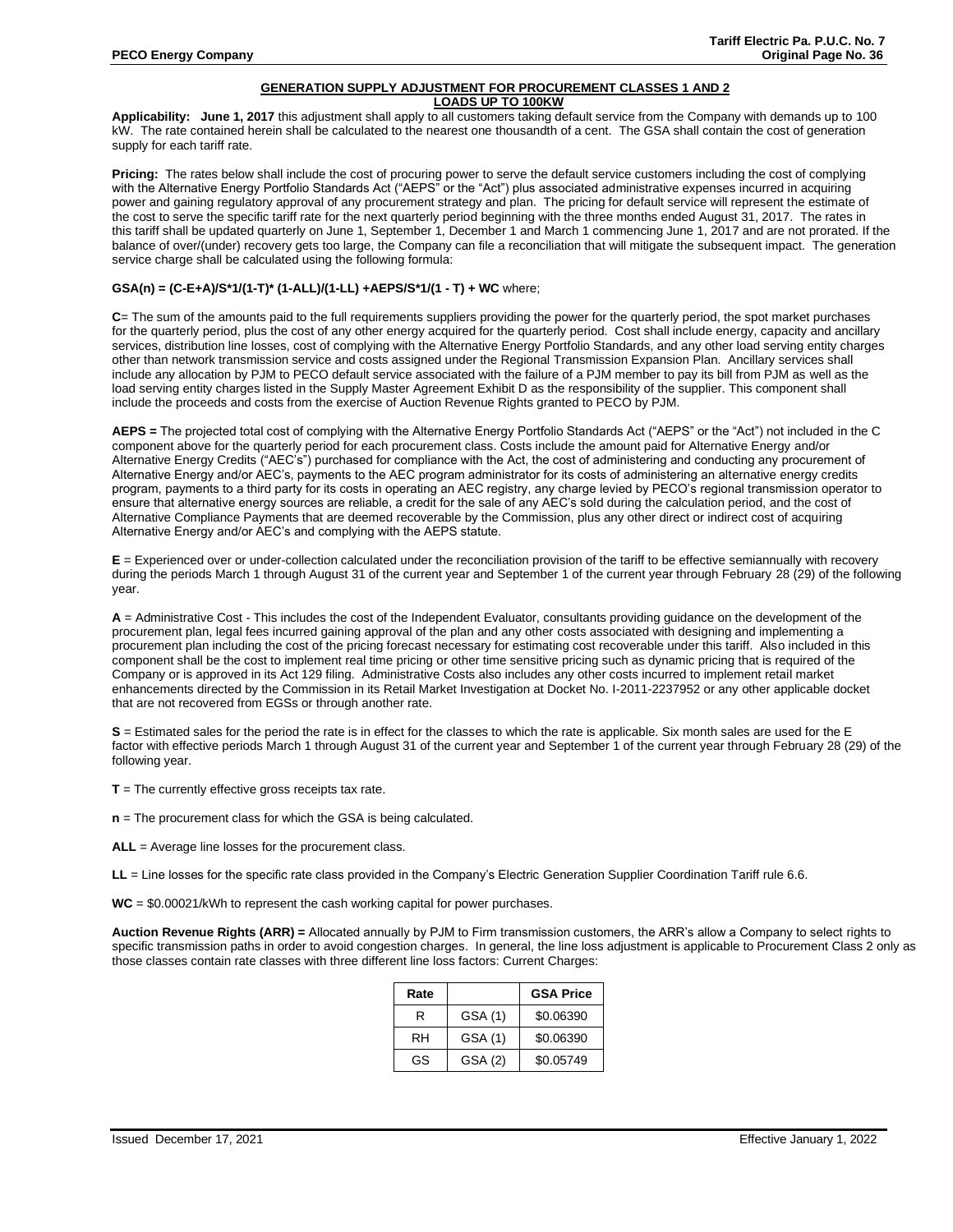## **GENERATION SUPPLY ADJUSTMENT FOR PROCUREMENT CLASSES 1 AND 2 LOADS UP TO 100KW (CONTINUED)**

| PD            | GSA (2) | \$0.05651 |
|---------------|---------|-----------|
| НT            | GSA (2) | \$0.05420 |
| POL*          | GSA (2) | \$0.04236 |
| $SL-S^*$      | GSA (2) | \$0.04236 |
| <b>TLCL</b>   | GSA (2) | \$0.05749 |
| $SL-E^*$      | GSA (2) | \$0.04236 |
| AL*           | GSA (2) | \$0.04236 |
| $SL-C^{*,**}$ | GSA (2) | \$0.04236 |

\* Prices shall exclude capacity from the Procurement Class 2 RFP results.

\*\* Rate SL-C was effective July 1, 2019 pursuant to the Order at Docket No. R-2018-3000164

Procedure: For Procurement Classes 1 and 2 the GSA shall be filed 45 days before the effective dates of June 1, September 1**,**  December 1 and March 1 in conjunction with the Reconciliation Schedule.

**Time-Of-Use (TOU) Pricing Option:** The TOU Pricing Option provides eligible customers with an opportunity to shift energy usage away from peak periods, when wholesale electricity demand and prices are high, to off-peak periods, when demands and prices are lower. Customers may voluntarily request this option in lieu of Standard Pricing described above and must meet the TOU Eligibility Requirements below. (Customers electing this option are billed based on interval-metered consumption of usage within each TOU Pricing Period. Beginning and ending reads are not applicable TOU billing determinants.) Commencing September 1, 2021, TOU Pricing Option rates will be updated quarterly in concurrence with the Standard GSA on June 1, September 1, December 1 and March 1 and are not prorated.

The year-round TOU Pricing Periods, TOU Period Allocators ["PA-GSA(n)"], and TOU Pricing Multipliers ["PM-GSA(n)"] through June 1, 2022 as approved in the Company's most recent DSP proceeding at Docket No. P-2020-3019290 are as follows:

| <b>TOU Pricing Period</b> | Days/Hours Included                                                    | <b>TOU Period</b><br>Allocator<br>PA-GSA(1) | <b>TOU Period</b><br>Allocator<br>PA-GSA(2) | <b>TOU Pricing Multiplier</b><br>PM-GSA(1)<br>(Ratio to Super Off-Peak) | <b>TOU Pricing Multiplier</b><br>PM-GSA(2)<br>(Ratio to Super Off-Peak) |
|---------------------------|------------------------------------------------------------------------|---------------------------------------------|---------------------------------------------|-------------------------------------------------------------------------|-------------------------------------------------------------------------|
| Peak ("PP")               | $2:00 - 6:00$ p.m.<br>Monday through Friday,<br>excluding PJM holidays | 12%                                         | 14%                                         | $6.5 - to - 1$                                                          | $5.1 - to - 1$                                                          |
| Super Off-Peak ("SOPP")   | Midnight $(12 a.m.) - 6 a.m.$<br>Every day                             | 20%                                         | 20%                                         | $1 - 10 - 1$                                                            | $1 - 10 - 1$                                                            |
| Off-Peak ("OPP")          | All other hours                                                        | 68%                                         | 66%                                         | $1.5 - to - 1$                                                          | $1.7 - to - 1$                                                          |

Commencing with the GSA and TOU rates effective June 1, 2022, PECO may update the TOU Pricing Multipliers in the above table annually, using a rolling five years of historical PJM Day-Ahead Spot Market Pricing energy data and Reliability Pricing Model capacity pricing data for the PECO zone. PECO will **only** update the applicable TOU Pricing Multipliers if the use of such data would result in no more than a 10% change from the prior-year's TOU Pricing Multipliers. If these updates would exceed 10%, the applicable TOU Pricing Multipliers will be changed by exactly 10%.

To calculate the quarterly TOU Pricing Option rates, the Company will first calculate the quarterly TOU Super Off-Peak Price ("SOPP") in accordance with the formula set forth below:

## **TOU SOPP GSA(n) = Standard GSA(n) \* [ 1 / SOPP-F(n) ]** where;

**Standard GSA(n)** = Defined as above for Standard Pricing.

**SOPP-F(n)** = Super Off-Peak Price Factor representing the ratio of the Standard GSA(n) to the Super Off-Peak Price, calculated as follows:

## **TOU SOPP PA-GSA(n) + [ (TOU OPP PM-GSA(n) \* TOU OPP PA-GSA(n) ] + [ (TOU PP PM-GSA(n) \* TOU PP PA-GSA(n) ]**

The Company will then calculate the quarterly TOU Peak ("PP") and Off-Peak ("OPP") prices as follows:

## **TOU PP GSA(n) = TOU SOPP GSA(n) \* TOU PP PM-GSA** and;

**TOU OPP GSA(n) = TOU SOPP (GSA(n) \* TOU OPP PM-GSA**.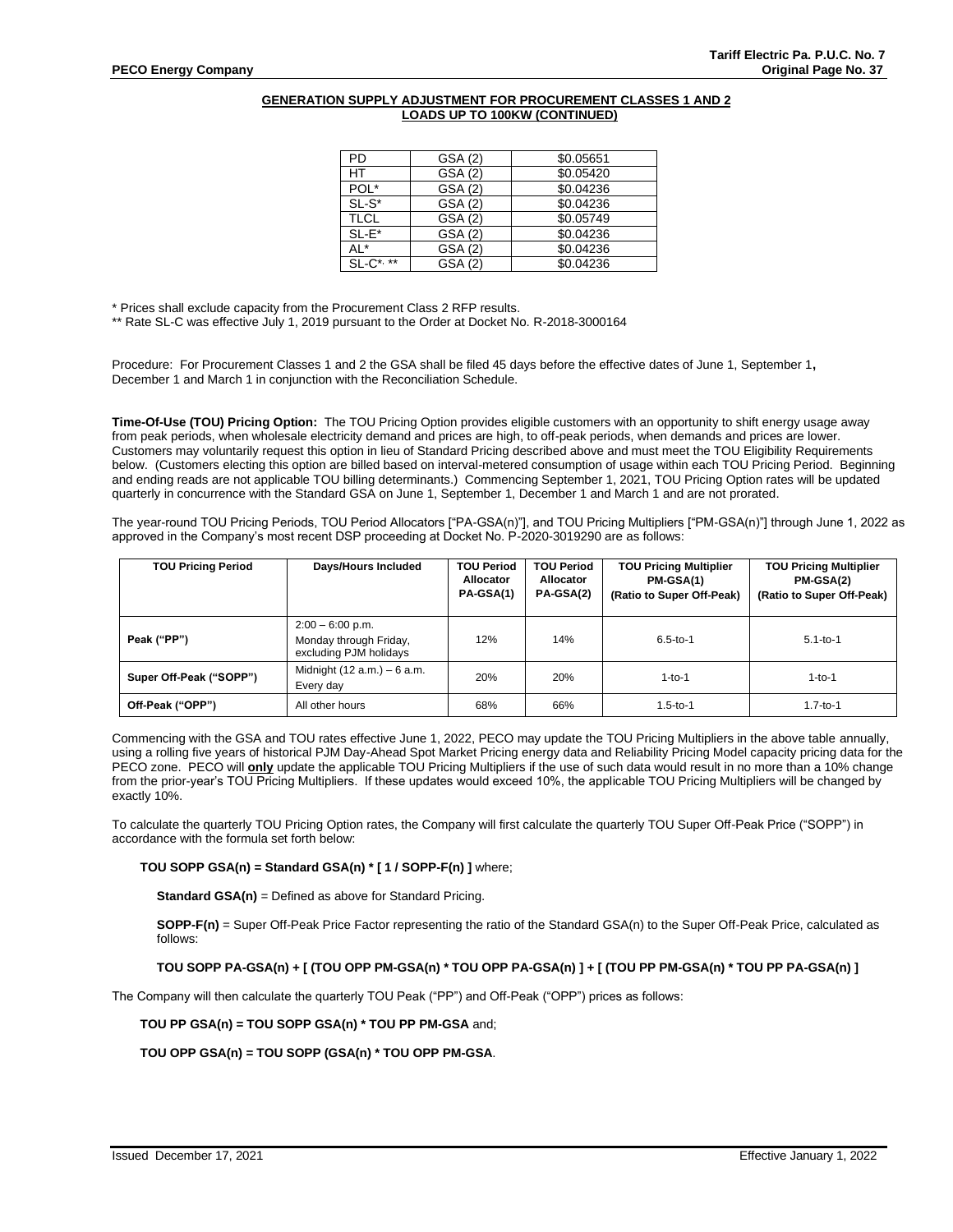# **GENERATION SUPPLY ADJUSTMENT FOR PROCUREMENT CLASSES 1 AND 2 LOADS UP TO 100KW (CONTINUED)**

## **Current TOU Pricing Option Charges:**

| <b>TOU Rate</b> | Peak ("PP")<br>(2-6 PM Monday-Friday, excluding holidays) | Super Off-Peak ("SOPP")<br>(12-6 AM all days) | Off-Peak ("OPP")<br>(All other times) |
|-----------------|-----------------------------------------------------------|-----------------------------------------------|---------------------------------------|
| R (GSA 1)       | \$0.20768                                                 | \$0.03195                                     | \$0.04793                             |
| RH (GSA 1)      | \$0.20768                                                 | \$0.03195                                     | \$0.04793                             |
| GS (GSA 2)      | \$0.14402                                                 | \$0.02824                                     | \$0.04801                             |
| PD (GSA 2)      | \$0.14158                                                 | \$0.02776                                     | \$0.04719                             |
| HT (GSA 2)      | \$0.13576                                                 | \$0.02662                                     | \$0.04525                             |

## **TOU Eligibility Requirements and Switching Rules:**

The TOU Pricing Option is available to new and existing Customers in Procurement Classes 1 or 2 with a smart meter configured to measure energy consumption in watt-hours. This includes Customers in the above referenced Procurement Classes taking default service from the Company and who also participate in the Company's RS-2 (Net Metering) tariff, except for virtual net metered Customers. Residential Customers enrolled in the Company's Customer Assistance Program (CAP) are not eligible for the TOU Pricing Option.

As a prerequisite for enrollment, the Customer must have a valid e-mail address to ensure the Company is able to provide the enrolled TOU Pricing Option Customer with timely and meaningful communications regarding their bill savings performance.

Participating Customers will remain on the TOU Pricing Option rate until they affirmatively elect to return to PECO's Standard GSA rate, switch to an EGS, or otherwise become ineligible.

Customers who select the TOU Pricing Option may leave at any time without incurring related penalties or fees. However, Customers who select and subsequently leave the TOU Pricing Option for any reason may not re-enroll on the TOU Pricing Option rate for twelve billing months after switching off the TOU Pricing Option rate.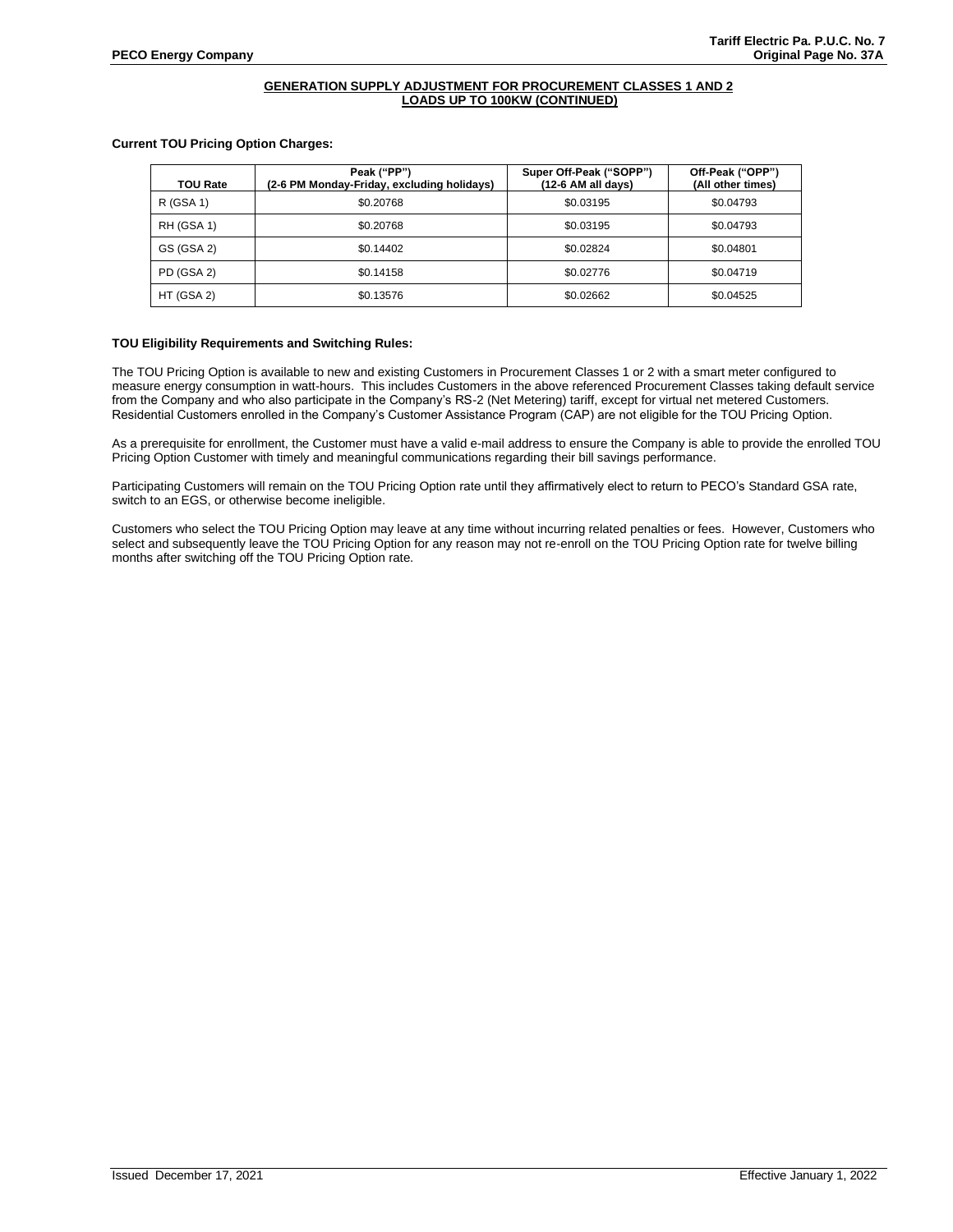# **GENERATION SUPPLY ADJUSTMENT FOR PROCUREMENT CLASS 3/4 LOADS GREATER THAN 100KW**

**Applicability: June 1, 2017** this adjustment shall apply to all customers taking default service from the Company with demands greater than 100 kw.

## **Hourly Pricing Service**

**Pricing:** The rates below shall include the cost of procuring power to serve the default service customers plus associated administrative expenses incurred in acquiring power and gaining regulatory approval of any procurement strategy and plan. The rates for the GSA 3/4 Hourly Pricing Adder\* shall be updated quarterly on June 1, September 1, December 1 and March 1 commencing June 1, 2017 and are not prorated. If the balance of over/(under) recovery gets too large due to billing lag, the Company can file a reconciliation that will mitigate the subsequent impact. The cost for this hourly service rate shall be as follows:

## **Generation Supply Cost (GSC) = (C+R+AS+AC-E)/(1-T)+WCA** where;

**C** = The PJM day ahead hourly price multiplied by the customers usage in the hour summed up for all hours in the month

 $\Sigma$ PJM<sub>DA</sub> x usage / (1-LL)

**PJM**<sub>DA</sub> – PJM on day ahead hourly price.

**Usage** - Electricity used by an end use customer.

**R** = The PJM reliability pricing model (RPM) charge for month for the customer. The RPM charge shall be the customers peak load contribution as established for PJM purposes multiplied by the current RPM monthly charge and the PJM established reserve margin adjustment.

**PLC x (1+ RM) x PRPM x Bill Days**

**PLC** = Peak load contribution

**RM** = Reserve margin adjustment per PJM

**PRPM** = Capacity price per MW-day

**AC** = Administrative Cost - This includes an allocation of the cost of the Independent Evaluator, consultants providing guidance on the

development of the procurement strategy, legal fees incurred gaining approval of the plan, and any other costs associated with designing and implementing a procurement plan divided by the total default service sales and then multiplied by the customers usage for the month. Administrative Costs also includes any other costs incurred to implement retail market enhancements directed by the Commission in its Retail Market Investigation at Docket No. I-2011-2237952 or any other applicable docket that are not recovered from EGSs or through another rate.

#### **A / S x Usage**

A = Administrative cost

S = Default service sales

**AS** = The cost, on a \$/MWH basis, of acquiring ancillary services from PJM and of complying with the Alternative Energy Portfolio Standard, multiplied by the customers usage for the month and divided by (1-LL). Congestion charges including the proceeds and costs from the exercise of

Auction Revenue Rights shall be included in this component. Ancillary services shall be those included in the Supply Master Agreement as being the responsibility of the supplier.

$$
((PJM_{AS} \times Usage^1/(1-LL) + AEPS/S_{AEPS} \times Usage)
$$

PJMAS = \$/MWH charged by PJM for ancillary services

AEPS = Cost of complying with the alternative energy portfolio standard

 $S_{AEPS}$  = Sales for which  $AEPS$  cost is incurred

If the supplier provides the ancillary services and AEPS cost then the customer shall be charged the supplier's rate for these services times usage and divided by (1-LL).

**Auction Revenue Rights (ARR)** = Allocated annually by PJM to Firm transmission customers, the ARR's allow a Company to select rights to specific transmission paths in order to avoid congestion charges

**LL** = Line loss factor as provided in the Company's Electric Generation Supplier Coordination Tariff Rule 6.6 based upon the customers distribution rate class adjusted to remove losses included in the PJM LMP

 $T$  = The currently effective gross receipts tax rate

 $E = \Sigma O/(U)/S_3/4$  x usage where

**E** (Purchased Generation Adj.) = Over/under recovery as calculated in the reconciliation

**S3/<sup>4</sup>** = Procurement class 3/4 sales

**WC** = \$0.00021 kWh for working capital associated with power purchases

**WCA** = Individual customer sales x WC

Procedure: The "E" factor shall be updated semiannually in conjunction with the Reconciliation. The applicable above items are converted to the rates listed below.

| Tariff Rate                                 | ~~                  | nг            | .             | --           |
|---------------------------------------------|---------------------|---------------|---------------|--------------|
|                                             | <u>دى</u>           | – L           | ____          |              |
| 'dollars/kWh<br>Adder*<br>Pricina<br>Hourly | .00794<br>œ۵<br>æС. | .00781<br>\$C | .00749<br>\$C | 00749<br>.৯৷ |

\* Includes administrative cost (AC), ancillary service charge (AS), E factor (E) and working capital (WC).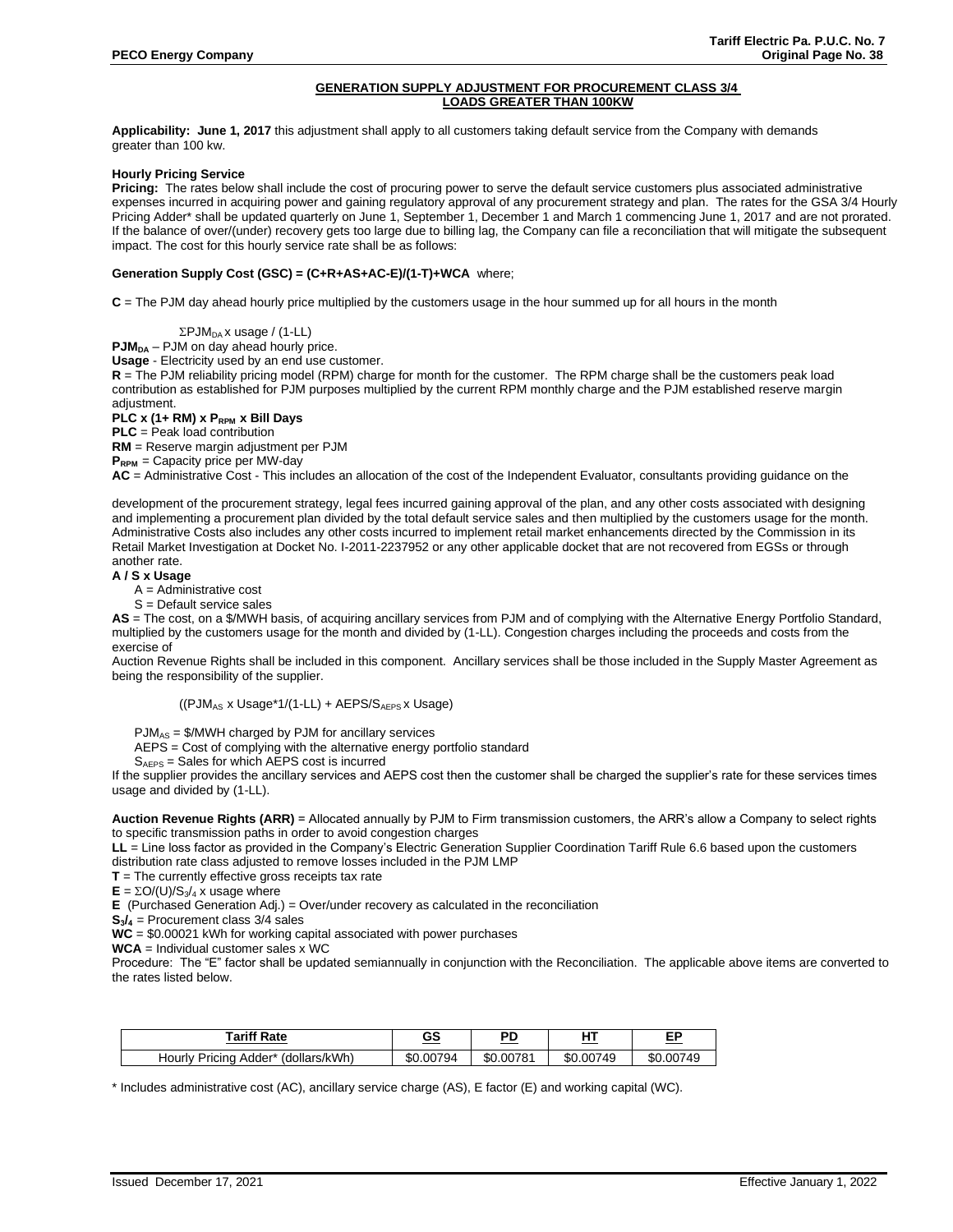# **RECONCILIATION**

**Applicability: June 1, 2017** this adjustment shall apply to all customers who received default service during the period the cost of which is being reconciled. Customers taking default service during the reconciliation period that leave default service prior to the assessment of the collection of the over/(under) adjustment shall still pay or receive credit for the over/(under) adjustment through the migration provision. The Company shall notify the Commission and parties to the Default Service Settlement 15 days in advance of the quarterly or monthly filing if the Migration Provision will be implemented in the filing.

This adjustment shall be calculated on a semiannual basis for Procurement Classes 1, 2 and 3/4 Hourly. The reconciliation period will include the six month period beginning January 1 and July 1 commencing with the July 1, 2016 through December 31, 2016 reconciliation period for Procurement Classes 1 and 2 and the six month period July 1, 2017 through December 31, 2017 for Procurement Class 3/4 Hourly. There will be two initial transition reconciliation periods for Procurement 3/4 Hourly. They are the reconciliation period including February 2017 and the reconciliation period including the four month period March 1, 2017 through June 30, 2017, respectively. The reconciliation shall be separate for each procurement class. Any resulting over or under recovery shall be assessed on an equal cents per kilowatt hour basis to all customers in the relevant procurement group. For Procurement Classes 1 and 2 and for Procurement Class 3/4 Hourly after the transition period, any over/(under) recovery shall be collected after the occurrence of two months from the end of the reconciliation period. For the two initial transition reconciliation periods for Procurement Classes 3/4 Hourly any over/(under) recovery shall be collected after the occurrence of three months and two months, respectively. For Procurement Classes 1, 2 and 3/4 Hourly, recovery shall be over a six month period commencing September 1 and March 1. The initial six month period is March 1, 2017 through August 31, 2017 for Procurement Classes 1 and 2 and March 1, 2018 through August 31, 2018 for Procurement Class 3/4 Hourly. For Procurement Class 3/4 Hourly, the two initial transition recovery periods corresponding to the two initial transition reconciliation periods are June 1, 2017 through August 31, 2017 and September 1, 2017 through February 28, 2018, respectively. For purposes of this rider the reconciliation shall be calculated 45 days before the effective date of recovery. The over or under recovery shall be calculated using the formula below. The calculation of the over/(under) recovery shall be done separately for the following procurement classes – Class 1 – Residential, Class 2 – Small C&I up to 100 kW, and Class 3/4 – Large C&I greater than 100 kW.

## **Reconciliation Formula**

 $E_N = \Sigma O/(U) + I$ Migration Provision  $E_M = [\Sigma O/(U) + I/S/(1-GRT)^*(1-ALL)/(1-LL)$ 

## **Where:**

**E = E**xperienced over or under collection plus associated interest

**N** = Procurement class

**M** = Migration Rider

 $O/(U)$  = The monthly difference between revenue billed to the procurement class and the cost of supply as described below in Cost, AEPS Cost and Administrative Cost.

**Revenue** = Amount billed to the tariff rates applicable to the procurement class including approved Real Time Price or other time sensitive rates for the period being reconciled through the GSA.

**Cost** = The sum of the amounts paid to all of the full requirements suppliers providing the power for the period being reconciled, the spot market purchases for the period being reconciled, plus the cost of any other energy acquired for the period being reconciled. Cost shall include energy, capacity and ancillary services as well as the proceeds and costs of auction revenue rights for Procurement Classes 1 and 2. Ancillary services shall include any allocation by PJM to PECO default service associated with the failure of a PJM member to pay its bill from PJM as well as those costs listed in the Supply Master Agreement as the responsibility of the seller.

**AEPS =** The total cost of complying with the Alternative Energy Portfolio Standards Act ("AEPS" or the "Act") not included in the Cost component above for the reconciliation period for Procurement Classes 1 and 2 and not included in the ancillary services component for Procurement Class 3/4 Hourly Service. Costs include the amount paid for Alternative Energy and/or Alternative Energy Credits ("AEC's") purchased for compliance with the Act, the cost of administering and conducting any procurement of Alternative Energy and/or AEC's, payments to the AEC program administrator for its costs of administering an alternative energy credits program, payments to a third party for its costs in operating an AEC registry, any charge levied by PECO's regional transmission operator to ensure that alternative energy sources are reliable, a credit for the sale of any AEC's sold during the calculation period, and the cost of Alternative Compliance Payments that are deemed recoverable by the Commission, plus any other direct or indirect cost of acquiring Alternative Energy and/or AEC's and complying with the AEPS statute.

**Administrative Cost** = This includes the cost of the Independent Evaluator, consultants providing guidance on the development of the procurement strategy, legal fees incurred gaining approval of the strategy, and any other costs associated with designing and implementing a procurement plan including the cost of the pricing forecast necessary for estimating cost recoverable under this tariff. Also included in this component shall be the cost to implement real time pricing or other time sensitive pricing such as dynamic pricing that is required of the Company or approved in its Act 129 filing. Administrative Costs also includes other costs incurred to implement retail market enhancements directed by the Commission in its Retail Market Investigation at Docket No. I-2011-2237952 or any other applicable docket that are not recovered from EGS's or through another rate.

**Full Requirements Supply** = A product purchased by the Company that includes a fixed price for all energy consumed. The only cost added by the Company to the full requirements price is for gross receipts tax, distribution line losses, and administrative cost.

**Ancillary Services** = The following services in the PJM OATT- reactive support, frequency control, operating reserves, supplemental reserves, imbalance charges, PJM annual charges, any PJM assessment associated with non-payment by members, and any other load serving entity charges not listed here but contained in Exhibit D of the Supply Master Agreement. Also included shall be the proceeds and costs from the exercise of auction revenue rights for Procurement Class 3/4 Hourly Service.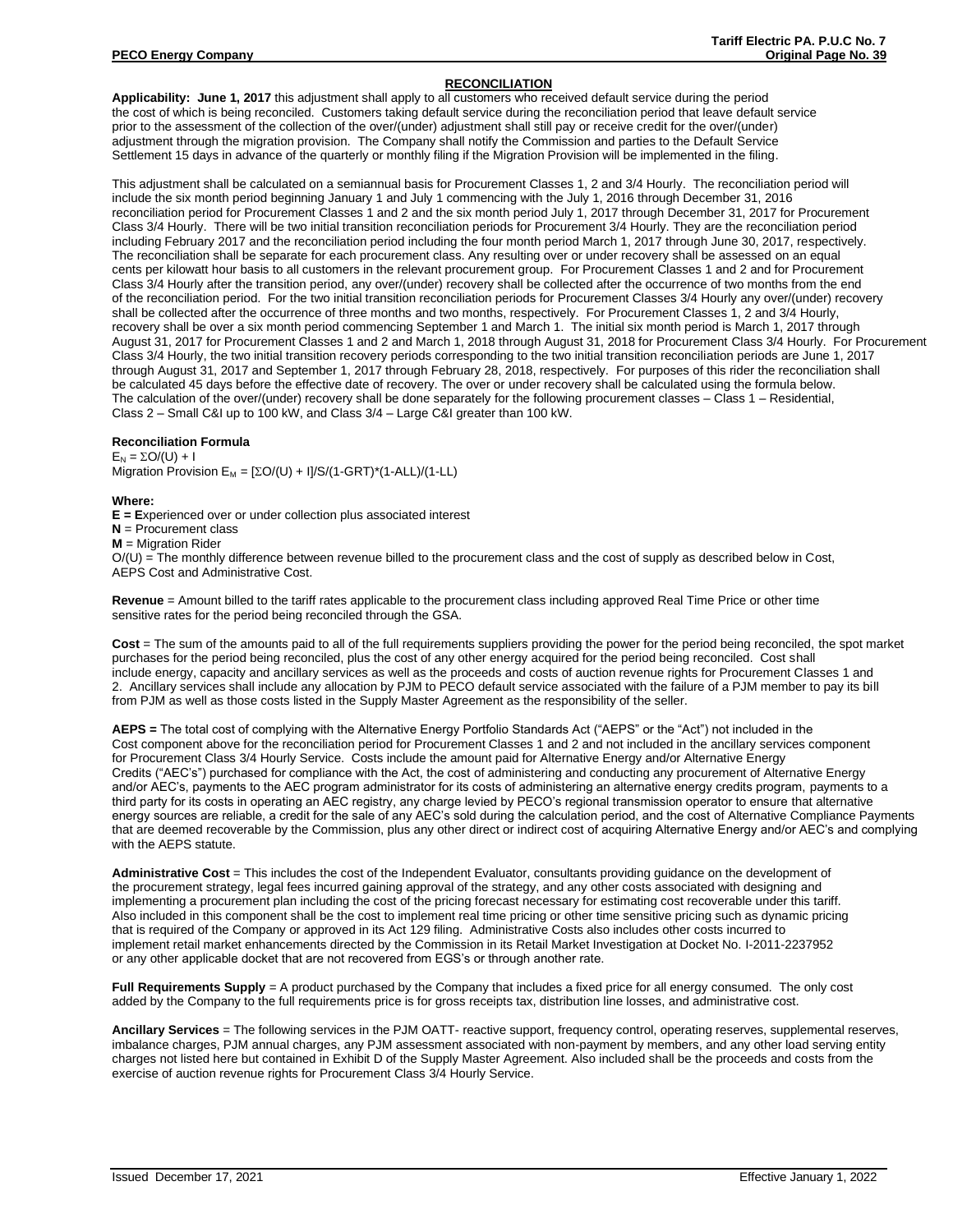## **RECONCILIATION**  (CONTINUED)

**Auction Revenue Rights (ARR)** = Allocated annually by PJM to Firm transmission customers, the ARR's allow a Company to select rights to specific transmission paths in order to avoid congestion charges.

**Capacity** = The amount charged to PECO by PJM for capacity for its default service load under the reliability pricing model (RPM).

**I** = interest on the over or under collection at the prime rate of interest for commercial banking, not to exceed the legal rate of interest, in effect on the last day of the month the over collection or under collection occurs, as reported in the Wall Street Journal in accordance with the Order at Docket No. L-2014-2421001. This interest rate basis becomes effective with January 2016 over or under collections.

**S**= Estimated default service retail sales in kWh for the period the cost of which is being reconciled.

**ALL** = The average line losses in a procurement class as a percent of generation.

**LL** = The average line losses for a particular rate (e.g. HT, PD, GS) as provided in the Electric Generation Supplier Coordination Tariff rule 6.6.

**GRT** = The current gross receipts tax rate.

**Procurement Class** - Set of customers for which the company has a common procurement plan.

## **Procedural Schedule**

The Company shall file the calculation of the over/under collection for the period being reconciled and the proposed adjustment to the GSA 45 days before the effective date as described below. The over/under collection adjustment for Procurement Classes 1 and 2, and for Procurement Class 3/4 Hourly after the two initial transition periods, shall be effective no earlier than the first day of the month such that the commencement of recovery shall lag by two months. For the two initial transition periods for Procurement Class 3/4 Hourly, the initial over/under collection adjustment shall be effective no earlier than the first day of the month such that the commencement of recovery shall lag by three months and two months, respectively. For Procurement Classes 1, 2 and the 3/4 Hourly the GSA will be effective June 1, September 1, December 1 and March 1 commencing June 1, 2017 with over/under collection recovery occurring over the six month period beginning September 1 and March 1. For Procurement Class 3/4 Hourly, the two initial transition recovery periods for over/under collections are June 1, 2017 through August 31, 2017 and September 1, 2017 through February 28, 2018. The data provided in the reconciliation shall be audited on an annual basis by the PaPUC Bureau of Audits.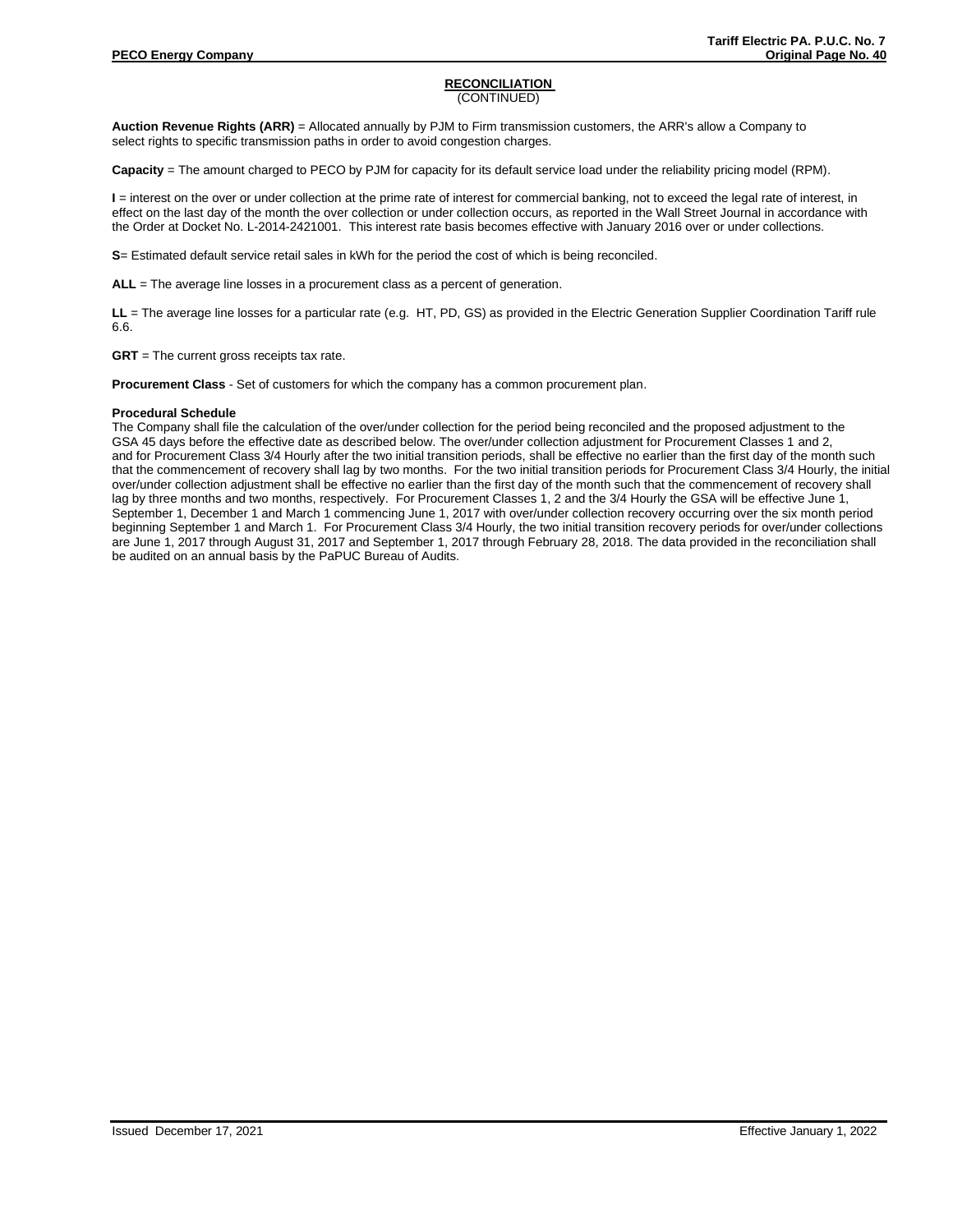## **NUCLEAR DECOMMISSIONING COST ADJUSTMENT CLAUSE (NDCA)**

The NDCA provides for the recovery of nuclear of decommissioning costs related to the Company's Ownership interest in Nuclear Generation as of 12/31/99. The NDCA shall be charged to all customers taking service under this Tariff. The adjustment shall be a cents per kWh charge calculated to the nearest one hundredth of one cent.

The Company's Ownership interest in nuclear generation as of December 31, 1999 consists of the following:

| Peach Bottom 1 | 100%   |
|----------------|--------|
| Peach Bottom 2 | 42.49% |
| Peach Bottom 3 | 42.49% |
| Salem 1        | 42.59% |
| Salem 2        | 42.59% |
| Limerick 1     | 100%   |
| Limerick 2     | 100%   |
|                |        |

Formula

The following formula shall be used to determine the NDCA.

PaPUC Authorized Decommissioning Expense Adjustment

 $NDCA =$ 

#### Total Pennsylvania Jurisdictional Sales for Calculation Year

Where:

PaPUC Authorized Decommissioning Expense Adjustment (Adjusted Annual Accrual - Base Accrual) x .95 = the Adjusted Annual Accrual in the Calculation Year less the Base Accrual. As of January 1, 2018, the NDCA shall be a credit value of (\$0.0006)/kWh and will be added to the Variable Distribution Charge for all rates except for rates POL, SL-S and AL which will have a credit value of (\$0.03)/location added to the Distribution Charge.

Total Pennsylvania Retail Jurisdictional Sales = total kWh sales under this Tariff for the calculation year including sales for distribution.

Calculation Year = year in which the Company proposes a change to the NDCA. To the extent a new cost study, performed every five years, indicates the Company requires an adjustment in the rate, the Company shall change the NDCA to reflect such new expense level. In calculating the annual expense, the Company shall use the sinking fund methodology.

#### Adjusted Annual Accrual = accrual necessary to fund the Adjusted Obligation.

Adjusted Obligation = Gross Decommissioning Obligation reduced by \$50 million for ratemaking purposes. Gross Decommissioning Obligation – The total decommissioning cost obligation as approved by the Commission as expressed in escalated future dollars.

#### Methodology for Calculating Expense

The base period expense shall be based upon the decommissioning costs set forth in the table below. The Company shall use a sinking fund methodology to determine the appropriate level of decommissioning expense. The assumptions shall be consistent with NRC policy and requirements.

The Base Accrual shall consist of the following levels for each unit.

| Peach Bottom 1 | \$3.859.745 |
|----------------|-------------|
| Peach Bottom 2 | 0           |
| Peach Bottom 3 | 0           |
| Salem 1        | 0           |
| Salem 2        | 0           |
| Limerick 1     | 0           |
| Limerick 2     |             |
| Total          | \$3.859.745 |
| مستلف والمساح  |             |

Frequency of Calculation

The annual expense shall be recalculated every five years. The Company shall adjust the NDCA to reflect the new expense level 60 days after filing the new study and the associated rate calculation with the PaPUC. The first calculation of the NDCA shall be considered to have taken place on January 1, 1998.

# Completion of Decommissioning

In the event that the actual expenditures necessary to accomplish full decommissioning of the PECO Interest are less than the full balance in the funds established for such purpose, PECO shall be entitled to a release of such funds to PECO for the purpose of sharing the amount between ratepayers and shareholders. In the event that such release is granted, PECO's shareholders shall be entitled to retain: (1) the first \$50 million of the net after-tax amount; and (2) 5 percent of the remaining net after-tax amount of the released funds.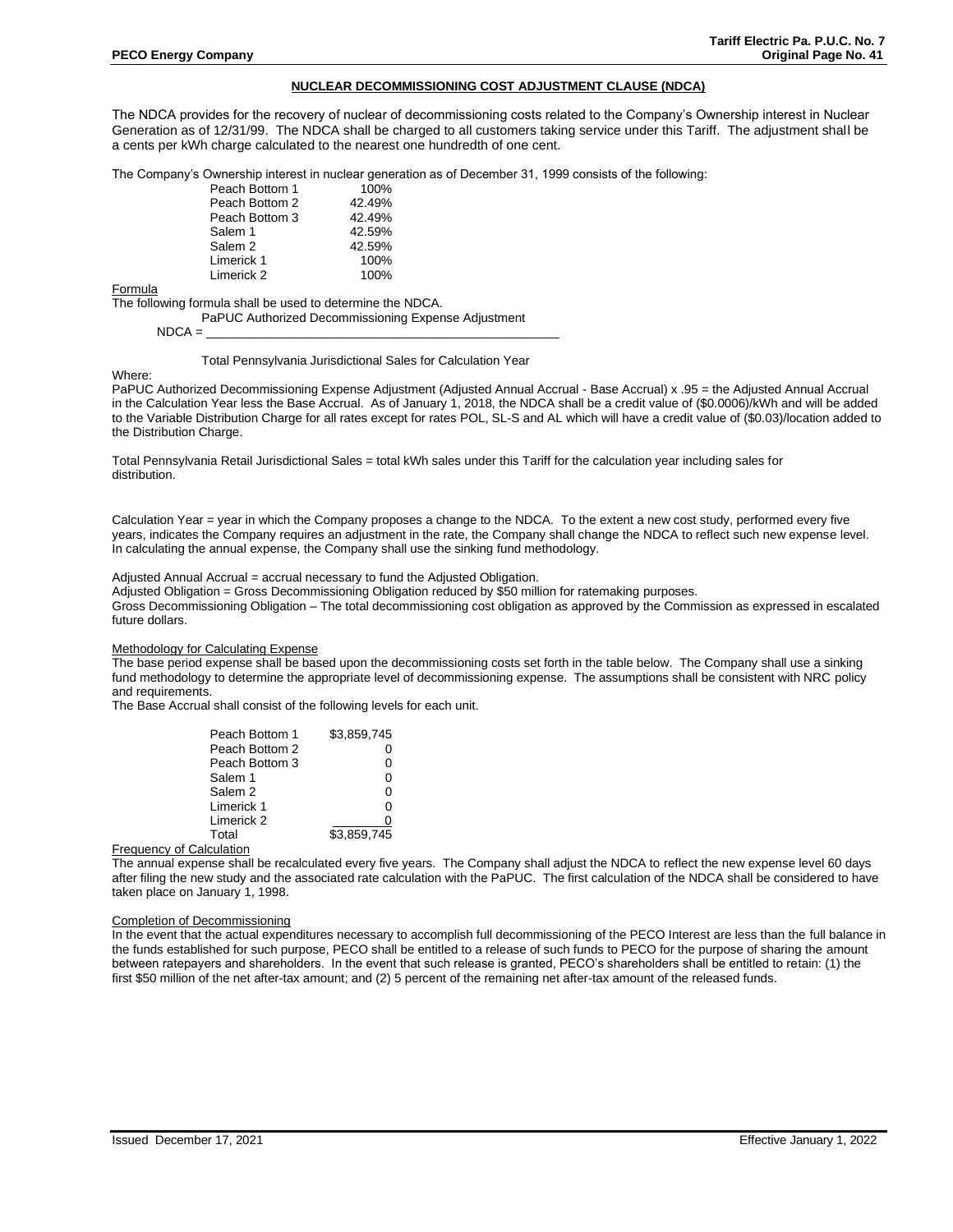## **PROVISIONS FOR RECOVERY OF UNIVERSAL SERVICE FUND CHARGE (USFC)\_**

Variable Distribution Service Charge rates for electric service in Residential Rate Schedule R and RH of this Tariff shall include a credit (\$0.00175) per kWh for recovery of Universal Service Fund Cost (USFC), calculated in the manner set forth below pursuant to Section 2804 (8) of the Competition Act. The USFC rate for electric service shall be increased or decreased annually, to reflect changes in the level of Universal Service Fund costs, net of base rate recoveries, in the manner described below:

#### **COMPUTATION OF USFC**.

The USFC per kWh (\$0.0000), shall be computed in accordance with the formula set forth below:

$$
USFC = \frac{(C + L - E - I) + F}{(S)}
$$

The USFC, so computed, shall be included in distribution rates charged to Customers for service pursuant to the rate schedules identified above. The amount of USFC, per kWh, will vary, if appropriate, based upon annual filings by the Company.

In computing the USFC, per kWh, pursuant to the formula above, the following definitions shall apply:

**Reconcilable Customer Assistance Program (CAP) Costs** – The difference between discounts provided to CAP customers (CAP revenue shortfalls) recovered through base rates and total CAP discounts, net of a 27% offset factor.

**USFC** – Universal Service Fund Charge to be included in the rate for each kWh of Variable Distribution Service Charge calculated under Rate Schedules R and R-H to recover Reconcilable CAP Costs plus certain LIURP related expenditures.

**C** - Cost in dollars of the Reconcilable CAP Costs for the projected period.

**L** - Incremental LIURP related expenditures not included in base rates. This shall include expenditures for: (1) LIURP Health and Safety programming; and (2) continuation of the De Facto Heating Pilot through December 31, 2023.

**E** - The net overcollection or (undercollection) of Universal Service Fund Charges. The net overcollection or undercollection shall be determined for the most recent period, beginning with the month following the last month which was included in the previous overcollection or undercollection calculation reflected in rates. Included in the "E" factor will be Reconcilable CAP Costs, and LIURP related expenditures.

Each overcollection or undercollection statement shall also provide for refund or recovery of amounts necessary to adjust for overrecovery or underrecovery of "E" factor amounts under the previous USFC.

**I** - Interest on any over or under recovery balance. Interest shall be computed monthly at a 6% annual simple interest rate from the month that the overcollection or undercollection occurs to the mid-point of the recovery period.

**F**- Correction Factor of the In-Program Arrearage Forgiveness Program which was the result of the settlement at Appendix C of Docket No R-2015-2468981. This Correction Factor adjusts the \$2M recovery included in base rates. The \$2M was based upon the estimated Accounts Receivable balance ("A/R") of CAP customers at the time of the settlement. The Correction Factor adjusts the \$2M recovery to the final ending balance of the A/R at the time of conversion to the new CAP/FCO program. The Correction Factor will be used for the period of 2016 through 2021.

**S** - projected kWh of electric service to be billed under Rate R and Rate RH (exclusive of CAP Rider) during the projected period when rates will be in effect.

FILING WITH PENNSYLVANIA PUBLIC UTILITY COMMISSION; AUDIT; RECONCILIATION.

The Company's annual USFC filing and its annual reconciliation statement shall be submitted to the Commission 120 days prior to new rates being effective January 1 of each year, or at such time as the Commission may prescribe. The USFC mechanism is subject to annual audit review by the Bureau of Audits.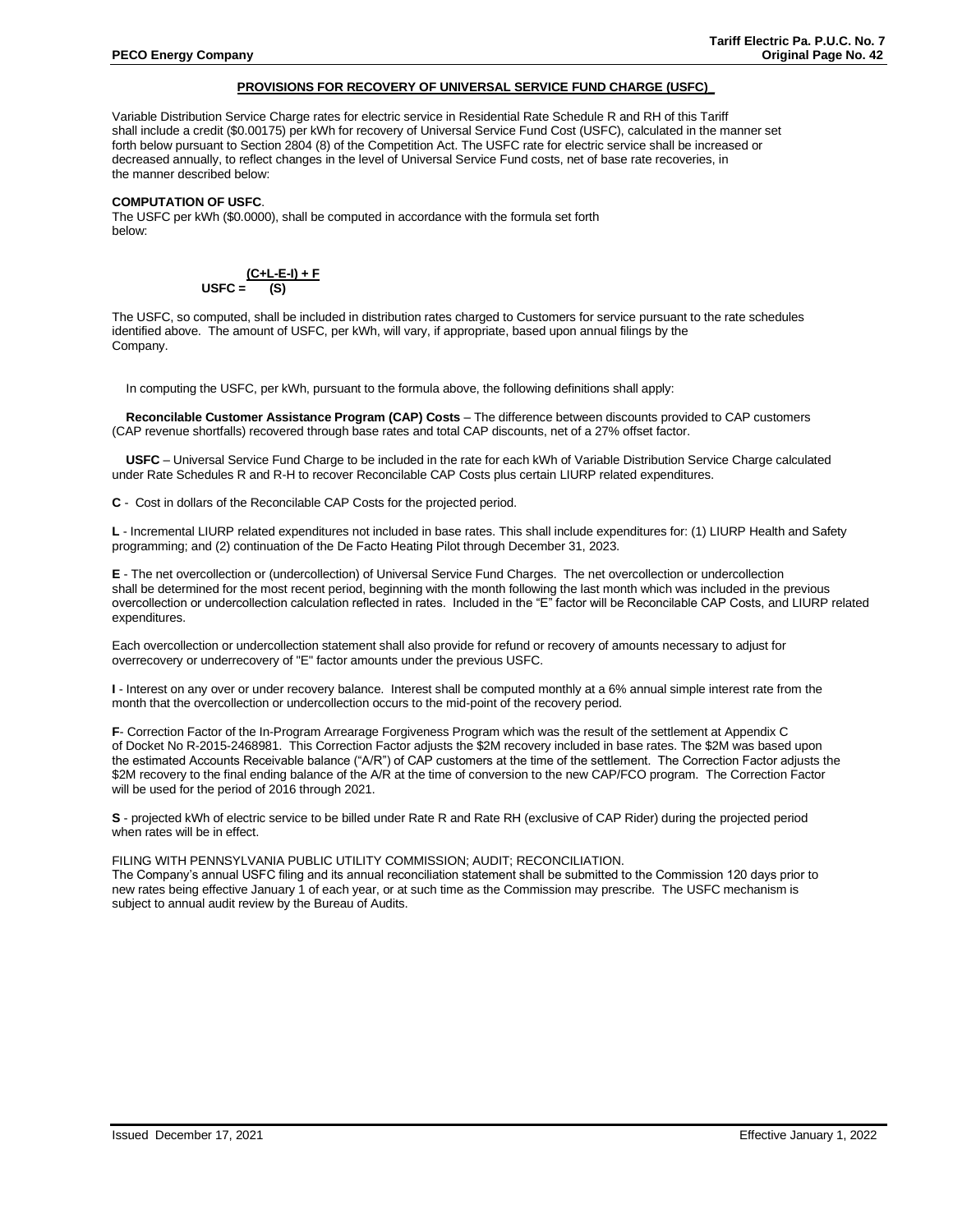## **PROVISION FOR THE RECOVERY OF CONSUMER EDUCATION PLAN COSTS**

**Purpose**: The purpose of this surcharge is to provide for full and current cost recovery of expenditures associated with the Company's proposed consumer education plan for the transition to a competitive energy market. The proposed plan shall consist of the cost of the consumer education plan approved in Docket M-2008-2032274 and P-2008-2062739.

**Applicability**: The surcharge shall be a per customer charge calculated to the nearest one cent, which shall be added to the fixed distribution rates for billing purposes for all customers. The rate shall be calculated separately for each procurement class. The current Consumer Education Plan Cost for each Class 1 is a 3.0 cent charge per month for Rates R, RH and CAP, Class 2 and 3 is a 0.0 cent per month for Rate GS and for Class 4 is 1.0 cent charge per month for Rates HT and PD with an April 1, 2021 effective date.

**Billing Provisions:** The surcharge shall be calculated on an annual basis using the following formula:

$$
MC(n) = \frac{(C + S + E + I)}{R(n)} \times \frac{1}{(1-T)}
$$

**C** – the cost of the consumer education program includes the following:

**Consumer Education Costs** –The incremental cost of programs designed to educate consumers regarding the coming transition to a competitive market such as advertising, customer notices, informational materials cost, and any other incremental cost associated with educating consumers about the market and about available mitigation programs offered by the Company less any cost covered by the Company's Paragraph 37 Funds. Costs associated with this program shall be expensed to FERC account 910. Also includes the costs of the new residential Customer Assistance Program (CAP) consumer education program per Docket No. M-2012-2290911. These costs shall also include the costs of providing expanded universal service program education and outreach to low and moderate income customers to recover up to \$500,000 per year commencing on January 1, 2022.

**MC(n)** = consumer education cost and supplier–oriented bill cost per customer for procurement class n including over/(under) recovery and associated interest.

**E** – The estimated over or (under) recovery from the prior year. The reconciliation period shall be the 12 months ended December 31

**S** – The cost of implementing the supplier-oriented bill as approved in the Final Order at Docket No. M-2014-2401345.

**I** – Interest on any over or (under) recovery balance. Interest shall be a rate of 6% and shall be calculated from the month of over or

under collection to the mid-point of the recovery period.

 $N -$  Procurement class where 1 = residential,  $2 = C&I$  up to 100 kW,  $3 = C&I$  from 100-500 kW, and  $4 = C&I$  >500 kW

**R** – The total delivery service customers for the procurement class for the application period where the application period shall be the 12 month period commencing annually on April 1 after the reconciliation period.

**T –** The current Pennsylvania gross receipt tax rate included in base rates.

**Filing Schedule**: The estimated surcharge shall be filed by February 1 of each year to be effective on the following April 1. The application period shall be the 12 months that start the April 1 effective date of the surcharge. The Bureau of Audits shall audit the data in the surcharge on an annual basis.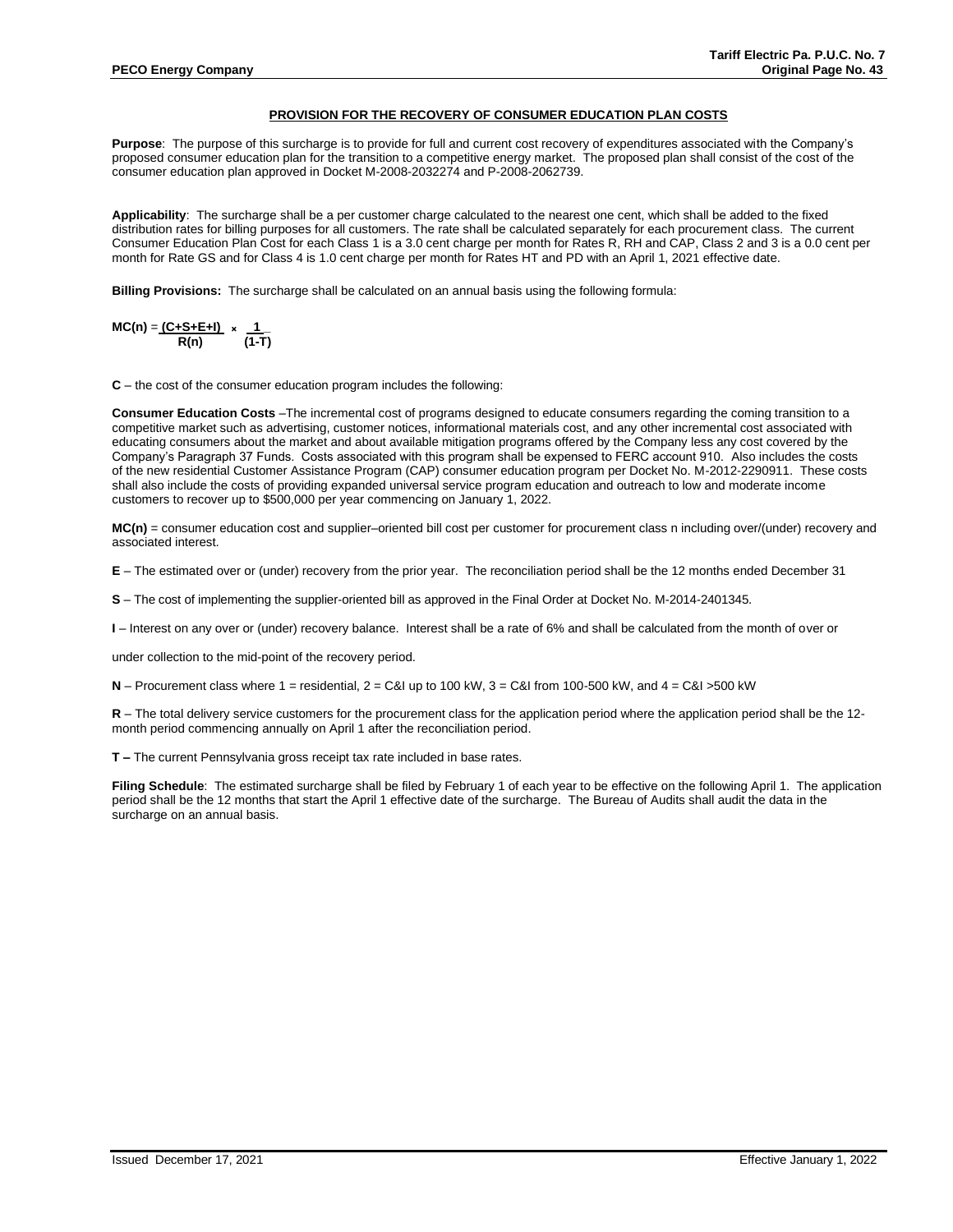#### **TRANSMISSION SERVICE CHARGE (TSC)**

**Purpose**: The purpose of this surcharge is to provide for full and current cost recovery of all transmission service related costs incurred under the PJM open access transmission tariff on behalf of the Company's default service load.

**Applicability**: The surcharge shall be assessed to all default service customers. The cost shall be allocated to each rate class based upon the coincident peak used by PJM to establish the network service obligation.

**Billing Provisions:** The surcharge shall be calculated on a semi-annual basis using the formula below:

TSC(n) = 
$$
\frac{(C+E+I)}{S(n)}
$$
 ×  $\frac{1}{(1-T)}$ 

**TSC(n)** = transmission service cost for customer class n including over or under recovery and associated interest.

**C** – the transmission service charges incurred by PECO under the PJM open access transmission tariff. These costs shall include the following:

Network Integration Transmission Service costs and Non-Firm Point to Point Transmission costs. Included in the cost to be recovered is a working capital (WC) component as defined below.

Charges assessed by PJM for network service within the PECO zone. Included in such charges are costs for the base network service charge for the zone as well as any load serving entity charges assessed to PECO under the PJM OATT that are listed in PECO's Supply Master Agreement Exhibit D as the responsibility of the Buyer. Included in the cost to be recovered is a working capital (WC) component as defined below.

**WC** – cost for working capital associated with the purchase of transmission service from PJM at a rate of \$278 per mW. WC is a component of the 'C" factor

**E** – The estimated over or under recovery from the applicable reconciliation period.

**I -** interest on the over or under collection at the prime rate of interest for commercial banking, not to exceed the legal rate of interest, in effect on the last day of the month the over collection or under collection occurs, as reported in the Wall Street Journal in accordance with the Order at Docket No. L-2014-2421001. This interest rate basis becomes effective with January 2016 over or under collections.

**n** – rate class where: 1 = residential, 1a = RH, 2 = small C&I, 3 = large C&I, 4 = street lighting

Residential – Rates R, RH (reconciled as a group) Small C&I – Rate GS Large C&I – Rates HT, PD, EP (reconciled as a group) Street Lighting – SLE, SLC, SLS, POL, AL, TLCL (reconciled as a group)

**S** – Estimated default service sales for residential class and the street lighting class in the applicable application period. For the commercial and industrial class it shall be the estimated billed demand for the applicable application period. The application period will be the period when rates will be in effect.

**T –** The current Pennsylvania gross receipt tax rate included in base rates.

Filings and Reconciliations: The Company shall submit filings 15 days prior to the start of the application period beginning June 1, 2015. Thereafter, the Company will file a surcharge adjustment 15 days prior to June 1 and December 1 of each year. If it is apparent that such methodology would result in a significant over or under recovery before the next 6 month filing for an individual customer class, the Company may propose a rate adjustment 15 days prior to the next effective GSA rate adjustment date (Effective date of March 1, September 1). The annual reconciliation statement will be made by December 31 each year.

#### **Current Transmission Service Rate:**

R= \$.00633 per kilowatt hour RH= \$.00633 per kilowatt hour Small  $C&I = $1.21$  per billed transmission kW Large C&I = \$1.19 per billed transmission kW Street Lighting = \$.00063 per kilowatt hour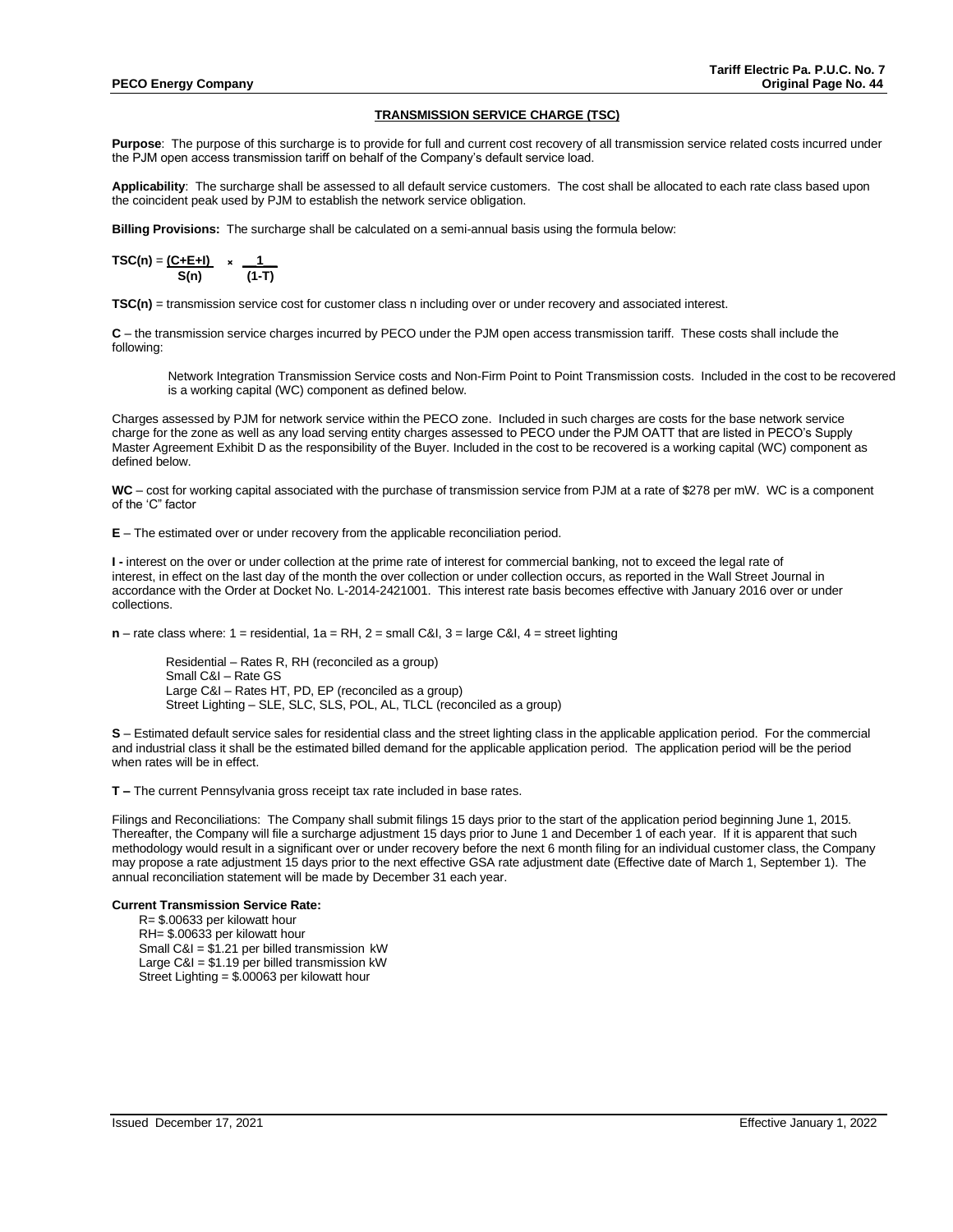## **NON-BYPASSABLE TRANSMISSION CHARGE (NBT)**

**Purpose:** The purpose of this surcharge is to provide for full and current cost recovery of certain transmission service related costs incurred under the PJM open access transmission tariff on behalf of the Company's distribution service load in accordance with Docket # P-2014- 2409362.

**Applicability**: The surcharge shall be assessed to all distribution customers. The cost shall be allocated to each rate class based upon the coincident peak used by PJM to establish the network service obligation.

**Billing Provisions:** The NBT shall be included in distribution rates charged to customers taking service under the Residential, Small C&I and Street Lighting class rate schedules as described below.

For Rates PD, HT, and EP (Large C&I class), a PJM Peak Load Contribution (PLC) shall be determined in accordance with PJM rules and used to calculate the NBT. Customer's PLC will be computed to the nearest kilowatt. The NBT shall be recovered through a separate charge listed on customers' bills.

The surcharge shall be calculated on a semi-annual basis using the formula below:

#### **NBT(n) = (C+E+I)/S(n) \* 1/(1-T)** where;

**NBT(n)** = transmission service cost for customer class n including over or under recovery and associated interest.

**C** – the transmission service charges incurred by PECO under the PJM open access transmission tariff. These costs shall include the following:

Regional Transmission Expansion Plan charges, Expansion Cost Recovery charges, Generation Deactivation/Reliability Must Run charges and any costs to implement the Non-Bypassable Transmission charge in accordance with Docket # P-2014-2409362.

**E** – The estimated over or under recovery from the applicable reconciliation period.

**I** – Interest on any over or under recovery balance. Interest shall be computed monthly at a 6% annual simple interest rate from the month that the overcollection or undercollection occurs to the mid-point of the recovery period.

**n** – rate class where: 1 = residential, 1a = RH, 2 = small C&I, 3 = large C&I, 4 = street lighting

Residential – Rates R, RH (reconciled as a group) Small C&I – Rate GS Large C&I – Rates HT, PD, EP (reconciled as a group) Street Lighting – SLE, SLC, SLS, POL, AL, TLCL (reconciled as a group)

**S** – Estimated distribution service sales for residential class and the street lighting class in the applicable application period. For the Small C&I class (Rate GS) it shall be the estimated billed demand for the applicable application period. For the Large C&I class (Rates PD, HT, and EP), the PJM PLC shall be used to calculate the NBT. The application period will be the period when rates will be in effect.

**T** – The currently effective gross receipts tax rate.

Filings and Reconciliations: The Company shall submit filings 15 days prior to the start of the application period beginning June 1, 2015. Thereafter, the Company will file a surcharge adjustment 15 days prior to June 1 and December 1 of each year. If it is apparent that such methodology would result in a significant over or under recovery before the next 6 month filing for an individual customer class, the Company may propose a rate adjustment 15 days prior to the next effective GSA rate adjustment date (Effective date of March 1, September 1). The annual reconciliation statement will be made by December 31 each year.

Current Non-Bypassable Transmission Rate:

R= \$.00326 per kilowatt hour RH= \$.00326 per kilowatt hour Small C&I = \$0.69 per billed distribution kW Large C&I = \$0.94 per kW based on the PJM PLC Street Lighting = \$.00040 per kilowatt hour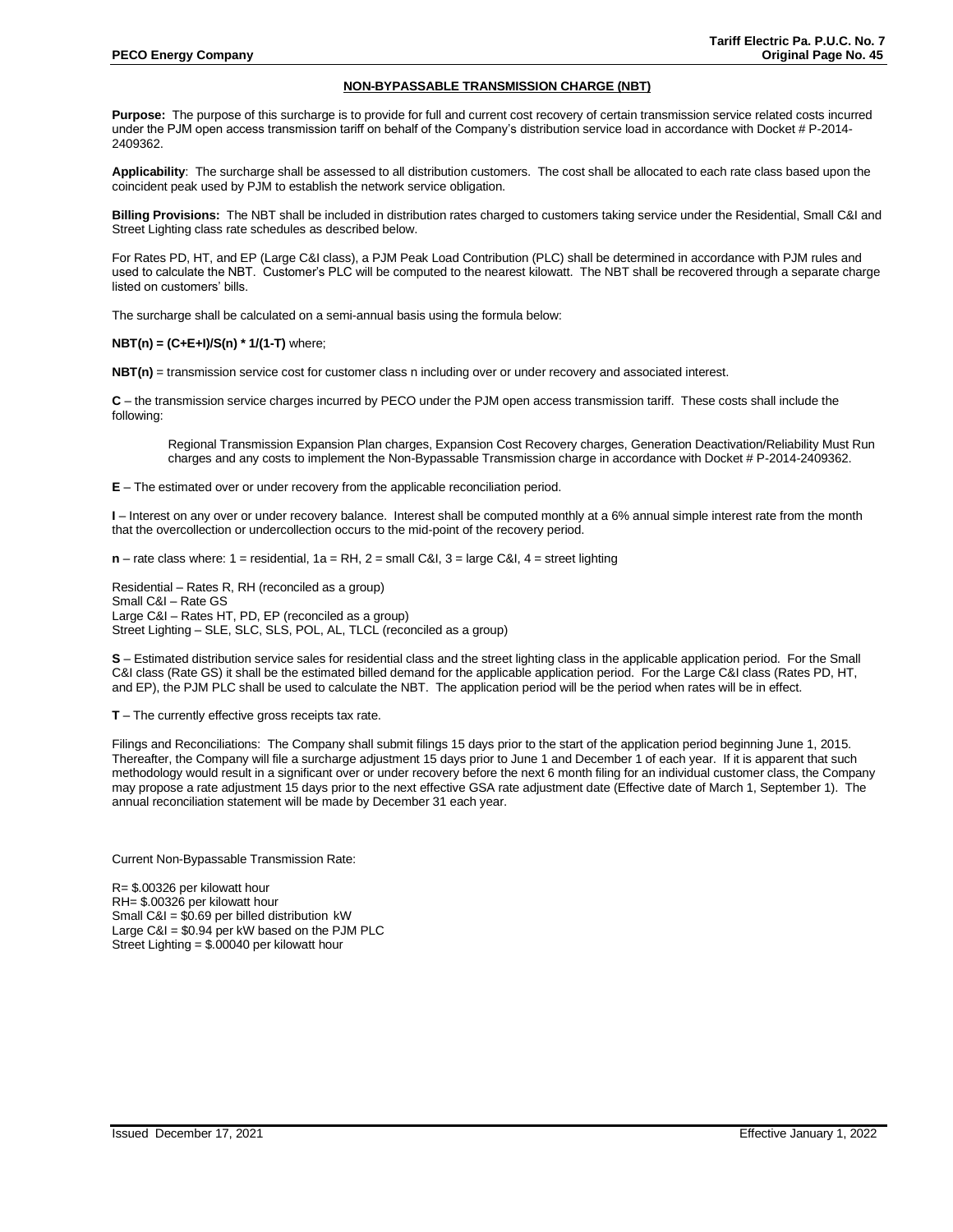## **PROVISION FOR THE TAX ACCOUNTING REPAIR CREDIT (TARC)**

**Purpose**: The purpose of this credit is to provide customers a bill credit for the tax benefits gained as a result of a change in the method of tax accounting for certain expenditures. The Tax Accounting Repair Credit is as proposed in the Settlement at Docket No. R-2010-2161575 in Section II E(2) and the Settlement at Docket No. R-2015-2468981 in Section II E (20).

**Applicability**: The credit shall be calculated to the nearest one-hundredth of a cent for billing purposes for all customers, except for customers on Rates SLE, SLS, POL, TLCL and AL where it shall be the nearest one cent. The TARC shall be credited to each rate schedule as follows:

| Rate R           | \$0.00000/kWh   |
|------------------|-----------------|
| Rate RH          | \$0.00000/kWh   |
| Rate GS          | \$0.00000/kWh   |
| Rate POL         | \$0.00/lamp     |
| Rate SL-S        | \$0.00/lamp     |
| Rate SL-E        | \$0.00/location |
| Rate SL-C        | \$0.00/location |
| Rate AL          | \$0.00/location |
| Rate TLCL        | \$0.00/location |
| Rates HT, PD, EP | \$0.00000/kWh   |
|                  |                 |

The Variable Distribution Service charges, for the above rate schedules shall include the above listed TARC credits. For the lighting rate schedules, the applicable location or fixed distribution service charges shall include the TARC credit.

## **Calculation of TARC Credit:**

**Billing Provisions**: The credit shall be calculated by rate schedule using the following formula:

$$
TARC = \frac{R(n)+1}{BU(n)} \times \frac{1}{(1-T)}
$$

**R(n)** – The amount accrued as a result of a change in the tax accounting method for electric system repairs for rate class n divided by 7.

**I -** Interest on the bill credit. Interest shall be at a rate of 6% simple interest and shall be calculated on the monthly unamortized balance of the tax effected catch-up deduction.

**BU(n)** – The total annual Billing Units for the rate class.

**T** - The current Pennsylvania gross receipt tax rate included in base rates.

**Filings and Reconciliations**: One year prior to the scheduled expiration of the credit the Company will evaluate whether a change in the credit is required in order to avoid a significant over or under recovery at the end of the rate credit period. If a base rate case has not been filed prior to the expiration of the credit, a final reconciliation filing will be made on or before January 31, 2019, at which time any under or over recoveries will be reflected in rates in effect from April 1, 2019 to June 30, 2019. If it is apparent that such methodology would result in a significant over or under recovery at December 31, 2018 for an individual rate class the Company will propose a revised rate credit to become effective April 1, 2018. Interest will not be applied to any over or undercollections for the bill credit prior to January 1, 2016. Starting on January 1, 2016 the bill credit will reflect 6% simple interest on the monthly unamortized balance of the tax-effected catch-up deduction in accordance with the Settlement at Docket No. R-2015-2468981 in Section II E (20). If the amount to be credited to customers is modified based upon the results of an IRS audit of the accounting change, the Company shall modify the credit accordingly through a filing with the Commission. Such filing shall be made 60 days prior to the effective date. Additionally, if the value of the credit has been reduced due to a State Net Operating Loss (NOL), a filing shall be made to increase the credit when the NOL has been used by the Company.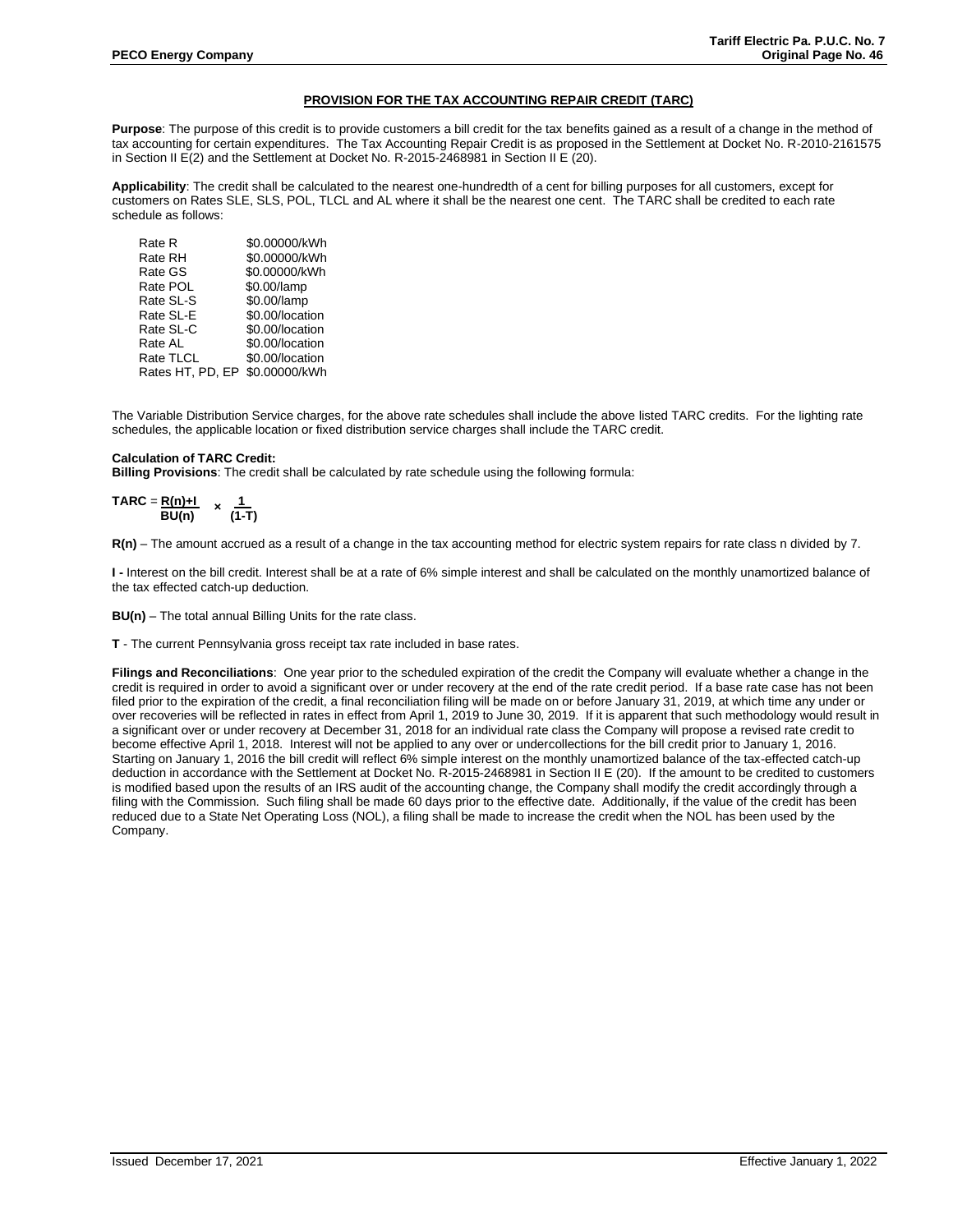## **PROVISION FOR THE RECOVERY OF ENERGY EFFICIENCY AND CONSERVATION PROGRAM COSTS (EEPC)**

**Purpose:** The purpose of this surcharge is to provide for full and current cost recovery of expenditures associated with the Company's Phase III Energy Efficiency and Conservation Program Costs (EEPC).

**Applicability**: The surcharge shall be a calculated for billing purposes for all customers. The EEPC shall be charged to each rate schedule using the following units:

Phase III

Rates R, RS, RH: \$0.00143/kWh  $$0.00211/kWh$ Rate SL-E, SL-C \$0.24/location<br>Rate AL: \$0.07/location Rate AL: \$0.07/location<br>Rate TLCL: \$0.00266/kWh \$0.00266/kWh Rates HT, PD, EP: \$0.63/kW based on PJM Peak Load Contribution (PLC)

The Variable Distribution Service charges, for the residential rate schedules shall include the above listed EEPC surcharge. For the municipal lighting rate schedules, the applicable variable or fixed distribution service charges shall include the EEPC surcharge.

For Rate GS, the EEPC shall be recovered through a separate variable distribution charge listed on customer's bills. For Rates PD, HT and EP, a PJM PLC shall be determined in accordance with PJM rules and used to calculate the EEPC. Customer's PLC will be computed to the nearest kilowatt. The EEPC shall be recovered through a separate variable distribution charge listed on customer bills.

#### Calculation of EEPC Surcharge and the Over/Under Recovery:

Billing Provisions: The surcharge and over/under recovery shall be calculated by rate schedule on an annual basis using the following formulas:

| $EEPC(n) =$ | $(C-E)+(SWE)$ x (1) |            |
|-------------|---------------------|------------|
|             |                     | (BU) (1-T) |

**C** – The cost of the Energy Efficiency and Conservation Program includes: all expenditures, of the individual programs such as materials, equipment, installation, custom programs, evaluation measurement/verification, educating customers about availability to the extent not included in Consumer Education cost, not recovered through any separate recovery mechanism, and any other cost associated with implementation of the programs. Costs that relate to measures that are applicable to more than one rate class or that are shown to provide system-wide benefits, will be allocated to each class based on the ratio of class-specific projected program costs to the total projected program costs. Any direct load control benefits to the Company from the programs shall be credited against the cost. The program costs are those approved by the PAPUC and audit costs for the Phase III program ending May 31, 2021

**E** - The over or (under) recovery from the applicable reconciliation period. Interest will not be applied to any over/under collections.

**SWE** – The cost in dollars of the PaPUC's Statewide Evaluator. These costs will be reconciled separately and added to the EEPC and will not be subject to the 2% spending limit of the EE&C Plan.

- **BU** The total Billing Units for the applicable recovery period.
- **T** The current Pennsylvania gross receipts tax rate included in base rates.

**n** - The rate class for which the EEPC is being calculated: 1 = Residential, 2 = Small C&I, 3 = LC&I, 4 = Street lighting Residential - Rates R, RH Small C&I – Rate GS Large C&I – Rates HT, PD, EP Street Lighting – Rates SLE, SLC, AL, TLCL

**Filings and Reconciliations**: The estimated EEPC shall be filed by May 1 each year to be effective June 1. The first surcharge, effective June 1, 2016 will contain "C" and "E" factors calculated as follows: The "C–factor" will have two components; one including Phase II costs and the other including Phase III costs. The Phase III component will be set using projected costs for the 12 month period from June 1, 2016 through May 31, 2017. The Phase II component will be set using any Phase II costs from projects started prior to the end of Phase II, but not yet billed as of June 1, 2016. For the "E-factor" over/under rate will include the Phase II costs for the 10 month period from June 1, 2015 through March 31, 2016.

The second EEPC, effective June 1, 2017, will be calculated as follows: the "C-factor" will include Phase III costs for the period June 1, 2017 through May 31, 2018 and the "E-factor" will include costs for 12 months comprising Phase II costs for the 2 months of April and May 2016 and Phase III costs for the 10 months of June 1, 2016 through March 31, 2017. Subsequent EEPC's, effective June 1 each year will be calculated using a 12 month "C factor" for the period June 1 through May 31 and an "E factor" for the period of April 1 through March 31

A reconciliation statement filing, in accordance with C.S. Title 66 §1307(e), will be made by April 30 of each year. The last Phase II only reconciliation statement will be for the 10 month period from June 1, 2015 through March 31, 2016. Phase III reconciliation statements will be for the 12 month period April 1 through March 31 of each plan year. The first Phase III reconciliation statement will cover the period April 1, 2016 through March 31, 2017 and include 2 months (April and May) of Phase II revenues and expenses and 10 months of Phase III revenues and expenses (June through March).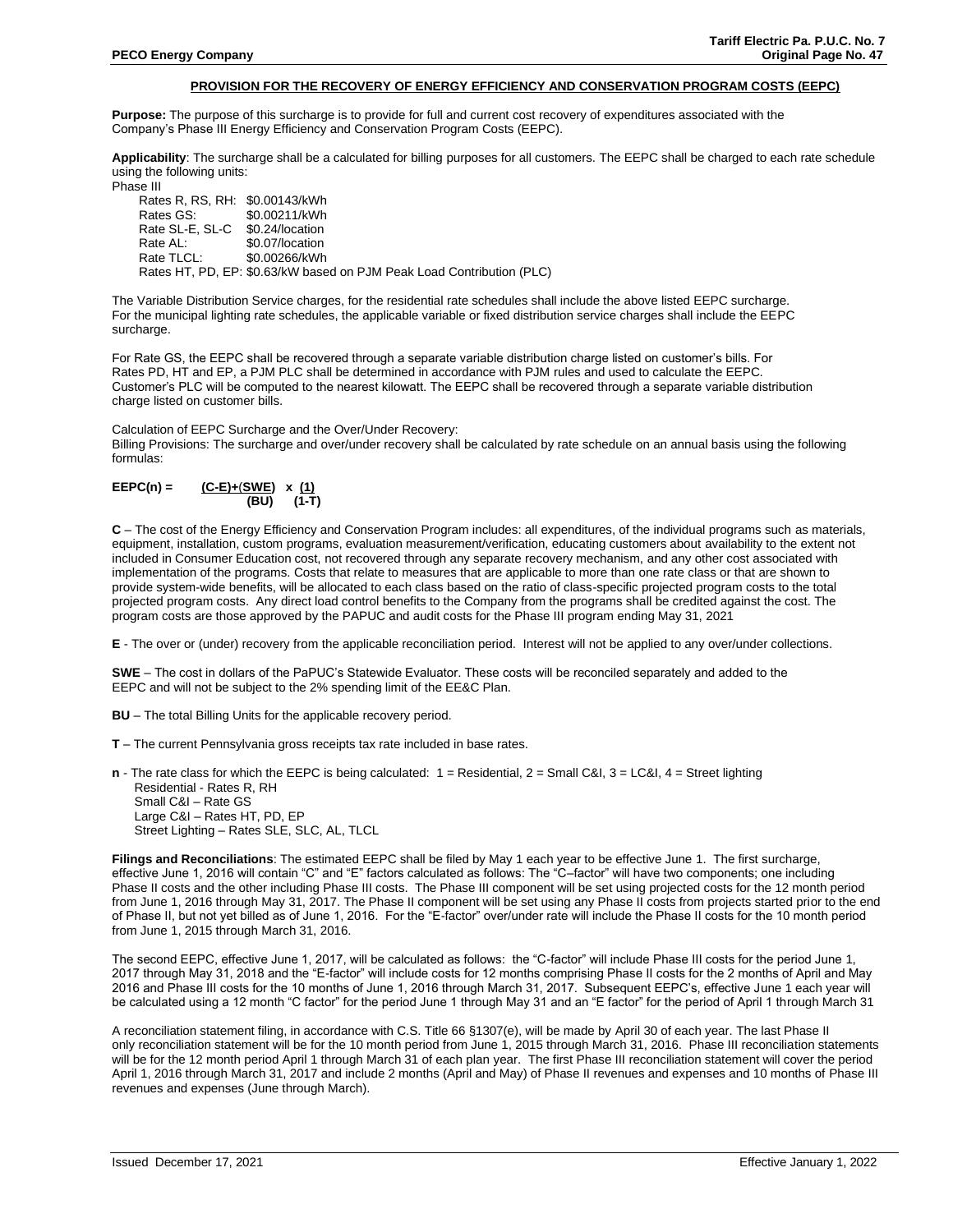# **DISTRIBUTION SYSTEM IMPROVEMENT CHARGE (DSIC)**

In addition to the net charges provided for in this Tariff, a value of 0.00% will apply consistent with the Commission Order dated October 22, 2015 at Docket No. P-2015-2471423, approving the DSIC.

#### **1. General Description**

**A. Purpose**: To recover the reasonable and prudent costs incurred to repair, improve, or replace eligible property which is completed and placed in service and recorded in the individual accounts, as noted below, between base rate cases and to provide the Company with the resources to accelerate the replacement of aging infrastructure, to comply with evolving regulatory requirements and to develop and implement solutions to regional supply problems.

The costs of extending facilities to serve new customers are not recoverable through the DSIC.

**B. Eligible Property:** The DSIC-eligible property will consist of the following:

Poles and Tower (Account 364); Overhead conductor (Account 365) and underground conduit and conductors (Accounts 366 and 367); Line transformers (Account 368) and substation equipment (Account 362); Any fixture or device related to eligible property listed above, including insulators, circuit breakers, fuses, reclosers, grounding wires, crossarms and brackets, relays, capacitors, converters and condensers; Unreimbursed costs related to highway relocation projects where a natural gas distribution company or city natural gas distribution operation must relocate its facilities; and Other related capitalized costs.

**C. Effective Date:** The DSIC will become effective January 1, 2016.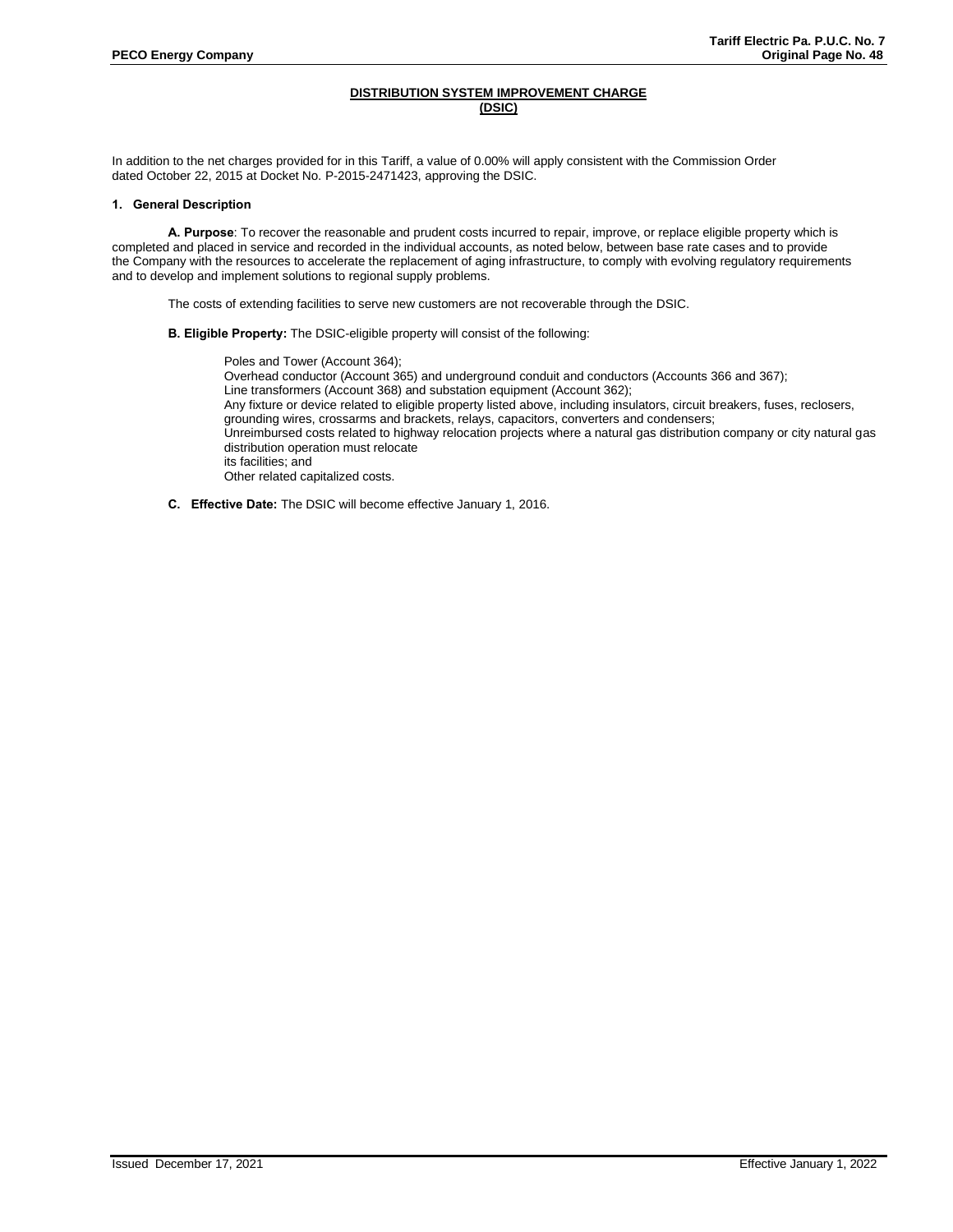## **DISTRIBUTION SYSTEM IMPROVEMENT CHARGE (DSIC) (CONTINUED)**

#### **2. Computation of the DSIC**

**A. Calculation:** The initial DSIC, effective January 1, 2016, shall be calculated to recover the fixed costs of eligible plant additions that have not previously been reflected in the Company's rates or rate base and will have been placed in service between September 1, 2015 and November 30, 2015. Thereafter, the DSIC will be updated on a quarterly basis to reflect eligible plant additions placed in service during the three-month periods ending one month prior to the effective date of each DSIC update. Billing for the DSIC will be on a bills rendered basis. Thus, changes in the DSIC rate will occur as follows:

| Effective Date of Change | Date to which DSIC Eligible Plant Additions Reflected |
|--------------------------|-------------------------------------------------------|
| Januarv                  | September - November                                  |
| April 1                  | December - February                                   |
| July '                   | March - Mav                                           |
| October 1                | June - August                                         |

**B. Determination of Fixed Costs:** The fixed costs of eligible distribution system improvements projects will consist of depreciation and pre-tax return, calculated as follows:

> **1. Depreciation:** The depreciation expense shall be calculated by applying the annual accrual rates employed in the Company's most recent base rate case for the plant accounts in which each retirement unit of DSIC-eligible property is recorded to the original cost of DSIC-eligible property.

**2. Pre-tax return:** The pre-tax return shall be calculated using the statutory state and federal income tax rates, the Company's actual capital structure and actual cost rates for long-term debt and preferred stock as of the last day for the three-month period ending one month prior to the effective date of the DSIC and subsequent updates. The cost of equity will be the equity return rate approved in the Company's last fully litigated base rate proceeding for which a final order was entered not more than two years prior to the effective date of the DSIC. If more than two years shall have elapsed between the entry of such a final order and the effective date of the DSIC, then the equity return rate used in the calculation will be the equity return rate calculated by the Commission in the most recent Quarterly Report on the Earnings of Jurisdictional Utilities released by the Commission.

**C. Application of DSIC:** The DSIC will be expressed as a percentage carried to two decimal places and will be applied to the total amount billed to each customer for distribution service and the State Tax Adjustment Surcharge (STAS). To calculate the DSIC, onefourth of the annual fixed costs associated with all property eligible for cost recovery under the DSIC will be divided by the Company's projected revenue for distribution service (including all applicable clauses and riders) for the quarterly period during which the charge will be collected, exclusive of the STAS.

**D. Formula**: The formula for calculation of the DSIC is as follows:

 $DSIC = (DSI * PTRR) + Dep + e$ **POR** 

Where:

DSI = Original cost of eligible distribution system improvement projects net of accrued depreciation.

PTRR = Pre-tax return rate applicable to DSIC eligible property.

Dep = Depreciation expense related to DSIC-eligible property.

e = Amount calculated (+/-) under the annual reconciliation feature or Commission audit, as described below.

PQR = Projected quarterly revenues for distribution service (including all applicable clauses and riders) from existing customers plus netted revenue from any customers which will be gained or lost by the beginning of the applicable service period.

Revenue shall be based upon one-fourth of the estimated annual distribution revenue.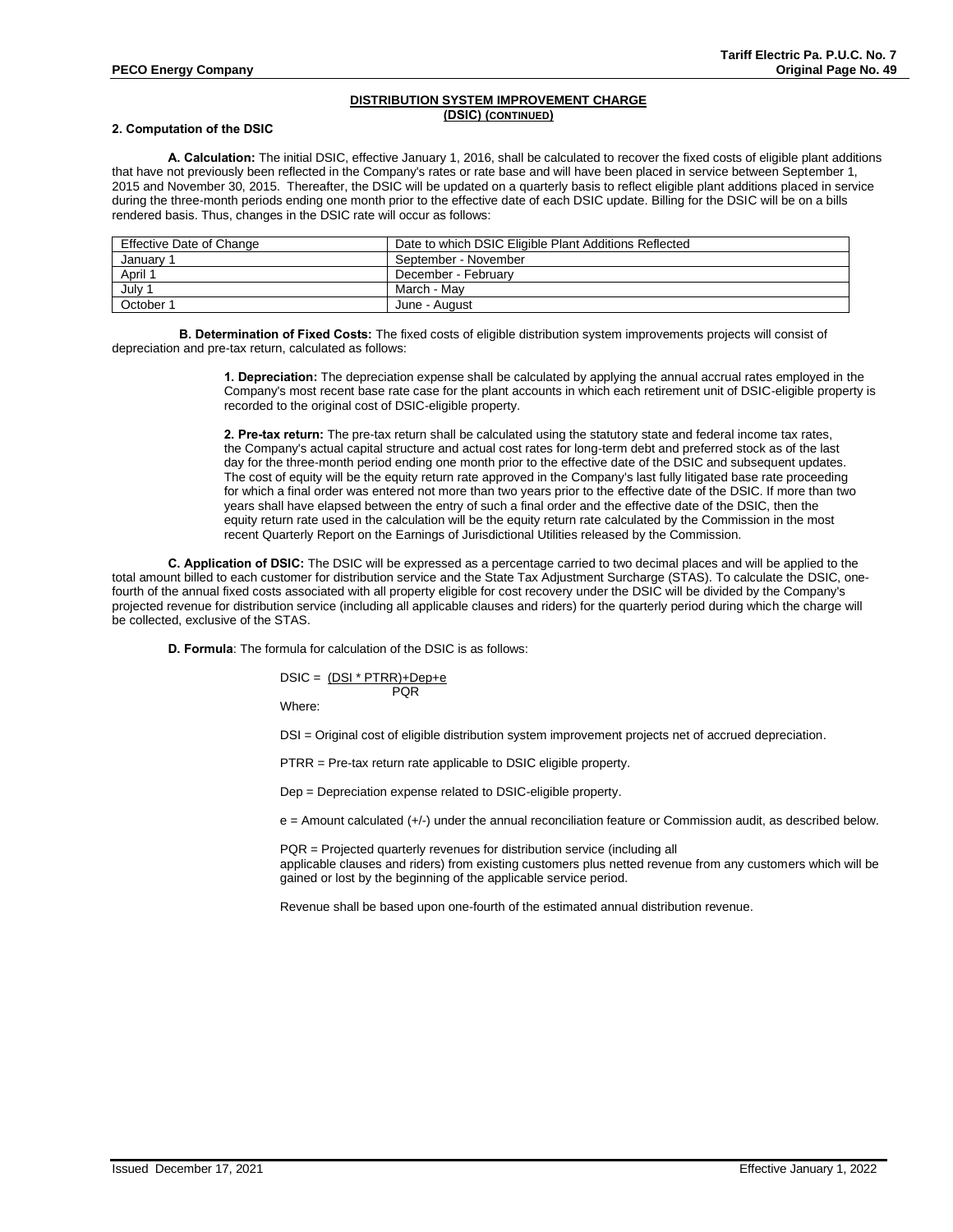# **DISTRIBUTION SYSTEM IMPROVEMENT CHARGE (DSIC) (CONTINUED)**

**3. Quarterly Updates:** Supporting data for each quarterly update will be filed with the Commission and served upon the Commission's Bureau of Investigation and Enforcement, the Office of Consumer Advocate, Bureau of Audits and the Office of Small Business Advocate at least ten (10) days prior to the effective date of the update.

## **4. Customer Safeguards**

**A. Cap:** The DSIC is capped at 5.0% of the amount billed to customers for distribution service (including all applicable clauses and riders) as determined on an annualized basis.

**B. Audit/Reconciliation:** The DSIC is subject to audit at intervals determined by the Commission. Any cost determined by the Commission not to comply with any provision of 66 Pa C.S. §§ 1350, *et seq*., shall be credited to customer accounts. The DSIC is subject to annual reconciliation based on a reconciliation period consisting of the twelve months ending December 31 of each year or the Company may elect to subject the DSIC to quarterly reconciliation but only upon request and approval by the Commission. The revenue received under the DSIC for the reconciliation period will be compared to the Company's eligible costs for that period. The difference between revenue and costs will be recouped or refunded, as appropriate, in accordance with Section 1307(e), over a one-year period commencing on April 1 of each year or in the next quarter if permitted by the Commission. If DSIC revenues exceed DSIC-eligible costs, such over-collections will be refunded with interest. Interest on over-collections and credits will be calculated at the residential mortgage lending specified by the Secretary of Banking in accordance with the Loan Interest and Protection Law (41 P.S. §§ 101, *et seq*.) and will be refunded in the same manner as an over-collection. The Company is not permitted to accrue interest on under collections.

**C. New Base Rates:** The DSIC will be reset at zero upon application of new base rates to customer billings that provide for prospective recovery of the annual costs that had previously been recovered under the DSIC. Thereafter, only the fixed costs of new eligible plant additions that have not previously been reflected in the Company's rates or rate base will be reflected in the quarterly updates of the DSlC.

**D. Customer Notice:** Customers shall be notified of changes in the DSIC by including appropriate information on the first bill they receive following any change or through an explanatory bill insert included with the first billing.

**E. All customer classes:** The DSIC shall be applied equally to all customer classes.

**F. Earning Reports:** The DSlC will also be reset at zero if, in any quarter, data filed with the Commission in the Company's then most recent Annual or Quarterly Earnings reports show that the Company would earn a rate of return that would exceed the allowable rate of return used to calculate its fixed costs under the DSIC as described in the pre-tax return section. The Company shall file a tariff supplement implementing the reset to zero due to overearning on one-day's notice and such supplement shall be filed simultaneously with the filing of the most recent Annual or Quarterly Earnings reports indicating that the Company has earned a rate of return that would exceed the allowable rate of return used to calculate its fixed costs.

**G. Residual E-Factor Recovery Upon Reset To Zero**: The Company shall file with the Commission interim rate revisions to resolve the residual over/under collection or E-factor amount after the DSIC rate has been reset to zero. The Company can collect or credit the residual over/under collection balance when the DSIC rate is reset to zero. The Company shall refund any overcollection to customers and is entitled to recover any undercollections as set forth in Section 4.B. Once the Company determines the specific amount of the residual over or under collection amount after the DSIC rate is reset to zero, the Company shall file a tariff supplement with supporting data to address that residual amount. The tariff supplement shall be served upon the Commission's Bureau of Investigation and Enforcement, the Bureau of Audits, the Office of Consumer Advocate, and the Office of Small Business Advocate at least ten (10) days prior to the effective date of the supplement.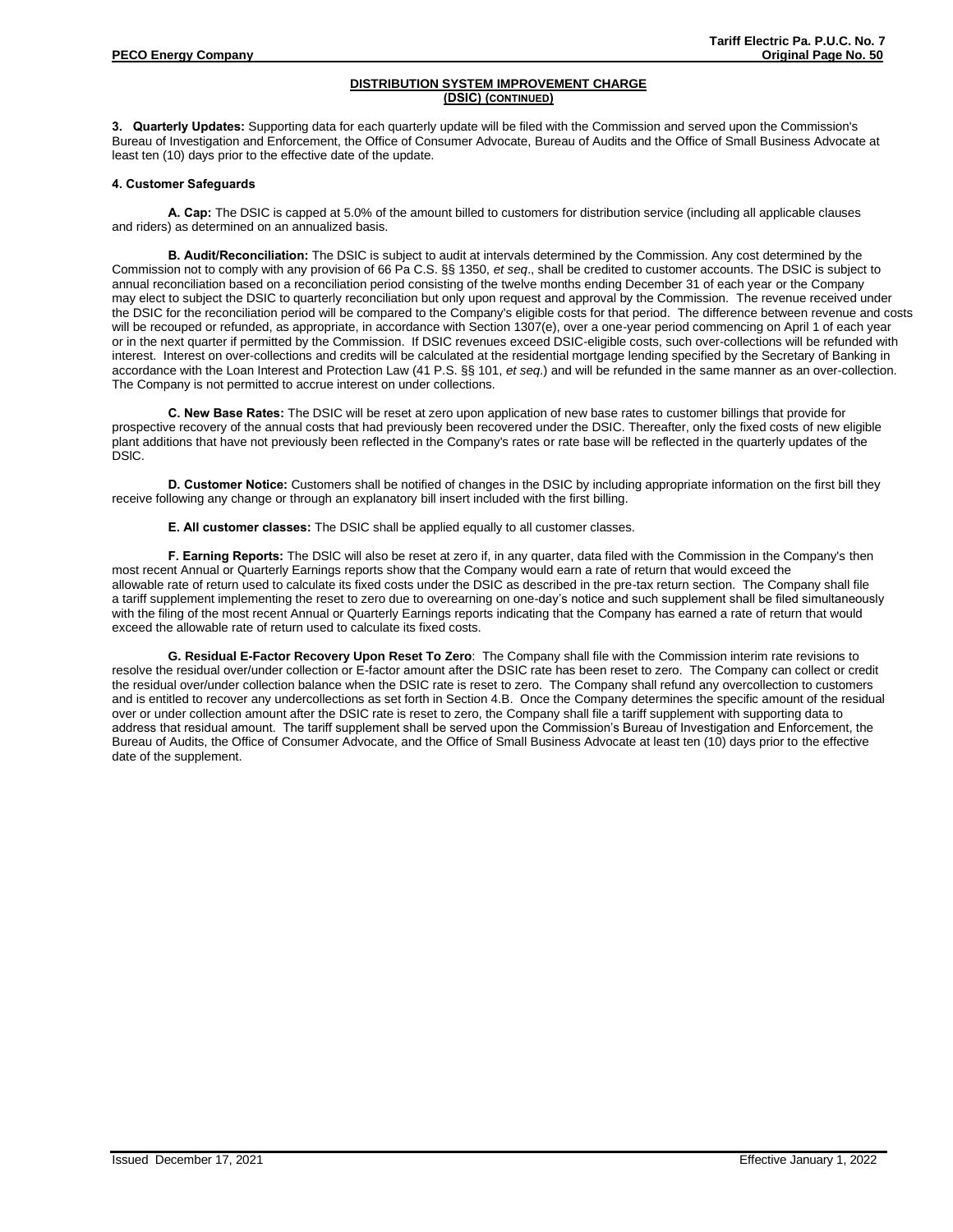# **RATE R RESIDENCE SERVICE**

#### **AVAILABILITY**.

Single phase service in the entire territory of the Company to the dwelling and appurtenances of a single private family (or to a multiple dwelling unit building consisting of two to five dwelling units, whether occupied or not), for the domestic requirements of its members when such service is supplied through one meter. Service is also available for related farm purposes when such service is supplied through one meter in conjunction with the farmhouse domestic requirements.

Each dwelling unit connected after May 10, 1980 except those dwelling units under construction or under written contract for construction as of that date must be individually metered for their basic service supply. Centrally supplied master metered heating, cooling or water heating service may be provided if such supply will result in energy conservation.

The term "residence service" includes service to: (a) the separate dwelling unit in an apartment house or condominium, but not the halls, basement, or other portions of such building common to more than one such unit; (b) the premises occupied as the living quarters of five persons or less who unite to establish a common dwelling place for their own personal comfort and convenience on a cost sharing basis; (c) the premises owned by a church, and primarily designated or set aside for, and actually occupied and used as, the dwelling place of a priest, rabbi, pastor, rector, nun or other functioning Church Divine, and the resident associates; (d) private dwellings in which a portion of the space is used for the conduct of business by a person residing therein; (e) A detached garage, located on the same premises as the customer's dwelling unit, that is utilized solely for the domestic requirements of the dwelling unit's members and is served through the same meter as the dwelling unit; (g) A detached garage, located on the same premises as the customer's dwelling unit, that is utilized solely for the domestic requirements of the dwelling unit's members and requires separate metering service as a result of wiring restrictions or legal requirements.

The term does NOT include service to: (a) Premises institutional in character including Clubs, Fraternities, Orphanages or Homes; (b) premises defined as a rooming house or boarding house in the Municipal Code for Cities of the First Class enacted by Act of General Assembly; (c) a premises containing a residence unit but primarily devoted to a professional or other office, studio, or other gainful pursuit; (d) electric furnaces or welding apparatus other than a transformer type "limited input" arc welder with an input not to exceed 37 1/2 amperes at 240 volts.

**CURRENT CHARACTERISTICS**. Standard single phase secondary service.

#### **MONTHLY RATE TABLE**.

FIXED DISTRIBUTION SERVICE CHARGE: \$10.53 FIXED DISTRIBUTION SERVICE CHARGE FOR FORMER OFF-PEAK METERS: \$2.04

VARIABLE DISTRIBUTION SERVICE CHARGE: All kWhs \$0.07388 per kWh

#### **ENERGY SUPPLY CHARGE**:

Refer to the Generation Supply Adjustment Procurement Class 1.

**TRANSMISSION SERVICE FOR CUSTOMERS RECEIVING DEFAULT SERVICE**: The Transmission Service Charge shall apply.

**MINIMUM CHARGE**: The minimum charge per month will be the Fixed Distribution Service Charge.

STATE TAX ADJUSTMENT CLAUSE, DISTRIBUTION SYSTEM IMPROVEMENT CHARGE (DSIC), FEDERAL TAX ADJUSTMENT CREDIT (FTAC), NUCLEAR DECOMMISSIONING COST ADJUSTMENT, UNIVERSAL SERVICE FUND CHARGE, NON-BYPASSABLE TRANSMISSION CHARGE, PROVISION FOR THE RECOVERY OF ENERGY EFFICIENCY AND CONSERVATION PROGRAM COSTS, PROVISION FOR THE TAX ACCOUNTING REPAIR CREDIT AND PROVISION FOR THE RECOVERY OF CONSUMER EDUCATION PLAN COSTS APPLY TO THIS RATE.

#### **PAYMENT TERMS**. Standard.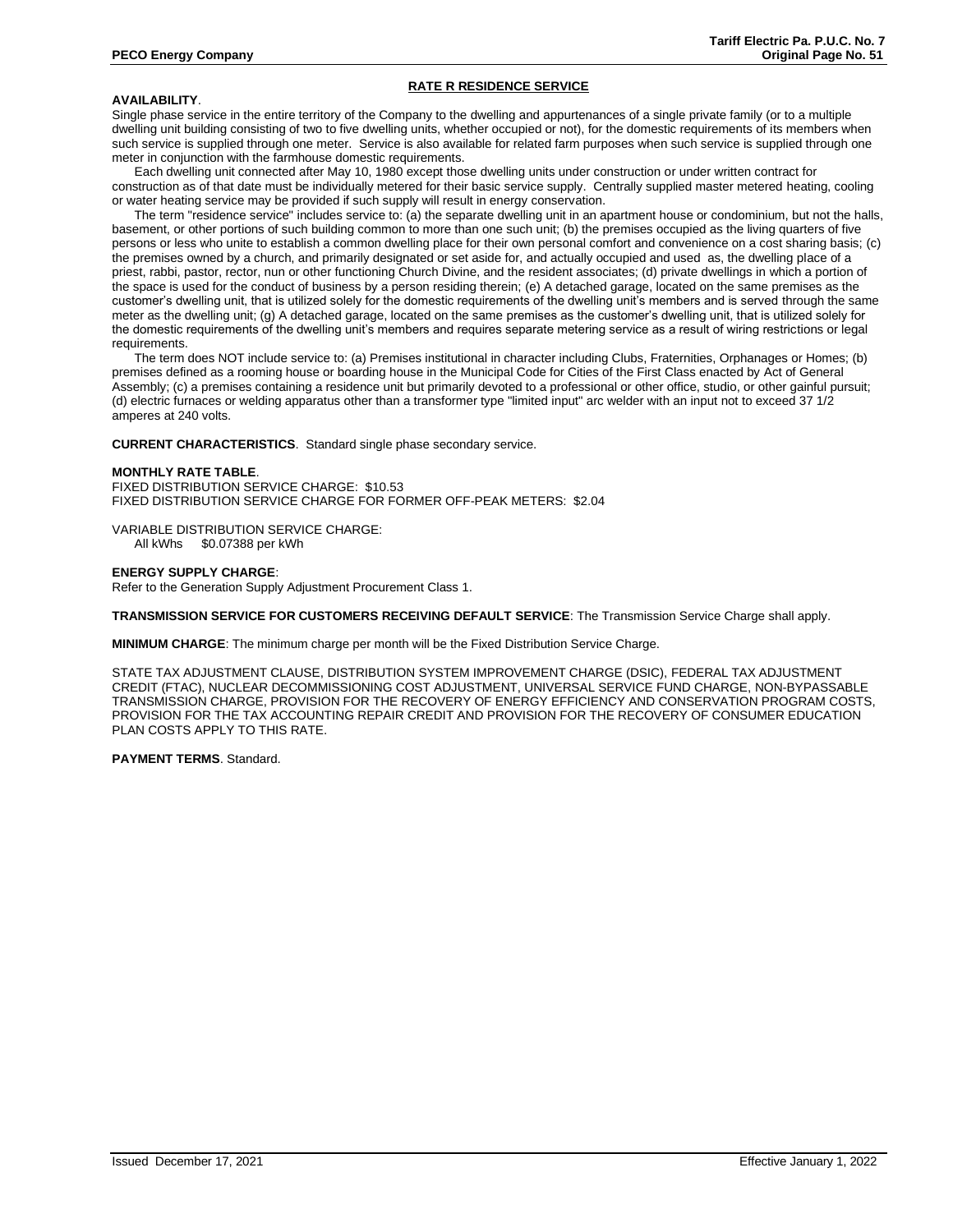# **RATE R H RESIDENTIAL HEATING SERVICE**

#### **AVAILABILITY.**

Single phase service to the dwelling and appurtenances of a single private family (or to a multiple dwelling unit building consisting of two to five dwelling units, whether occupied or not), for domestic requirements when such service is provided through one meter and where the dwelling is heated by specified types of electric space heating systems. The systems eligible for this rate are (a) permanently connected electric resistance heaters where such heaters supply all of the heating requirements of the dwelling, (b) heat pump installations where the heat pump serves as the heating system for the dwelling and all of the supplementary heating required is supplied by electric resistance heaters, and (c) heat pump installations where the heat pump serves as the heating system for the dwelling and all of the supplementary heating required is supplied by non electric energy sources. All space heating installations must meet Company requirements. This rate schedule is not available for commercial, institutional or industrial establishments.

Each dwelling unit connected after May 10, 1980 except those dwelling units under construction or under written contract for construction as of that date, must be individually metered

**CURRENT CHARACTERISTICS**. Standard single phase secondary service.

#### **MONTHLY RATE TABLE**.

FIXED DISTRIBUTION SERVICE CHARGE: \$10.53 FIXED DISTRIBUTION SERVICE CHARGE FOR FORMER OFF-PEAK METERS: \$2.04

VARIABLE DISTRIBUTION SERVICE CHARGE: SUMMER MONTHS. (June through September) \$0.07388 per kWh for all kWh. WINTER MONTHS. (October through May) \$0.05405 per kWh for all kWh

#### **ENERGY SUPPLY CHARGE**:

Refer to the Generation Supply Adjustment Procurement Class 1.

**TRANSMISSION SERVICE FOR CUSTOMERS RECEIVING DEFAULT SERVICE**: The Transmission Service Charge shall apply.

**MINIMUM CHARGE**. The minimum charge per month will be the Fixed Distribution Service Charge.

STATE TAX ADJUSTMENT CLAUSE, DISTRIBUTION SYSTEM IMPROVEMENT CHARGE (DSIC), FEDERAL TAX ADJUSTMENT CREDIT (FTAC), NUCLEAR DECOMMISSIONING COST ADJUSTMENT, UNIVERSAL SERVICE FUND CHARGE NON-BYPASSABLE TRANSMISSION CHARGE, PROVISION FOR THE RECOVERY OF ENERGY EFFICIENCY AND CONSERVATION PROGRAM COSTS, PROVISION FOR THE TAX ACCOUNTING REPAIR CREDIT AND PROVISION FOR THE RECOVERY OF CONSUMER EDUCATION PLAN COSTS APPLY TO THIS RATE.

**COMBINED RESIDENTIAL AND COMMERCIAL SERVICE**. Where a portion of the service provided is used for commercial purposes, the appropriate general service rate is applicable to all service; or, at the option of the customer, the wiring may be so arranged that the residential service may be separately metered and this rate is then applicable to the residential service only.

**PAYMENT TERMS.** Standard.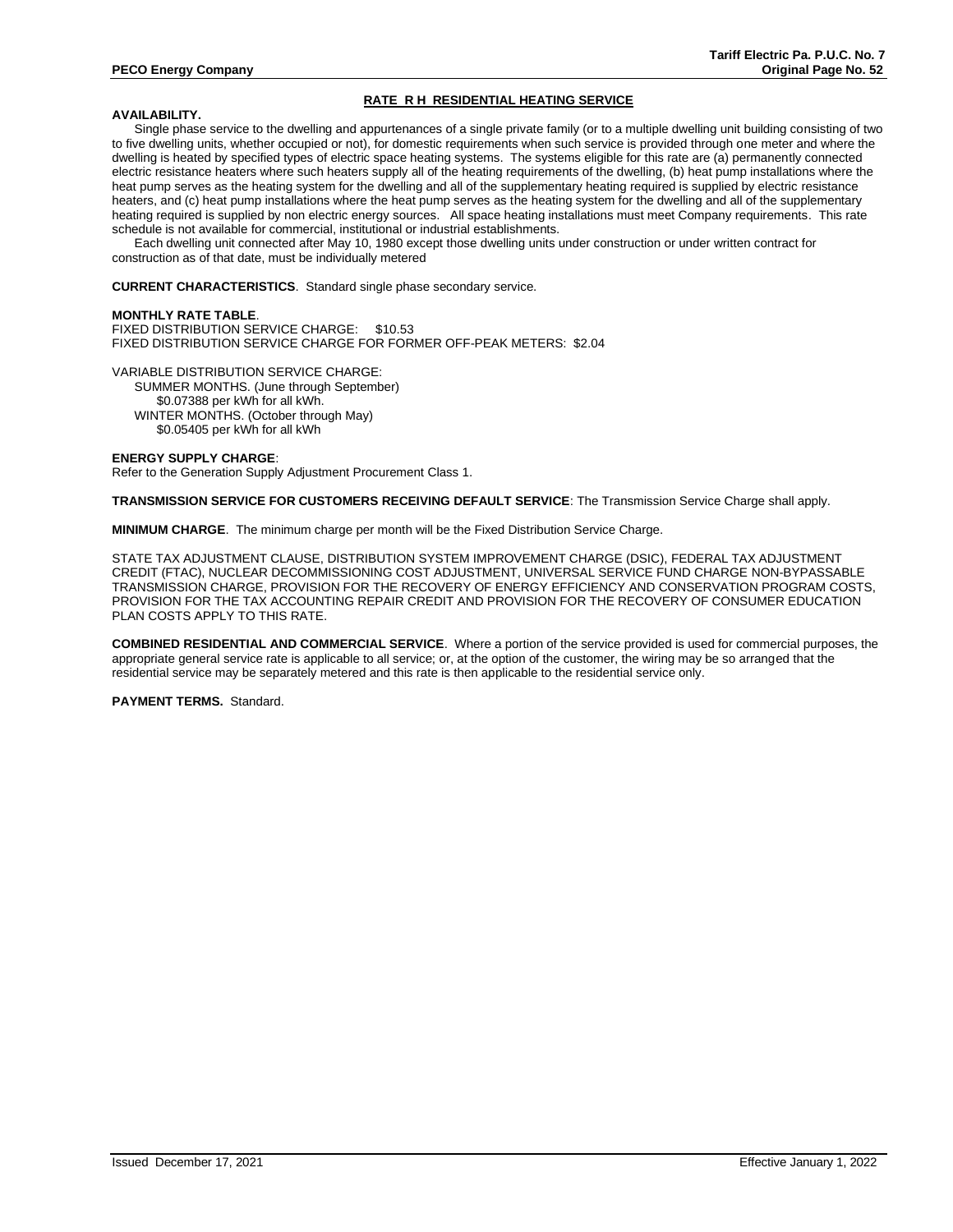# **RATE RS-2 NET METERING**

## **PURPOSE.**

This Rate sets forth the eligibility, terms and conditions applicable to Customers with installed qualifying renewable customerowned generation using a net metering system.

## **APPLICABILITY.**

This Rate applies to renewable customer-generators served under Rates R, RH, CAP, GS, HT, PD and EP who install a device or devices which are, in the Company's judgment, subject to Commission review, a bona fide technology for use in generating electricity from qualifying Tier I or Tier II alternative energy sources pursuant to Alternative Energy Portfolio Standards Act No. 2004-213 (Act 213) or Commission regulations and which will be operated in parallel with the Company's system. This Rate is limited to installations where the renewable energy generating system is intended primarily to offset part or all of the customer-generator's requirements for electricity. A renewable customer-generator is a non-utility owner or operator of a net metered generation system with a nameplate capacity of not greater than 50 kilowatts if installed at a residential service (Rate R, RH, or CAP) or not larger than 3,000 kilowatts at other customer service locations (Rate GS, HT, PD and EP), except for Customers whose systems are above 3 megawatts and up to 5 megawatts who make their systems available to operate in parallel with the Company during grid emergencies as defined by the regional transmission organization or where a microgrid is in place for the purpose of maintaining critical infrastructure such as homeland security assignments, emergency services facilities, hospitals, traffic signals, wastewater treatment plants or telecommunications facilities provided that technical rules for operating generators interconnected with facilities of the Company have been promulgated by the Institute of Electrical and Electronic Engineers "IEEE" and the Commission.

Qualifying renewable energy installations are limited to Tier I and Tier II alternative energy sources as defined by Act 213 and Commission Regulations. The Customer's equipment must conform to the Commission's Interconnection Standards and Regulations pursuant to Act 213. This Rate is not applicable when the source of supply is service purchased from a neighboring electric utility under Borderline Service.

Service under this Rate is available upon request to renewable customer-generators on a first come, first served basis so long as the total rated generating capacity installed by renewable customer-generator facilities does not adversely impact service to other Customers and does not compromise the protection scheme(s) employed on the Company's electric distribution system.

## **METERING PROVISIONS.**

A Customer may select one of the following metering options in conjunction with service under applicable Rate Schedule R, RH, CAP, GS, HT, PD or EP.

- 1. A customer-generator facility used for net metering shall be equipped with a single bi-directional meter that can measure and record the flow of electricity in both directions at the same rate. A dual meter arrangement may be substituted for a single bidirectional meter at the Company's expense.
- 2. If the customer-generator's existing electric metering equipment does not meet the requirements under option (1) above, the Company shall install new metering equipment for the customer-generator at the Company's expense. Any subsequent metering equipment change necessitated by the customer-generator shall be paid for by the customer-generator. The customer-generator has the option of utilizing a qualified meter service provider to install metering equipment for the measurement of generation at the customer-generator's expense.

Additional metering equipment for the purpose of qualifying alternative energy credits owned by the customer-generator shall be paid for by the customer-generator. The Company shall take title to the alternative energy credits produced by a customergenerator where the customer-generator has expressly rejected title to the credits. In the event that the Company takes title to the alternative energy credits, the Company will pay for and install the necessary metering equipment to qualify the alternative energy credits. The Company shall, prior to taking title to any alternative energy credits, fully inform the customer-generator of the potential value of those credits and options available to the customer-generator for their disposition.

3. Meter aggregation on properties owned or leased and operated by a customer-generator shall be allowed for purposes of net metering. Meter aggregation shall be limited to meters located on properties within two (2) miles of the boundaries of the customer-generator's property. Meter aggregation shall only be available for properties located within the Company's service territory. Physical meter aggregation shall be at the customer-generator's expense. The Company shall provide the necessary equipment to complete physical aggregation. If the customer-generator requests virtual meter aggregation, it shall be provided by the Company at the customer-generator's expense. The customer-generator shall be responsible only for any incremental expense entailed in processing his account on a virtual meter aggregation basis.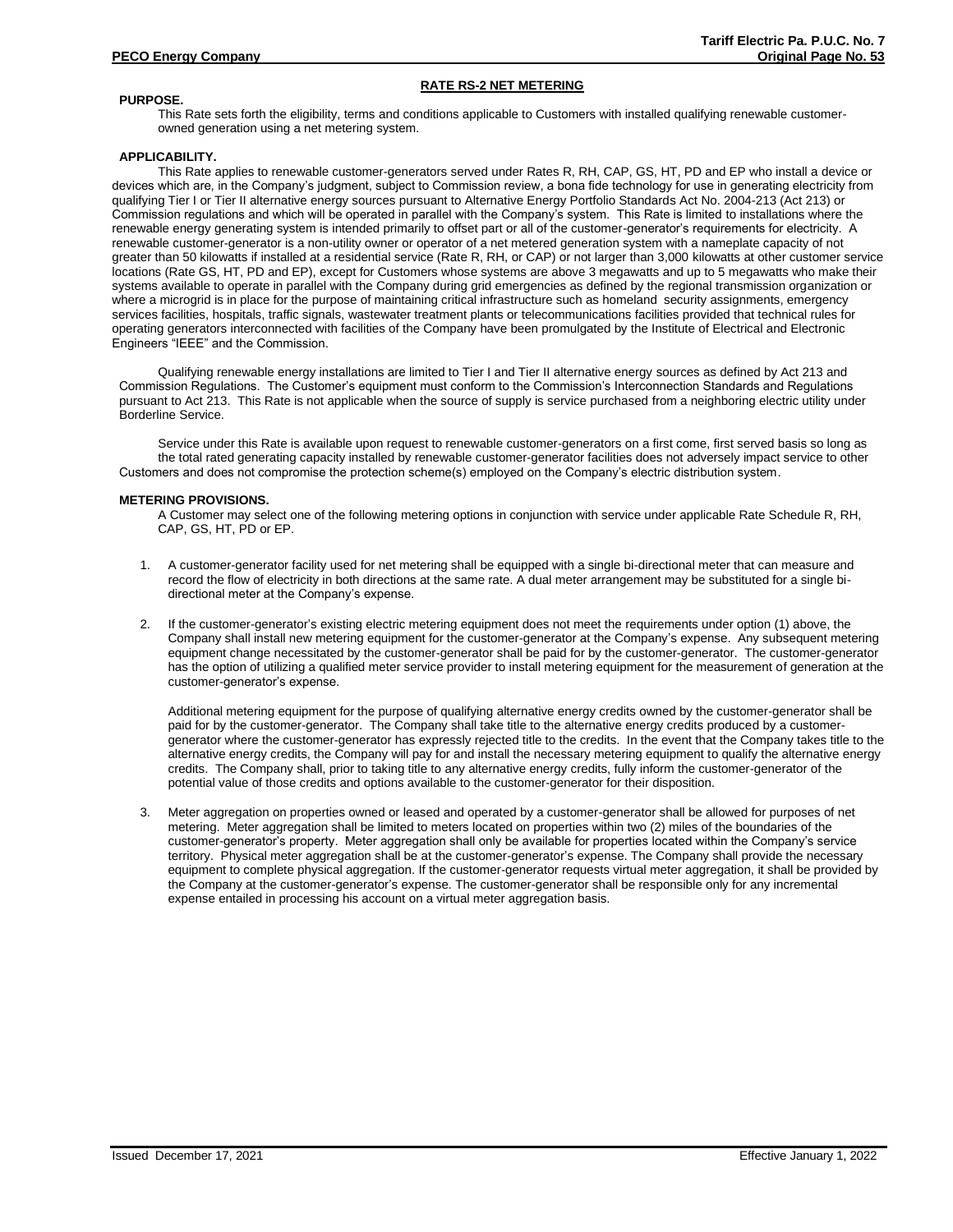# **RATE RS-2 NET METERING (continued)**

# **BILLING PROVISIONS.**

The following billing provisions apply to customer-generators in conjunction with service under applicable Rates R, RH, CAP, GS, HT, PD, EP.

- 1. The customer-generator will receive a credit for each kilowatt-hour received by the Company up to the total amount of electricity delivered to the Customer during the billing period at the full retail rate consistent with Commission regulations. If a customergenerator supplies more electricity to the Company than the Company delivers to the customer-generator in a given billing period, the excess kilowatt hours shall be carried forward and credited against the customer-generator's usage in subsequent billing periods at the full retail rate. Any excess kilowatt hours will continue to accumulate until the end of the PJM planning period ending May 31 of each year. On an annual basis, the Company will compensate the customer-generator for kilowatthours received from the customer-generator in excess of the kilowatt hours delivered by Company to the customer-generator during the preceding year at the "full retail value for all energy produced" consistent with Commission regulations. The customergenerator is responsible for the customer charge, demand charge and other applicable charges under the applicable Rate Schedule.
- 2. If the Company supplies more kilowatt-hours of electricity than the customer-generator facility feeds back to the Company's system during the billing period, all charges of the appropriate rate schedule shall be applied to the net kilowatt-hours of electricity that the Company supplied. The customer-generator is responsible for the customer charge, demand charge and other applicable charges under the applicable Rate Schedule.
- 3. For customer-generators involved in virtual meter aggregation programs, any excess credit shall be applied first to the account containing the meter through which the generating facility supplies electricity to the distribution system, also known as the "host account". If the host account's usage has been fully offset by this credit and additional excess credit still remains, PECO will divide that remaining credit into equal parts based on the number of additional virtually metered accounts under the customergenerator's name, also known as "satellite accounts", and apply one part to each satellite account in a "waterfall"-like fashion at each account's designated rate. This process continues as PECO bills each subsequent satellite account, with any additional excess credits from each divided equally among the remaining satellite accounts. Virtual meter aggregation is the combination of readings and billing for all meters regardless of rate class on properties owned or leased and operated by a customer-generator by means of the Company's billing process, rather than through physical rewiring of the customer-generator's property for a physical, single point of contact. The customer-generators are responsible for the customer charge, demand charge and other applicable charges under the applicable Rate Schedule.
- 4. Procurement Class 3/4 customer-generators will receive a generation credit, at the PJM Day Ahead hourly energy rate, for each kilowatt hour received by the Company during each hour of the billing period up to the total amount of electricity delivered to the customer during each hour of the billing period.

If a Procurement Class 3/4 customer-generator supplies more electricity to the Company than the Company delivers to the customer-generator during any hour in the billing period, the excess kilowatt hours shall not be carried forward to a subsequent billing period but will be credited in the current month toward generation charges based on the PJM Day Ahead hourly rate. Any excess kilowatt hours at the end of the PJM planning period will not carry over to the next year.

5. Procurement Class 3/4 customer-generators will also receive a variable distribution credit for each kilowatt hour received by the Company during the monthly billing period up to the total amount of electricity delivered to the Customer during the monthly billing period at the applicable distribution rate.

If a Procurement Class 3/4 customer-generator supplies more electricity to the Company than the Company delivers to the customer-generator, the variable distribution charges will be reduced by the excess kilowatt hours, which will be carried forward and credited against the customer-generator's distribution kilowatt hours in subsequent billing periods until the end of the PJM planning period, ending May 31 of each year.

Procurement Class 3/4 customer-generators are responsible for the customer charge, demand charge and other applicable charges under the applicable Rate Schedule.

Any excess kilowatt hours at the end of the PJM planning period will not carry over to the next year and reduce distribution charges.

## **NET METERING FOR SHOPPING CUSTOMERS.**

- 1. Customer-generators may take net metering services from EGSs that offer such services.
- 2. If a net-metering customer takes service from an EGS, the Company will credit the customer for distribution charges for each kilowatt hour produced by a Tier I or Tier II resource installed on the customer-generator's side of the electric revenue meter, up to the total amount of kilowatt hours delivered to the customer by the Company during the billing period. If a customer-generator supplies more electricity to the electric distribution system than the EDC delivers to the customer-generator in a given billing period, the excess kilowatt hours shall be carried forward and credited against the customer-generator's usage in subsequent billing periods at the Company's distribution rates. Any excess kilowatt hours at the end of the PJM planning period will not carry over to the next year and reduce distribution charges. The customer-generator is responsible for the customer charge, demand charge and other applicable charges under the applicable Rates Schedule.
- 3. If the Company delivers more kilowatt hours of electricity than the customer-generator facility feeds back to the Company's system during the billing period, all charges of the applicable rate schedule shall be applied to the net kilowatt hours of electricity that the Company delivered. The customer-generator is responsible for the customer charge, demand charge and other applicable charges under the applicable Rate Schedule.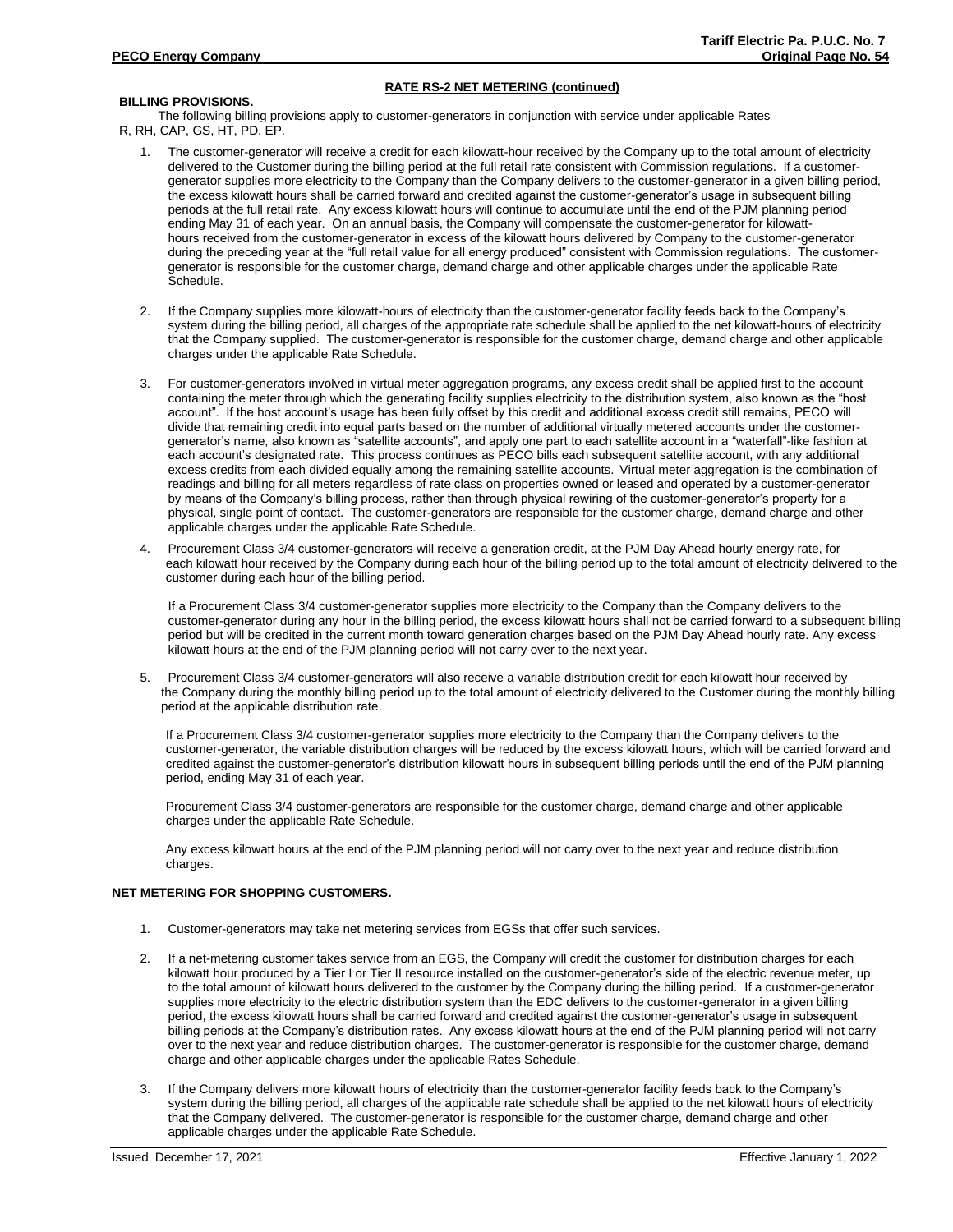# **RATE RS-2 NET METERING (continued)**

- 4. Pursuant to Commission regulations, the credit or compensation terms for excess electricity produced by customer-generators who are customers of EGSs shall be stated in the service agreement between the customer-generator and the EGS.
- 5. If a customer-generator switches electricity suppliers, the Company shall treat the end of the service as if it were the end of the PJM planning period.

# **APPLICATION.**

Customer-generators seeking to receive service under the provisions of this Rate must submit a written application online to the Company demonstrating compliance with the Net Metering Rate provisions and quantifying the total rated generating capacity of the customer-generator facility. The installation cannot be directly connected to the Company's distribution system ("stand alone"). Instead, the installation must be connected to a facility (residence or business) that is connected to the Company's distribution system. The link to the online application can be found on the Green Power Connection pages on peco.com.

## **INTERCONNECTION EXPIRATION.**

Interconnection applications will be reviewed and processed in accordance with the timeframes designated by PECO in Act 213 and Title 52 of the Pa Code Chapter 75. A customer-generator (or authorized designee) must submit a completed certificate of completion ("COC") for residential level 1 and 2 interconnection applications to PECO within 180 calendar days from the date that PECO approves the interconnection application. If a COC is not received within 180 calendar days from the date that PECO approves the interconnection application then the residential level 1 and level 2 interconnection applications shall expire. A customer-generator may request an extension of a residential level 1 or level 2 application expiration date for good cause shown (i.e., that significant progress in construction of the interconnection has been or will be made). Upon a showing of good cause, the application expiration date will be extended. The length of the extension may be extended up to but no more than 180 calendar days. A customer-generator must make such extension requests in writing or via e-mail no less than 30 calendar days prior to an application's original expiration date. PECO will provide notice to developers of distributed generation at least 45 calendar days ahead of the original expiration date.

## **MINIMUM CHARGE.**

The Minimum Charges under Rate Schedule R, RH, CAP, GS, PD, HT and EP apply for installations under this Rate.

## **RIDERS.**

Bills rendered by the Company under this Rate shall be subject to charges stated in any other applicable Rate.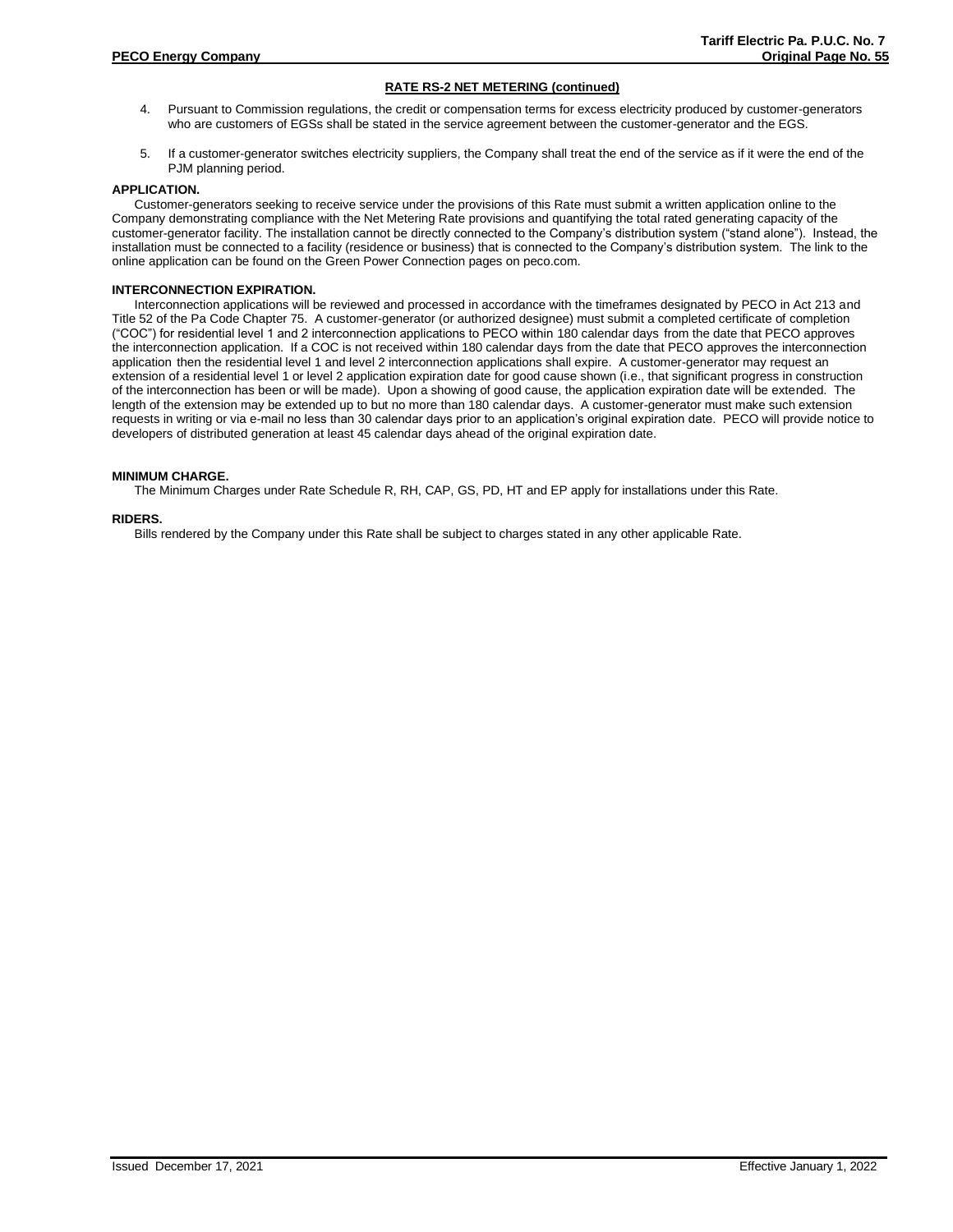## **RATE-GS GENERAL SERVICE**

## **AVAILABILITY.**

Service through a single metering installation for offices, professional, commercial or industrial establishments, governmental agencies, farms and other applications outside the scope of the Residence Service rate schedules.

Transformed service from the Company's distribution system where the company installs, owns, and maintains any transforming, switching and other receiving equipment required.

For service configurations that are nominally 120/208 volts, 3 phase, 4 wires - If either the service capacity or the parallel-generating capacity exceeds 750 kVA for transformers located inside the building, the only rate option available to the customer will be Rate HT. If either the service capacity or the parallel-generating capacity exceeds 750 kVA but remains at or below 1,500 kVA for transformers outside the building, the customer may request service at 277/480 volts, 3-phase 4-wires from transformers located outside the building. Otherwise the only rate option available to the customer will be Rate HT.

For service configurations that are nominally 277/480 volts, 3 phase, 4 wires - If either the service capacity or the parallelgenerating capacity exceeds either 750 kVA for transformers located inside the building or 1,500 kVA for transformers located outside the building, the only rate option available to the customer will be Rate HT.

#### **CURRENT CHARACTERISTICS.**

Standard single-phase or polyphase secondary service.

## **MONTHLY RATE TABLE.**

FIXED DISTRIBUTION SERVICE CHARGE:

- \$ 18.99 for single-phase service without demand measurement, or
- \$ 24.21 for single-phase service with demand measurement, or
- \$ 57.94 for polyphase service.
- VARIABLE DISTRIBUTION SERVICE CHARGE:

\$8.81 per kW of billed demand (\$0.0006) per kWh for all kWh

#### **ENERGY EFFICIENCY CHARGE**: \$0.00211 per kWh

**ENERGY SUPPLY CHARGE**: Refer to the Generation Supply Adjustment Procurement Classes 2 and 3/4.

## **TRANSMISSION SERVICE FOR CUSTOMERS RECEIVING DEFAULT SERVICE**: The Transmission Service Charge shall apply.

STATE TAX ADJUSTMENT CLAUSE, DISTRIBUTION SYSTEM IMPROVEMENT CHARGE (DSIC), FEDERAL TAX ADJUSTMENT CREDIT (FTAC), NUCLEAR DECOMMISSIONING COST ADJUSTMENT, NON-BYPASSABLE TRANSMISSION CHARGE, PROVISION FOR THE RECOVERY OF ENERGY EFFICIENCY AND CONSERVATION PROGRAM COSTS, PROVISION FOR THE TAX ACCOUNTING REPAIR CREDIT AND PROVISION FOR THE RECOVERY OF CONSUMER EDUCATION PLAN COSTS APPLY TO THIS RATE.

#### **DETERMINATION OF DEMAND.**

 The billing demand may be measured where consumption exceeds 1,100 kilowatt-hours per month for three consecutive months; or where load tests indicate a demand of five or more kilowatts; or where the customer requests demand measurement. Measured demands will be determined to the nearest 0.1 of a kilowatt but will not be less than 1.2 kilowatts, and will be adjusted for power factor in accordance with the Rules and Regulations.

For those customers with demand measurement the billing demand will be determined as follows:

(a) For customers with demand up to 500 kW, the billing demand shall be the measured demand, with a minimum billing demand of 1.2 kW.

For customers with demand greater than 500 kW, the billing demand shall be the greater of (i) the measured demand, (ii) 40% of the maximum contract demand; or (iii) the maximum measured demand from the prior year.

If a measured demand customer has less than 1,100 monthly kilowatt-hours of use, the monthly billing demand will be the measured demand or the metered monthly kilowatt-hours divided by 175 hours, whichever is less, but not less than 1.2 kilowatts.

 For those customers without demand measurement, the monthly billing demand will be computed by dividing the metered monthly kilowatt-hours by 175 hours. The computed demand will be determined to the nearest 0.1 of a kilowatt, but will not be less than 1.2 kilowatts.

#### **MINIMUM CHARGE.**

The monthly minimum charge for customers with demand measurement will be the Fixed Distribution Service Charge, plus the Variable Distribution Service Charge per KW of minimum billing demand as described above. The monthly minimum charge for customers with demand measurement will be the Fixed Distribution Service Charge, plus per KW of billing demand. In addition to the above, for customers in Procurement Class 3/4 charges will be assessed on PJM's reliability pricing model.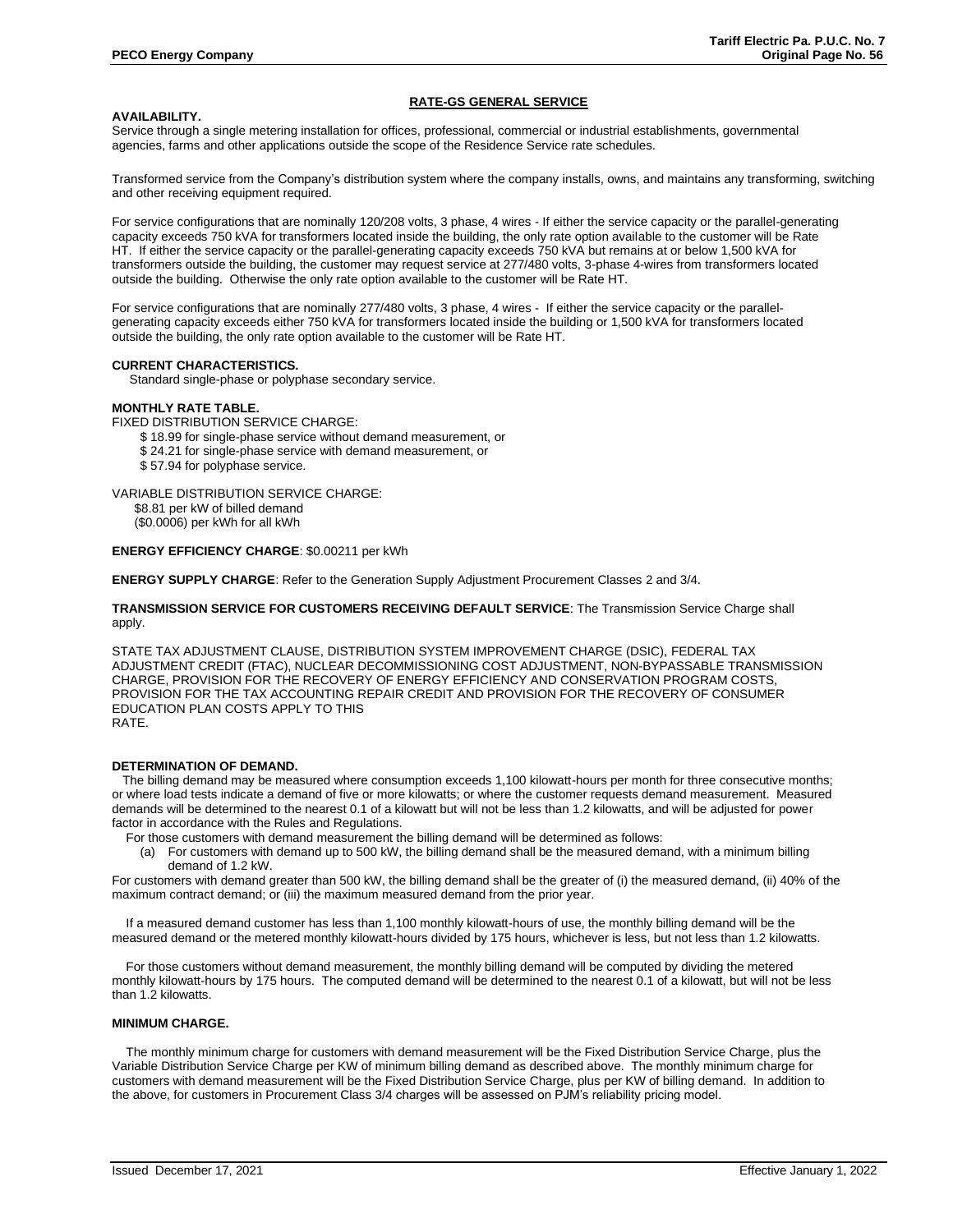# **RATE-GS GENERAL SERVICE (continued)**

## **SPECIAL PROVISION**.

In accordance with Section 1511, Title 66 Public Utilities, a volunteer fire company, non-profit rescue squad, non-profit ambulance service or a non-profit senior citizen center meeting the requirements set forth below, may, upon application, elect to have its electric service billed at any of the following rate schedules: Rate R Residential Service or Rate R-H Residential Heating Service, as appropriate for the application. The execution of an electric service contract for a minimum term of one year at the chosen rate will be required of any entity electing service pursuant to the options provided by this provision.

For the purposes of this provision, the following words and terms shall have the following meanings, unless the context clearly indicates otherwise:

**VOLUNTEER FIRE COMPANY**. A separately metered service location consisting of a building, sirens, a garage for housing vehicular firefighting equipment, or a facility certified by the Pennsylvania Emergency Management Agency (PEMA) for fire fighter training. The use of electric service at this location shall be to support the activities of the volunteer fire company. Any fund raising activities at this service location must be used solely to support volunteer fire fighting operations.

The customer of record at this service location must be a predominantly volunteer fire company recognized by the local municipality or PEMA as a provider of firefighting services.

**NON PROFIT SENIOR CITIZEN CENTER**. A separately metered service location consisting of a facility for the use of senior citizens coming together as individuals or groups and where access to a wide range of services to senior citizens is provided. The customer of record at this service location must be an organization recognized by the Internal Revenue Service (IRS) or the Commonwealth as a non-profit entity and recognized by the Pennsylvania Department of Aging as an operator of a senior citizen center.

**NON-PROFIT RESCUE SQUAD**. A separately metered service location consisting of a building, sirens, a garage for housing vehicular rescue equipment; and qualified by the Commonwealth as a non-profit entity; and a facility recognized by the Pennsylvania Emergency Management Agency (PEMA) or the Pennsylvania Department of Health as a provider of rescue services. The use of electric service at this location shall be to support the activities of the non-profit rescue squad. Any fund raising activities at this service location must be used solely to support the non-profit rescue squad operations.

**NON-PROFIT AMBULANCE SERVICE**. A separately metered service location consisting of a building, sirens, a garage for housing vehicular rescue equipment; and qualified by the Commonwealth as a non-profit entity; and a facility licensed by the Pennsylvania Department of Health as a provider of ambulance services. The use of electric service at this location shall be to support the activities of the non-profit ambulance service. Any fund raising activities at this service location must be used solely to support the non-profit ambulance service operations.

#### **TERM OF CONTRACT**.

The initial contract term shall be for at least one year.

**PAYMENT TERMS**.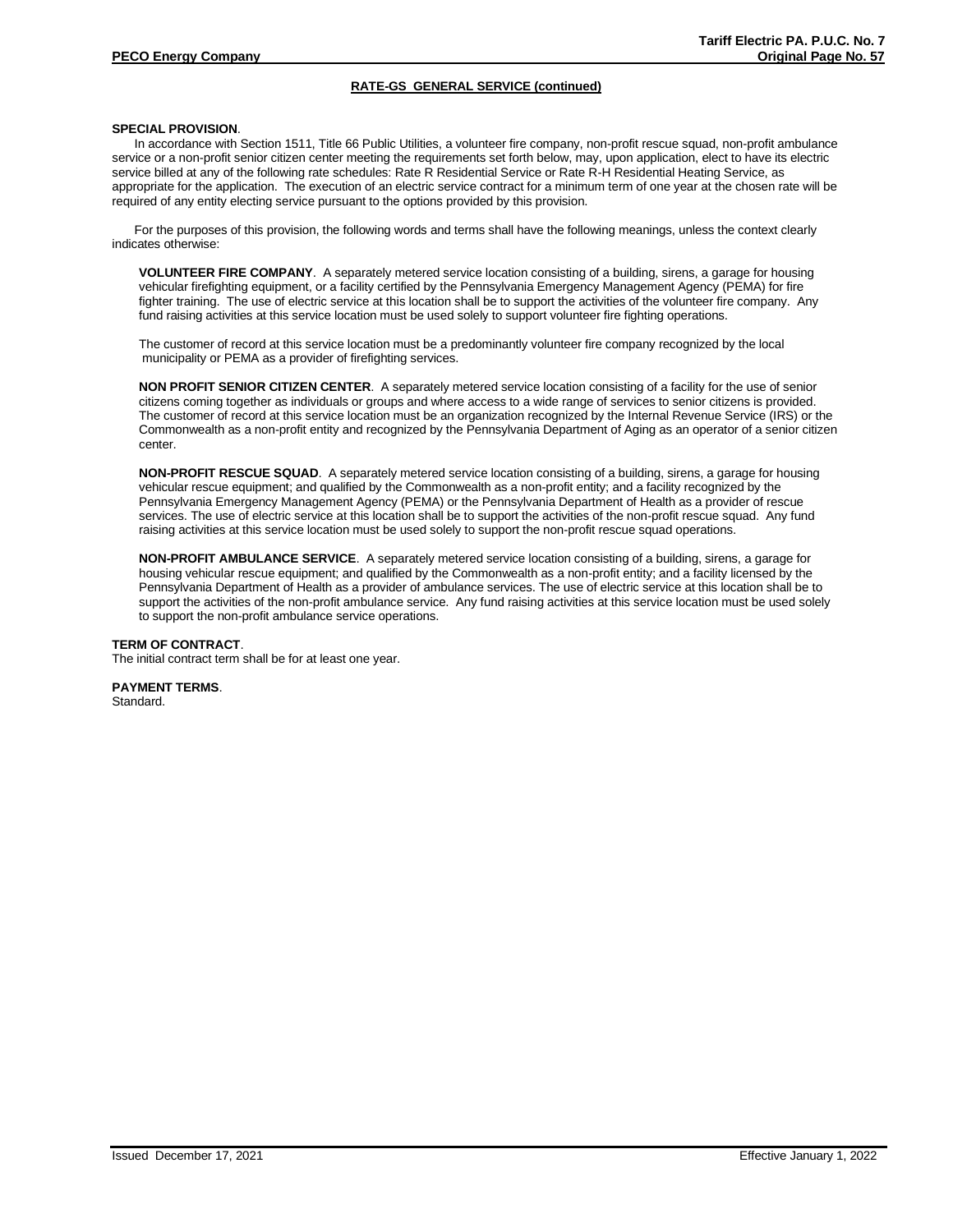# **RATE-PD PRIMARY DISTRIBUTION POWER**

## **AVAILABILITY**.

Untransformed service from the primary supply lines of the Company's distribution system where the customer installs, owns, and maintains any transforming, switching and other receiving equipment required. However, standard primary service is not available in areas where the distribution voltage has been changed to either 13 kV or 33 kV unless the customer was served with standard primary service before the conversion of the area to either 13 kV or 33 kV. This rate is available only for service locations served on this rate on July 6, 1987 as long as the original primary service has not been removed. PECO Energy may refuse to increase the load supplied to a customer served under this rate when, in PECO Energy's sole judgment, any transmission or distribution capacity limitations exist. If a customer changes the billing rate of a location being served on this rate, PECO Energy may refuse to change that location back to Rate PD when, in PECO Energy's sole judgment, any transmission or distribution capacity limitations exist.

#### **CURRENT CHARACTERISTICS**.

Standard primary service.

## **MONTHLY RATE TABLE.**

FIXED DISTRIBUTION SERVICE CHARGE: \$295.95

#### VARIABLE DISTRIBUTION SERVICE CHARGE:

\$8.27 per kW of billing demand

(\$0.0006) per kWh for all kWh

## **ENERGY EFFICIENCY CHARGE**: \$0.63 per kW of Peak Load Contribution

**ENERGY SUPPLY CHARGE**: Refer to the Generation Supply Adjustment Procurement Classes 2 and 3/4.

**TRANSMISSION SERVICE FOR CUSTOMERS RECEIVING DEFAULT SERVICE**: The Transmission Service Charge shall apply.

STATE TAX ADJUSTMENT CLAUSE, DISTRIBUTION SYSTEM IMPROVEMENT CHARGE (DSIC), FEDERAL TAX ADJUSTMENT CREDIT (FTAC), NUCLEAR DECOMMISSIONING COST ADJUSTMENT PROVISION FOR THE RECOVERY OF ENERGY EFFICIENCY AND CONSERVATION PROGRAM COSTS, NON-BYPASSABLE TRANSMISSION CHARGE, PROVISION FOR THE TAX ACCOUNTING REPAIR CREDIT AND PROVISION FOR THE RECOVERY OF CONSUMER EDUCATION PLAN COSTS APPLY TO THIS RATE.

## **DETERMINATION OF BILLING DEMAND**.

The billing demand will be computed to the nearest kilowatt and will never be less than the measured demand, adjusted for power factor in accordance with the Rules and Regulations, nor less than 25 kilowatts. The 25kW minimum shall apply to the Energy Supply Charge and the Transmission Supply Charge. Additionally, the billing demand will not be less than 40% of the maximum demand specified in the contract.

#### **MINIMUM CHARGE**.

The monthly minimum charge shall be the Fixed Distribution Service Charge, plus the charge per kW component of the Variable Distribution Service Charge, plus in the case of Procurement Class 3/4 customers, charges assessed under PJM's reliability pricing model.

## **TERM OF CONTRACT**.

The initial contract term shall be for at least three years.

#### **PAYMENT TERMS**.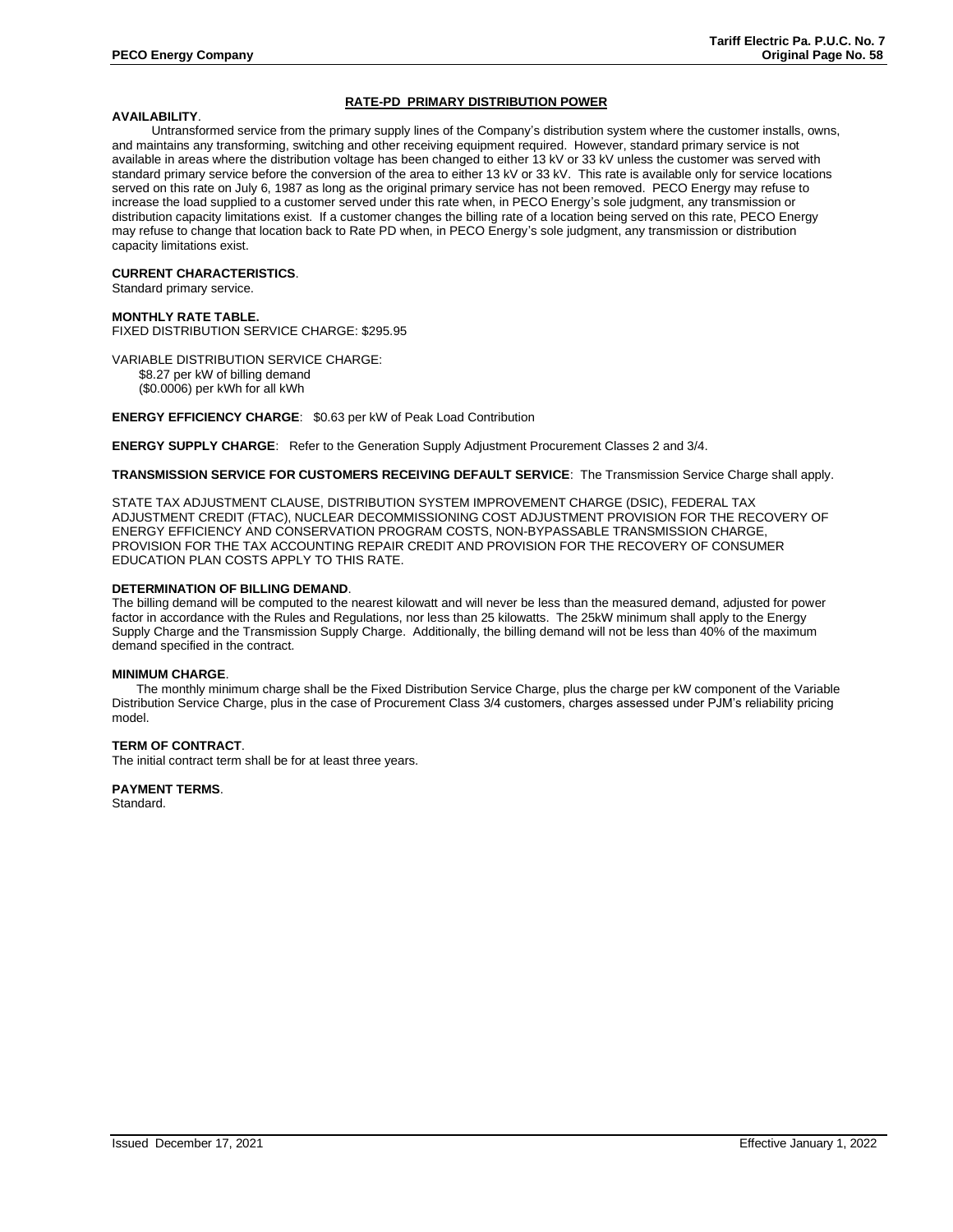# **RATE-HT HIGH TENSION POWER**

# **AVAILABILITY**.

Untransformed service from the Company's standard high tension lines, where the customer installs, owns, and maintains, any transforming, switching and other receiving equipment required.

## **CURRENT CHARACTERISTICS**.

Standard high tension service.

#### **MONTHLY RATE TABLE**. FIXED DISTRIBUTION SERVICE CHARGE: \$353.85

VARIABLE DISTRIBUTION SERVICE CHARGE: \$5.49 per kW of billing demand (\$0.0006) per kWh for all kWh

## HIGH VOLTAGE DISTRIBUTION DISCOUNT:

 For customers supplied at 33,000 volts: \$0.18 per kW of measured demand. For customers supplied at 69,000 volts: \$1.47 per kW of measured demand. For customers supplied over 69,000 volts: \$1.47 per kW of measured demand.

#### **ENERGY EFFICIENCY CHARGE**: \$0.63 per kW of Peak Load Contribution

**ENERGY SUPPLY CHARGE**: Refer to the Generation Supply Adjustment Procurement Classes 2 and 3/4.

## **TRANSMISSION SERVICE FOR CUSTOMERS RECEIVING DEFAULT SERVICE**: The Transmission Service Charge shall apply.

STATE TAX ADJUSTMENT CLAUSE, DISTRIBUTION SYSTEM IMPROVEMENT CHARGE (DSIC), FEDERAL TAX ADJUSTMENT CREDIT (FTAC), PROVISION FOR THE RECOVERY OF CONSUMER EDUCATION PLAN COSTS, NON-BYPASSABLE TRANSMISSION CHARGE, PROVISION FOR THE RECOVERY OF ENERGY EFFICIENCY AND CONSERVATION PROGRAM, PROVISION FOR THE TAX ACCOUNTING REPAIR CREDIT AND NUCLEAR DECOMMISSIONING COST ADJUSTMENT APPLY TO THIS RATE.

## **DETERMINATION OF BILLING DEMAND**.

The billing demand will be computed to the nearest kilowatt and will never be less than the measured demand, adjusted for power factor in accordance with the Rules and Regulations, nor less than 25 kilowatts. Additionally, the billing demand will not be less than 40% of the maximum demand specified in the contract. The 25 kW minimum shall apply to the Energy Supply Charge and the Transmission Supply Charge.

## **CONJUNCTIVE BILLING OF MULTIPLE DELIVERY POINTS**.

If the load of a customer located at a delivery point becomes greater than the capacity of the standard circuit or circuits established by the Company to supply the customer at that delivery point, upon the written request of the customer, the Company will establish a new delivery point and bill the customer as if it were delivering and metering the two services at a single point, as long as installation of the new service is, in the Company's opinion, less costly for the Company than upgrading the service to the first delivery point and provided that such multi-point delivery is not disadvantageous to the Company.

## **MINIMUM CHARGE**.

The monthly minimum charge shall be the Fixed Distribution Service Charge, plus the charge per kW component of the Variable Distribution Service Charge, and modify less the high voltage discount where applicable plus in the case of Procurement Class 3/4 customers, charges assessed on PJM's reliability pricing model.

#### **TERM OF CONTRACT**.

The initial contract term shall be for at least three years.

**PAYMENT TERMS.**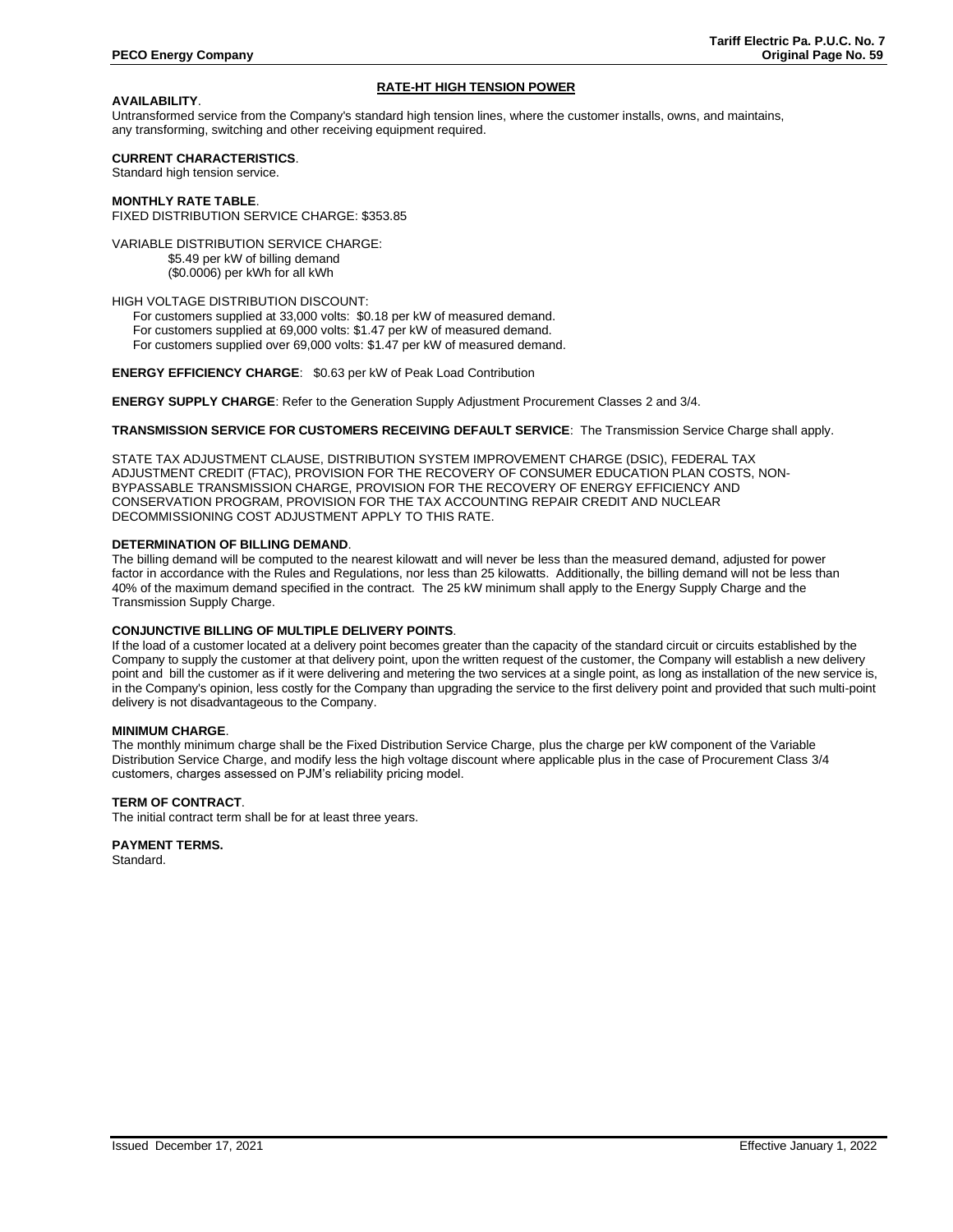# **RATE EP ELECTRIC PROPULSION**

## **AVAILABILITY.**

This rate is available only to the National Rail Passenger Corporation (AMTRAK) and to the Southeastern Pennsylvania Transportation Authority (SEPTA) for untransformed service from the Company's standard high tension lines, where the customer installs, owns, and maintains any transforming, switching and other receiving equipment required and where the service is provided for the operation of electrified transit and railroad systems and appurtenances. Rate EP is also available to legacy transformed service that is receiving service pursuant to Rate EP as of January 1, 2020; Rate EP or successor rates shall remain available for such legacy transformed service until at least December 31, 2040.

## **CURRENT CHARACTERISTICS**.

Standard sixty hertz (60 Hz) high tension service.

## **MONTHLY RATE TABLE.** FIXED DISTRIBUTION SERVICE CHARGE: \$1,292.35 per delivery point

VARIABLE DISTRIBUTION SERVICE CHARGE: \$4.64 per kW of billing demand (\$0.0006) per kWh for all kWh

HIGH VOLTAGE DISTRIBUTION DISCOUNT:

For delivery points supplied at 33,000 volts: \$0.18 per kW. For delivery points supplied at 69,000 volts: \$1.47 per kW for first 10,000 kW of measured demand. For delivery points supplied over 69,000 volts \$1.47 per kW for first 100,000 kW of measured demand.

**ENERGY SUPPLY CHARGE**: Refer to the Generation Supply Adjustment Procurement Class 3/4.

**ENERGY EFFICIENCY CHARGE**: \$0.63 per kW of Peak Load Contribution

#### **TRANSMISSION SERVICE FOR CUSTOMERS RECEIVING DEFAULT SERVICE**: The Transmission Service Charge shall apply.

STATE TAX ADJUSTMENT CLAUSE, DISTRIBUTION SYSTEM IMPROVEMENT CHARGE (DSIC), FEDERAL TAX ADJUSTMENT CREDIT (FTAC), PROVISION FOR THE RECOVERY OF CONSUMER EDUCATION PLAN COSTS, NON-BYPASSABLE TRANSMISSION CHARGE, PROVISION FOR THE RECOVERY OF ENERGY EFFICIENCY AND CONSERVATION PROGRAM COSTS, PROVISION FOR THE TAX ACCOUNTING REPAIR CREDIT AND NUCLEAR DECOMMISSIONING COST ADJUSTMENT APPLY TO THIS RATE.

#### **DETERMINATION OF BILLING DEMAND**.

The billing demand will be computed to the nearest kilowatt and will never be less than the measured demand, adjusted for power factor in accordance with the Rules and Regulations, nor less than 5,000 kilowatts. Additionally, the billing demand will not be less than 40% of the maximum demand specified in the contract.

#### **CONJUNCTIVE BILLING OF MULTIPLE DELIVERY POINTS**.

If the load of a customer located at a delivery point becomes greater than the capacity of the standard circuit or circuits established by the Company to supply the customer at that delivery point, upon the written request of the customer, the Company will establish a new delivery point and bill the customer as if it were delivering and metering the two services at a single point, as long as installation of the new service is, in the Company's opinion, less costly for the Company than upgrading the service to the first delivery point and provided that such multi-point delivery is not disadvantageous to the Company. Conjunctive billing under this section is available regardless of whether the conjunctivelybilled sites take generation service from one or more generation suppliers and/or PECO default service.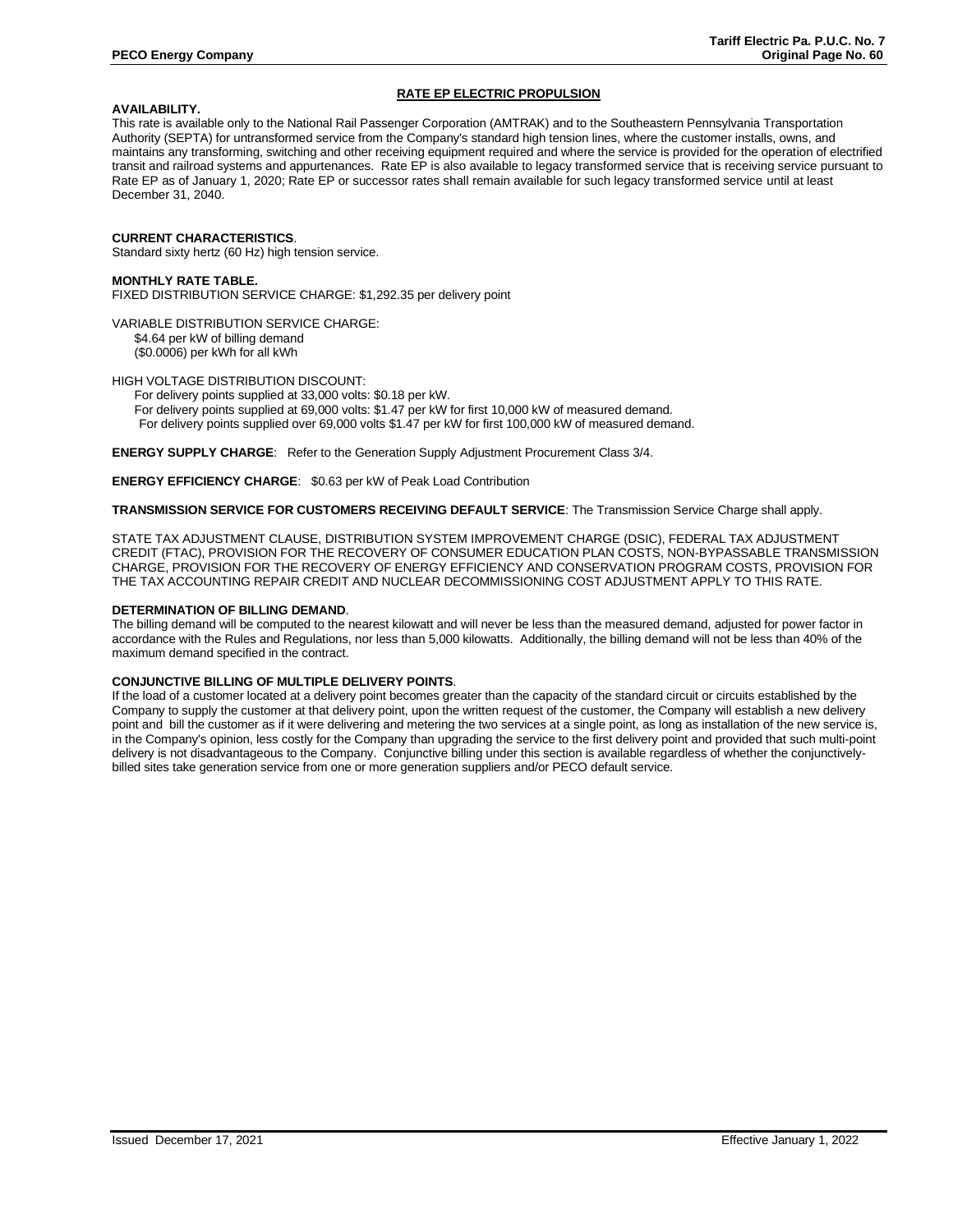# **RATE POL PRIVATE OUTDOOR LIGHTING**

# **AVAILABILITY.**

To any residential or commercial customer with outdoor lighting of sidewalks, driveways, yards, lots and similar places, outside the scope of service under Rates SL-S and SL-E.

## **MONTHLY RATE TABLE.**

A Standard Lighting Unit shall be a Cobra Head or Floodlight comprised of a bracket, the lead wires, and a luminaire, including lamp, reactor, and control. The wattage is composed of manufacturer's rating of its lamps, ballasts, transformers, individual controls, and other load components required for its operation

|                                                | PRICE PER LIGHTING UNIT |             |
|------------------------------------------------|-------------------------|-------------|
| <b>MERCURY-VAPOR LAMPS</b>                     | <b>DISTRIBUTION</b>     |             |
|                                                | (Co.Pole)               | (Cust.Pole) |
| 100 Watts (nominally 4,000 Lumens)             | \$15.23                 | \$13.62     |
| 175 Watts (nominally 8,000 Lumens)             | \$20.60                 | \$19.07     |
| 250 Watts (nominally 12,000 Lumens)            | \$25.35                 | \$23.98     |
| 400 Watts (nominally 20,000 Lumens)            | \$32.62                 | \$30.81     |
| 400 Watts Floodlight (nominally 22,000 Lumens) | \$35.32                 | \$33.51     |
| SODIUM-VAPOR LAMPS                             | <b>DISTRIBUTION</b>     |             |
|                                                | (Co.Pole)               | (Cust.Pole) |
| 70 Watts (nominally 5,800 Lumens)              | \$20.89                 | \$19.32     |
| 250 Watts (nominally 25,000 Lumens)            | \$33.08                 | \$31.27     |
| 400 Watts (nominally 50,000 Lumens)            | \$36.15                 | \$34.33     |
| 400 Watts Floodlight (nominally 50,000 Lumens) | \$38.83                 | \$37.02     |

Service to the above listed Mercury-Vapor Lamps and Sodium-Vapor Lamps is not available as of January 1, 2016 to new Customers or existing customers for new or replacement luminaires. The Company will not replace defective or broken mercury vapor or sodium vapor luminaires, including ballasts. In such cases, the customer must take service under one of the current lighting unit options as set forth below.

| <b>METAL HALIDE LAMPS</b>              | <b>DISTRIBUTION</b> |             |
|----------------------------------------|---------------------|-------------|
|                                        | (Co.Pole)           | (Cust.Pole) |
| 100 Watts (nominally<br>7,800 Lumens)  | \$30.99             | \$29.97     |
| 175 Watts (nominally<br>13,000 Lumens) | \$32.50             | \$30.60     |
| 250 Watts (nominally<br>20,500 Lumens) | \$34.36             | \$32.48     |
| 400 Watts (nominally<br>36,000 Lumens) | \$38.24             | \$36.47     |
| 1000 Watts (nominally 110,000 Lumens)  | \$66.52             | \$64.79     |
| HIGH PRESSURE SODIUM VAPOR LAMPS       | <b>DISTRIBUTION</b> |             |
|                                        | (Co.Pole)           | (Cust.Pole) |
| 50 Watts (nominally<br>4,000 Lumens)   | \$20.76             | \$19.17     |
| 70 Watts (nominally<br>5,800 Lumens)   | \$23.51             | \$21.75     |
| 100 Watts (nominally<br>9,500 Lumens)  | \$24.81             | \$23.06     |
| 150 Watts (nominally<br>16,000 Lumens) | \$27.06             | \$25.31     |
| 250 Watts (nominally<br>25,000 Lumens) | \$31.69             | \$29.90     |
| 400 Watts (nominally<br>50,000 Lumens) | \$38.30             | \$36.53     |
| 1,000 Watts (nominally 130,000 Lumens) | \$44.05             | \$43.36     |
| LIGHT-EMITTING DIODE LAMPS             | <b>DISTRIBUTION</b> |             |
|                                        | (Co.Pole)           | (Cust.Pole) |
| 5 Watts (nominally<br>3,300 Lumens)    | \$34.04             | \$32.39     |
| 53 Watts (nominally<br>5,000 Lumens)   | \$34.88             | \$33.24     |
| 87 Watts (nominally<br>8,300 Lumens)   | \$36.01             | \$34.36     |
| 163 Watts (nominally 15,800 Lumens)    | \$39.16             | \$37.51     |
| 215 Watts (nominally 20,000 Lumens)    | \$41.05             | \$39.40     |

**ENERGY SUPPLY CHARGE**. Refer to the Generation Supply Adjustment Procurement Class 2.

**TRANSMISSION SERVICE FOR CUSTOMERS RECEIVING DEFAULT SERVICE:** The Transmission Service Charge shall apply.

STATE TAX ADJUSTMENT CLAUSE, DISTRIBUTION SYSTEM IMPROVEMENT CHARGE (DSIC), FEDERAL TAX ADJUSTMENT CREDIT (FTAC), PROVISION FOR THE RECOVERY OF CONSUMER EDUCATION PLAN COSTS, PROVISION FOR THE RECOVERY OF ENERGY EFFICIENCY, NON-BYPASSABLE TRANSMISSION CHARGE, CONSERVATION PROGRAM COSTS, PROVISION FOR THE TAX ACCOUNTING REPAIR CREDIT AND NUCLEAR DECOMMISSIONING COST ADJUSTMENT APPLY TO THIS RATE**.**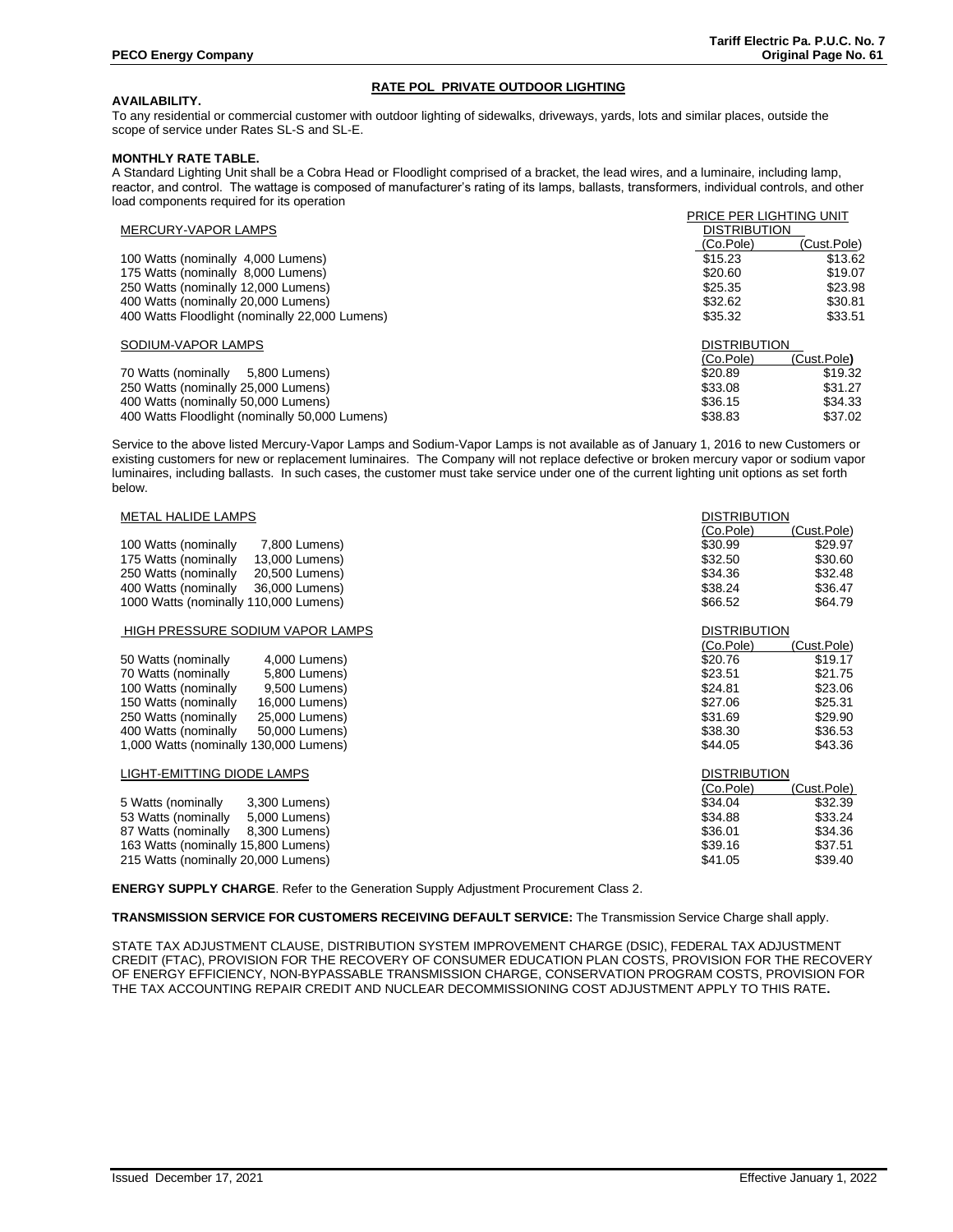# **RATE POL PRIVATE OUTDOOR LIGHTING (continued)**

# **TERMS AND CONDITIONS.**

1. Service. Lighting service shall be supplied from distribution facilities and equipment installed, owned, and maintained by the Company. Each lighting installation must be separately connected to a Point of Delivery on the Company's secondary distribution system. Lighting service will be operated on an all-night, every-night lighting schedule under which lights are turned on after sunset and off before sunrise with approximately 4,100 operating hours (average monthly burning hours = 341.11 hours). Each lamp shall be controlled by a photoelectric cell which shall operate to energize the lamp during periods of darkness and de-energize it during other periods. The service includes the supply of lamps and their renewal when burned out or broken. Renewal of lamps will be made only during regular daytime working hours after notification by the customer of the necessity.

2. Standard Installations. In connection with the standard service provided herein, the Company will install, own and maintain all facilities within highway limits, all standard service-supply lines, and all Lighting Units. The customer will install, own and maintain all poles on the customer's property and all service extensions on the customer's property from the Company's standard service-supply lines.

Investment by the Company under standard conditions of supply will be limited to that warranted by three times the prospective revenue recovered through the Company's tariffed Variable Distribution Service Charge. Any additional investment will be assumed by the customer.

Title to all lighting installations of a type approved by the Company shall be vested in the Company and all necessary maintenance, repair and replacement of equipment in such installations will be made by the Company.

Standard supply to lighting installations will be from aerial wires, except that, at the option of the Company, in areas where its other distribution facilities are underground, supply may be underground.

3. Non-Standard installations. For underground supply furnished at the request of the customer where aerial supply would be normal, or for other than standard installations made at the request of the customer and of a type approved by the Company, the Company will assume the cost up to the amount it would normally have invested and will require the customer to contribute all excess costs.

The Company may offer non-standard Lighting Units and installations in addition to those listed above in the Monthly Rate Table. For customers requesting such service, there will be an additional charge, as specified in the customer's contract based on the incremental cost over that listed in the Monthly Rate Table. Maintenance, repair and replacement of nonstandard equipment shall be at the expense of the customer.

4. Location Authorization and Protection. The location of lamps to be supplied is to be approved by the properly designated authorized representative of the customer. The customer shall furnish any requisite authority for the erection and maintenance of poles, wires, luminaires and other equipment necessary to operate the lamps at the approved locations.

Lighting Units shall be installed at locations and upon structures approved by the Company and in positions permitting servicing from a ladder truck.

At the expense of the customer, the Company will relocate a lamp to a new location after receiving a written request from the customer.

The customer shall protect the Company from malicious damage to the lighting system.

Customer construction shall meet the Company's standards which are based upon the National Electrical Code. Designs of proposed construction deviating from such standards shall be submitted to the Company for approval before proceeding with any work. The customer shall obtain and submit any permits or other authority requisite to the installation and operation of the Lighting Units served hereunder.

5. Equipment Removal. If the customer requests that the Company remove or replace any existing Private Outdoor Lighting installation, the Company will charge for removal or replacement of the installations and the associated poles and conductors used exclusively for the street lighting installation. The Company's charge will include the cost of removal or replacement plus the estimated remaining book value of the removed or replaced equipment less salvage.

6. Outage Allowances. Written notice to the Company prior to 4:00 pm of the failure of any light to burn on the previous night shall entitle the customer to a pro rata reduction in the charges under this rate for the hours of failure if such failure continues for a period in excess of 24 hours after the notice is received. Allowances will not be made for outages resulting from the customer's failure to protect the lighting system or from riot, fire, storm, flood, interference by civil or military authorities, or any other cause beyond the Company's control.

7. Customer Responsibility. The customer shall be solely responsible for determining the amount, location and sufficiency of illumination, including conducting all studies of luminosity, lighting location, and traffic.

#### **TERM OF CONTRACT.**

The initial contract term for each lighting unit shall be for at least three years.

**PAYMENT TERMS.**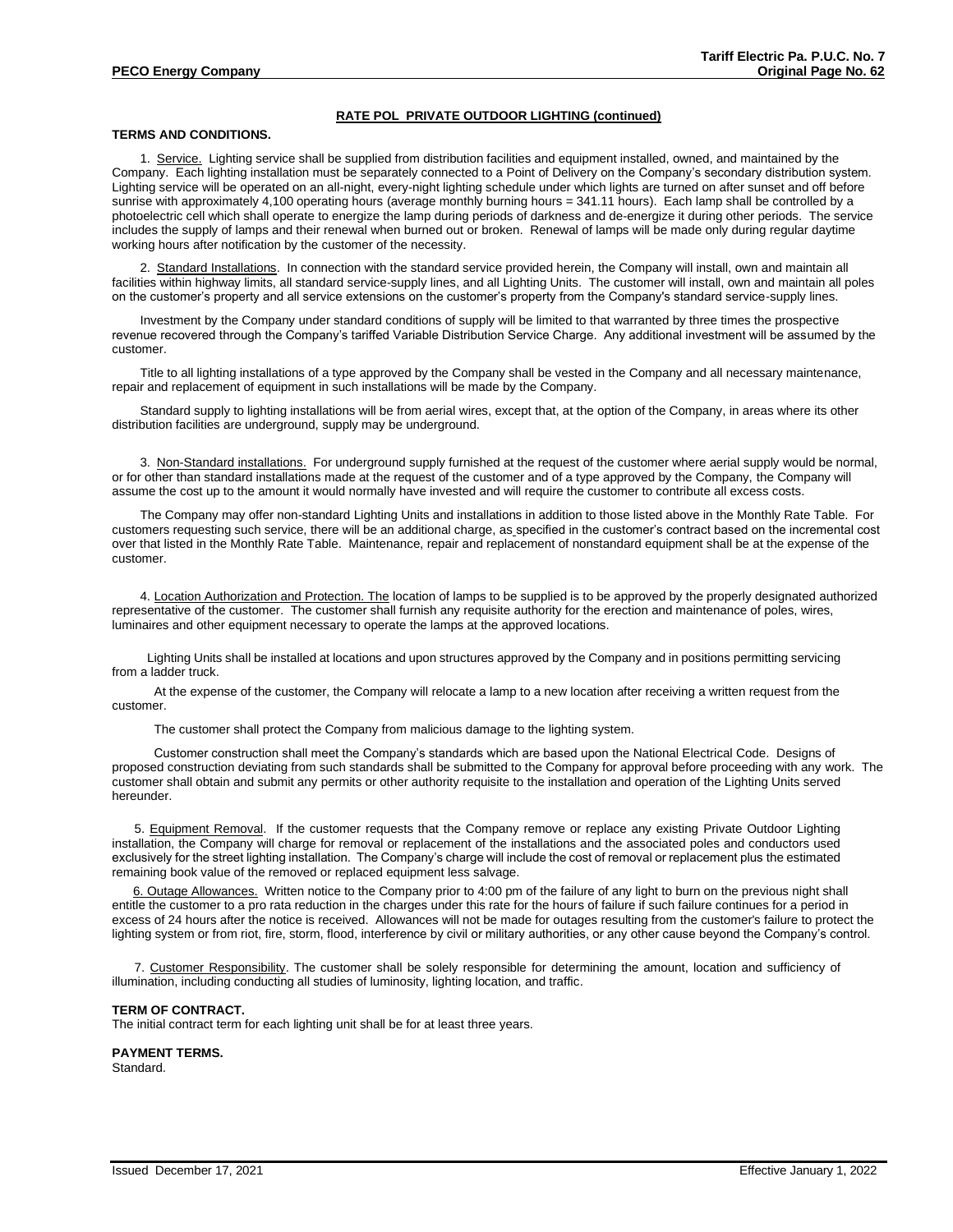# **RATE SL-S STREET LIGHTING-SUBURBAN COUNTIES**

# **AVAILABILITY.**

To any municipal entity for outdoor lighting of streets, highways, bridges, parks and similar places located outside the city and county of Philadelphia, including directional highway signs at locations where other outdoor lighting service is established hereunder, only if all of the distribution facilities and equipment are installed, owned, and maintained by the Company.

## **ANNUAL RATE TABLE**

The prices in the Rate Table apply to all Company-approved installations for (a) federal, state, county and municipal authorities and community associations entering into a contract for lighting service; and (b) building operation developers for lighting, during the development period, of streets that are to be dedicated, where the municipality has approved the lighting and agreed to subsequently assume the charges for it under a standard contract.

The wattage is composed of manufacturer's rating of its lamps, ballasts, transformers, individual controls, and other load components required for its operation.

## **Incandescent Filament Lamps**

| Size of Lamp (Nominal)     | <b>Billing Watts</b> | <b>Distribution</b> |
|----------------------------|----------------------|---------------------|
| 320 Lumens                 | 32                   | \$101.62            |
| 600 Lumens                 | 58                   | \$142.42            |
| 1.000 Lumens               | 103                  | \$198.40            |
| 2.500 Lumens               | 202                  | \$272.65            |
| 6,000 Lumens               | 448                  | \$309.65            |
| 10,000 Lumens              | 690                  | \$374.28            |
|                            |                      |                     |
| <b>Mercury Vapor Lamps</b> |                      |                     |
| Size of Lamp (Nominal)     | <b>Billing Watts</b> | <b>Distribution</b> |
|                            |                      |                     |
| 4,000 Lumens               | 115                  | \$233.53            |
| 8.000 Lumens               | 191                  | \$246.19            |
| 12.000 Lumens              | 275                  | \$262.02            |
| 20,000 Lumens              | 429                  | \$307.11            |
| 42,000 Lumens              | 768                  | \$436.46            |

Service to the above listed Incandescent Filament Lamps and Mercury-Vapor Lamps is not available after January 1, 2016 to new Customers or existing customers for new or replacement luminaires. The Company will not replace defective or broken incandescent filament or mercury vapor luminaires, including ballasts. In such cases, the customer must take service under one of the current lighting unit options as set forth below.

#### **High Pressure Sodium-Vapor Lamps**

| Size of Lamp (Nominal)      | <b>Billing Watts</b> | <b>Distribution</b> |
|-----------------------------|----------------------|---------------------|
| 5.800 Lumens                | 94                   | \$231.91            |
| 9.500 Lumens                | 131                  | \$251.98            |
| 16,000 Lumens               | 192                  | \$282.71            |
| 25,000 Lumens               | 294                  | \$320.71            |
| 50,000 Lumens               | 450                  | \$381.47            |
|                             |                      |                     |
| <b>Light-Emitting Diode</b> |                      |                     |
| <b>Lamps</b> Size of Lamp   | <b>Billing Watts</b> | <b>Distribution</b> |
| (Nominal)                   |                      |                     |
| 3,300 Lumens                | 35                   | \$408.80            |
| 5.000 Lumens                | 53                   | \$418.96            |
| 8300 Lumens                 | 87                   | \$432.41            |
| 15,800 Lumens               | 163                  | \$470.28            |
| 20,000 Lumens               | 215                  | \$492.97            |

**ENERGY SUPPLY CHARGE**: Refer to the Generation Supply Adjustment, Procurement Class 2.

**TRANSMISSION SERVICE FOR CUSTOMERS RECEIVING DEFAULT SERVICE:** The Transmission Service Charge shall apply.

STATE TAX ADJUSTMENT CLAUSE, DISTRIBUTION SYSTEM IMPROVEMENT CHARGE (DSIC), FEDERAL TAX ADJUSTMENT CREDIT (FTAC), PROVISION FOR THE RECOVERY OF CONSUMER EDUCATION PLAN COSTS, PROVISION FOR THE RECOVERY OF ENERGY EFFICIENCY AND CONSERVATION PROGRAM COSTS, NON-BYPASSABLE TRANSMISSION CHARGE, PROVISION FOR THE TAX ACCOUNTING REPAIR CREDIT AND NUCLEAR DECOMMISSIONING COST ADJUSTMENT, APPLY TO THIS RATE.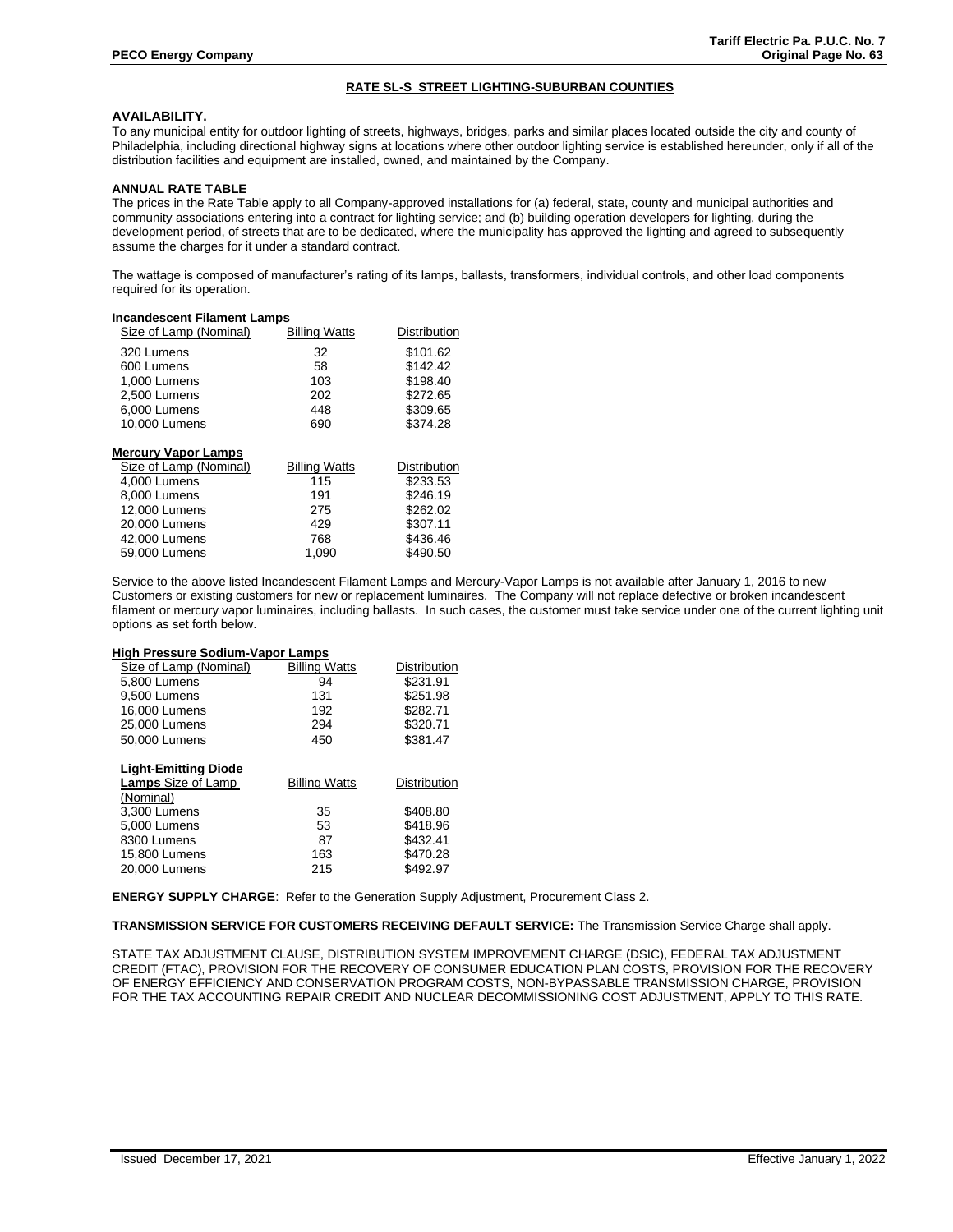# **RATE SL-S STREET LIGHTING-SUBURBAN COUNTIES (continued)**

## **TERMS AND CONDITIONS.**

1. Service. Lighting service shall be supplied from distribution facilities and equipment installed, owned, and maintained by the Company. Each lighting installation must be separately connected to a Point of Delivery on the Company's secondary distribution system. Lighting service will be operated on an all-night, every-night lighting schedule under which lights are turned on after sunset and off before sunrise with approximately 4,100 operating hours (average monthly burning hours = 341.11 hours). Each lamp shall be controlled by a photoelectric cell which shall operate to energize the lamp during periods of darkness and de-energize it during other periods. The service includes the supply of Lightning Units and their renewal when burned out or broken. Renewal of lamps will be made only during regular daytime working hours after notification by the customer of the necessity.

2. Standard Installations. The Company will install, own, and maintain its distribution facilities and equipment on the public highways to the extent warranted by three times the prospective revenue recovered through the Company's tariffed Variable Distribution Service Charge, with any additional investment to be assumed by the customer.

Title to all lighting installations of a type approved by the Company shall be vested in the Company and all necessary maintenance, repair and replacement of equipment in such installations will be made by the Company.

Standard supply to lighting installations will be from aerial wires, except that, at the option of the Company, in areas where its other electric distribution facilities are underground, supply may be underground.

3. Non-Standard installations. For underground supply furnished at the request of the customer where aerial supply would be normal, or for other than standard installations made at the request of the customer and of a type approved by the Company, the Company will assume the cost up to the amount it would normally have invested and will require the customer to contribute all excess costs.

The Company may offer non-standard Lighting Units and installations in addition to those listed above in the Annual Rate Table. For customers requesting such service, there will be an additional charge, as specified in the customer's contract based on the incremental cost over that listed in the Annual Rate Table. Maintenance, repair and replacement of nonstandard equipment shall be at the expense of the customer.

The installation cost of lighting on private property, or for contracts of less than standard term, shall be paid by the customer.

4. Location, Authorization and Protection. The location of lamps to be supplied is to be approved by the properly designated authorized representative of the customer. The customer shall furnish any requisite authority for the erection and maintenance of poles, wires, luminaires and other equipment necessary to operate the lamps at the approved locations.

Lighting Units shall be installed at locations and upon structures approved by the Company and in positions permitting servicing from a ladder truck.

At the expense of the customer, the Company will relocate a lamp to a new location after receiving a written request from the customer.

The customer shall protect the Company from malicious damage to the lighting system.

5. Equipment Removal. If the customer requests that the Company remove or replace any existing Street Lighting installation, the Company will charge for removal or replacement of the installation and the associated poles and conductors used exclusively for the installation. The Company's charge will include the cost of removal or replacement plus the estimated remaining book value of the removed or replaced equipment less salvage.

6. Outage Allowances. Written notice to the Company prior to 4:00 pm of the failure of any light to burn on the previous night shall entitle the customer to a pro rata reduction in the charges under this rate for the hours of failure if such failure continues for a period in excess of 24 hours after the notice is received. Allowances will not be made for outages resulting from the customer's failure to protect the lighting system or from riot, fire, storm, flood, interference by civil or military authorities, or any other cause beyond the Company's control.

7. Customer Responsibility. The customer shall be solely responsible for determining the amount, location and sufficiency of illumination, including conducting all studies of luminosity, lighting location, and traffic.

#### **TERM OF CONTRACT.**

The initial contract term for each lighting installation shall be for at least three years.

## **PAYMENT TERMS**.

Bills will be rendered monthly. Each month, for the purpose of prorating the price, shall be considered 1/12 of a year.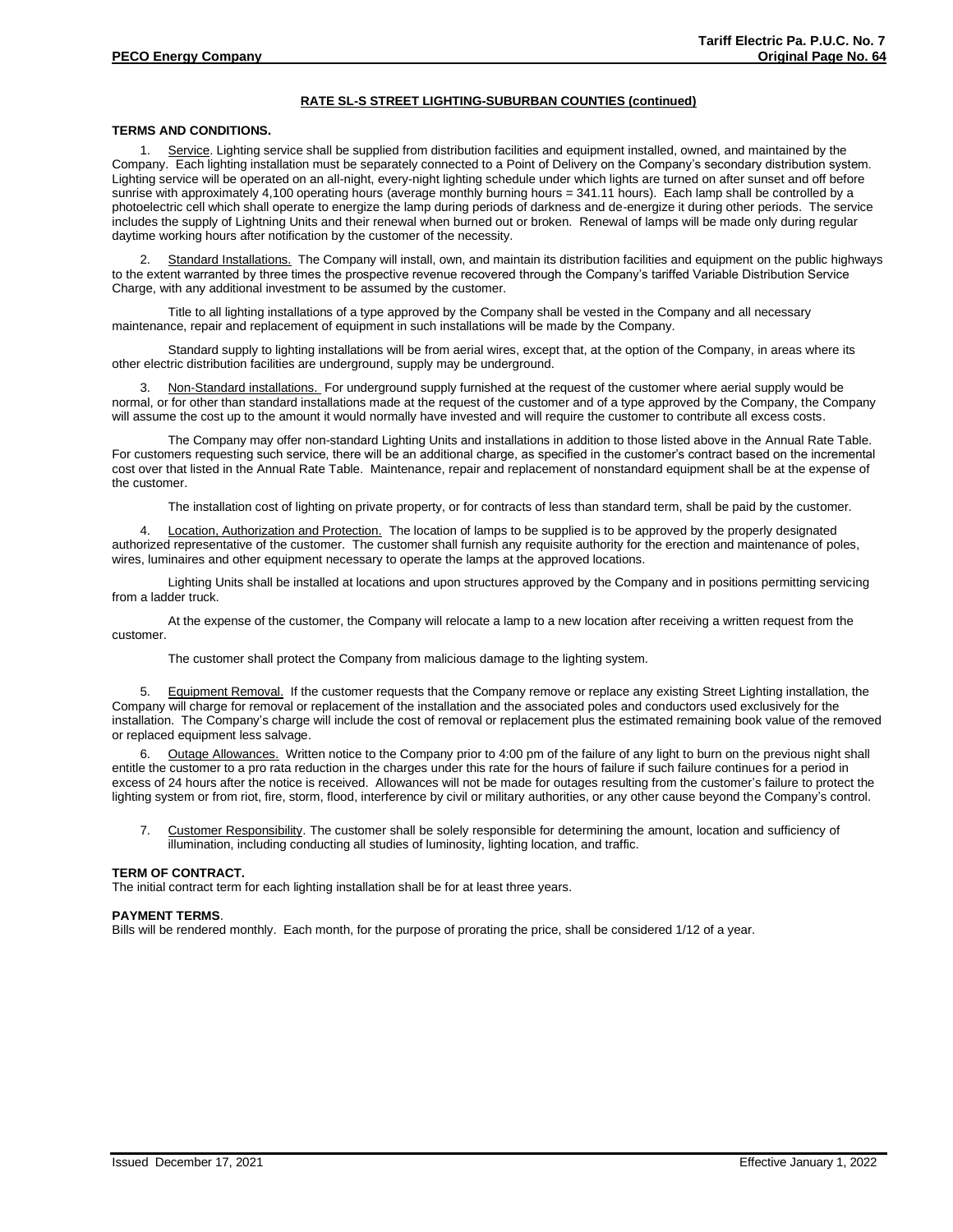# **AVAILABILITY**.

To any governmental agency for outdoor lighting provided for the safety and convenience of the public of streets, highways, bridges, parks or similar places, including directional highway signs at locations where other outdoor lighting service is established hereunder only if all of the Utilization Facilities, as defined in Terms and Conditions in this Base Rate, are installed, owned and maintained by a governmental agency.

**RATE SL-E STREET LIGHTING CUSTOMER OWNED FACILITIES**

 This rate is also available to community associations of residential property owners both inside and outside the City of Philadelphia for the lighting of streets that are not dedicated. This rate is not available to commercial or industrial customers. All facilities and their installation shall be approved by the Company.

#### **MONTHLY RATE TABLE.**

SERVICE LOCATION DISTRIBUTION CHARGE: \$6.89 per Service Location (as defined below) \* VARIABLE DISTRIBUTION CHARGE: \$0.01857 per kWh

**ENERGY SUPPLY CHARGE:** Refer to the Generation Supply Adjustment Procurement Class 2<sup>\*</sup>.

The service location charge includes an Energy Efficiency Program Surcharge of \$0.24 per location.

#### **TRANSMISSION SERVICE FOR CUSTOMERS RECEIVING DEFAULT SERVICE**: The Transmission Service charge shall apply.

STATE TAX ADJUSTMENT CLAUSE, DISTRIBUTION SYSTEM IMPROVEMENT CHARGE (DSIC), FEDERAL TAX ADJUSTMENT CREDIT (FTAC), PROVISION FOR THE RECOVERY OF CONSUMER EDUCATION PLAN COSTS, PROVISION FOR THE RECOVERY OF ENERGY EFFICIENCY AND CONSERVATION PROGRAM COSTS, NON-BYPASSABLE TRANSMISSION CHARGE, PROVISION FOR THE TAX ACCOUNTING REPAIR CREDIT AND NUCLEAR DECOMMISSIONING COST ADJUSTMENT APPLY TO THIS RATE.

## **SERVICE LOCATION**.

A Service Location is the Point of Delivery on the Company's secondary circuit. that connects to one or more Utilization Facilities. A customer may connect multiple Utilization Facilities to a single Service Location in accordance with Paragraph 2c and approval by the Company.

## **DETERMINATION OF ENERGY BILLED.**

The energy use for a month of a Service Location shall be computed to the nearest kilowatt hour as the product of one thousandth of its wattage and the effective hours of use of such wattage during the calendar month under the established operation schedules as set forth under Terms and Conditions, Paragraph 1 Service. The wattage, expressed to the nearest tenth of a watt, of a Service Location shall be composed of manufacturer's rating of its lamps, ballasts, transformers, individual controls and other load components required for its operation. The aggregate of the kilowatt hours thus computed for all Active Service Locations shall constitute the energy billed for the month.

#### **TERMS AND CONDITIONS**.

- Service. Lighting service will be operated on all-night, every-night lighting schedules, under which lights normally are turned on after sunset and off before sunrise with approximately  $4,100$  annual operating hours (average monthly burning hours = 341.11 hours). Extended lighting service during all daylight hours will be supplied for lamps specified by the customer
- 2. Ownership of Utilization Facilities.

a. Service Locations Supplied from Aerial Circuits: customer shall provide, own and maintain the Utilization Facilities defined as the brackets, hangers, luminaires, lamps/LED array(s), ballasts/drivers, transformers, individual controls, conductors, molding and supporting insulators between the lamp receptacles and line wires of the Company's distribution facilities and any other components as required for the operation of each Service Location.

The Company shall provide the supporting pole or post for such aerially supplied Service Location and will issue authorization to permit the customer to install thereon the said Utilization Facilities. If the Company sells aerially supplied streetlighting facilities to a government agency in order to qualify for SL-E, such sale will include the supporting pole or post.

b. Service Locations Supplied from Underground Circuits: customer shall provide, own and maintain the Utilization Facilities defined as brackets or hangers, luminaires, lamps/LED array(s), ballasts/drivers, transformers, individual controls, and conductors and shall assume all costs of installing such Utilization Facilities. Customer shall also provide, own, and maintain the supporting pole or post foundation with 90 degree pipe bend, and conduits from the luminaires to sidewalk level, or in special cases, such as Federally and State financed limited access highways, to a Service Location designated by the Company on its secondary voltage circuit.

Except as provided in Paragraph 5 Supply Facilities, the Company shall own conduit from the distribution circuit to the 90 degree pipe bend, shall own conductors from its distribution system to the designated Service Location and shall provide sufficient length of conductors for splicing at the designated Service Location or in the post base where sidewalk level access is provided. c. Service to Group of Utilization Facilities:

#### **AERIAL SUPPLY**

When the customer requests service to a group of Utilization Facilities supplied from aerial distribution facilities, the customer is responsible for providing the support poles or posts for the Utilization Facilities. The Company will provide a service, nominally 100 feet, to the customer's first supporting structure. The customer is responsible for installing supply conductors from the first supporting structure to all Utilization Facilities.

#### **UNDERGROUND SUPPLY**

When groups of Utilization Facilities are supplied from underground distribution facilities, the customer is responsible for the supporting poles or posts and the supply conductors to each Utilization Facility from the designated Service Location. If the customer requests an underground supply to a group of Utilization Facilities and the designated Service Location is a secondary terminal pole, the customer will install, own, maintain all cable, including the cable on the pole.

3 .Standards of Construction for Utilization Facilities. Customer construction shall meet the Company's standards which are based upon the National Electrical Safety Code. Designs of proposed construction deviating from such standards shall be submitted to the Company for approval before proceeding with any work.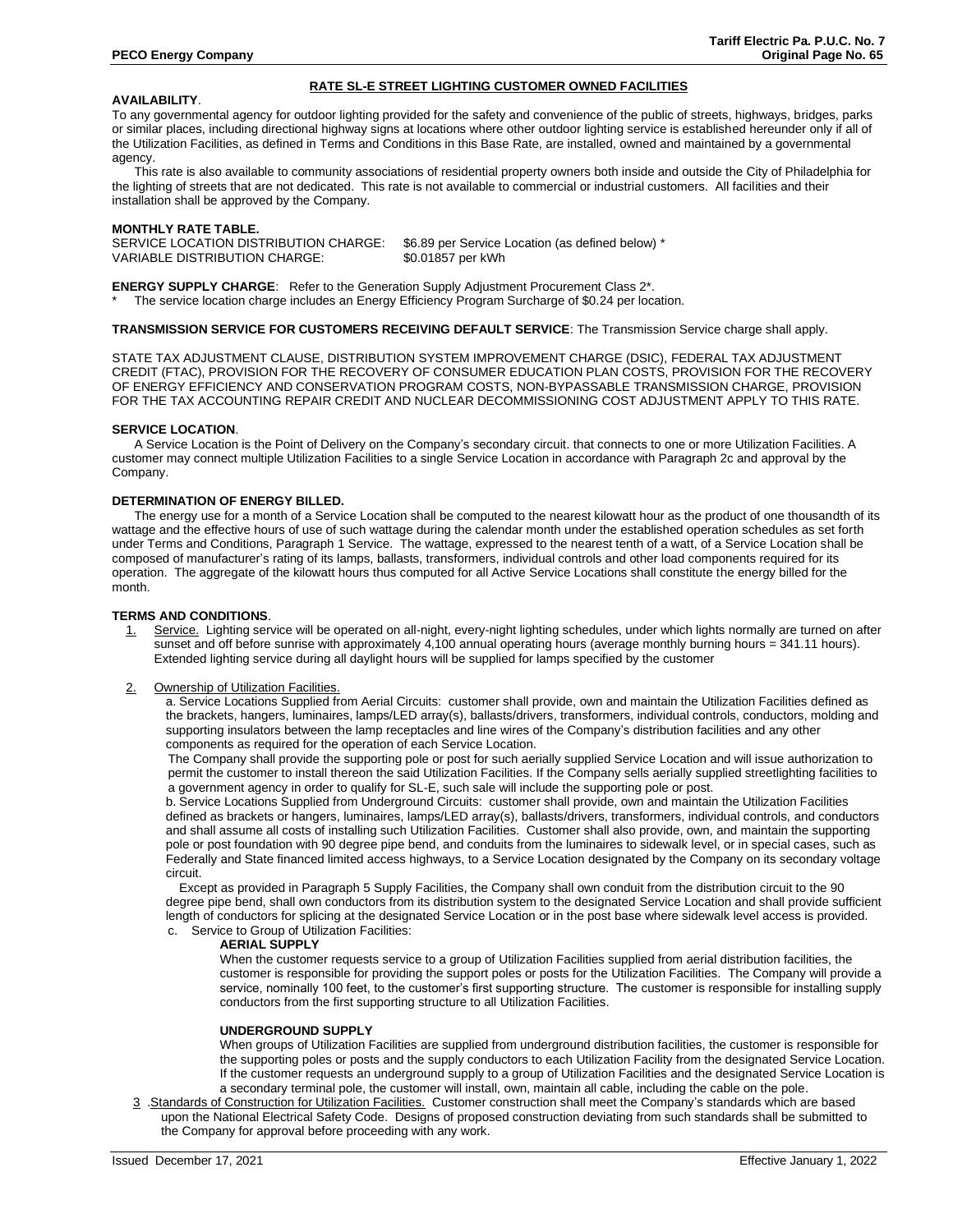## **RATE SL-E STREET LIGHTING CUSTOMER-OWNED FACILITIES (continued)**

4. Power Factor. The Utilization Facilities provided by the customer shall be of such a nature as to maintain the power factor of each Lighting Unit at not less than 85%.

5. Supply Facilities. Lighting service shall be supplied from distribution facilities and equipment installed, owned and maintained by the Company. A customer contribution for new, additional or relocated lighting service may be required as described in Paragraph 11.

Where Company ownership of conduit, manholes or vaults may not be practical for reasons beyond its control (such as bridges, overpasses, underpasses and limited access highways), the customer shall make available at no expense to the Company, space for the Company's distribution facilities required in rendering service under this rate.

6. Connection of Service Location. For new, additional or relocated Service Locations and for any modernization or maintenance work involving connections to the Company's distribution circuits, the customer will provide sufficient length of conductors to permit the Company to make taps at the top of the pole for aerial circuits, or for splices to underground circuits at the designated delivery point on the Company's secondary voltage circuit. All work done by the customer that may involve Company street lighting, control, and other distribution circuits shall be performed under Company permit and blocking procedures.

7. Service. Lighting service will be operated on all-night, every-night lighting schedules, under which lights normally are turned on after sunset and off before sunrise with approximately 4,100 annual operating hours (average monthly burning hours = 341.11 hours). Extended lighting service during all daylight hours will be supplied for lamps specified by the customer.

8. Change in Size and Type of Service Locations. Written notice of any planned change in size or type of any components of Service Locations shall be furnished by the customer to the Company not less than 10 days prior to the effective date of such change. The customer shall be responsible for notification to the Company of any changes made in manufacturer's wattage ratings at any Service Location.

9. Service Maintenance. Upon receipt of report of a Service Location not receiving power, the Company will determine the cause of power failure and will restore service to the distribution circuit and control equipment, disconnecting, if necessary, any faulty Service Location from the circuit. Customer will make necessary repairs between the luminaires of the faulty utilization facilities and the point of connection to the Company's distribution circuit. In the event the fault is located in the Company owned facilities, the customer will bill the Company for this portion of the replaced facilities.

Authorization and Protection. The customer shall, to the extent of one's ability, furnish any requisite authority for the erection and maintenance of poles, wires, fixtures and other equipment necessary to operate the lights at the locations and under the conditions designated, and shall protect the Company from malicious damage to the lighting system.

11. New, Additional or Relocated Lighting. The total costs to provide lighting service for new, additional or relocated lamps installed by the customer shall be subject to a revenue test. If the costs exceed the estimated revenue recovered through the Company's tariffed Variable Distribution Service Charges for four years, a customer contribution for all excess costs will be required.

12. Relocation of Service Locations. Where a pole is replaced by the Company at its own option, it shall be the customer's responsibility to have the Utilization Facilities transferred from the old to the new pole.

13. Customer Responsibility. The customer shall be solely responsible for determining the amount, location and sufficiency of illumination, including conducting all studies of luminosity, lighting location, and traffic.

#### **TERM OF CONTRACT.**

The initial contract term for each Service Location shall be for at least one year.

#### **PAYMENT TERMS.**

Bills will be rendered monthly.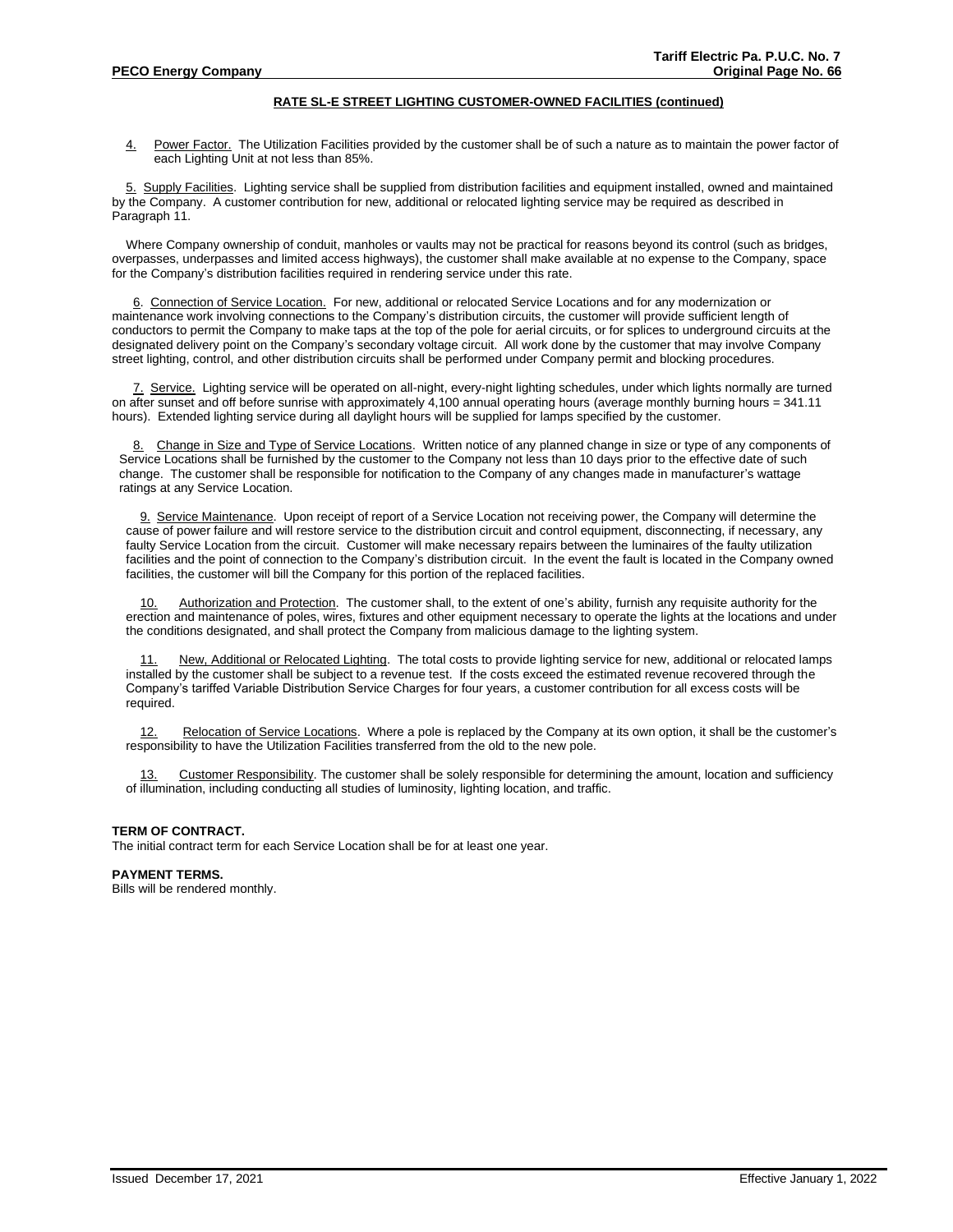#### **RATE SL-C SMART LIGHTING CONTROL LIGHTING CUSTOMER OWNED FACILITIES**

#### **AVAILABILITY**.

Any governmental agency for outdoor lighting, provided for the safety and convenience of the public of streets, highways, bridges, parks or similar places, that complies with each of the following conditions:

- (A) Installs a Smart Lighting Control Module approved by the Company that has capabilities including but not necessarily limited to:
	- a. Measurement of energy usage at the individual Utilization Facility level.
	- b. Customer control of the lamp's burning hours.
	- c. Data showing failure of the lamp to burn, such as customer notification, that customer can provide to Company upon request.
	- d. Ability of customer to dim the lights (LED only).
- (B) Provides energy usage to the Company as described below under Data Requirements.
- (C) Installs, owns, and maintains all Utilization Facilities, as defined in the Terms and Conditions of this Base Rate. (All facilities and their installation shall be approved by the Company.)

This rate is also available to community associations of residential property owners both inside and outside the City of Philadelphia for the lighting of streets that are not dedicated. This rate is not available to commercial or industrial customers.

Customers may take service under the rate beginning on July 1, 2019. The below listed pricing will be revised, as needed, based on applicable surcharge adjustments prior to the SL-C effective service date of July 1, 2019.

#### **MONTHLY RATE TABLE.**

SERVICE LOCATION DISTRIBUTION CHARGE: \$5.87 per Service Location (as defined below)\* VARIABLE DISTRIBUTION CHARGE: \$0.03484 per kWh

**ENERGY SUPPLY CHARGE**: Refer to the Generation Supply Adjustment Procurement Class 2\*.

The service location charge includes an Energy Efficiency Program Surcharge of \$0.24 per location.

**TRANSMISSION SERVICE FOR CUSTOMERS RECEIVING DEFAULT SERVICE**: The Transmission Service charge shall apply.

STATE TAX ADJUSTMENT CLAUSE, FEDERAL TAX ADJUSTMENT CREDIT (FTAC), PROVISION FOR THE RECOVERY OF CONSUMER EDUCATION PLAN COSTS, NON-BYPASSABLE TRANSMISSION CHARGE, AND NUCLEAR DECOMMISSIONING COST ADJUSTMENT APPLY TO THIS RATE.

## **SERVICE LOCATION**.

A Service Location is the Point of Delivery on the Company's secondary circuit that connects to one or more Utilization Facilities. A customer may connect multiple Utilization Facilities to a single Service Location in accordance with Paragraph 2c and approval by the Company

#### **DATA REQUIREMENTS.**

The customer must notify the Company of its intent to enroll or modify lights under this rate at least 30 days prior to the start of the regularly scheduled billing cycle during which the enrollment or modification will become effective.

The customer must provide the following data to the Company from its Company-approved Smart Lighting Control Module for each light added or modified:

- **(A)** Manufacturer-rated wattage
- **(B)** Annual burning hours, if different than the standard 4,100 burning hours as defined below under paragraph 1 Service of Terms and Conditions
- **(C)** Dimming percentage/factor

The Company also requires the customer to provide the Global Positioning System (GPS) coordinates for each light.

## **DETERMINATION OF ENERGY BILLED.**

Upon acceptance of the required data, the Company shall modify the energy billed going forward for a period of up to twelve months or at another frequency as required by the Company. The energy use for a month of a Service Location shall be computed to the nearest kilowatt hour as the product of one thousandth of its wattage, adjusted based on the provided dimming percentage/factor, and the provided burning hours during the calendar month.

The Company may, at any time and without prior notice, request that the customer provide updates to the above data or provide actual energy consumption data and burning hours for each light, by calendar month, for up to the past 12 months to verify the continued accuracy of Company billing.

For any regularly scheduled billing cycle in which the customer has not provided acceptable information from its Company-approved Smart Lighting Control Module, the Company shall modify the energy billed going forward by changing the burning hours used to the standard 4,100 burning hours as defined below under Paragraph 1 Service of Terms and Conditions.

The Company reserves the right to modify the customer's rate to SL-E in the continued absence of required data from the customer.

#### **TERMS AND CONDITIONS**.

1. Service. For any regularly scheduled billing cycle in which the customer has not provided acceptable information from its Company-approved Smart Lighting Control Module, lighting service will be operated on all-night, every-night lighting schedules, under which lights normally are turned on after sunset and off before sunrise with approximately 4,100 annual operating hours (average monthly burning hours = 341.11 hours). Extended lighting service during all daylight hours will be supplied for lamps specified by the customer.

If the customer provides information from the Smart Lighting Control Module as described above to justify a different billing usage, the burning hours provided by the customer will be used instead of the standard 4,100 annual operating hours.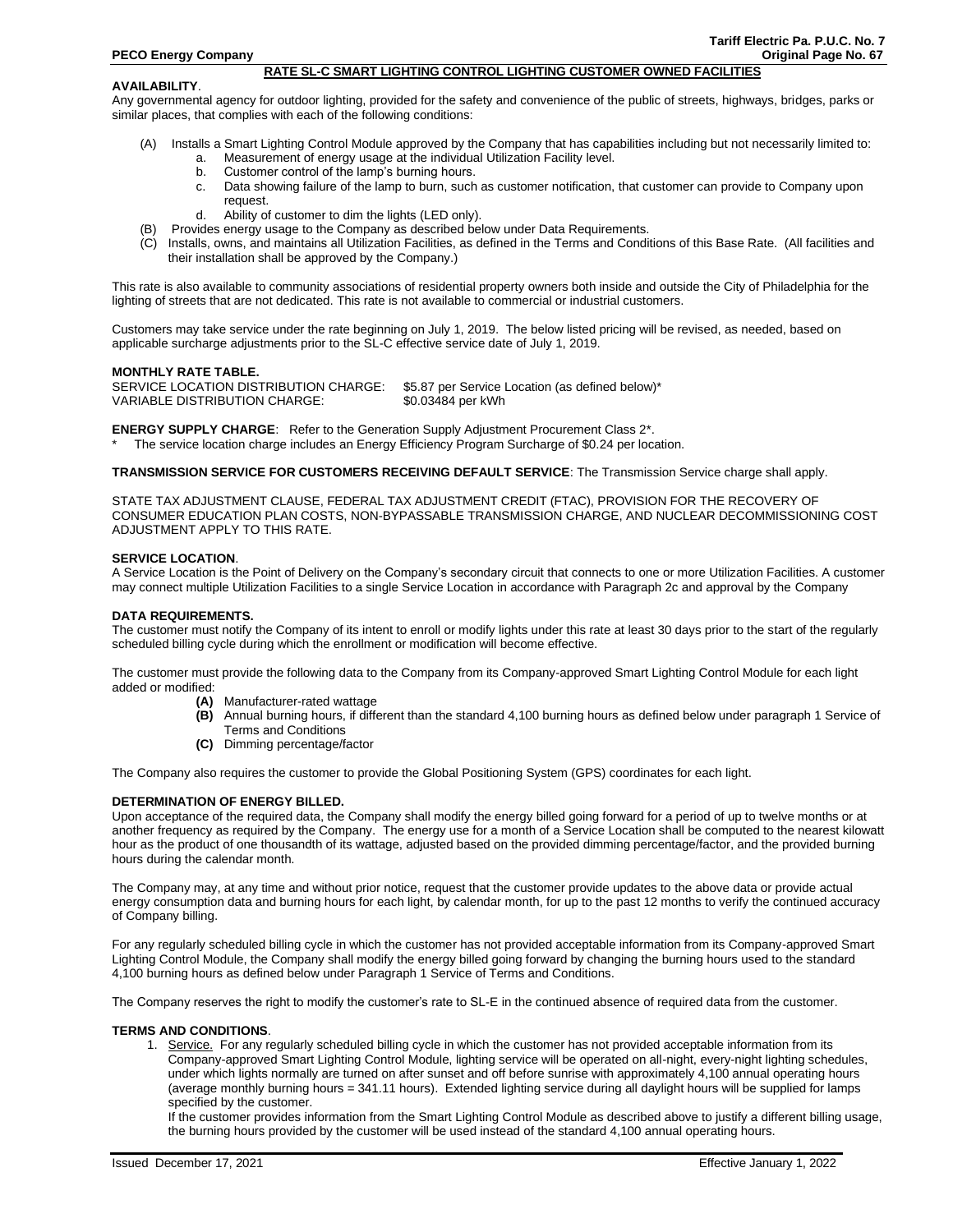# **RATE SL-C SMART LIGHTING CONTROL LIGHTING CUSTOMER OWNED FACILITIES (continued)**

- 2. Ownership of Utilization Facilities.
	- a. Service Locations Supplied from Aerial Circuits: Customer shall provide, own and maintain the Utilization Facilities defined as the brackets, hangers, luminaires, lamps/LED array(s), ballasts/driver, transformers, Company-approved Smart Control Modules, conductors, molding and supporting insulators between the luminaires and line wires of the Company's distribution facilities and any other components as required for the operation of each Service Location. The Company shall provide the supporting pole or post for such aerially supplied Service Location and will issue authorization to permit the customer to install thereon the said Utilization Facilities. If the Company sells aerially supplied streetlighting facilities to a government agency in order to qualify for SL-C, such sale will include the supporting pole or post.
	- b. Service Locations Supplied from Underground Circuits: Customer shall provide, own and maintain the Utilization Facilities defined as brackets or hangers, luminaires, lamps/LED array(s), ballasts/driver, transformers, individual controls, and conductors and shall assume all costs of installing such Utilization Facilities. Customer shall also provide, own, and maintain the supporting pole or post, foundation with 90 degree pipe bend and conduits from the luminaires to sidewalk level, or in special cases, such as Federally and State financed limited access highways, to a Service Location designated by the Company on its secondary voltage circuit. Except as provided in Supply Facilities, the Company shall own conduit from the distribution circuit to the 90 degree pipe bend, shall own conductors from its distribution system to the designated Service Location and shall provide sufficient length of conductors for splicing at the designated Service Location or in the post base where sidewalk level access is provided.
	- c. Service to Group of Utilization Facilities:

## **AERIAL SUPPLY**

When the customer requests service to a group of Utilization Facilities supplied from aerial distribution facilities, the customer is responsible for providing the support poles or posts for the Utilization Facilities. The Company will provide a service, nominally 100 feet, to the customer's first supporting structure. The customer is responsible for installing supply conductors from the first supporting structure to all Utilization Facilities. **UNDERGROUND SUPPLY**

When groups of Utilization Facilities are supplied from underground distribution facilities, the customer is responsible for the supporting poles or posts and the supply conductors to each Utilization Facility from the designated Service Location. If the customer requests an underground supply to a group of Utilization Facilities and the designated Service Location is a secondary terminal pole, the customer will install, own, maintain all cable, including the cable on the pole.

- 3. Standards of Construction for Utilization Facilities. Customer construction shall meet the Company's standards which are based upon the National Electrical Safety Code. Designs of proposed construction deviating from such standards shall be submitted to the Company for approval before proceeding with any work.
- 4. Power Factor. The Utilization Facilities provided by the customer shall be of such a nature as to maintain the power factor of each Lighting Unit at not less than 85%.
- 5. Supply Facilities. Lighting service shall be supplied from distribution facilities and equipment installed, owned and maintained by the Company. A customer contribution for new, additional or relocated lighting service may be required as described in Paragraph 10.

Where Company ownership of conduit, manholes or vaults may not be practical for reasons beyond its control (such as bridges, overpasses, underpasses and limited access highways), the customer shall make available at no expense to the Company, space for the Company's distribution facilities required in rendering service under this rate.

- 6. Connection of Service Location. For new, additional or relocated Service Locations and for any modernization or maintenance work involving connections to the Company's distribution circuits, the customer will provide sufficient length of conductors to permit the Company to make taps at the top of the pole for aerial circuits, or for splices to underground circuits at the designated Service Location on the Company's secondary voltage circuit. All work done by the customer that may involve Company street lighting, control, and other distribution circuits shall be performed under Company permit and blocking procedures.
- 7. Change in Size and Type of Service Locations. Written notice of any planned change in size or type of any components of Service Locations, or any replacement of the Company-approved Smart Control Module, shall be furnished by the customer to the Company not less than 30 days prior to the effective date of such change. The customer shall be responsible for notification to the Company of any changes made in manufacturer's wattage ratings at any Service Location.
- 8. Service Maintenance. Upon receipt of report of a Service Location not receiving power, the Company will determine the cause of power failure and will restore service to the distribution circuit and control equipment, disconnecting, if necessary, any faulty Service Location from the circuit. Customer will make necessary repairs between the luminaires of the faulty utilization facilities and the point of connection to the Company's distribution circuit. In the event the fault is located in the Company owned facilities, the customer will bill the Company for this portion of the replaced facilities.
- 9. Authorization and Protection. The customer shall, to the extent of one's ability, furnish any requisite authority for the erection and maintenance of poles, wires, fixtures and other equipment necessary to operate the lights at the locations and under the conditions designated, and shall protect the Company from malicious damage to the lighting system.
- 10. New, Additional or Relocated Lighting. The total costs to provide lighting service for new, additional or relocated lamps installed by the customer shall be subject to a revenue test. If the costs exceed the estimated revenue recovered through the Company's tariffed Variable Distribution Service Charges for four years, a customer contribution for all excess costs will be required.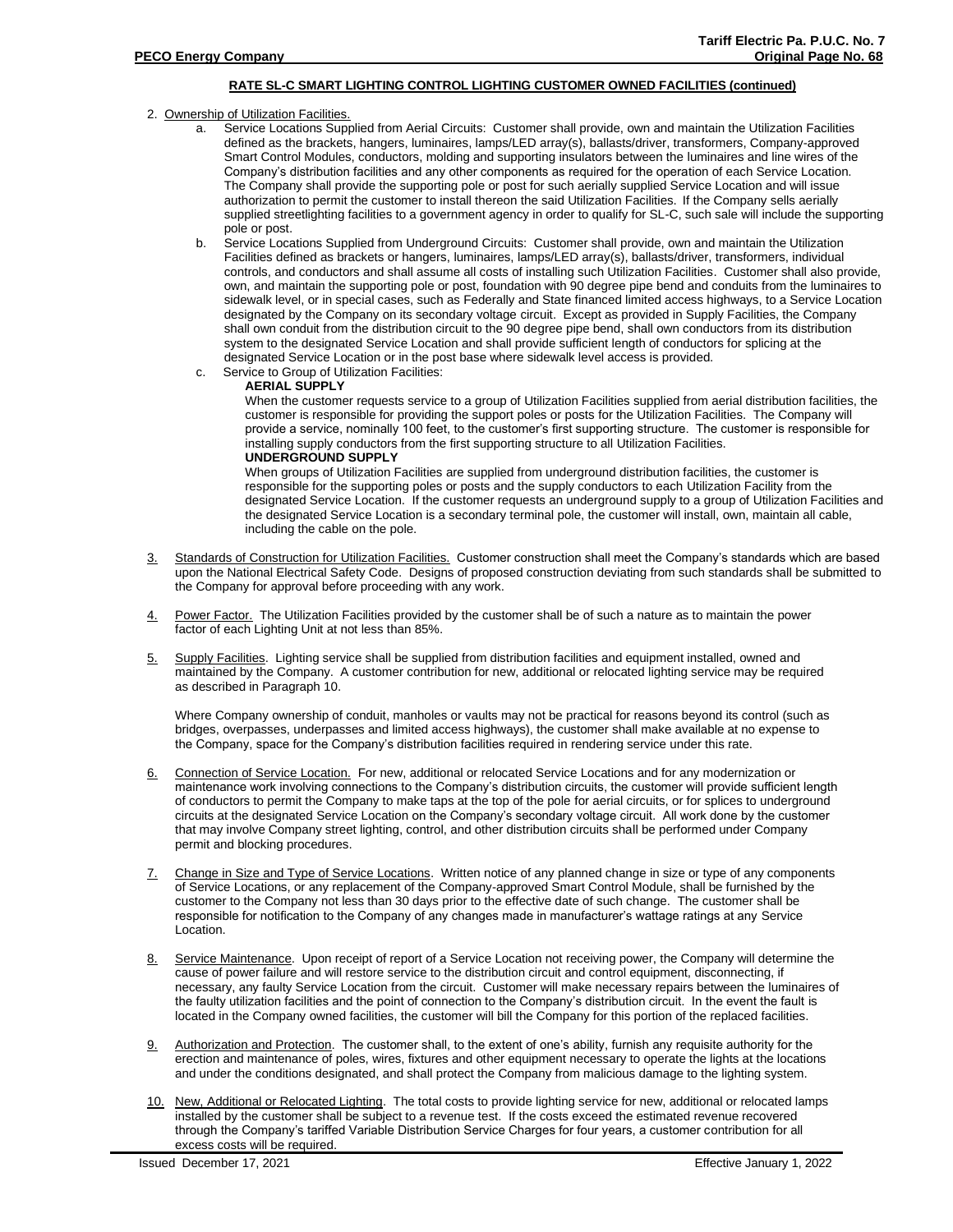# **RATE SL-C SMART LIGHTING CONTROL LIGHTING CUSTOMER OWNED FACILITIES (continued)**

- 11. Relocation of Service Locations. Where a pole is replaced by the Company at its own option, it shall be the customer's responsibility to have the Utilization Facilities transferred from the old to the new pole.
- 12. Customer Responsibility. The customer shall be solely responsible for determining the amount, location and sufficiency of illumination, including conducting all studies of luminosity, lighting location, and traffic.

## **TERM OF CONTRACT.**

The initial contract term for each Service Location shall be for at least one year.

## **PAYMENT TERMS.**

Bills will be rendered monthly.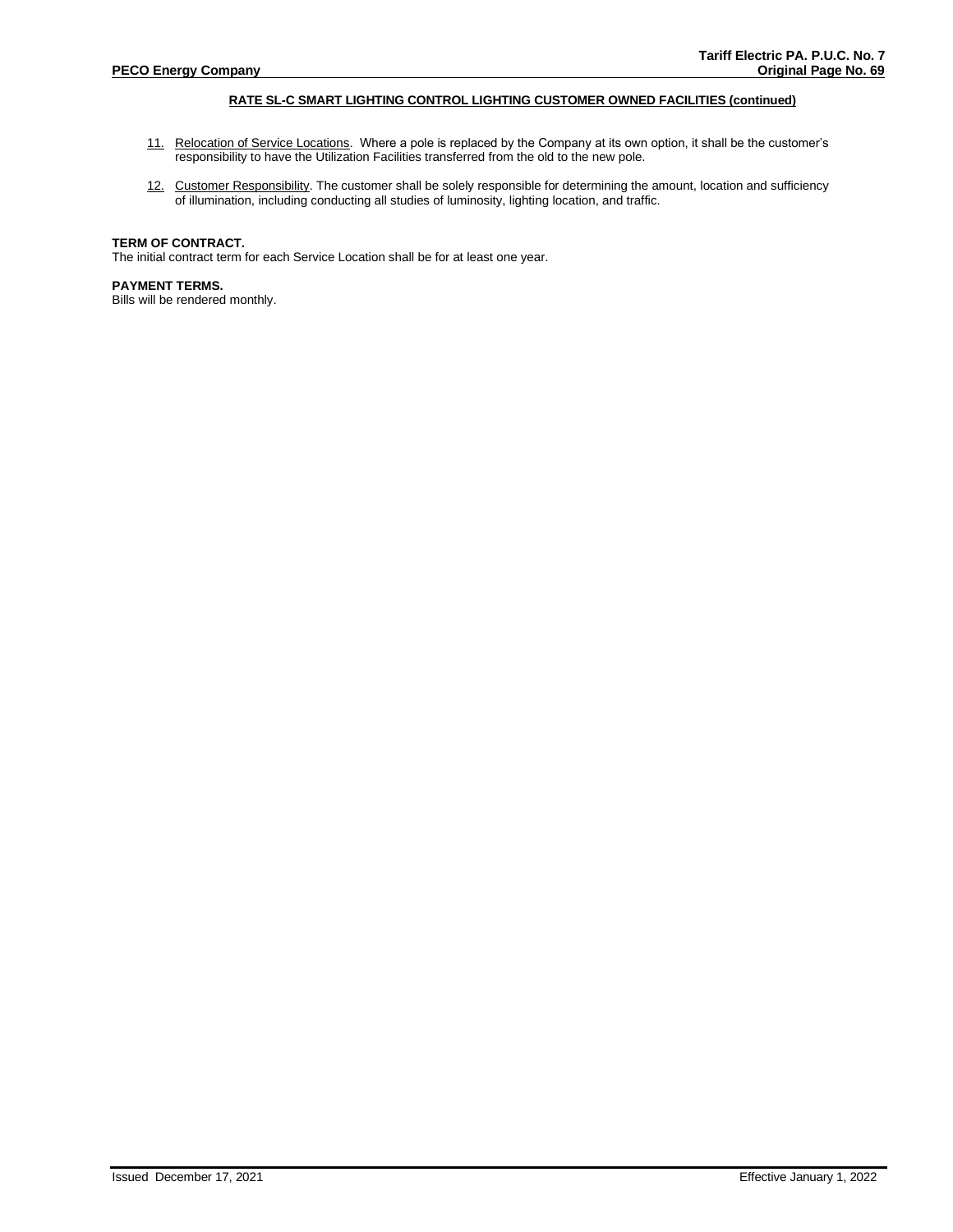# **RATE TLCL TRAFFIC LIGHTING CONSTANT LOAD SERVICE**

# **AVAILABILITY.**

To any municipality using the Company's standard service for (a) electric traffic signal lights installed, owned and maintained by the municipality, and/or (b) unmetered traffic control cameras or other small constant load electronic devices with a demand of less than 1.2 kW, owned and maintained by the municipality.

To any non-municipal non-residential customer using the Company's standard service for unmetered small constant load electronic devices with a demand of less than 1.2 kW, owned and maintained by the non-municipal customer, which are electrically separate from any other facilities, whether municipally-owned or non-municipally-owned, that are receiving service from PECO as a separate account.

To any non-municipal non-residential customer using the Company's standard service for unmetered small constant load electronic devices with a demand of less than 1.2 kW, owned and maintained by the non-municipal customer, which are electrically integrated with any other facilities, whether municipally-owned or non-municipally-owned, that are receiving service from PECO as a separate account, but only if the non-municipal customer meets the conditions of the Special Termination Rights provision of this Rate.

#### **CURRENT CHARACTERISTICS**.

Standard single phase secondary service.

#### **RATE TABLE.**

SERVICE LOCATION CHARGE: \$3.67 PER LOCATION

VARIABLE DISTRIBUTION SERVICE CHARGE: \$0.01979 per kWh (as defined below)\* \*The Variable Distribution charge includes an Energy Efficiency Program Surcharge of \$0.00266 per kWh **ENERGY SUPPLY CHARGE**: Refer to the Generation Supply Adjustment Procurement Class 2.

#### **TRANSMISSION SERVICE FOR CUSTOMERS RECEIVING DEFAULT SERVICE**: Transmission Service Charge shall apply.

STATE TAX ADJUSTMENT CLAUSE, DISTRIBUTION SYSTEM IMPROVEMENT CHARGE (DSIC), FEDERAL TAX ADJUSTMENT CREDIT (FTAC), PROVISION FOR THE RECOVERY OF CONSUMER EDUCATION PLAN COSTS, PROVISION FOR THE RECOVERY OF ENERGY EFFICIENCY, NON-BYPASSABLE TRANSMISSION CHARGE, CONSERVATION PROGRAM COSTS, PROVISION FOR THE TAX ACCOUNTING REPAIR CREDIT AND NUCLEAR DECOMMISSIONING COST ADJUSTMENT APPLY TO THIS RATE.

#### **SPECIAL RULES AND REGULATIONS**.

 The use of energy will be estimated by the Company on the basis of the size of lamps and controlling apparatus and the burning hours. The customer shall immediately notify the Company whenever any change is made in the equipment or the burning hours or constant load devices, so that the Company may forthwith revise its estimate of the energy used.

The Company shall not be liable for damage to person or property arising, accruing or resulting from the attachment of the signal equipment to its poles, wires, or fixtures. The customer shall be responsible to determine the amount, location and sufficiency of illumination, including conducting all studies of luminosity, lighting location, and traffic.

### **SPECIAL TERMINATION RIGHTS**

Some facilities that receive service under Rate TLCL may be electrically configured such that it is not possible to terminate service to the Rate TLCL facility without also terminating service to a facility that is receiving service under a separate account, Rate or Rider. In the event of non-payment of bills for service to such a Rate TLCL facility, PECO will provide a termination notice to the customer. The customer may then, at its discretion, notify PECO that it intends to engage in self-termination by removing its facilities from the PECO system within 30 days. If the customer has not removed its facilities within 30 days, then PECO may, at its sole discretion and upon 72-hour notice, physically remove the customer facility as a means of terminating service to that facility. Taking service under Rate TLCL constitutes full customer permission for PECO to engage in such removals. Notwithstanding any removal of such facilities by either the customer of PECO, the customer shall remain fully obligated to PECO for payment of all charges incurred under Rate TLCL. In addition, the customer shall pay to PECO its full cost of removing the facilities, including direct and indirect labor costs, use of truck or other equipment, fuel costs, and costs of storing the customer equipment, all at PECO's normal rates for such work at such time as it may perform such removals. PECO shall not be liable for damage, if any, to the customer equipment that occurs during removal or storage.

#### **TERM OF CONTRACT**.

The initial contract term for each signal light installation and constant load device shall be for at least one year.

# **PAYMENT TERMS**.

Standard.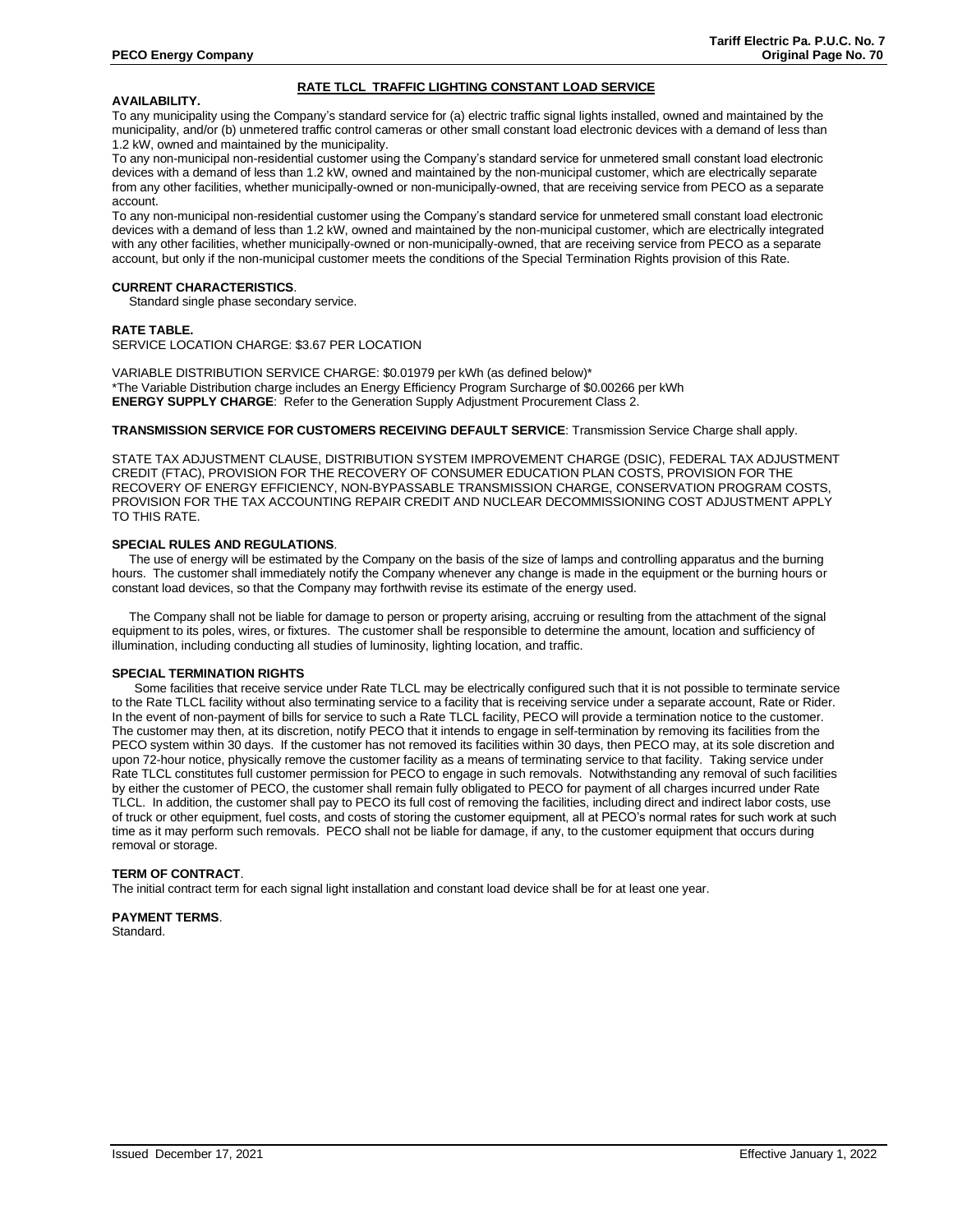# **RATE BLI BORDERLINE INTERCHANGE SERVICE**

# **AVAILABILITY**.

Electric service supplied under reciprocal agreements, to neighboring electric utilities for resale in their adjacent territory at delivery points where the Company in its judgment can provide capacity in excess of the requirements of present and prospective customers in its own territory and for periods fixed by contract and terminable after the expiration of the initial term if capacity is no longer available.

#### **CURRENT CHARACTERISTICS.**

Standard primary or secondary service.

#### **MONTHLY RATE TABLE.**

For contracts newly entered on or after January 1, 2019, the Company will provide borderline interchange service under the Variable Distribution Service Charge of the appropriate Base Rate, plus an amount equal to 1% per month on the additional investment in facilities required by the Company to deliver and meter the service supplied. The appropriate Base Rate is the rate under which the Customer would be served if located within the Company's franchised service territory.

The Company will not apply this rate to contracts entered prior to January 1, 2019 unless the Company and the customer mutually agree to do so

#### **MEASUREMENT**.

The energy delivered may be metered or may be estimated from the purchaser's resales plus an agreed-upon correction to cover transformation and distribution losses.

#### **TERM OF CONTRACT.**

The initial contract term shall be for at least five years, and thereafter from year to year until terminated by 60 days' notice from either party, unless the Company and the customer mutually agree to a different term in the contract for service.

#### **PAYMENT TERMS.**

Payment of amounts billed shall be made within 15 days from date of bill.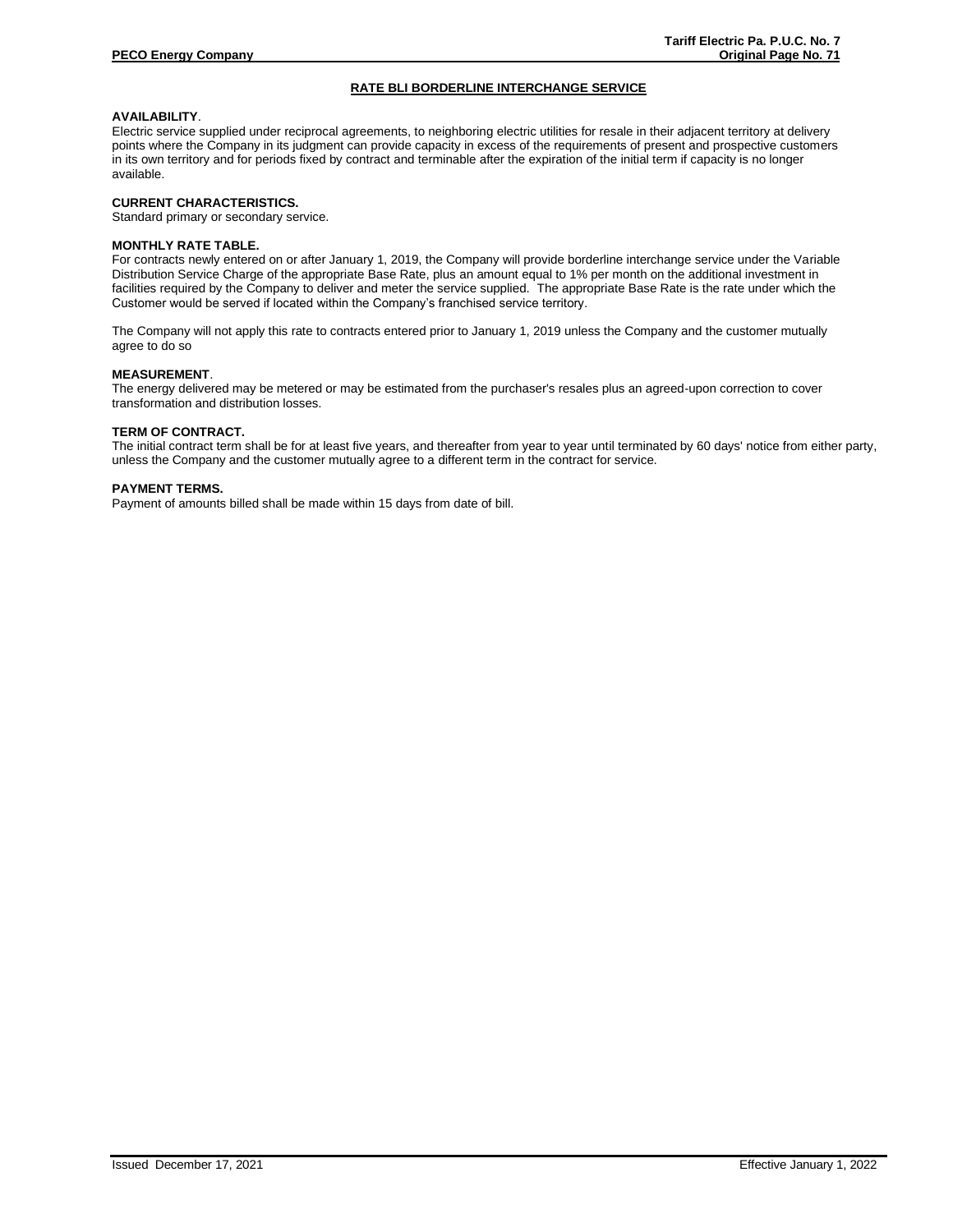# **RATE AL - ALLEY LIGHTING IN CITY OF PHILADELPHIA**

**APPLICABILITY.** To multiple, unmetered lighting service supplied the City of Philadelphia to operate lamps and appurtenances for all night outdoor lighting of alleys and courts that are installed, owned and maintained by the City, which assumes the cost involved in making the connections to the Company's facilities. This rate shall no longer be available to new lighting installations effective January 1, 2011.

**LIGHTING DISTRIBUTION SERVICE DEFINED**. All night outdoor lighting of alleys and courts by lights installed on poles or supports supplied by the City.

**NOTICE TO COMPANY**. The City shall give advance notice to the Company of all proposed new installations or of the replacement, removal or reconstruction of existing installations. The City shall advise the Company as to each new installation or change in the equipment or connected load of an existing installation, including any change in burning hours and the date on which such new or changed operation took effect.

#### **MONTHLY RATE TABLE**.

SERVICE LOCATION CHARGE: \$2.41 Per Location (as defined below)\* \*The service location charge includes an Energy Efficiency Program Surcharge of \$0.07

**ENERGY SUPPLY CHARGE**: Refer to the Generation Supply Adjustment Procurement Class 2.

**TRANSMISSION SERVICE FOR CUSTOMERS RECEIVING DEFAULT SERVICE**: The Transmission Service Charge shall apply.

STATE TAX ADJUSTMENT CLAUSE, DISTRIBUTION SYSTEM IMPROVEMENT CHARGE (DSIC), FEDERAL TAX ADJUSTMENT CREDIT (FTAC), PROVISION FOR THE RECOVERY OF CONSUMER EDUCATION PLAN COSTS PROVISION FOR THE RECOVERY OF ENERGY EFFICIENCY AND CONSERVATION PROGRAM COSTS, NON-BYPASSABLE TRANSMISSION CHARGE, PROVISION FOR THE TAX ACCOUNTING REPAIR CREDIT AND NUCLEAR DECOMMISSIONING COST ADJUSTMENT CLAUSE APPLY TO THIS RATE.

#### **PLAN OF MONTHLY BILLING**.

Bills may be rendered in equal monthly installments, computed from the calculated annual use of energy, adjusted each month to give effect to any new or changed rate of annual use, by reason of changes in the City's installation, with charge or credit for fractional parts of the month during which a change occurred.

# **LIABILITY PROVISION**.

The Company shall not be liable for damage, or for claims for damage, to persons or property, arising, accruing or resulting from, installation, location or use of lamps, wires, fixtures and appurtenances; or resulting from failure of any light, or lights, to burn for any cause whatsoever. The customer shall be responsible to determine the amount, location and sufficiency of illumination, including conducting all studies of luminosity, lighting location, and traffic.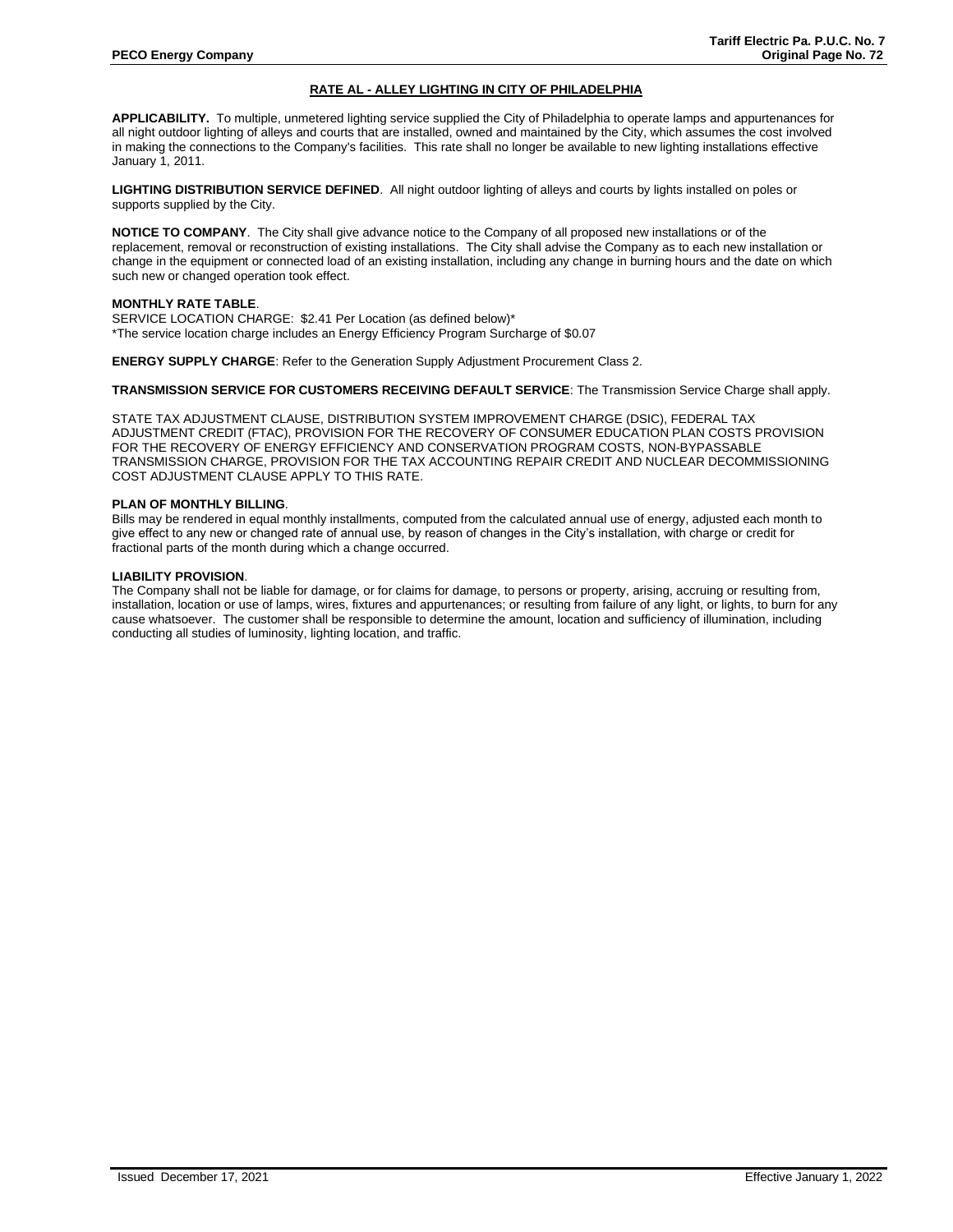### **APPLICABILITY INDEX OF RIDERS Introductory Statement**

Customers under different rates of this Tariff frequently desire services or present situations and conditions of supply which require special supply terms, charges or guarantees or which warrant modification of the amount or method of charge from the prices set forth in the Base Rate under which they are provided service. Modifications for such conditions are defined by rider provisions included as a part of this Tariff. Riders may be employed when applicable, with or without signed agreement between the customer and the Company as the case may require, notwithstanding anything to the contrary contained in the Base Rate to which the rider is applied.

|                                                                 | Page<br>No. | $\mathbf R$ | RH                      | RS           | GS             | PD             | HT             | POL | $SL-S$       | SL-E | SL-C         | EP             | <b>BLI</b> | AL |
|-----------------------------------------------------------------|-------------|-------------|-------------------------|--------------|----------------|----------------|----------------|-----|--------------|------|--------------|----------------|------------|----|
| Riders                                                          |             |             |                         |              |                |                |                |     |              |      |              |                |            |    |
| Capacity Reservation<br>Rider                                   | 74-78       |             |                         | $\times$     | X              | X              | $\mathsf{X}$   |     |              |      |              | $\overline{X}$ |            |    |
| <b>CAP Rider</b>                                                | 79          | X           | $\overline{\mathsf{x}}$ |              |                |                |                |     |              |      |              |                |            |    |
| Casualty                                                        | 80          |             |                         | $\times$     | X              | X              | X              |     |              |      |              | $\mathsf{X}$   |            |    |
| Construction                                                    | 81          |             |                         |              | X <sup>1</sup> | $\overline{X}$ | $\overline{X}$ |     |              |      |              | $\overline{X}$ |            |    |
| Economic<br>Development                                         | 82-83       |             |                         |              | X              | X              | X              |     |              |      |              |                |            |    |
| <b>Electric Vehicle</b><br><b>DCFC Pilot Rider</b><br>$(EV-FC)$ | 84-85       |             |                         |              | X              | X              | X              |     |              |      |              |                |            |    |
| Emergency<br><b>Energy Conservation</b>                         | 86          |             |                         |              |                |                | $\mathsf{X}$   |     |              |      |              | $\overline{X}$ |            |    |
| Investment<br>Return<br>Guarantee                               | 87          |             |                         |              | X              | X              | X              |     |              |      |              |                |            |    |
| Night<br>Service GS                                             | 88          |             |                         |              | X              |                |                |     |              |      |              |                |            |    |
| Night<br>Service HT                                             | 89          |             |                         |              |                |                | X              |     |              |      |              | $\times$       |            |    |
| Night<br>Service PD                                             | 90          |             |                         |              |                | X              |                |     |              |      |              |                |            |    |
| Receivership Rider                                              | 91          |             |                         |              | X              | X              | $\mathsf{x}$   | X   | $\mathsf{x}$ | X    | $\mathsf{X}$ | $\mathsf{X}$   |            | X  |
| Temporary<br>Service                                            | 92          | X           | $\mathsf{x}$            | $\mathsf{X}$ | X              | X              | X              |     |              |      |              |                |            |    |

<sup>1</sup> Available only to Rate GS customers with demands greater than 500kW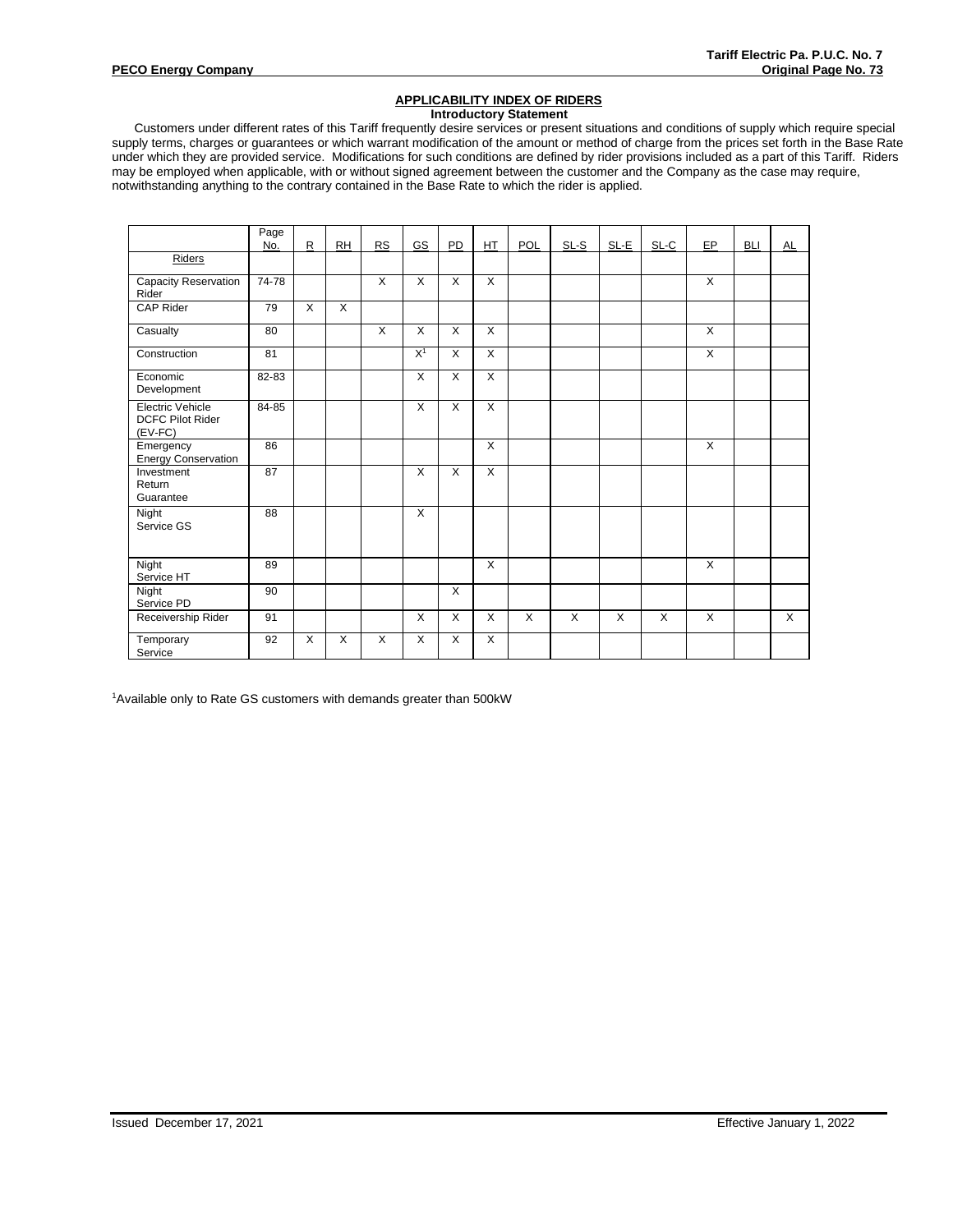# **PILOT CAPACITY RESERVATION RIDER (CRR)**

### **PURPOSE.**

This Rider sets forth the eligibility, terms and conditions applicable to Customers who operate generation in parallel with the Company distribution system and for whom the Company needs to reserve electric capacity to serve their load when the customer's generation is offline.

This Rider also sets forth the eligibility, terms and conditions applicable to Customers who want to reserve capacity in excess of their present demand from the PECO distribution system for new business growth or expansion.

#### **DEFINITIONS.**

Demand and billing demand are defined in tariff sections "Definitions of Terms and Explanation of Abbreviations" and Section 15 of "Rules and Regulations".

- (1) Ability to Shed Load The capability of the customer to reduce or interrupt its total connected load as a means of offsetting some or all of the loss of its Parallel Generation, in the event that its Parallel Generation goes offline or is not operating to full capacity.
- (2) Capacity Reservation The contracted amount of firm electrical distribution capacity, expressed in kW, reserved by the Company solely to meet the capacity requirement for which a customer has contracted under the CRR.
- (3) CRR Level
	- a. For customers with Parallel Generation, the portion of their Capacity Reservation equal to the contracted percentage of the Generator Nameplate Capacity of their customer-owned Parallel Generation, determined pursuant to the provisions of the section of this Rider titled "Capacity Reservation vs. CRR Level Designation."
	- b. For customers seeking to reserve capacity for new business growth or expansion, the portion of their Capacity Reservation for which they have contracted under the CRR for that purpose.
- (4) "Failure To Shed Load" Penalty A charge assessed to a customer with a Capacity Reservation, CRR Level, or both that were set in whole or part based upon Ability to Shed Load when that customer's generator goes offline and the customer does not shed load as agreed upon.
- (5) Generator Nameplate Capacity **–** The maximum rated output of a generator under specific conditions designated by the manufacturer.
- (6) Operational Flexibility in Operation of Generation The capability of the customer to flexibly operate multiple generating facilities as a means of offsetting some or all of the loss of its Parallel Generation, in the event that its Parallel Generation goes offline or is not operating to full capacity.
- (7) Parasitic Load The power consumed by the equipment supporting the operation of a customer's generation.
- (8) Parallel Generation Non-utility generating facility(s) approved for Parallel Operation.
- (9) Parallel Operation Occurs when a non-utility generating facility(s) interconnected with and operates while connected to PECO's distribution system, where the potential exists for electricity to flow from said generating facility(s) into PECO's electric distribution system.
- (10) Uncovered Demand The difference between the customer's CRR Level and the customer's Capacity Reservation

# **APPLICABILITY/AVAILABILITY.**

Applicable to customers, with customer generating facilities that have generating capacity of 100 kW or greater and are first placed online, or are granted approval for Parallel Operation, after January 1, 2016. This includes but is not limited to Qualifying Facilities or Small Power Producers and cogenerators as defined in the Public Utility Regulatory Policies Act, whose electrical requirements are partially or wholly provided by facilities not owned by the Company and when such facilities operate in parallel with the Company's distribution system. All such customers will be supplied under the provisions of this rider, the customer's applicable Base Rate, and other applicable riders. Customers who wish to reserve available electrical capacity in excess of their present demand for new business growth or expansion may do so under this rider.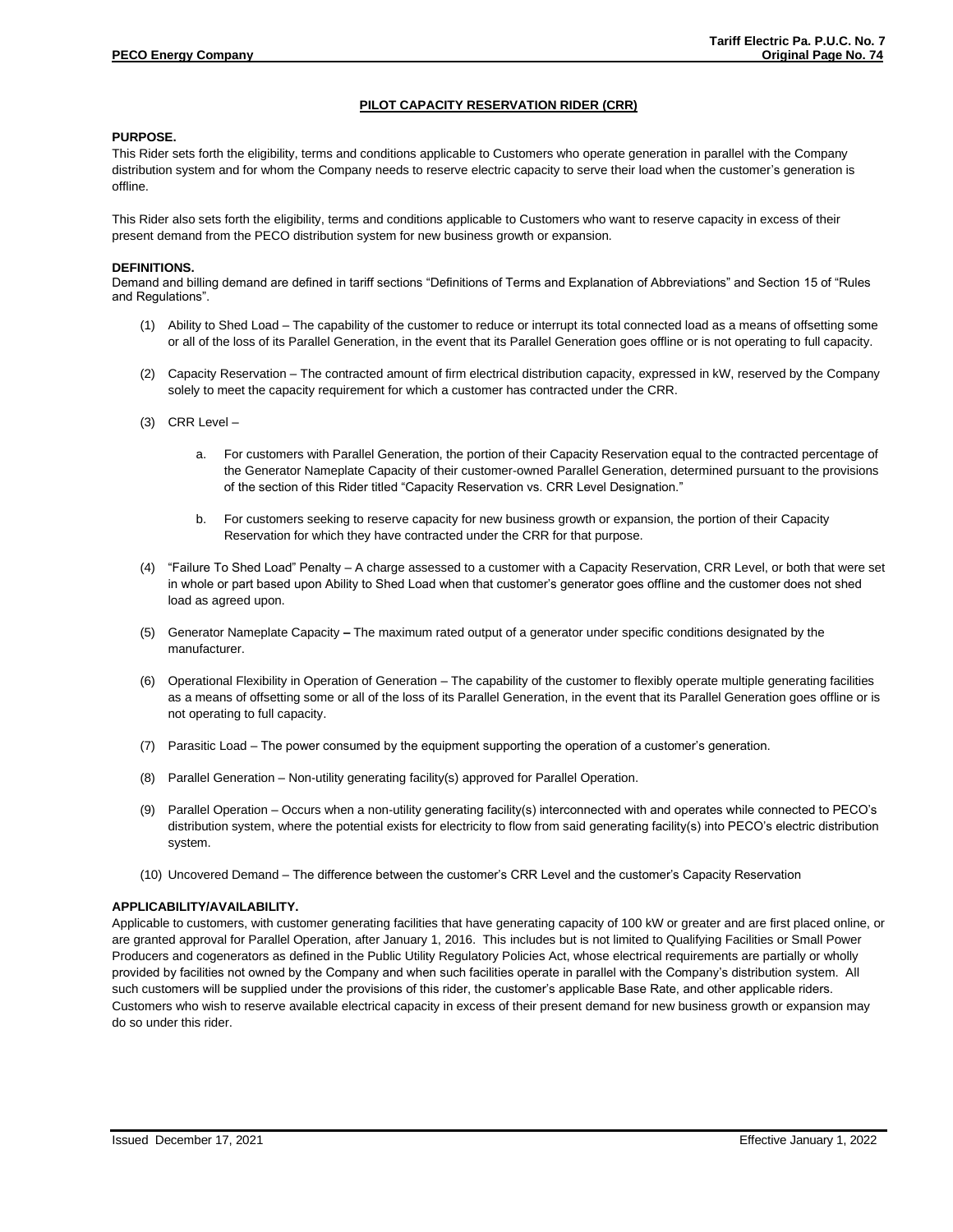# **PILOT CAPACITY RESERVATION RIDER (CRR) continued**

# **NOTICE BEFORE COMMENCEMENT OF CRR SERVICE.**

The customer shall not commence initial operation of any other source of supply in parallel with the Company's distribution lines until written permission is given by the Company for such parallel operation. Before a customer is placed on the CRR, the Company must provide written notice to the customer that includes the Capacity Reservation under the CRR and informs the customer that, upon receiving service under the CRR, capacity beyond this amount may not be available to serve the customer. The Company shall have the right to inspect the customer's installation prior to providing such written permission, and at any reasonable time thereafter in accordance with Tariff Rule 9.3.

## **CAPACITY RESERVATION VS. CRR LEVEL DESIGNATION.**

The maximum firm capacity available to be reserved will be determined by the Company based upon its review of capacity available on its system at the time that a request for Capacity Reservation is made.

In all cases, if the requested electric capacity is not available the customer shall pay all cost to the Company of any construction necessary to meet the customer's Capacity Reservation requirement. To the extent that the requested capacity is needed for new business growth or expansion, the standard revenue test will apply when calculating the cost to be paid by the customer. The Company must reserve capacity for a customer based upon an amount that the Company and customer agree accurately reflects the

maximum demand that the Company must stand ready to serve to that customer.

For customers generating in parallel with the Company's distribution system:

For billing purposes, PECO will set the associated CRR Level as designated below:

For customers who have Generator Nameplate Capacity of greater than 100 kW but less than or equal to 5,000 kW, the CRR Level will be 60% of the Generator Nameplate Capacity.

For customers who have Generator Nameplate Capacity of greater than 5,000 kW but less than or equal to 10,000 kW, the CRR Level will be 50% of the Generator Nameplate Capacity.

Any customer, regardless of size of load or generation, may initiate negotiation as set forth below to designate the CRR at a level other than these levels.

Batteries and other electrical storage shall not be deemed to be generators for purpose of the CRR, and the nameplate capacity of storage or battery equipment shall not be included as, or treated as equivalent to, Parallel Generation for purposes of determining a customer's Capacity Reservation or CRR Level.

For customers who want to reserve capacity for new business growth or expansion, both the Capacity Reservation and the associated CRR Level will be determined by negotiation.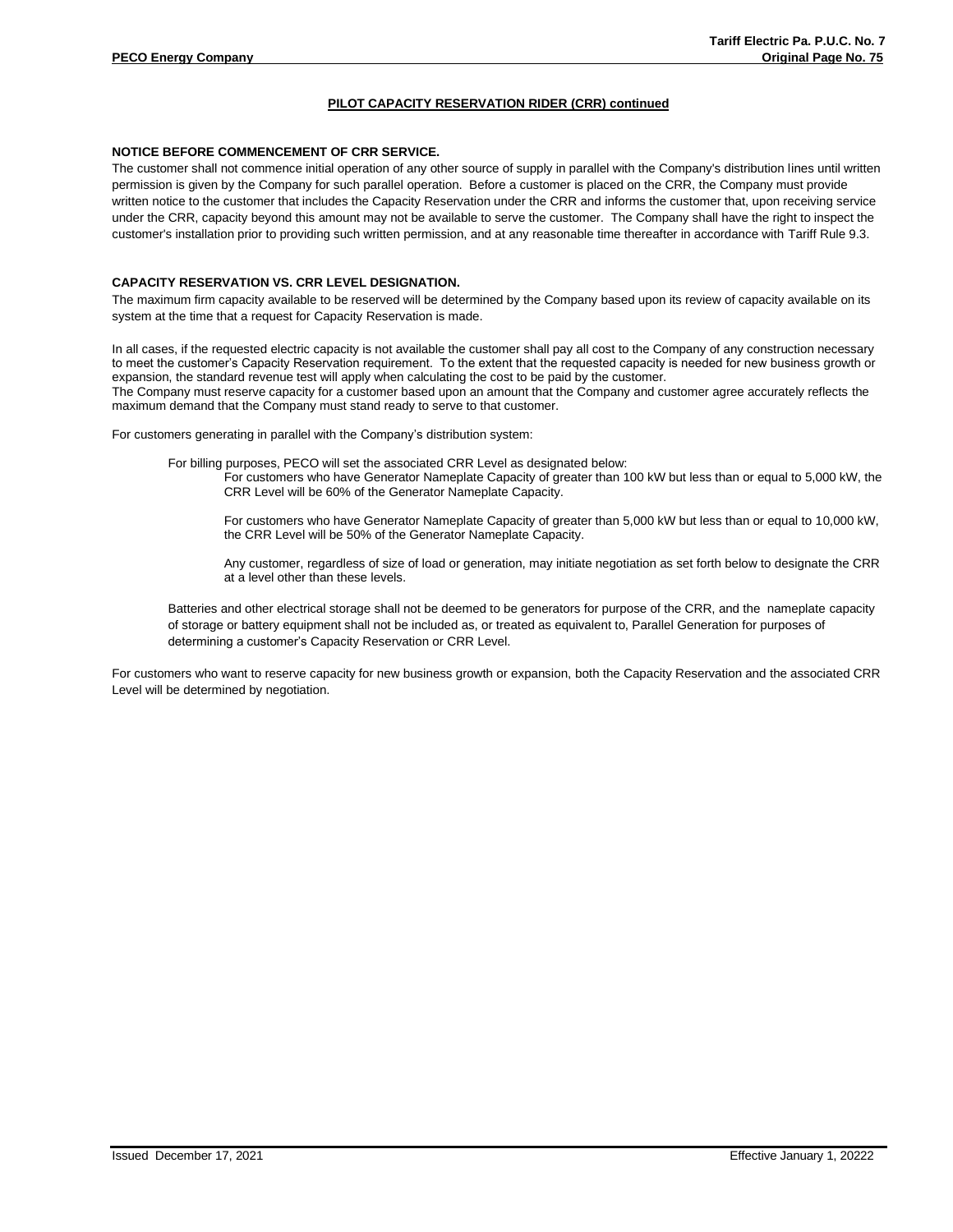,

# **PILOT CAPACITY RESERVATION RIDER (CRR) continued**

# **NEGOTIATIONS FOR OPERATION OF CUSTOMER GENERATION.**

If the CRR Level is set through negotiations for customers generating in parallel with the Company's distribution system, the following will apply:

The customer and PECO will meet to discuss customer operations. After such discussions, the customer may designate a CRR level other than as set forth above, based upon one or more of the following factors as defined above:

- 1. Parasitic Load: This will be subtracted from the customer's Generation Nameplate Capacity prior to determining the CRR Level.
- 2. Operational Flexibility in Operation of Generation: A customer with multiple generating units may commit to operate its facilities as a means of offsetting some or all of the loss of its Parallel Generation in a manner that reduces its Capacity Reservation requirement and consequently its CRR Level
- 3. Ability to Shed Load: A customer may commit to shed some portion of its total connected load to offset some or all of the loss of its Parallel Generation in a manner that reduces its Capacity Reservation requirement and consequently its CRR Level.

If PECO accepts the customer's designated Capacity Reservation and CRR Level then both amounts shall be set at the customerdesignated level.

If PECO does not accept the customer's designated Capacity Reservation and or CRR Level then PECO may file a complaint with the PUC (to be referred to the Office of Mediation). Pending resolution of the complaint the Capacity Reservation and CRR Level shall be set at: as follows (subject to retrospective revision upon completion of the mediation/litigation):

- For customer designations based upon Parasitic Load, Operational Flexibility, or both, the Capacity Reservation and the CRR Level will be set at the customer-designated levels.
- For customer designations based in whole or part on Ability to Shed Load, the Capacity Reservation and CRR Level will be set at PECO-designated levels,

# **PROCEDURES TO CONFIRM MODE OF CUSTOMER GENERATION OPERATION**

If a customer's CRR Level is set by negotiation based upon Parasitic Load or Operational Flexibility of Generation, or both, then:

- The customer shall inform PECO in writing if its generation operations differ materially from the mode of operations used to set the CRR Level;
- The customer shall verify to PECO once each calendar year that its generator operations in the prior year did not differ materially from the mode of operations used to set the CRR Level; and
- PECO shall have the right to conduct an audit of customer operations to determine whether generator operations differed materially from the mode of operations used to set the CRR Level.

# **NOTICE OF OPERATION CONTRARY TO A NEGOTIATED CRR LEVEL AND RESET PROVISION.**

If, in its determination, PECO believes that a customer has operated its distributed generation units in a manner contrary to the mode of operations used to set the CRR Level, PECO may issue a written violation notice to the customer.

A customer shall not be deemed to have operated its distributed generation units in a manner contrary to the mode of operation used to set its CRR Level if both of the following are true:

- The customer was required to alter its mode of operations in response to a directive from PECO or because of conditions existing on PECO's distribution system.
- The customer's actual demand does not exceed its Capacity Reservation at any time.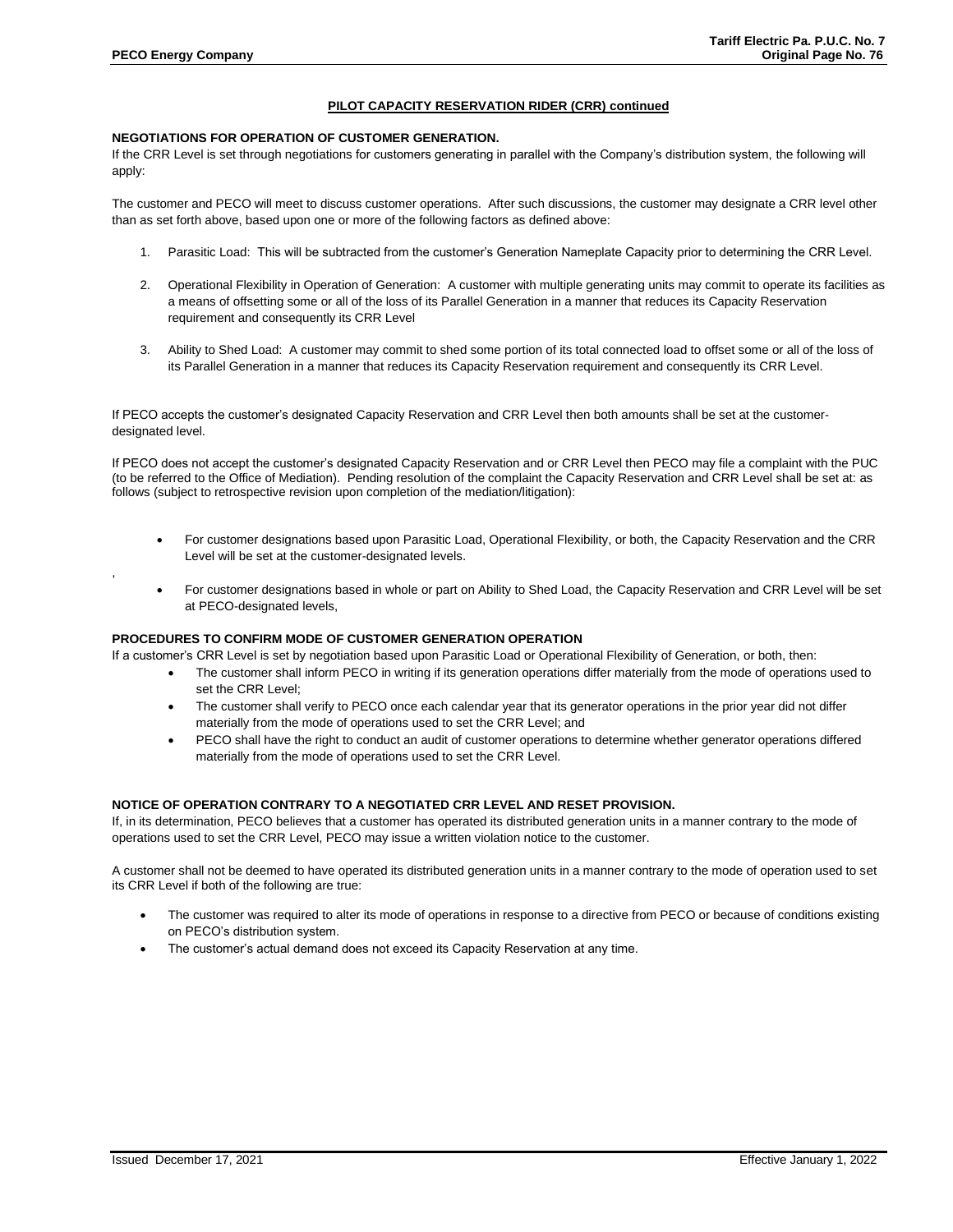# **PILOT CAPACITY RESERVATION RIDER (CRR) continued**

PECO will rescind a violation notice if, within 30 calendar days of receiving the violation notice, a customer furnishes evidence showing that it operated its distributed generation units consistent with the mode of operations used to set the CRR during the period in question. If PECO is not satisfied that the information provided by the customer demonstrates that operated its distributed generation units consistent with the mode operations used to set the CRR Level, PECO may file a complaint with the Commission and the Commission's determination shall prevail on whether the notice of violation will be deemed to be confirmed. If a customer does not furnish such evidence within 30 calendar days of receiving the violation notice, the violation notice is confirmed.

If a customer receives two confirmed violation notices within a 24-month period; the customer's going-forward CRR for the next 12 months shall be set at levels based upon the actual operations that led to the violation notice. Thereafter, the CRR may be reset to a lower levels only upon the customer demonstrating that it has made material changes to its mode of operations to allow it to operate in the thendescribed manner.

# **PENALTY AND RESET FOR FAILURE TO SHED LOAD.**

For customers with a Capacity Reservation CRR Level or both that were set in whole or part based upon Ability to Shed Load, the following penalty and reset provisions shall apply:

- Penalty: If the customer's generator goes offline and the customer does not shed load as agreed upon the customer will be assessed a "Failure to Shed Load" Penalty" calculated by determining the amount of load that the customer agreed to shed, but did not shed, and applying a penalty charge equal to 125% of the full demand charge in the prevailing rate to that amount of load on the first such occurrence, and 150% of the full demand charge in the prevailing rate to that amount of load for the second and subsequent occurrences, for the month in which the load shedding did not occur.
- Reset: The customer's going-forward Capacity Reservation and CRR Level for the next 12 months shall be set at a level based upon the actual operations that occurred during the failure to shed load. Alternatively, the customer can opt to pay PECO for the actual cost of the required upgrades to PECO's distribution facilities to allow the customer to use delivery service at the higher operating level during outages in accordance with PECO's line extension policy (Tariff Rule 7.2). Thereafter, these amounts may be reset to a lower level only upon the customer demonstrating that it has made material changes to its mode of operations to allow it to operate in the then-described manner.

#### **TEMPORARY DISCONNECTION OF CUSTOMER SERVICE.**

PECO shall have the right to temporarily disconnect the customer on an emergency basis if, in PECO's opinion, the customer's failure to shed load as agreed creates a risk to PECO's distribution system or service to other customers.

#### **BINDING LEGAL DUTY.**

A CRR customer whose CRR Level is set at negotiated level based in whole or part upon the customer's representation that it has an Ability to Shed Load will be deemed to have a binding legal duty to shed such load.

#### **RATE AND BILLING.**

Subject to the Minimum Charge Provisions below, the demand charges under the customer's underlying applicable Base Rate of GS, HT, PD, and EP apply to the billing demand determined under the CRR.

Customers will be billed monthly their CRR Level plus actual electric demand and usage except as follow below:

For customers who reserve capacity due only to Parallel Generation, if such customer's actual registered demand is greater than the customer's Uncovered Demand for a given month, then, for that month only, the CRR Level used to calculate the customer's bill will be reduced by an amount equal to such difference, but in no event will the CRR Level be less than zero.

For customers who reserve capacity for business growth or expansion, if the customer's actual registered demand in a given month includes any portion of the CRR Level contracted for expansion for that month, then, for that month only, the CRR Level used to calculate the customer's bill will be reduced by an amount equal to said portion, but in no event will the CRR Level be less than zero.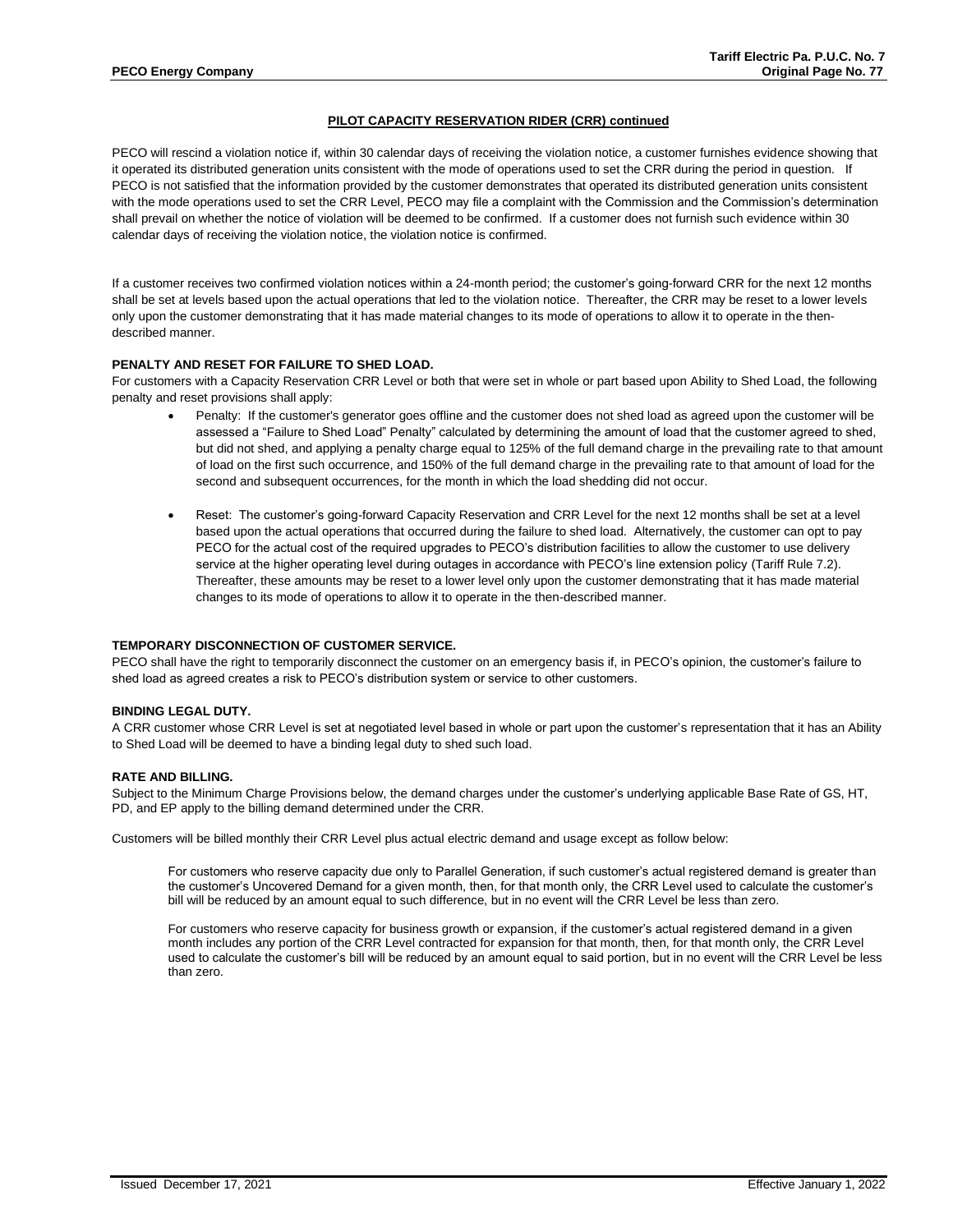# **PILOT CAPACITY RESERVATION RIDER (CRR) continued**

# **MINIMUM CHARGE.**

Subject to the Rate And Billing provisions above the monthly minimum charge under the customer's underlying applicable Base Rate of GS, HT, PD, and EP will be calculated based on the minimum demand determined in accordance with the CRR. . The monthly minimum demand charge for a customer reserving capacity due only to Parallel Generation will be the greater of:

- 1. The demand as registered by the customer's meter;
- 2. An amount equal to the customer's CRR Level, plus 40% of the customer's Uncovered Demand or
- 3. Any designated contract minimum.

The monthly minimum demand for a customer reserving capacity due only to new business growth or expansion will be an amount equal to the customer's CRR Level, plus 40% of the customer's Uncovered Demand

The monthly minimum customer charge will be determined by applying the minimum demand to the applicable demand charge for the Customer's underlying applicable Base Rate.

# **TERM OF CONTRACT.**

.

The term of a CRR contract shall be three years for all non-negotiated CRR applications. For negotiated CRR Levels, the contract term shall be negotiated. There is no right to automatic renewal of a CRR; upon the expiration of the contract term, the Company will review available capacity on its system and, if such capacity is available, the parties will enter into a new CRR contract using the procedures set forth above.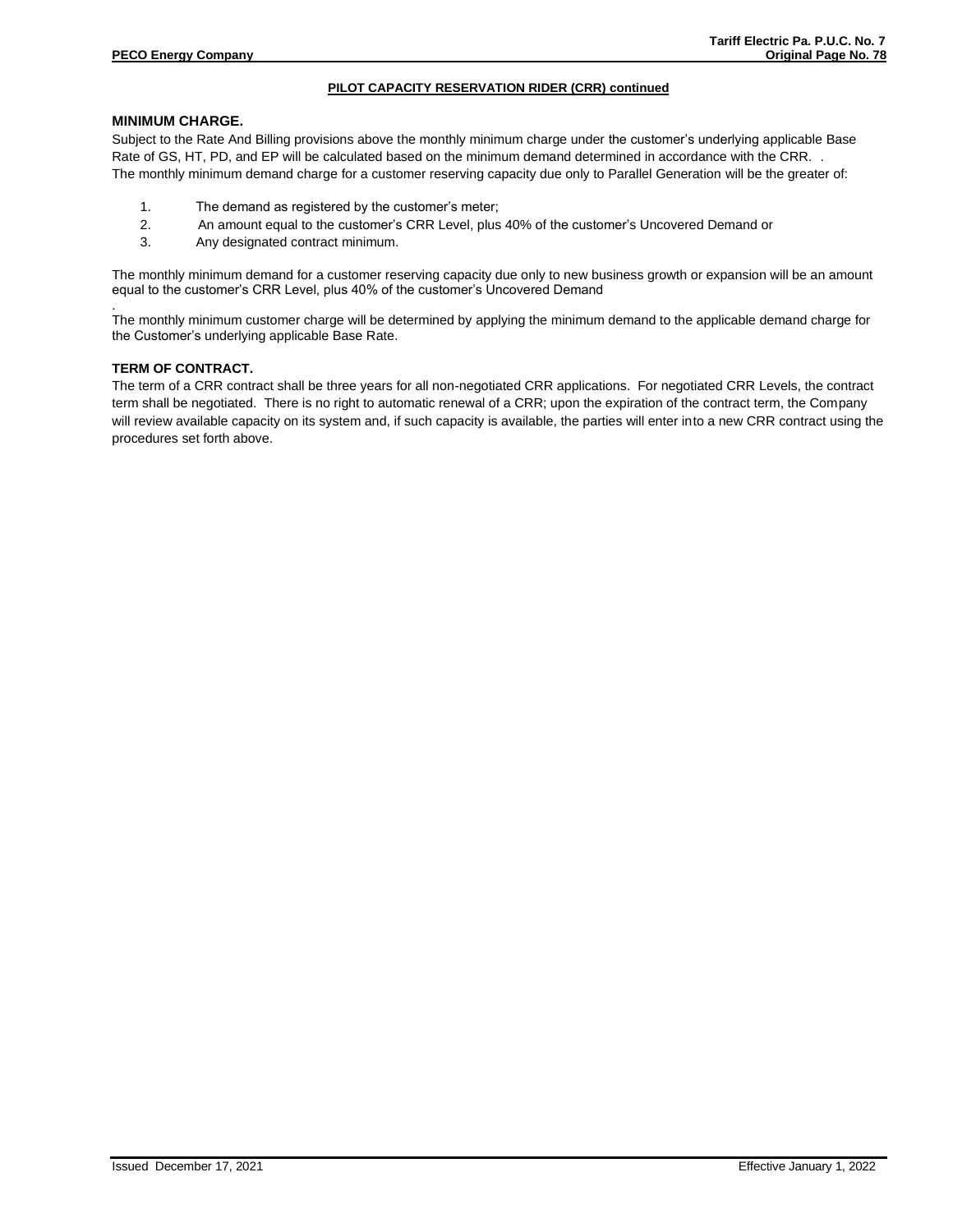## **CUSTOMER ASSISTANCE PROGRAM (CAP) RIDER**

#### **AVAILABILITY.**

To payment-troubled customers who are currently served under or otherwise qualify for Rate R, or RH (excluding multiple dwelling unit buildings consisting of two to five dwelling units). Customers must apply for the rates contained in this rider and must demonstrate annual household gross income at or below 150% of the Federal Poverty guidelines. In addition, these customers will not be able to obtain Competitive Energy Supply.

Based on the applicable level of income, number of household members, and their historical usage CAP customers will receive a Fixed Credit Option ("FCO") based upon that individual household's need. The details of the FCO calculation can be found in the PECO Universal Service and Energy Conservation Plan at Docket No. M-2015-2507139.

**DISCOUNT LEVELS:** The Company will modify the level of discounts every quarter to adjust for changes in Customer usage as well as any Rate changes which may have occurred.

**CERTIFICATION/VERIFICATION** Prior to enrollment in the CAP Rider, and then again every two years, customers must verify, to PECO's satisfaction, that their household income level meets the "Availability" standards set forth in this Rider. Customers being considered for the CAP Rider will be required to:

- Provide information sufficient to demonstrate to PECO their household income level.
- Waive certain privacy rights to enable PECO to effectively conduct the above certification process.
- Participate in various energy education and conservation programs facilitated by PECO.

PECO may, at its sole discretion, supplement this verification process by using data from Commonwealth or federal government programs which demonstrate the income eligibility of its customers. Such data may come from a customer's participation in, or receipt of benefits from, the Low Income Home Energy Assistance Program, Temporary Assistance for Needy Families, Food Stamps, Supplemental Security Income, and Medicaid. Information available from the Pennsylvania Department of Revenue may also be used where appropriate to expedite the process.

**MINIMUM CHARGE.** The minimum charge per month will be the \$12 for Residential customers or \$30 for Residential Heating customers.

### **ARREARAGE.**

Customers who qualify and are enrolled in CAP will have their pre-program arrearage ("PPA") forgiven if the Customer pays his / her new, discounted CAP bill on time and in full each month. With every full and on-time monthly payment, one-twelfth of the PPA will be forgiven. If the customer develops any in-program arrearage while on the CAP Rate-- that is, if the customer does not pay the entire outstanding balance -- then preprogram arrearage forgiveness will not resume until the first month in which the full outstanding balance is paid.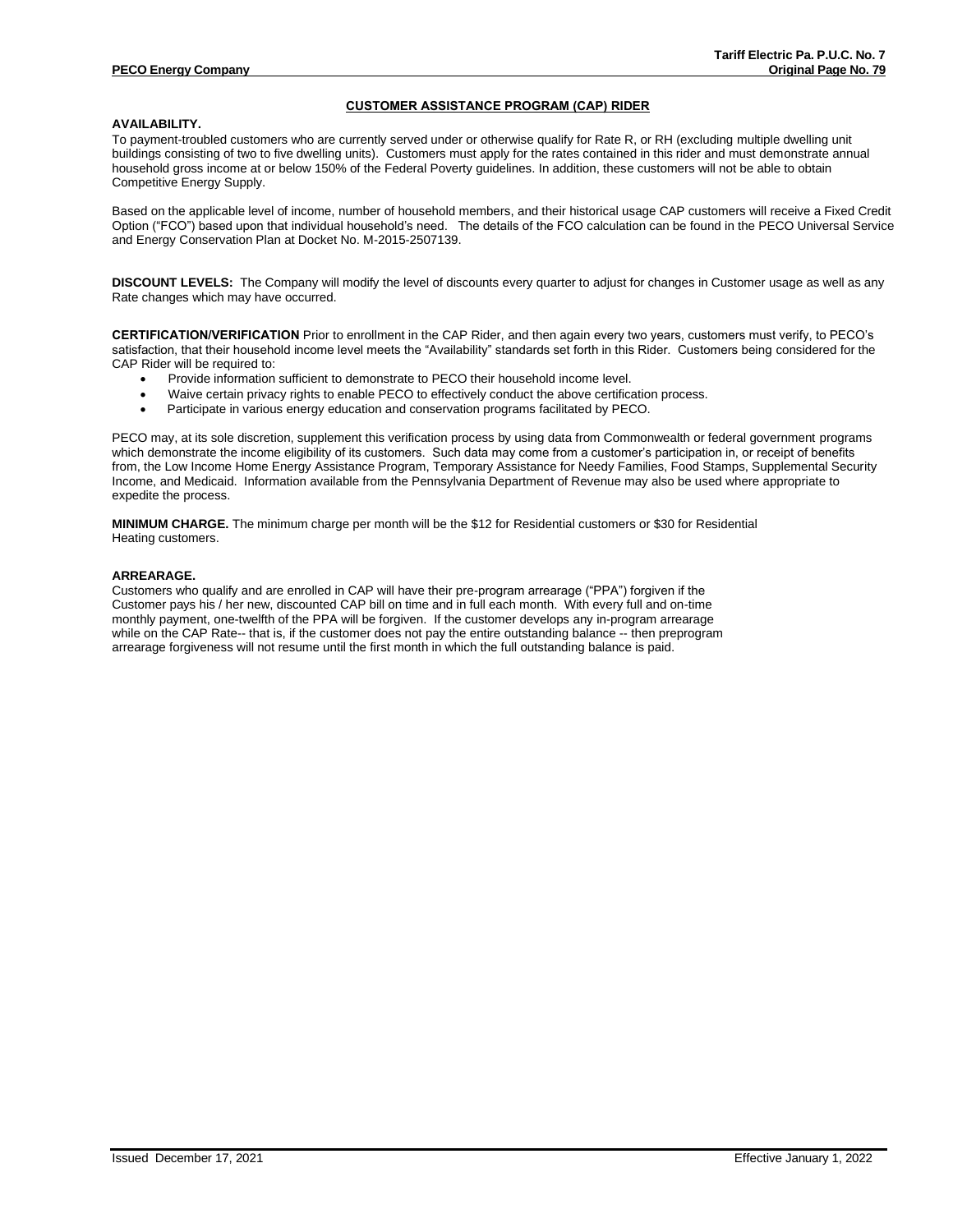# **CASUALTY RIDER**

# **AVAILABILITY/APPLICABILITY.**

To service provided during a period when a customer is prevented for a length of time in excess of 48 hours from using all or a substantial part of the amount contracted for by reason of strike, riot, fire, storm, flood, drought, interference by civil or military authorities, or any other cause beyond the customer's control ("Period of Interruption").

# **NOTICE REQUIRED.**

Written request shall be made to the Company for the application of this rider with advice as to the extent of the interruption, its date, cause and probable duration. Written requests must be submitted to the Company within 30 calendar days after the end of the Period of interruption.

#### **RATE IMPACT.**

During Periods of Interruption, PECO Energy will not apply guarantees of revenue (power factor adjustment, minimum billing demand, and contract minimum) as contained in the customer's Contract, but will apply the actual registered demand. If the customer receives Default Service, the terms of this rider shall not apply to the Energy Supply Charge.

#### **BILLS PRORATED.**

Bills supplied shall be prorated, based upon the actual level of operation during the Period of Interruption.

#### **RETURN TO NORMAL USE.**

The customer shall use reasonable diligence in resuming the use of service as provided in the Contract.

#### **TERM OF CONTRACT.**

The initial contract term shall be extended for a period equal to the Period of Interruption so that the Company shall secure a working term at full connected load equal to the term of the Contract.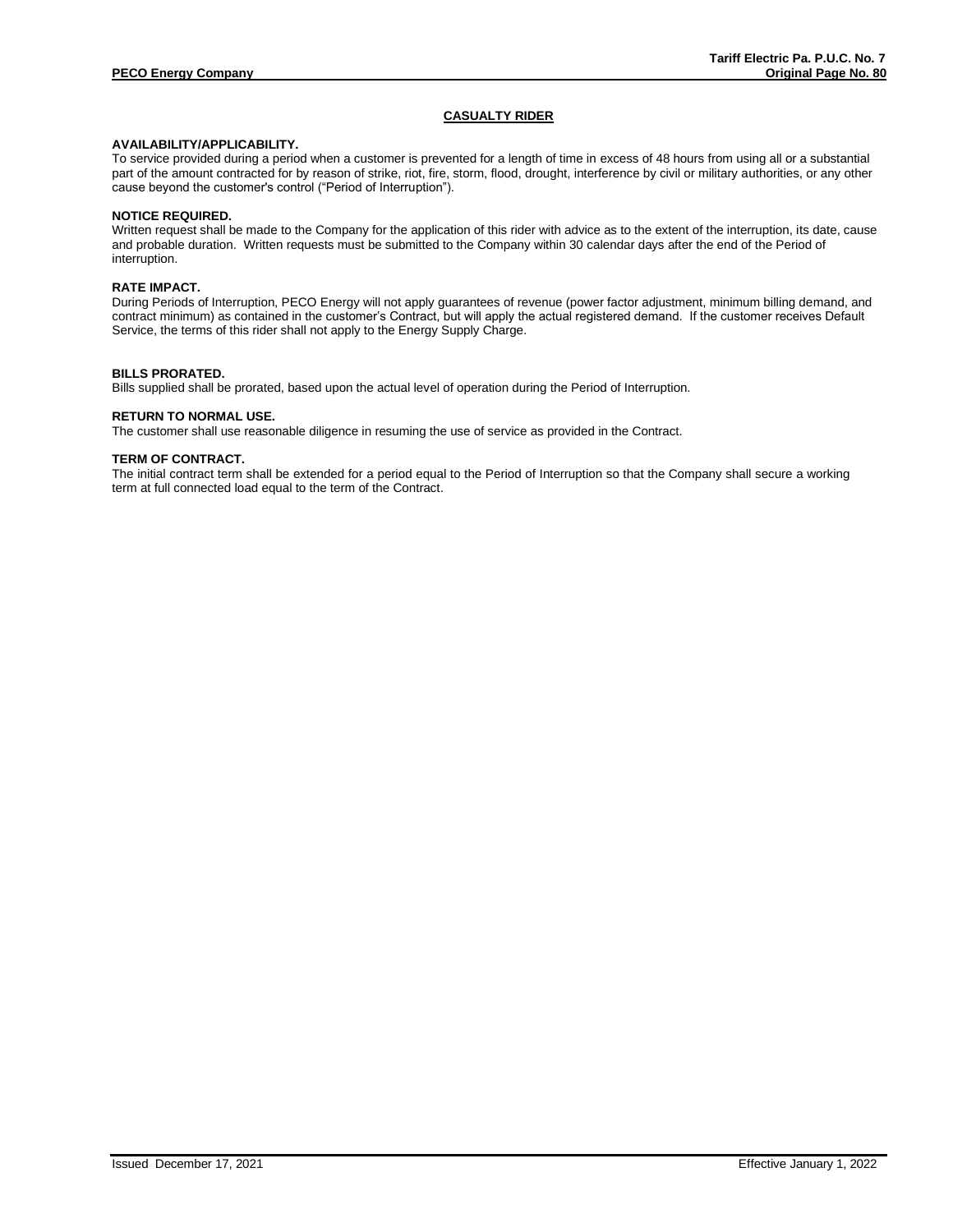# **CONSTRUCTION RIDER**

# **AVAILABILITY/APPLICABILITY.**

To service provided during or immediately following a major construction or expansion period or during a receding load period, after the expiration of the initial contract term, while a business is in process of dissolution. A major construction or expansion period is defined as a construction or expansion project undertaken by the customer which upon completion will require an upward modification of the customer's contract limits.

# **RATE IMPACT.**

During the expanding load period preceding the operation within the load limits provided in the contract or the receding load period subsequent to the fulfillment of the initial contract term, PECO Energy will not apply the following guarantees of revenue: power factor adjustment, minimum billing demand, and contract minimum. If the customer receives Default Service, the terms of this rider shall not apply to the Energy Supply Charge.

#### **RIDER TERM.**

The total term of application of this rider during the preliminary or construction period shall be 6 months subject to the option of the Company to grant not more than three successive renewals of the rider term on major construction projects. Its application during a receding load period subsequent to the completion of an initial contract term shall be for not more than one year.

#### **TERM OF CONTRACT.**

The initial contract term for service to expanding locations to which this rider is applied shall be extended for a period corresponding to the total number of months this rider is applied to the customer's bill during construction or expansion of the customer's facility.

#### **OTHER RIDERS.**

This rider, when applied to service to temporary installations to which the Temporary Service Rider is also applied, shall not operate as a waiver of the requirement that monthly minimum charges be paid for a period of not less than 6 months.

For customers taking service under PECO's Capacity Reservation Rider (CRR), the terms of the Construction Rider shall only apply to actual demand for load behind the meter that is not covered by the CRR Level, as defined within the terms and conditions of the CRR.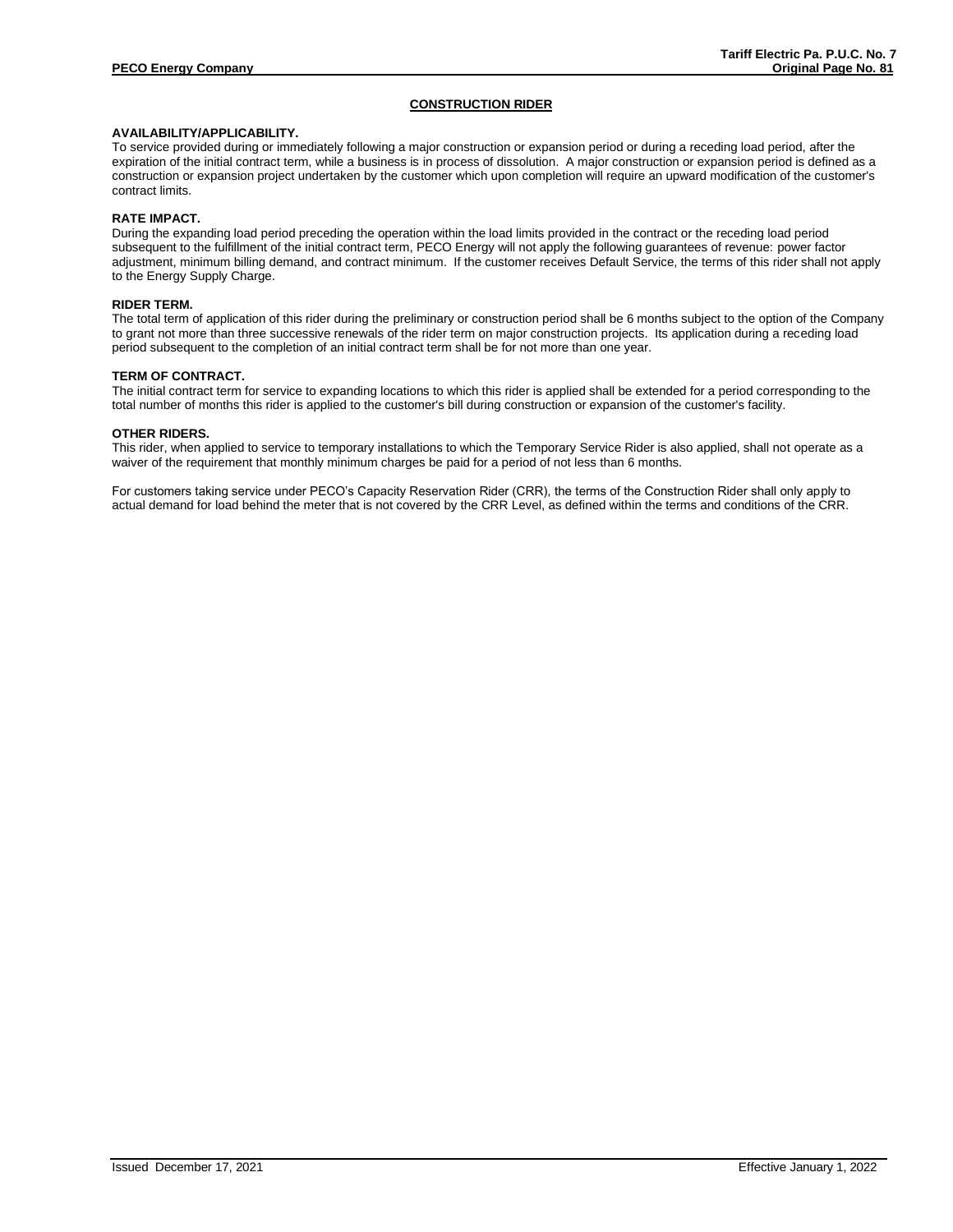# **ECONOMIC DEVELOPMENT RIDER**

**AVAILABILITY/APPLICABILITY.** This rider is available to customers taking distribution service under Rate HT, PD, or GS. For new services, the customer must have a projected load of at least 350 kW and must apply for the rider prior to the service being energized. For existing services, the customer must have a peak load of at least 350 kW and apply for the rider before the load growth occurs. The Company will not begin to apply the rider until at least 30 days after the customer provides to the Company written notice of its desire to be placed on the rider. Customers can qualify for this rider through provisions of either I-A, I-B, IC; or II below. This Rider shall be available to customers regardless of whether the energy is purchased under default service rates or through an EGS.

**EMPLOYMENT & LOAD GROWTH:** designed to encourage growth in all sectors of the industrial and commercial group, customers can qualify by meeting the appropriate requirements below.

# A. **QUALIFICATIONS**.

- 1. Manufacturing Customers
	- The New Manufacturing Customer or existing manufacturing customer files with the Company, before the effective date of the rider for the Service Location, a Manufacturing Sales Tax Exemption Certificate, as defined below, for the Service Location. This condition is waived for Stevedoring Operations located within a Port Enterprise Development Area as defined in Title 12, Chapter 121 of the Pennsylvania Code.
	- b. The existing manufacturing customer files with the Company copies of the Base Period Employment Reports as defined below, for the Service Location.
	- c. For existing locations has already demonstrated a minimum 10 new jobs and a sustained increase in usage (minimum of 100 kW for at least 3 months) over the Base Period, as defined below. The Company reserves the right to request documentation to demonstrate that employment levels have been maintained over the course of eligibility for this rider.
- 2. Brownfield Redevelopment
	- a. A new or existing customer who develops a site designated as a Brownfield Site (defined below) and demonstrates a minimum of 100 kW of new or incremental load.
- B. **RATE REDUCTION.** The rate reduction will be applicable to the customer's base bill for the Qualifying Service Location before the application of the State Tax Adjustment, Federal Tax Adjustment Credit and Nuclear Decommissioning Cost Adjustment.

Any customer will not be eligible for the rate reduction in any month in which the customer has an unpaid balance which includes late payment charges.

- 1. Monthly Eligibility The Company reserves the right to require updated documentation in order for the customer to remain eligible for the rider.
- 2. A credit equivalent to 15% of the customer's Variable Distribution Service Charge ("VDC"). For New Manufacturing locations or Brownfield Redevelopment the credit will apply to all kW of the VDC. For all existing customers the credit will apply to all incremental kW of the VDC.
- II. **COMPETITIVE ALTERNATIVE:** any manufacturing or non-manufacturing customer with a viable competitive alternative to service from PECO may be eligible for benefits as outlined below.
	- A. **QUALIFICATIONS**.
		- 1. Provide documentation of a viable, currently available competitive alternative to service from PECO. The customer must provide a written description of the competitive alternative and any further information that the Company requires in order to document the cost and demonstrate the viability of the customer's competitive alternative, and
		- 2. Demonstrate a sustained increase in load (1MW minimum month over month for 3 months) as measured on PECO's meter, or a demonstrated retention of at least 1MW of load and,
		- 3. Demonstrate increasing employment of 10 jobs/MW as reported out on PA Form UC-2, or demonstrated retention of at least 10 jobs/MW of load retained for the same period as #2.
	- B. **RATE REDUCTION.** The rate reduction will be applicable to the customer's base bill for the Qualifying Service Location before the application of the State Tax Adjustment and Nuclear Decommissioning Cost Adjustment.
		- 1. Any customer will not be eligible for the rate reduction in any month in which the customer has an unpaid balance which includes late payment charges. The Company shall be the sole judge of any customer's eligibility for any rate negotiated rate reduction.
		- 2. Any qualifying existing or new customer may qualify for a negotiated decrease in VDC charges of up to 15% to meet the customer's documented competitive alternative. The rate reduction and payment terms for service may be negotiated and specified in the applicable service agreement. Unless the service agreement provides specific terms governing the billing of charges, Section 17. Billing and Standard Payment Options of the Rules and Regulations of the Tariff shall apply. The Company reserves the right to require updated documentation in order for the customer to remain eligible for the rider.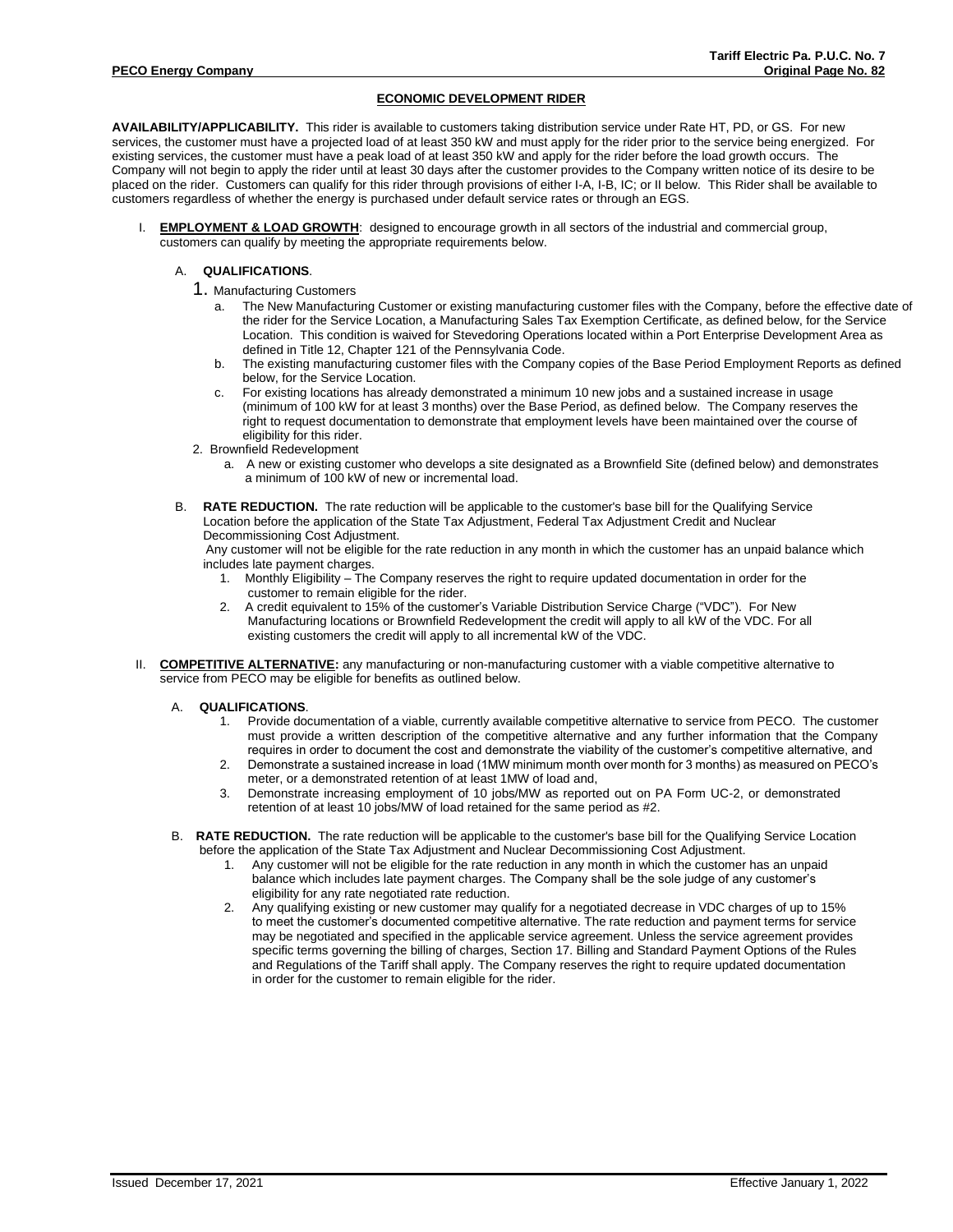### **ECONOMIC DEVELOPMENT RIDER (continued)**

## **DEFINITIONS.**

- 1. Service Location. A single or contiguous premises having one or more delivery points for distribution service billed by the Company under a single account
- 2. New Manufacturing Customer. The Company has not previously provided service to the Service Location, or the service previously provided by the Company to the Service Location was not used for substantially the same type of operation or was terminated at least twelve (12) months before the customer's contractually specified effective date for service under this rider. This condition is waived for existing service locations where an entity has assumed operation of a service location from a customer which has ceased operations as a result of dissolution, so long as the formation of the entity did not occur as a result of merger, joint venture, acquisition and/or any other variation of combined business structures with the former customer at the service location. In any event, the completed application for the rider must be made within 6 months from the later of the date: (1) the customer first received service from the Company; or (2) the date the customer received its sales tax exemption certificate from the Commonwealth of Pennsylvania
- 3. Manufacturing Sales Tax Exemption Certificate. Pennsylvania Sales Tax Blanket Exemption Certificate filed by the customer with the Company showing the address of the Service Location and certifying that more than fifty (50) percent (on an annual basis) of the service purchased by the customer for the Service Location is exempt from sales tax because it is used in manufacturing operations, shipbuilding operations, or ship cleaning operations.
- 4. Employment Report. The "Employer's Report for Unemployment Compensation" (PA Form UC-2) as filed by the customer with the Office of Employment Security, Department of Labor and Industry, Commonwealth of Pennsylvania.
- 5. Base Period. The twelve (12) month period immediately preceding the billing month in which the customer provides the Company written notice of its desire to be placed on the rider. If the customer does not then qualify for the rider within 60 days of the written notice, then the base period will be the twelve month period immediately preceding the billing period for which this rider is first applied to the customer's bills.
- 6. Base Period Employment Reports. The Employment Reports for all quarterly reporting periods, as defined by 43 P.S. 753 [d], in the Base Period
- 7. Base Period Employees. The arithmetic mean of the number of employees each month as reported on the applicable Base Period Employment Report. An adjustment will be made to normalize Base Period Employees in quarters during which either the Casualty or Construction Rider was in effect for the Service Location.
- 8. Base Period Energy. The number of kilowatt-hours used by the customer for service to the Qualifying Service Location during each month of the Base Period. An adjustment will be made to normalize usage in months during which the Construction or Casualty rider was in effect.
- 9. Current Employment Report. The Employment Report covering the calendar month immediately following the Base Period as defined by 43 P.S. 753 [d]. The customer may submit an updated Employment Report at any time to reflect increases in Current Period Employees replacing and superseding the original report. The Company reserves the right to request an updated Employment Report at any time which may reflect increases or decreases in Current Period Employees replacing and superseding the original report.
- 10. Current Period Employees. The arithmetic mean of the number of employees each month as reported on the Current Employment Report.
- 11. Brownfield Site. Refers to real property, the expansion, redevelopment, or reuse of which may be complicated by the presence or potential presence of a hazardous substance, pollutant, or contaminant. Requires documentation either by providing a copy of the pertinent sections of the ASTM E1903-97 Phase II Site Assessment documenting the site contamination or by providing a letter from a local, state or federal regulatory agency confirming the site is classified as a Brownfield by that agency.

**TERM OF CONTRACT.** This rider shall be in effect for either a period of five years provided that the customer maintains qualification for the duration of that time.

**RENEWAL.** A customer may renew the rider at any time in accordance with the terms and provisions of the rider as it applies to Qualifying Existing Service Locations. For renewal customers, the Base Period Energy for any month of the new Base Period shall not be less than the Base Period Energy of the corresponding month of the customer's previous Base Period. The Term of Contract for the renewal shall begin on the date on which the renewal of the rider is first applied based on the new Base Period.

**TRANSFER OF OWNERSHIP.** The Company will only apply the rider to the customer's bills for the term of contract. If, during the term of contract, the ownership of the service location changes, the Company may continue to apply the rider to the new owner's bills for the Service Location. If the Company continues to apply the rider in such circumstances, the Company shall apply the rider to the new owner's bills for the Service Location as if the new owner had been on the rider for the Service Location for the same period of time as was the previous owner.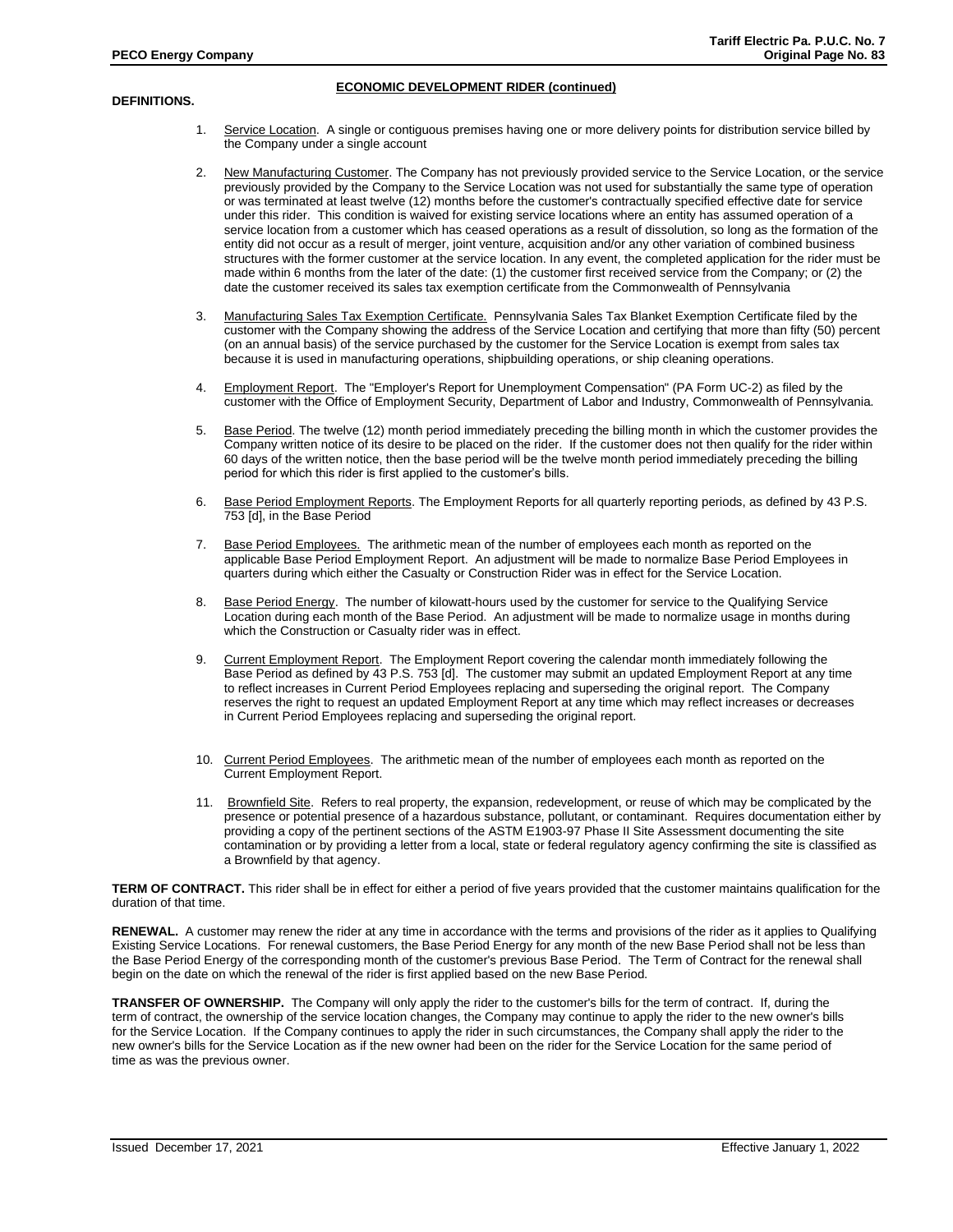### **AVAILABILITY/APPLICABILITY.**

# **ELECTRIC VEHICLE DCFC PILOT RIDER (EV-FC)**

Applicable to a service that includes at least one permanently connected and publicly available (workplace fleet and public transit) Public Direct Current Fast Charger ("DCFC") served under Rate GS, PD, or HT installed on or after July 1<sup>st</sup>, 2019. The Company may apply this rider to either a stand-alone metered DCFC or to a DCFC served as part of an existing service.

The pilot will begin on July 1, 2019 and continue for five years, expiring on June 30, 2024.

The owner of the DCFC shall be responsible for all applicable Tariff rates, fees and charges. The Electric Vehicle owner using the DCFC shall be responsible for all fees imposed by the owner of the station for charging the electric vehicle.

The DCFC is exempt from resale provisions as outlined in Tariff Rule 13.1 and in accordance with the Commission's Policy Statement at Docket No. M-2017-2604382.

### **DEFINITIONS.**

Electric Vehicle (EV) – Any vehicle licensed to operate on public roadways that is propelled in whole or in part by electrical energy stored on-board for the purpose of propulsion. Types of electric vehicles include, but are not limited to, plug-in hybrid electric vehicles and battery electric vehicles.

Electric Vehicle Supply Equipment (EVSE) – A device which permits the transfer of electric energy (by conductive or inductive means) to a battery or other energy storage device in an EV.

Public Direct Current Fast Charger (DCFC) – A high powered, publicly available (including workplace fleet and public transit) EVSE solely dedicated to recharging an EV's battery via the use of direct current, inductive charging, or other EV charging technology with equivalent capabilities. To be considered publicly available, the DCFC must be located along a public roadway corridor, at a public charging location, at a multi-dwelling unit (MDU) residential building at a public transit charging location, or at a workplace for fleet or customer charging.

## **INSTALLATION AND ENROLLMENT.**

The Company shall provide service based on the DCFC's nameplate capacity rating when the Company has available distribution facilities with sufficient capacity, and if the provision of service will not in any way interfere with service to other customers.

Electric Vehicle charging stations shall be constructed in accordance with the Company's service installation policies contained in its Electric Service Requirements Manual ("Blue Book"), a copy of which may be found at www.peco.com. The customer, who may be either the owner or the host of a third-party owned DCFC, shall notify the Company at least one hundred twenty (120) days in advance of the planned installation date and may be required to install metering for the station as determined by the Company.

The station must be designed to protect for back flow of electricity to the Company's electrical distribution circuit. The owner of the DCFC is responsible for maintaining a safe operating environment for the device(s). The Company shall not be liable for any damage or injury, including any consequential damage, resulting from the operation of the DCFC.

The Customer may be responsible to submit an application and documentation of the completed DCFC installation to the Company in order to become eligible for the rider.

#### **TRANSFER OF OWNERSHIP**

If, during the term of contract, the ownership of the service location changes, the Company may continue to apply the rider to the new owner's bills for the Service Location. If the Company continues to apply the rider in such circumstances, the Company shall apply the rider to the new owner's bills for the Service Location as if the new owner had been on the rider for the Service Location for the same period of time as was the previous owner.

#### **MISCELLANEOUS GENERAL PROVISIONS.**

If the owner requests that service to the DCFC be permanently disconnected, the Company reserves the right to charge that owner for the removal of any required facilities and equipment previously required to furnish service to the DCFC. Such payment by the owner shall not confer upon, nor entitle the customer to any title to, or right of property in, said facilities and equipment.

Pilot participants will be required to provide data for all DCFCs connected to the PECO system and not separately metered in order to allow PECO to investigate the development of future DCFC rates. This data will include, for each DCFC: the number installed, the number of charging ports, the nameplate capacity (in kW), hourly and monthly usage (kWh), and the hourly and monthly demand (kW).

#### **RATE IMPACT.**

All terms and guarantees of the applicable Base Rate are applicable. The Company shall calculate and apply a fixed demand (kW) credit, initially equal to 50% of the combined maximum nameplate capacity rating for all DCFCs connected to the service, to the customer's billed distribution demand. At no time will the billing demand be less than the minimum demand applicable under the provisions of the applicable Base Rate. The Company reserves the right to reduce the demand credit based on a comparison of the customer's peak demands before and after installation of the DCFC.

If the customer receives Default PLR Service, the terms of this rider shall not also apply to the Energy Supply Charge.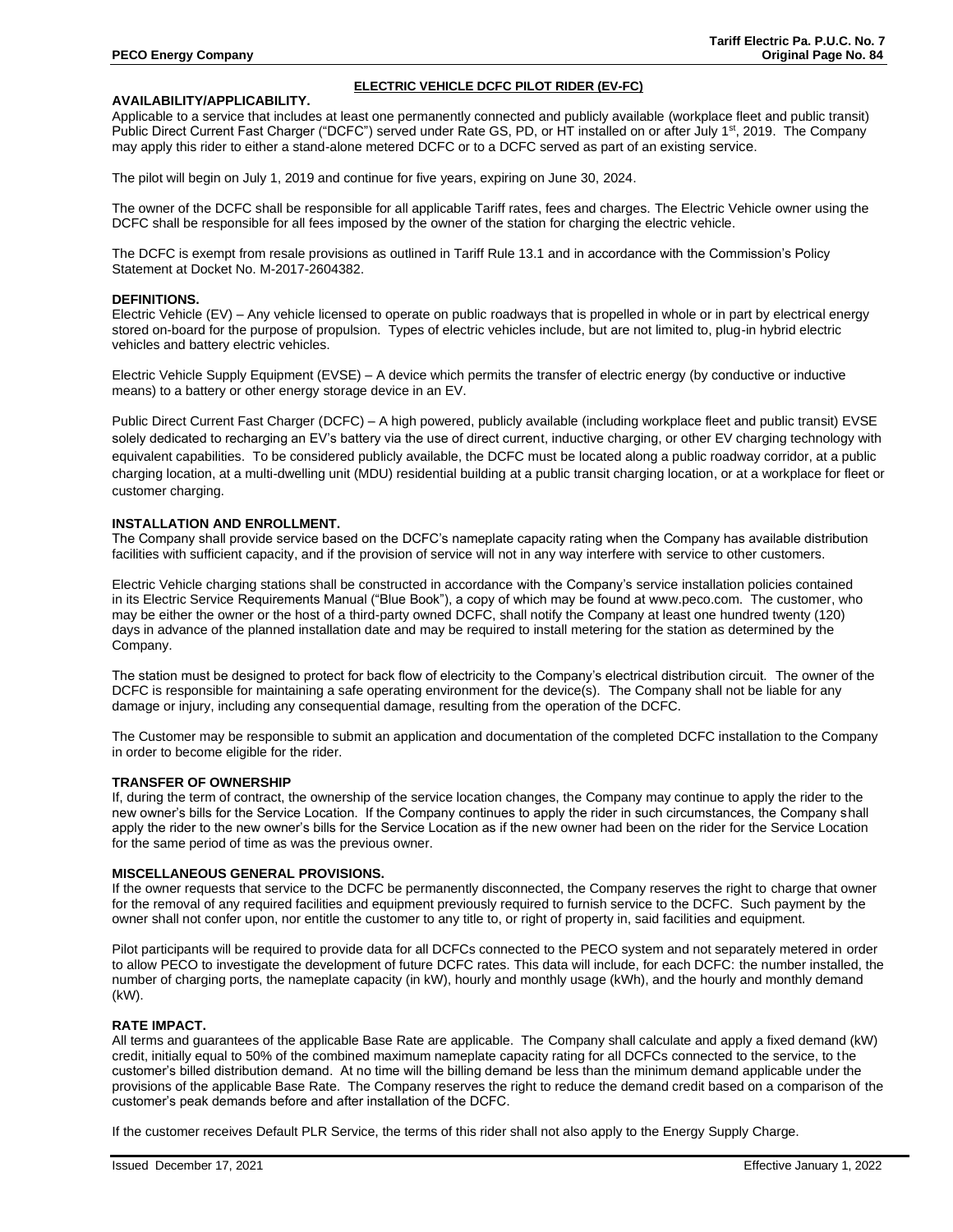# **ELECTRIC VEHICLE DCFC PILOT RIDER (EV-FC) (continued)**

# **OTHER RIDERS.**

This rider, when applied to service to temporary installations to which the Temporary Service Rider is also applied, shall not operate as a waiver of the requirement that monthly minimum charges be paid for a period of not less than 6 months.

# **TERM OF CONTRACT.**

The Company shall provide this credit for no more than 36 months from the date of enrollment or until the conclusion date of the pilot, whichever comes first. There is no right to automatic renewal. Extended participation may be possible and could be predicated on future regulatory directives as yet to be determined.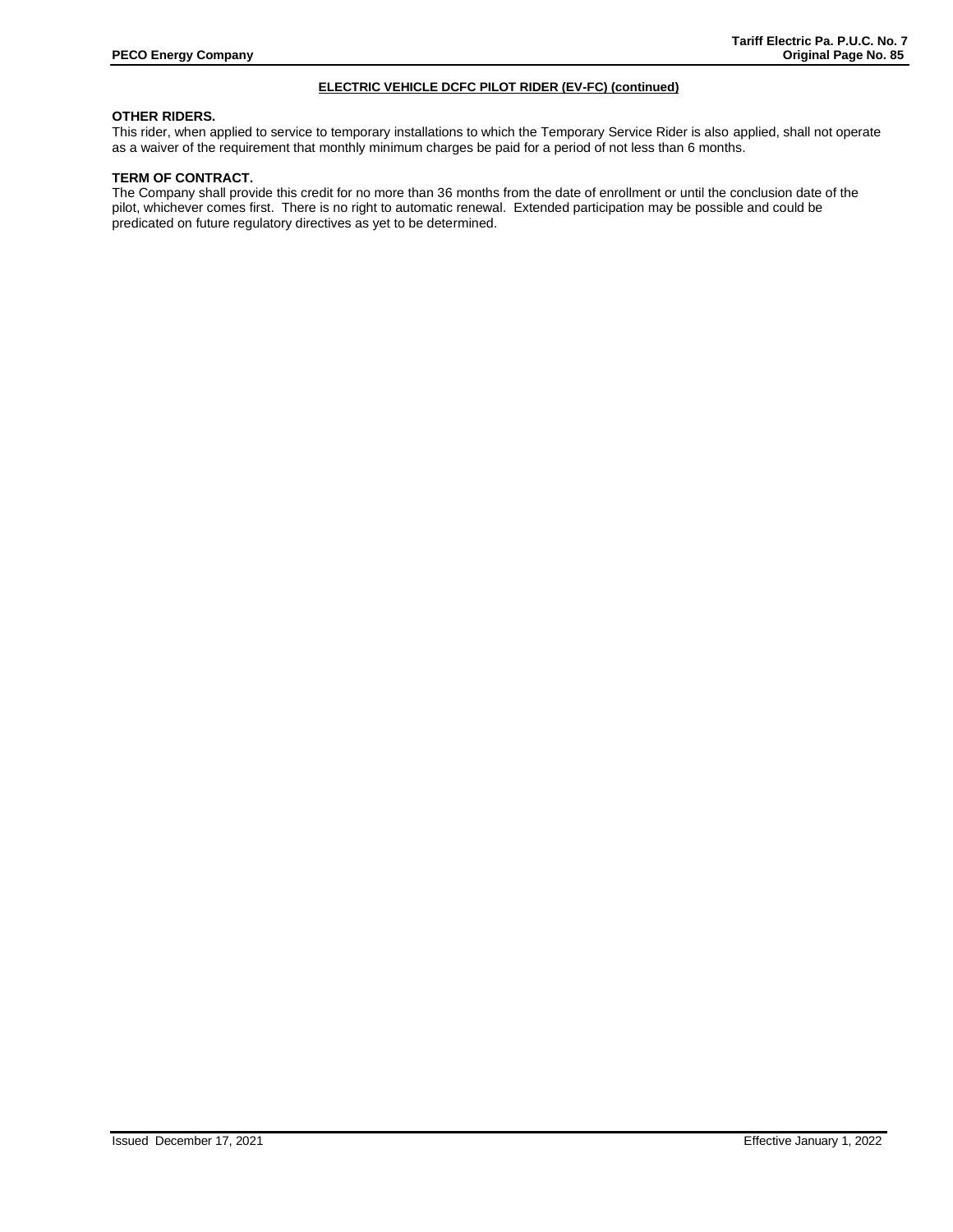# **EMERGENCY ENERGY CONSERVATION RIDER**

# **AVAILABILITY/APPLICABILITY.**

This rider is applicable in conjunction with Tariff Rule 12.3 relating to mandatory emergency energy conservation. It provides for modifications to the charges and practices otherwise applicable to certain customers as a result of compliance with or non-compliance with energy conservation curtailment levels as mandated by the appropriate governmental authority under emergency energy conservation conditions resulting from actual or potential shortage of fuel for electric generation. This rider is applicable to individual electric customer accounts served under Rates EP and HT, with a billing demand of 2,000 kilowatts or higher, in a recent twelvemonth period prior to the emergency conservation condition. Customers designated by the procedures of Tariff Rule 12.3 and by the Pennsylvania Public Utility Commission, will be exempt from the provisions of this rider.

# **BASE PERIOD ENERGY USE.**

The base energy use for a weekly period shall be determined by the Company for each applicable customer account based upon a consideration of the customer's actual past or current electric consumption and the customer's existing operations.

#### **MANDATORY CURTAILMENT ENERGY USE LEVEL TARGET.**

The mandatory curtailment energy use level target for each applicable customer shall be that percentage of base period energy use ordered pursuant to the emergency energy conservation procedures provided by Tariff Rule 12.3 or other percentage as a result of the order of appropriate governmental authority.

#### **COMPLIANCE.**

When the energy consumption in any weekly period during the period of mandatory curtailment exceeds the mandatory curtailment energy use level target, the customer will be deemed to be in non-compliance. Customers deemed to be in non-compliance will not receive the billing modifications as set forth in this rider. In the event of continued non-compliance, the Company, upon notice to the Commission, may discontinue service.

### **BILLING FOR CUSTOMERS IN COMPLIANCE.**

During the period of emergency energy conservation condition, billing will be based on special meter readings made to identify the demand established and energy using during the current energy use period. Customers in compliance with conservation orders will be excused from minimum bills and historical or contract demand or ratchet provisions and will be billed instead on the basis of current consumption and demand whenever the normal calculation method would produce a greater bill. If the customer receives Default Service, the terms of this rider shall not apply to the Energy Supply Charge.

These customers will be individually notified of this special billing provision before the implementation of the emergency energy conservation procedure.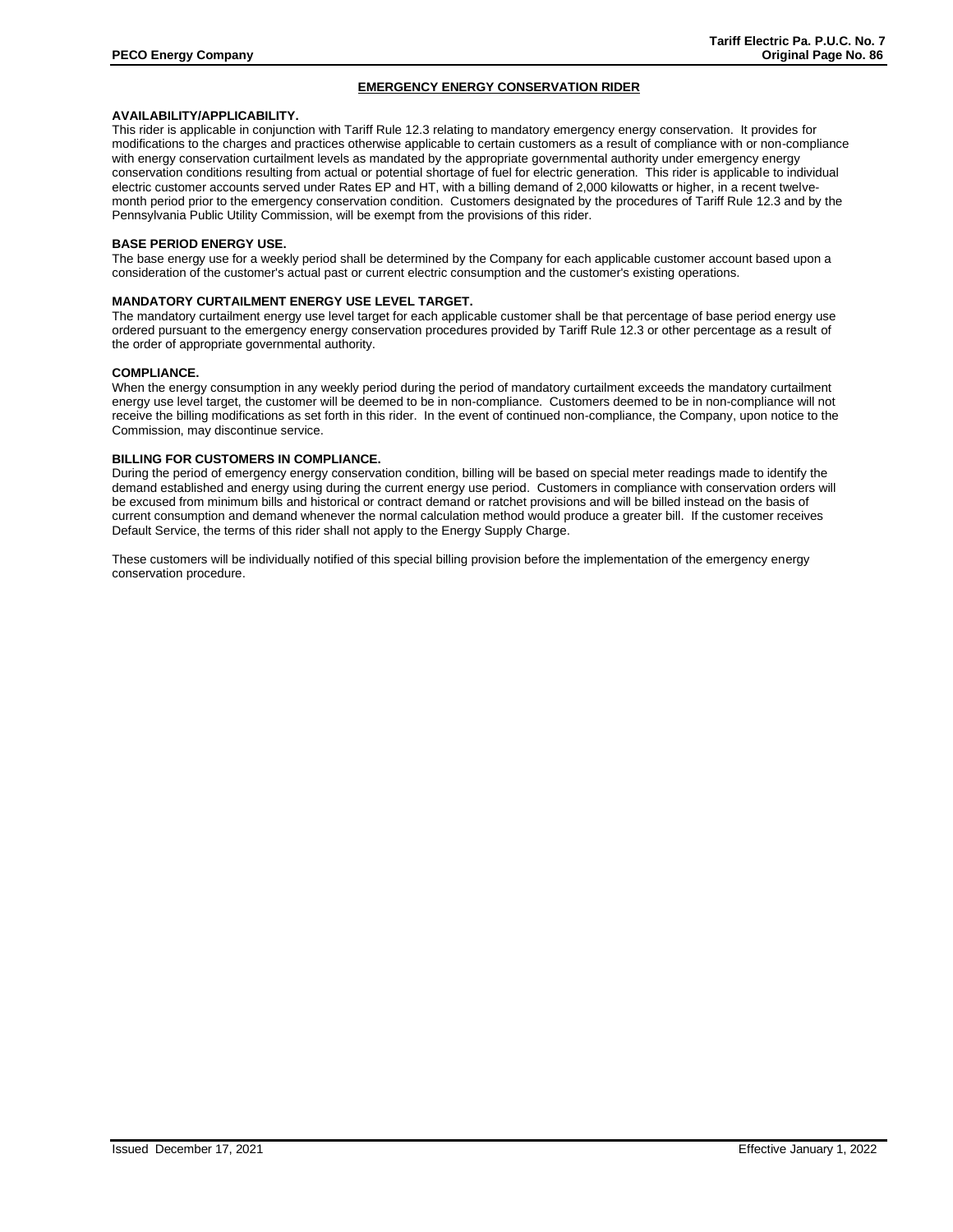# **INVESTMENT RETURN GUARANTEE RIDER**

# **AVAILABILITY/APPLICABILITY.**

To contracts which require investment in supply facilities greater than warranted by the incremental revenue recovered through the Company's tariffed Variable Distribution Service Charges of the Base Rate under which PECO Energy provides service.

#### **COST OF EXTENSION.**

The cost of the extension of supply facilities, including the cost of the service connection, shall be set forth in each agreement for the application of this rider.

#### **MINIMUM GUARANTEE.**

The minimum monthly payment shall be the amount set forth in the rider agreement or, in the event of later increases of the customer's load, the minimum of the rate at which service is rendered, whichever minimum obligation is the greater.

# **CONSTRUCTION ADVANCES**.

Where the service desired is of a special character or doubtful permanency, the Company will require payment of a sum equal to the cost of the extension as an advance for construction. A credit of 20% of the net amount of the customer's revenue recovered through the Company's tariffed Variable Distribution Service Charges will be allowed by the Company up to an aggregate refund of 100% of such sum, with the right to retain such portion of the advance as needed to guarantee the payment of subsequent bills.

#### **FULFILLMENT OF CONTRACT TERM**.

In the event of the discontinuance for any reason of the distribution of energy before the expiration of the term of the contract with which this rider is applied, the customer shall pay the Company immediately thereon a pro rata share of the cost of the extension for the unexpired portion of the contract term.

# **OWNERSHIP OF DISTRIBUTION SUPPLY FACILITIES.**

The provisions of this rider shall not under any circumstances be considered as conferring upon the customer any title to, or right of property in, the distribution supply facilities.

# **CONTRACT TERM**.

Contract terms in excess of one year may be arranged with the customer to assure the return required by the investment in distribution supply facilities.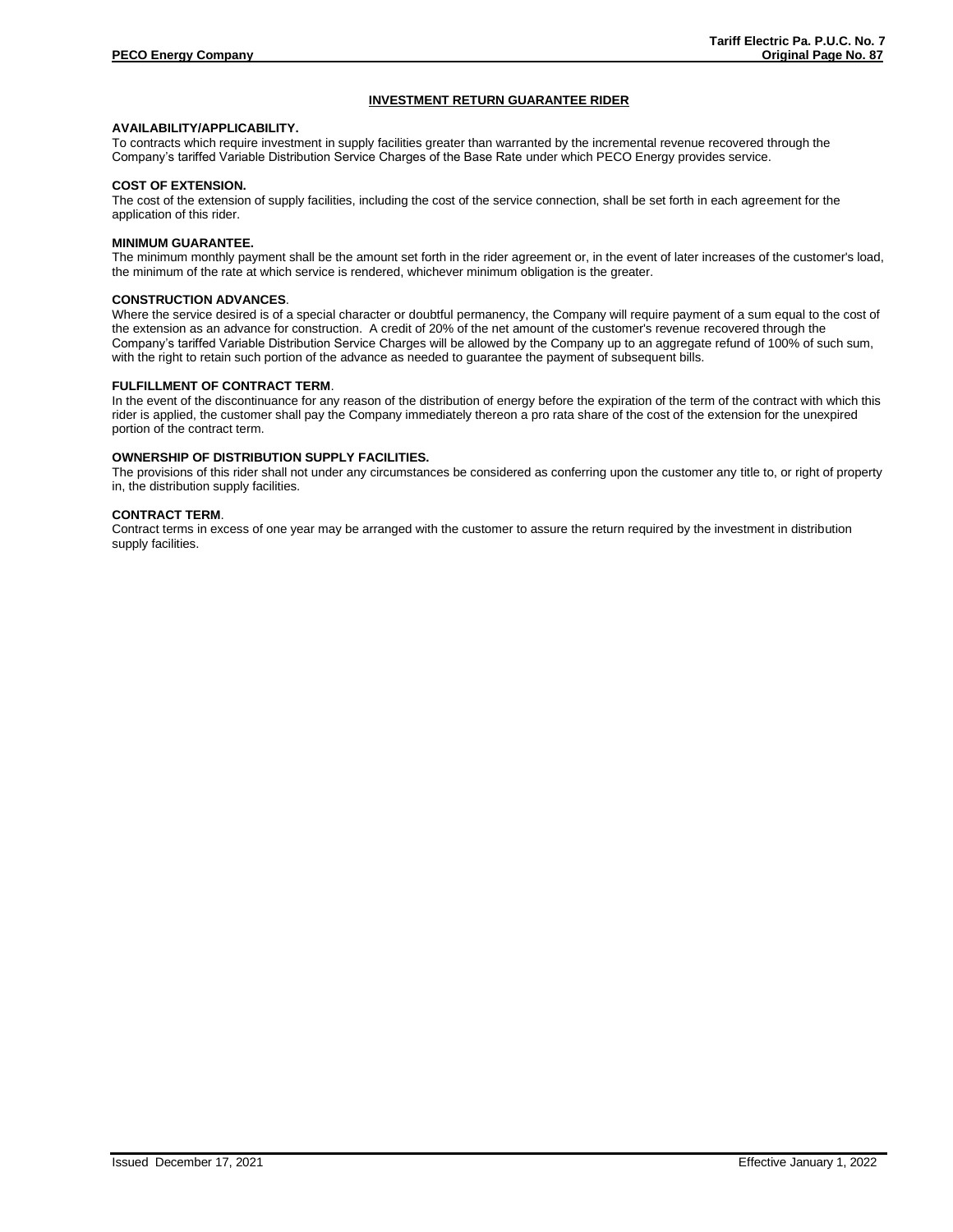# **NIGHT SERVICE GS RIDER**

(The number of customers served under this rider may be limited by the availability of the required demand meters.)

### **AVAILABILITY/APPLICABILITY.**

To distribution service provided during Off-Peak Hours for demands in excess of those supplied during On-Peak Hours. The demand specified for Off-Peak Hours may be limited to an amount determined by the Company which shall be dependent upon the capacity of the generation, transmission and distribution facilities available for such supply.

### **DEFINITION OF PEAK HOURS.**

On-Peak Hours are defined as the hours between 8:00 am and 8:00 pm, Eastern Standard Time or Daylight Savings Time, whichever is in common use, daily except Saturdays, Sundays and holidays; except that the On-Peak

Hours will end at 4:00 pm on Fridays. Off-Peak Hours are defined as the hours other than those specified as On-Peak Hours.

#### **RATE IMPACT.**

Rate GS (with demand measurement), including all terms and guarantees, is applicable during On-Peak Hours. If the customer receives Default PLR Service, the terms of this rider shall not also apply to the Energy Supply Charge.

#### **MONTHLY RATE TABLE.**

Night Service billing and metering charge: \$19.06

Charge per kW of Off-Peak billing demand per month: \$2.94

STATE TAX ADJUSTMENT CLAUSE, DISTRIBUTION SYSTEM IMPROVEMENT CHARGE (DSIC), AND FEDERAL TAX ADJUSTMENT CREDIT APPLIES TO THIS RIDER.

#### **DETERMINATION OF OFF-PEAK BILLING DEMAND.**

The Off-Peak billing demand shall be the amount by which the greatest demand during Off-Peak Hours, as determined by measurement, exceeds the billing demand for On-Peak Hours, whether the latter is a minimum or an actual demand. The measured power factor used for power factor adjustment in accordance with Rule 15.3 shall be the power factor coincident with the customer's maximum measured demand during On-Peak hours.

#### **OTHER RIDERS.**

This rider will not be applied in conjunction with the Temporary Service Rider.

#### **TERM OF CONTRACT.**

The initial contract term shall be for at least one year.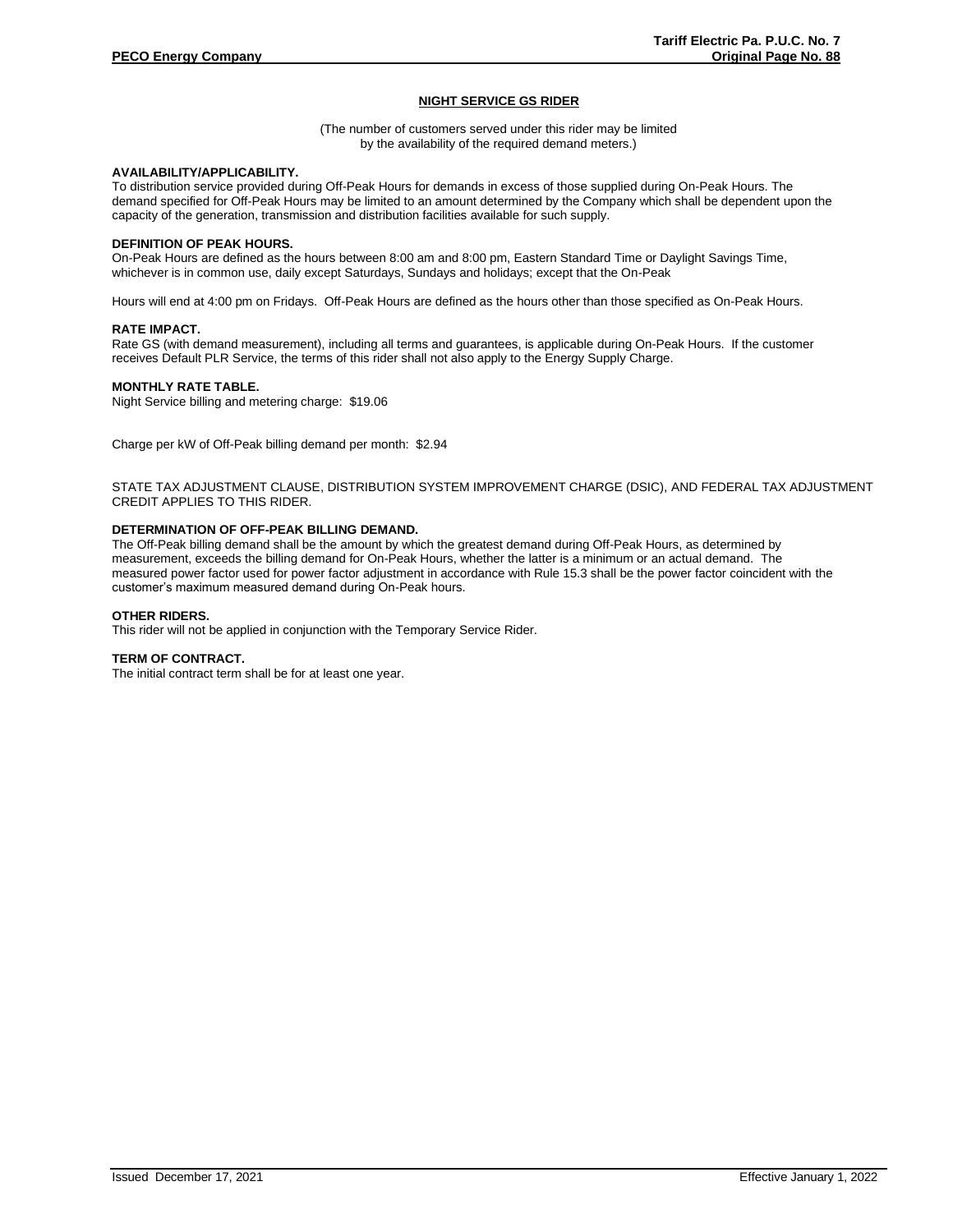# **NIGHT SERVICE HT RIDER**

# **AVAILABILITY/APPLICABILITY.**

To distribution service provided during Off-Peak Hours for demands in excess of those supplied during On-Peak Hours. The demand specified for Off-Peak Hours shall be limited to an amount determined by the Company which shall be dependent upon the capacity of the generation, transmission and distribution facilities available for such supply.

# **DEFINITION OF PEAK HOURS.**

On-Peak Hours are defined as the hours between 8:00 am and 8:00 pm, Eastern Standard Time or Daylight Savings Time, whichever is in common use, daily except Saturdays, Sundays and holidays; except that the On-Peak

Hours will end at 4:00 pm on Fridays. Off-Peak Hours are defined as the hours other than those specified as On-Peak Hours.

#### **RATE IMPACT.**

Rates HT or EP, including all terms and guarantees, are applicable during On-Peak Hours. If the customer receives Default PLR Service, the terms of this rider shall not apply to the Energy Supply Charge.

## **MONTHLY RATE TABLE.**

Night Service billing and metering charge: \$11.39

Charge per kW of Off-Peak billing demand:

\$2.44 per month for Rate HT.

\$2.19 per month for Rate EP.

STATE TAX ADJUSTMENT CLAUSE, DISTRIBUTION SYSTEM IMPROVEMENT CHARGE (DSIC), AND FEDERAL TAX ADJUSTMENT CREDIT APPLIES TO THIS RIDER.

#### **DETERMINATION OF OFF-PEAK BILLING DEMAND.**

The Off-Peak billing demand shall be the amount by which the greatest demand during Off-Peak Hours, as determined by measurement, exceeds the billing demand for On-Peak Hours, whether the latter is a minimum or an actual demand. The measured power factor used for power factor adjustment in accordance with Rule 15.3 shall be the power factor coincident with the customer's maximum measured demand during On-Peak hours.

### **OTHER RIDERS.**

This rider will not be applied in conjunction with the Temporary Service Rider.

# **TERM OF CONTRACT.**

The initial contract term shall be for at least one year.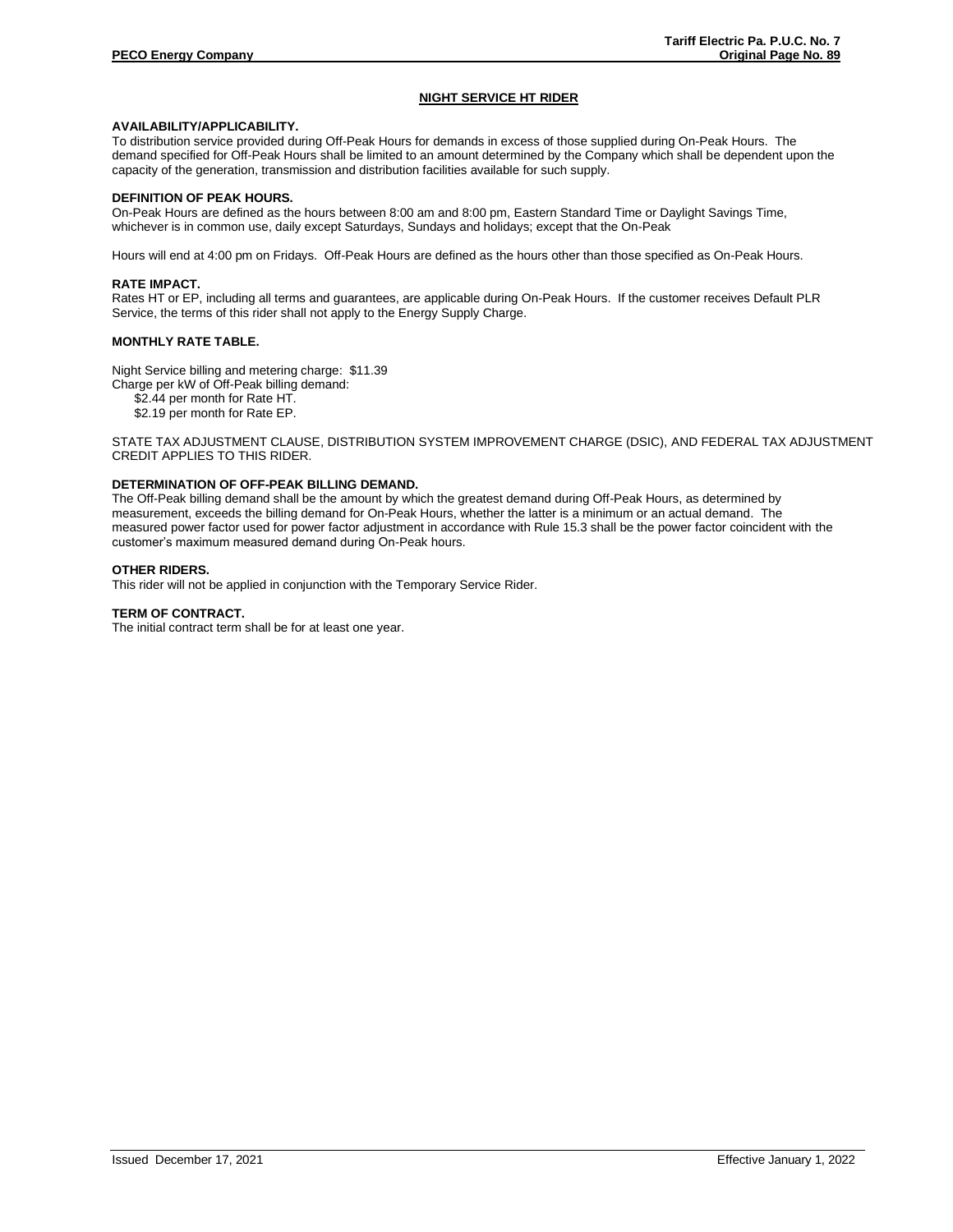# **NIGHT SERVICE PD RIDER**

# **AVAILABILITY/APPLICABILITY**.

To distribution service provided during Off-Peak Hours for demands in excess of those supplied during On-Peak Hours. The demand specified for Off-Peak Hours shall be limited to an amount determined by the Company which shall be dependent upon the capacity of the generation, trademark and distribution facilities available for such supply.

## **DEFINITION OF PEAK HOURS.**

On-Peak Hours are defined as the hours between 8:00 am and 8:00 pm, Eastern Standard Time or Daylight Savings Time, whichever is in common use, daily except Saturdays, Sundays and holidays; except that the On-Peak Hours will end at 4:00 pm on Fridays. Off-Peak Hours are defined as the hours other than those specified as On-Peak Hours.

#### **RATE IMPACT.**

Rate PD, including all terms and guarantees, is applicable during On-Peak Hours. If the customer receives Default PLR Service, the terms of this rider shall not also apply to the Energy Supply Charge.

### **MONTHLY RATE TABLE.**

Night Service billing and metering charge: \$11.39 Charge per kW of Off-Peak billing demand per month: \$3.03

STATE TAX ADJUSTMENT CLAUSE, DISTRIBUTION SYSTEM IMPROVEMENT CHARGE (DSIC), AND FEDERAL TAX ADJUSTMENT CREDIT APPLIES TO THIS RIDER.

# **DETERMINATION OF OFF-PEAK BILLING DEMAND.**

The Off-Peak billing demand shall be the amount by which the greatest demand during Off-Peak Hours, as determined by measurement, exceeds the billing demand for On-Peak Hours, whether the latter is a minimum or an actual demand, except that, when said greatest demand during Off-Peak Hours exceeds the demand specified for Off-Peak Hours, said greatest Off-Peak demand shall be reduced by the amount of the excess in determining the Off-Peak billing demand. The measured power factor used for power factor adjustment in accordance with Rule 15.3 shall be the power factor coincident with the customer's maximum measured demand during On-Peak hours.

#### **OTHER RIDERS.**

This rider will not be applied in conjunction with the Temporary Service Rider.

#### **TERM OF CONTRACT.**

The initial contract term shall be for at least one year.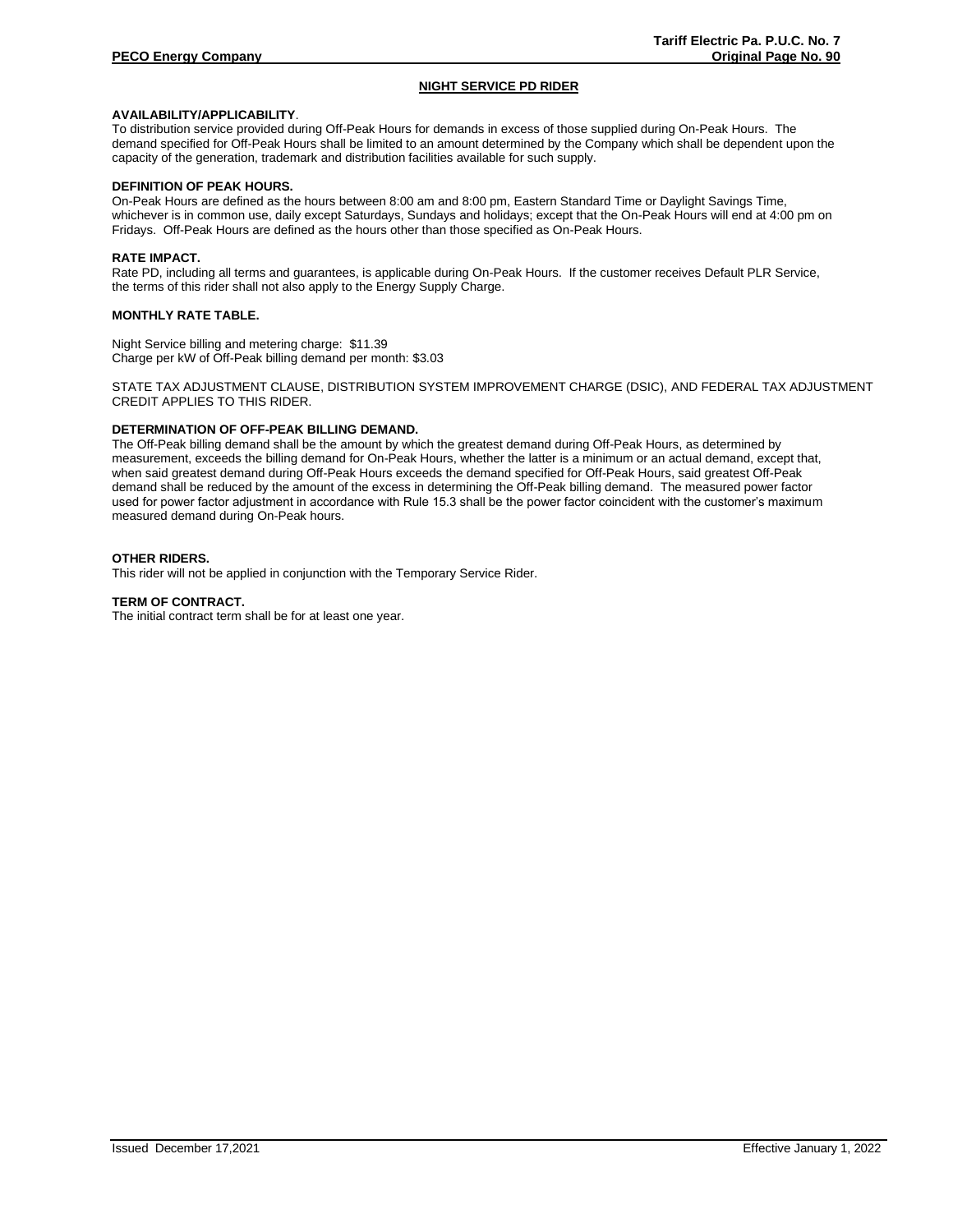# **RECEIVERSHIP RIDER**

# **AVAILABILITY/APPLICABILITY**.

To service provided to a Receiver-Trustee for the continued operation of a property formerly under contract for its electric service requirements.

# **AUTHORITY FOR OPERATION**.

The Receiver-Trustee shall possess the authority under appointment by Court, through an order duly entered, to operate premises recited in a contract for electric service under which the Company has been providing service.

#### **ACCEPTANCE.**

The Receiver-Trustee shall accept and adopt for the continuation of service the contract theretofore in effect, including all of its provisions, and agree to pay the Company for all charges levied during the receivership-trusteeship at the rate specified therein.

#### **BILLING.**

The Company reserves the right to render bills on a biweekly basis. To provide for biweekly billing under this rider, the provisions of the applicable rate and rider, if any, will be modified as follows:

- (a) Where applicable, all references to monthly or month will be changed to biweekly or biweek.
- (b) Where applicable, capacity charges will first be determined from the pricing in the monthly rate table and such sum will then be multiplied by 14/30ths (0.4667) to determine the capacity charges for the billing period.
- (c) The energy charges will be determined by using the prices in the monthly rate table; however, the limit of the kilowatt-hours to be billed in each price block will be determined by multiplying the hours' use of billing demand for each price block or the kilowatt-hour limits of a given price block by 0.4667.
- (d) The high voltage discount applicable to Rate HT will be determined by using the pricing in the monthly rate table and such sum will then be multiplied by 0.4667 to determine the discount for the billing period.
- (e) The minimum charge will be determined on a monthly basis and such sum will then be multiplied by 0.4667 to determine the minimum charge for the billing period.
- (f) A discount of 0.4% will be applied to the total bill.
- $\overline{q}$  A bill will be rendered biweekly covering the charges for the preceding billing period and such bill shall be paid within fifteen (15) days after receipt thereof.

If the customer receives Default Service, the terms of this rider shall also apply to the Energy Supply Charge.

# **TERM OF CONTRACT.**

The completion of the term of the contract taken over, or as terminated by the discharge of the Receiver-Trustee, or as arranged with the Receiver-Trustee for the continuation of service under the standard terms of this Tariff.